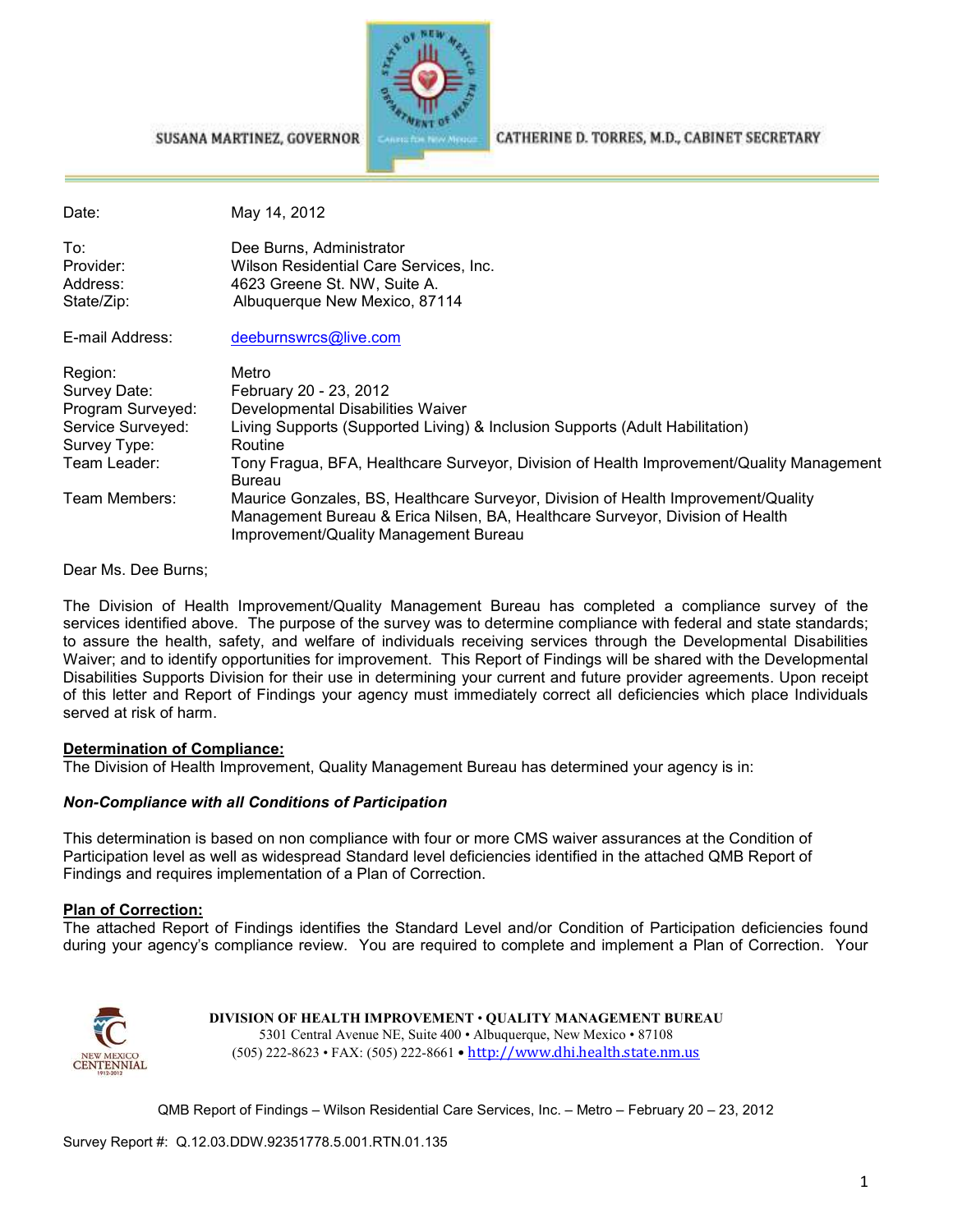agency has a total of 45 business days (10 business days to submit your POC for approval and 35 days to implement your *approved* Plan of Correction) from the receipt of this letter.

### **Submission of your Plan of Correction:**

Please submit your agency's Plan of Correction in the space on the two right columns of the Report of Findings. *(See attachment "A" for additional guidance in completing the Plan of Correction)*.

Within 10 business days of receipt of this letter your agency Plan of Correction must be submitted to the parties below:

### **1. Quality Management Bureau, Attention: Plan of Correction Coordinator 5301 Central Ave. NE Suite 400 Albuquerque, NM 87108**

### **2. Developmental Disabilities Supports Division Regional Office for region of service surveyed**

Upon notification from QMB that your *Plan of Correction has been approved*, you must implement all remedies and corrective actions to come into compliance. If your Plan of Correction is denied, you must resubmit a revised plan as soon as possible for approval, as your POC approval and all remedies must be completed within 45 business days of the receipt of this letter.

Failure to submit your POC within the allotted 10 business days or complete and implement your Plan of Correction within the total 45 business days allowed may result in the imposition of a \$200 per day Civil Monetary Penalty until it is received, completed and/or implemented.

#### **Request for Informal Reconsideration of Findings (IRF):**

If you disagree with a finding of deficient practice, you have 10 business days upon receipt of this notice to request an IRF. Submit your request for an IRF in writing to:

> QMB Deputy Bureau Chief 5301 Central Ave NE Suite #400 Albuquerque, NM 87108 Attention: IRF request

See Attachment "C" for additional guidance in completing the request for Informal Reconsideration of Findings. The request for an IRF will not delay the implementation of your Plan of Correction which must be completed within 45 total business days (10 business days to submit your POC for approval and 35 days to implement your *approved* Plan of Correction). Providers may not appeal the nature or interpretation of the standard or regulation, the team composition or sampling methodology. If the IRF approves the modification or removal of a finding, you will be advised of any changes.

Please call the Plan of Correction Coordinator at 505-699-0714 if you have questions about the Report of Findings or Plan of Correction. Thank you for your cooperation and for the work you perform.

Sincerely,

Tony Fragua, BFA

Tony Fragua, BFA Team Lead/Healthcare Surveyor Division of Health Improvement Quality Management Bureau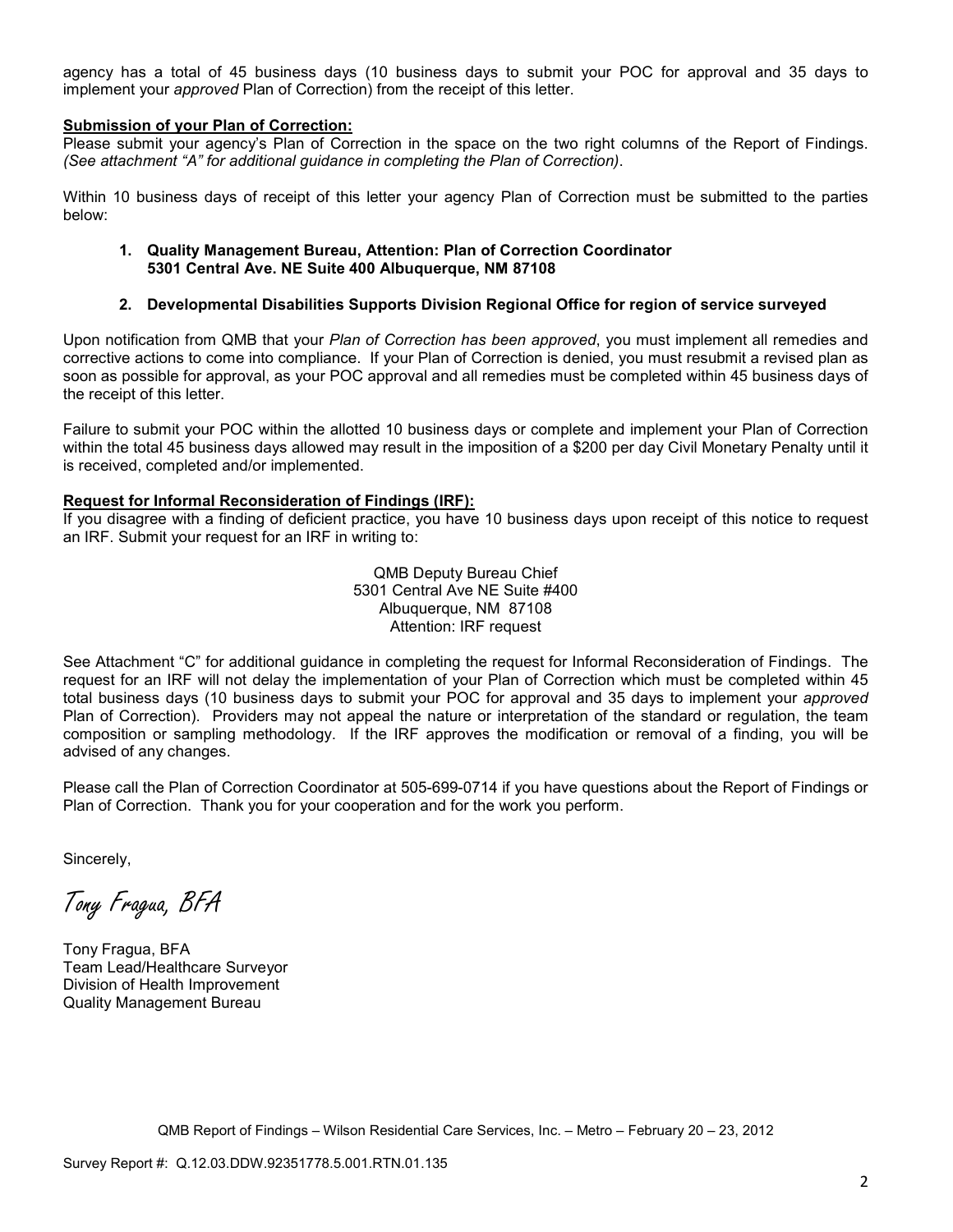| <b>Survey Process Employed:</b>           |                                                                                                                                                                                                               |                                                                                                                                                     |
|-------------------------------------------|---------------------------------------------------------------------------------------------------------------------------------------------------------------------------------------------------------------|-----------------------------------------------------------------------------------------------------------------------------------------------------|
| <b>Entrance Conference Date:</b>          | February 20, 2012                                                                                                                                                                                             |                                                                                                                                                     |
| Present:                                  |                                                                                                                                                                                                               | <b>Wilson Residential Care Services, Inc.</b><br>Cameshia Fox, Executive Director                                                                   |
|                                           | <b>DOH/DHI/QMB</b>                                                                                                                                                                                            | Tony Fragua, BFA, Team Lead/Healthcare Surveyor<br>Erica Nilsen, BA, Healthcare Surveyor<br>Maurice Gonzales, BS of Health Ed., Healthcare Surveyor |
| <b>Exit Conference Date:</b>              | February 23, 2012                                                                                                                                                                                             |                                                                                                                                                     |
| Present:                                  | <b>Wilson Residential Care Services, Inc.</b><br>Dee Burns, Administrator<br>Denice Wilson, Administrator<br>Dayna Altom, Administrator<br>Mike Altom, Incident Management Coordinator<br>Karen Pellerito, RN |                                                                                                                                                     |
|                                           | <b>DOH/DHI/QMB</b>                                                                                                                                                                                            | Tony Fragua, BFA, Team Lead/Healthcare Surveyor<br>Maurice Gonzales, BS of Health Ed., Healthcare Surveyor<br>Erica Nilsen, BA, Healthcare Surveyor |
| <b>Total Homes Visited</b>                | Number:                                                                                                                                                                                                       | 4                                                                                                                                                   |
| ❖ Supported Homes Visited                 | Number:                                                                                                                                                                                                       | 4                                                                                                                                                   |
| <b>Administrative Locations Visited</b>   | Number:                                                                                                                                                                                                       | 1                                                                                                                                                   |
| <b>Total Sample Size</b>                  | Number:                                                                                                                                                                                                       | 8<br>8 - Non-Jackson Class Members<br>8 - Supported Living<br>7 - Adult Habilitation                                                                |
| Persons Served Records Reviewed           | Number:                                                                                                                                                                                                       | 8                                                                                                                                                   |
| Persons Served Interviewed                | Number:                                                                                                                                                                                                       | 4                                                                                                                                                   |
| Person Observed:                          | Number:                                                                                                                                                                                                       | 4 (4 Individuals not available during the on-site survey)                                                                                           |
| Direct Support Personnel Interviewed      | Number:                                                                                                                                                                                                       | 8                                                                                                                                                   |
| Direct Support Personnel Records Reviewed | Number:                                                                                                                                                                                                       | 49                                                                                                                                                  |
| Service Coordinator Records Reviewed      | Number:                                                                                                                                                                                                       | 1                                                                                                                                                   |
| <b>Administrative Files Reviewed</b>      | <b>Billing Records</b><br>$\bullet$<br><b>Medical Records</b><br>$\bullet$<br>$\bullet$<br><b>Personnel Files</b><br>$\bullet$<br><b>Training Records</b><br>$\bullet$<br>$\bullet$                           | Incident Management Records<br>Agency Policy and Procedure<br><b>Caregiver Criminal History Screening Records</b><br><b>Employee Abuse Registry</b> |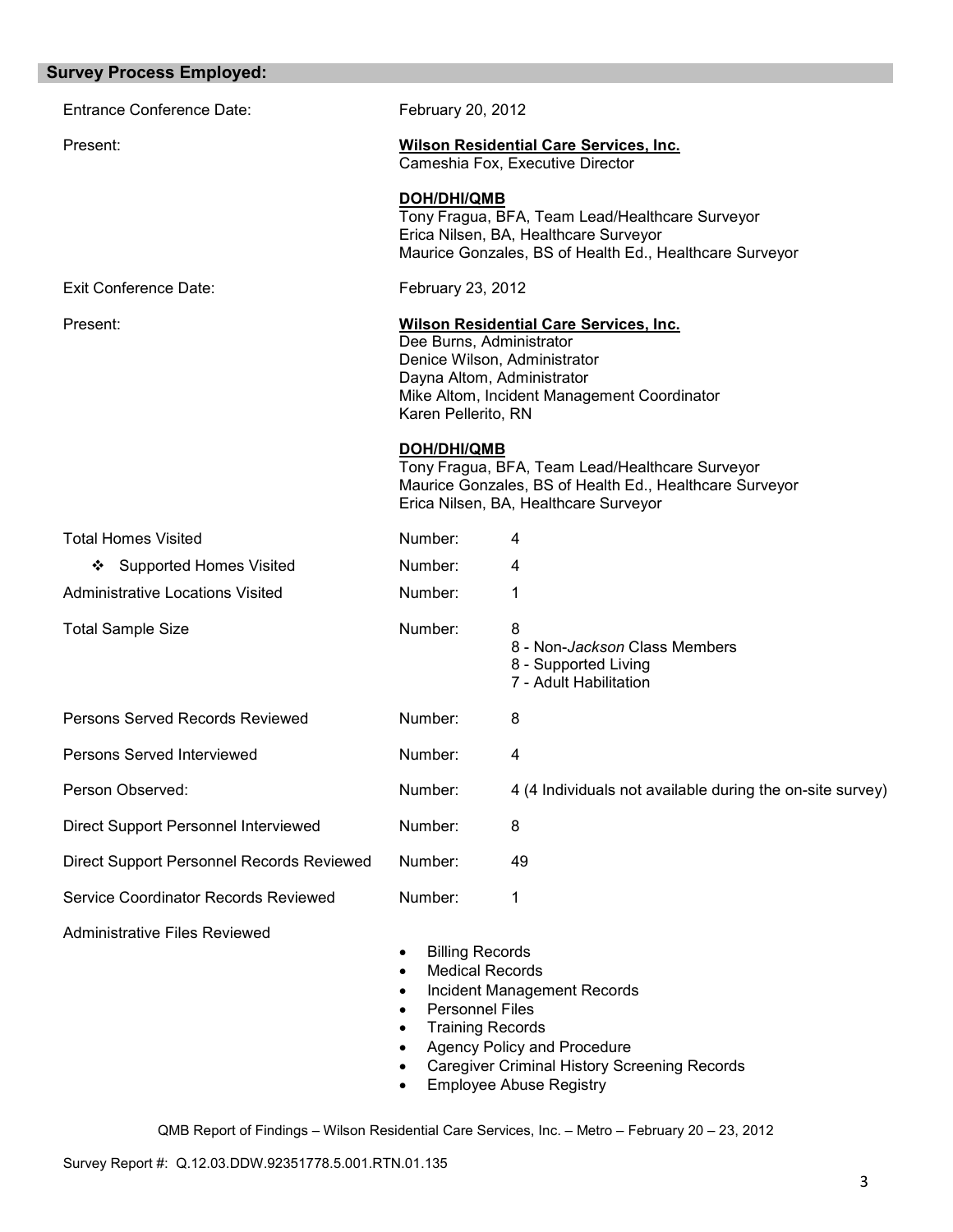- Human Rights Notes and/or Meeting Minutes
- Evacuation Drills
- Quality Assurance / Improvement Plan

CC: Distribution List: DOH - Division of Health Improvement

- DOH Developmental Disabilities Supports Division
- DOH Office of Internal Audit
- HSD Medical Assistance Division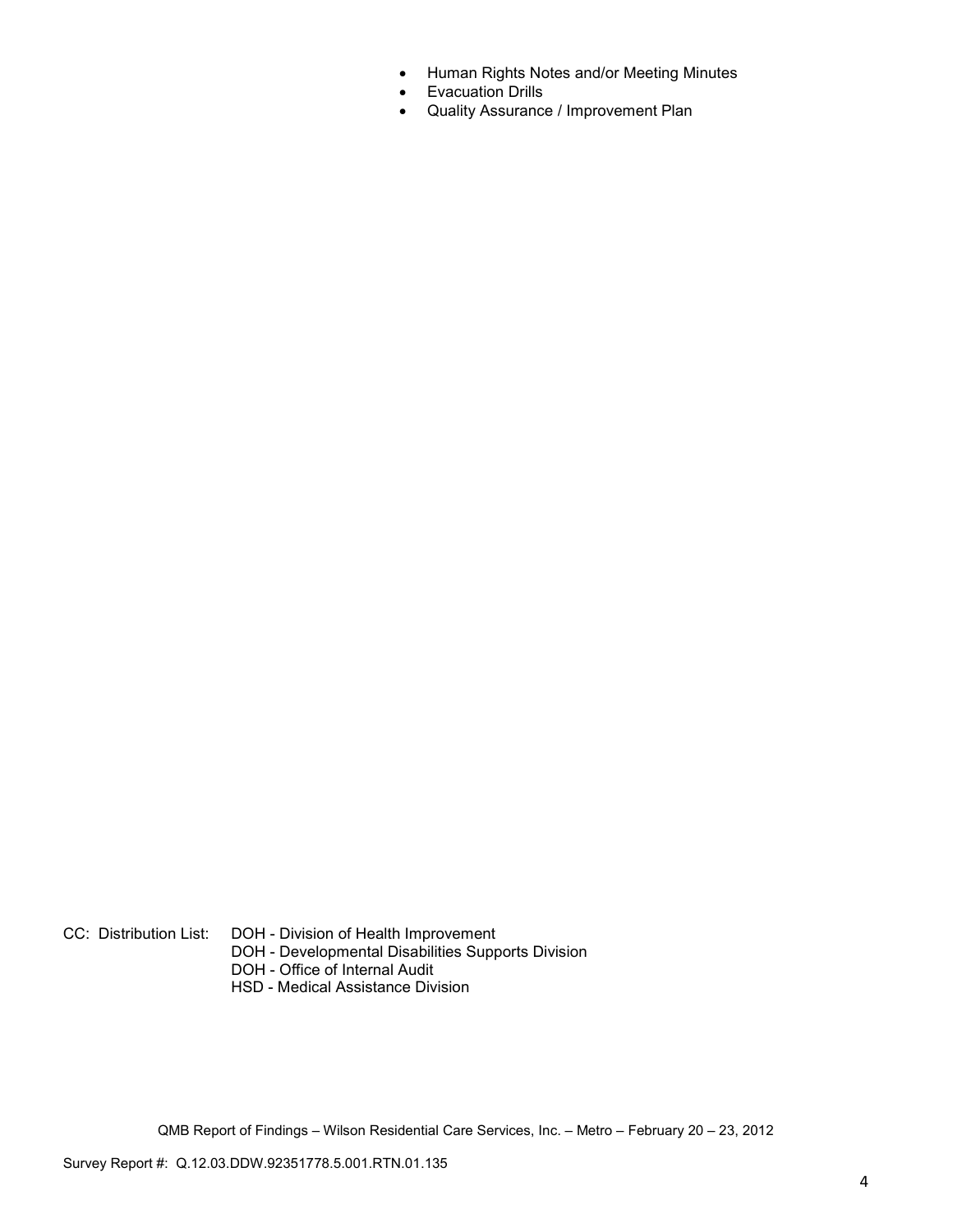# **Attachment A**

# **Provider Instructions for Completing the QMB Plan of Correction (POC) Process**

# *Introduction:*

After a QMB Compliance Survey, your QMB Report of Findings will be sent to you via e-mail.

Each provider must develop and implement a Plan of Correction (POC) that identifies specific quality assurance and quality improvement activities the agency will implement to correct deficiencies and prevent continued non compliance.

Agencies must submit their Plan of Correction within 10 business days from the date you receive the QMB Report of Findings. (Providers who do not submit a POC within 10 business days will be referred to the Internal Review Committee [IRC] for possible actions or sanctions).

Agencies must fully implement their approved Plan of Correction within 45 business days (10 business days to submit your POC for approval and 35 days to implement your approved Plan of Correction) from the date they receive the QMB Report of Findings. (Providers who fail to complete a POC within the 45 business days allowed shall be referred to the IRC for possible actions or sanctions.)

If you have questions about the Plan of Correction process, call the QMB Deputy Chief at 505-699-0714 or email at scott.good@state.nm.us. Requests for technical assistance must be requested through your DDSD Regional Office.

The POC process cannot resolve disputes regarding findings. If you wish to dispute a finding on the official Report of Findings, you must file an Informal Reconsideration of Findings (IRF) request within ten (10) business days of receiving your report. Please note that you must still submit a POC for findings that are in question (see Attachment "C").

# *Instructions for Completing Agency POC:*

# *Required Content*

Your Plan of Correction should provide a step-by-step description of the methods to correct each deficient practice to prevent recurrence and information that ensures the regulation cited is in compliance. The remedies noted in your POC are expected to be added to your Agency's required, annual Quality Assurance Plan.

If a deficiency has already been corrected, the plan should state how it was corrected, the completion date (date the correction was accomplished), and how possible recurrence of the deficiency will be prevented.

## *The Plan of Correction must address the required six CMS core elements to address each deficiency of the POC:*

- 1. How the specific and realistic corrective action will be accomplished for individuals found to have been affected by the deficient practice.
- 2. How the agency will identify other individuals who have the potential to be affected by the same deficient practice, and how the agency will act to protect individuals in similar situations.
- 3. What QA measures will be put into place or systemic changes made to ensure that the deficient practice will not recur
- 4. Indicate how the agency plans to monitor its performance to make sure that solutions are sustained. The agency must develop a QA plan for ensuring that correction is achieved and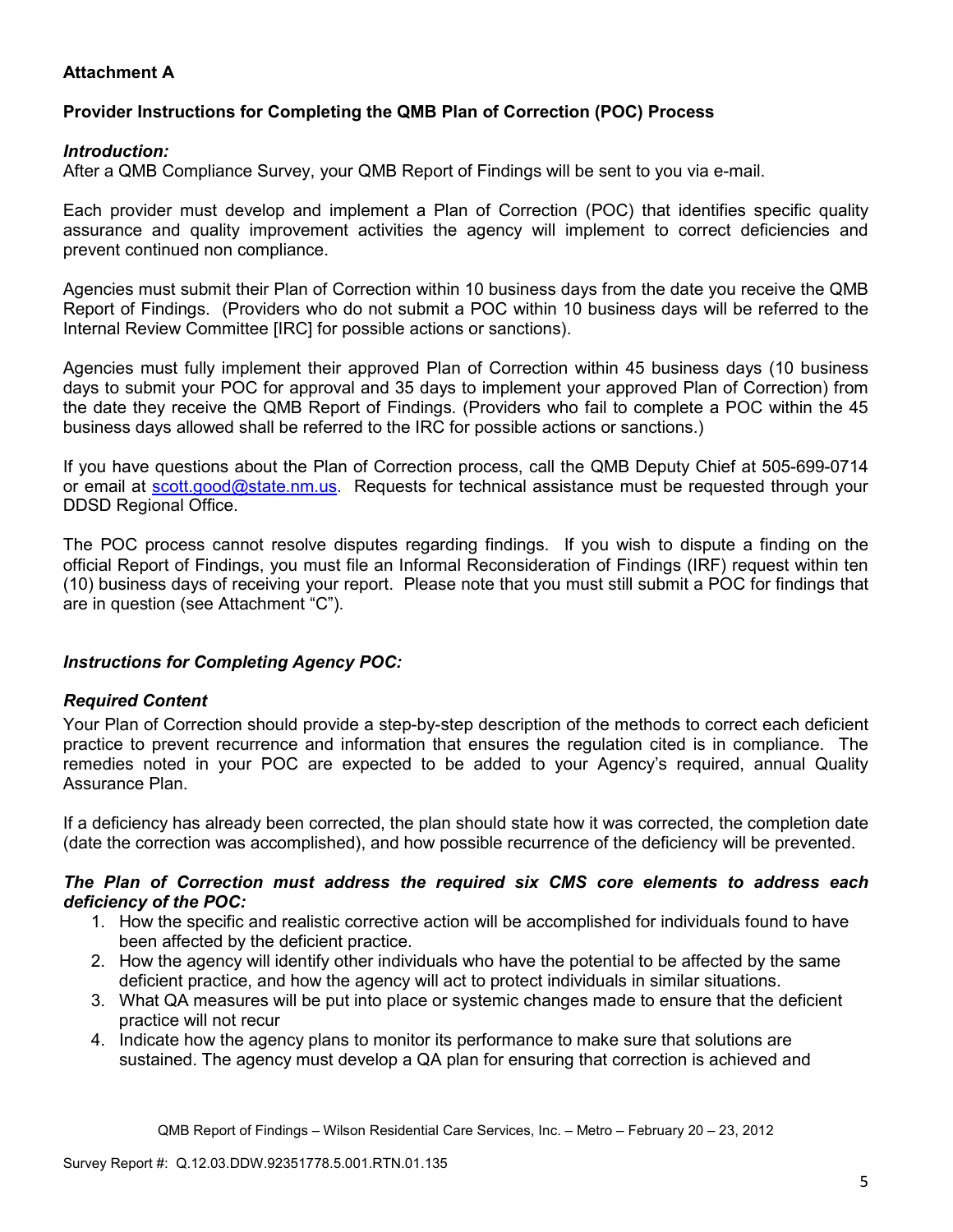sustained. This QA plan must be implemented, and the corrective action evaluated for its effectiveness. The plan of correction is integrated into the agency quality assurance system; and

- 5. Include dates when corrective action will be completed. The corrective action completion dates must be acceptable to the State.
- 6. The POC must be signed and dated by the agency director or other authorized official.

*The following details should be considered when developing your POC:* 

- Details about how and when Consumer, Personnel and Residential files are audited by Agency personnel to ensure they contain required documents;
- Information about how Medication Administration Records are reviewed to verify they contain all required information before they are distributed, as they are being used, and after they are completed;
- Your processes for ensuring that all staff are trained in Core Competencies, Incident Reporting, and Individual-Specific service requirements, etc;
- How accuracy in Billing documentation is assured;
- How health, safety is assured;
- For Case Management Providers, how ISPs are reviewed to verify they meet requirements, how the timeliness of LOC packet submissions and consumer visits are tracked;
- Your process for gathering, analyzing and responding to Quality data; and,
- Details about Quality Targets in various areas, current status, analyses about why targets were not met, and remedies implemented.

*Note:* **Instruction or in-service of staff alone may not be a sufficient plan of correction.** This is a good first step toward correction, but additional steps should be taken to ensure the deficiency is corrected and will not recur.

# *Completion Dates*

- The plan of correction must include a **completion date** (entered in the far right-hand column) for each finding. Be sure the date is **realistic** in the amount of time your Agency will need to correct the deficiency; not to exceed 45 total business days.
- Direct care issues should be corrected immediately and monitored appropriately.
- Some deficiencies may require a staged plan to accomplish total correction.
- Deficiencies requiring replacement of equipment, etc., may require more time to accomplish correction but should show reasonable time frames.

# *Initial Submission of the Plan of Correction Requirements*

- 1. The Plan of Correction must be completed on the official QMB Survey Report of Findings/Plan of Correction Form and received by QMB within ten (10) business days from the date you received the report of findings.
- 2. For questions about the POC process, call the QMB Deputy Chief, Scott Good at 505-699-0714 for assistance.
- 3. For Technical Assistance (TA) in developing or implementing your POC, contact your local DDSD Regional Office.
- 4. Submit your POC to Scott Good, QMB Deputy Chief in any of the following ways:
	- a. Electronically at scott.good@state.nm.us *(preferred method)*
	- b. Fax to 505-222-8661, or
	- c. Mail to POC Coordinator, 5301 Central Avenue SW, Suite 400, Albuquerque, NM 87108
- 5. Do not submit supporting documentation (evidence of compliance) to QMB until after your POC has been approved by the QMB.
- 6. QMB will notify you when your POC has been "approve" or "denied."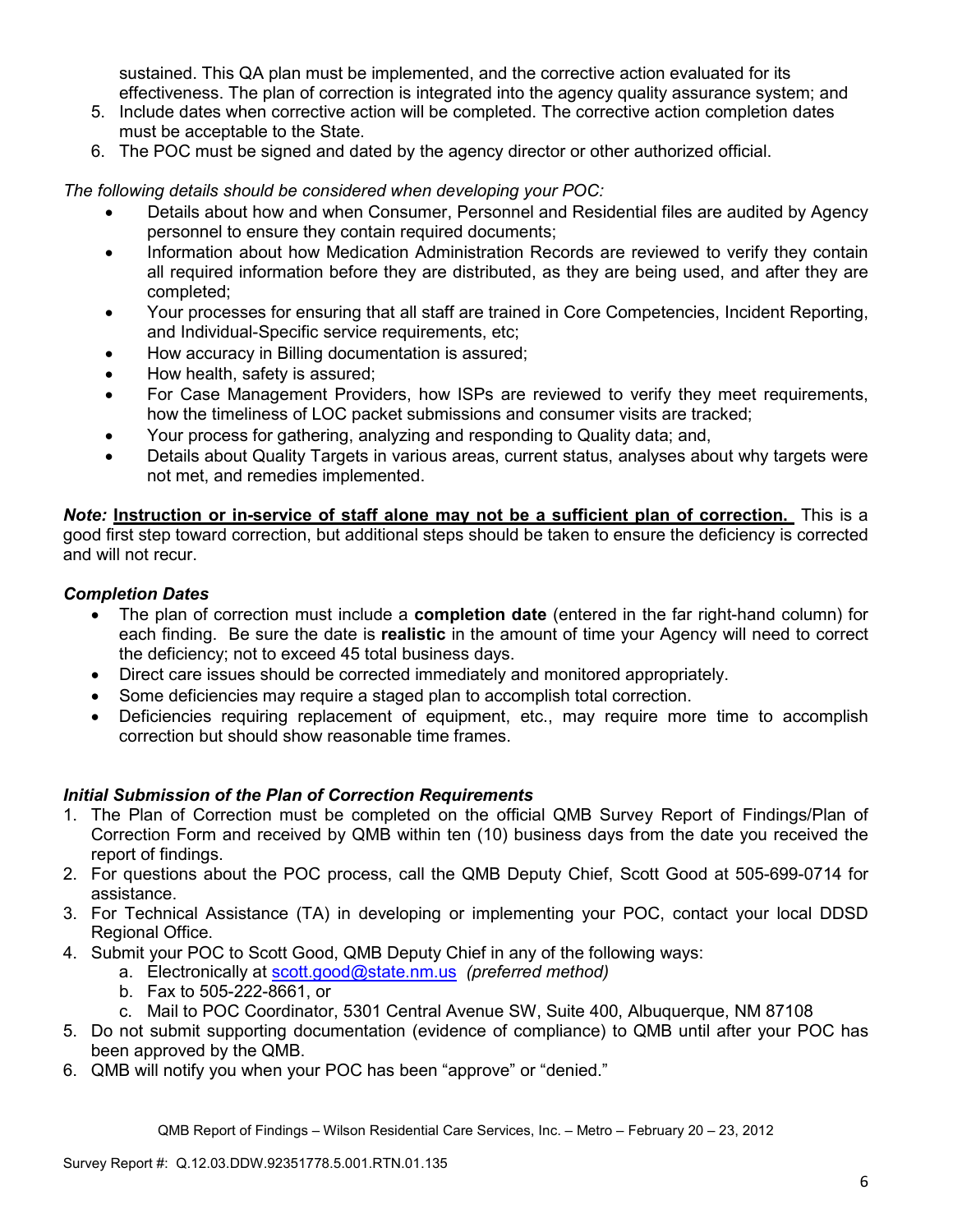- a. During this time, whether your POC is "approved," or "denied," you will have a maximum of 45 business days from the date of receipt of your Report of Findings to correct all survey deficiencies.
- b. If your POC is denied, it must be revised and resubmitted as soon as possible, as the 45 business day limit is in effect.
- c. If your POC is denied a second time your agency may be referred to the Internal Review Committee.
- d. You will receive written confirmation when your POC has been approved by QMB and a final deadline for completion of your POC.
- 7. Failure to submit your POC within 10 business days without prior approval of an extension by QMB will result in a referral to the Internal Review Committee and the possible implementation of monetary penalties and/or sanctions.

# *POC Document Submission Requirements*

Once your POC has been approved by the QMB Plan of Correction Coordinator you must submit copies of documents as evidence that all deficiencies have been corrected, as follows.

- 1. Your internal documents are due within a *maximum* of 45 business days of receipt of your Report of Findings.
- 2. You may submit your documents by postal mail (paper hard copy or on a disc), fax, or electronically (scanned and attached to e-mails).
- 3. All submitted documents *must be annotated*; please be sure the tag numbers and Identification numbers are indicated on each document submitted. Documents which are not annotated with the Tag number and Identification number may not be accepted.
- 4. Do not submit original documents; Please provide copies or scanned electronic files for evidence. Originals must be maintained in the agency file(s) per DDSD Standards.
- 5. In lieu of some documents, you may submit copies of file or home audit forms that clearly indicate cited deficiencies have been corrected, other attestations of correction must be approved by the Plan of Correction Coordinator prior to their submission.
- 6. For billing deficiencies, you must submit:
	- a. Evidence of an internal audit of billing documentation for a sample of individuals and timeframes;
	- b. Copies of "void and adjust" forms submitted to correct all over-billed or unjustified units billed identified during your internal audit.

Revisions, Modifications or Extensions to your Plan of Correction (post QMB approval) must be made in writing and submitted to the Deputy Chief at QMB, prior to the due date and are approved on a case-bycase basis. No changes may be made to your POC or the timeframes for implementation without written approval of the POC Coordinator.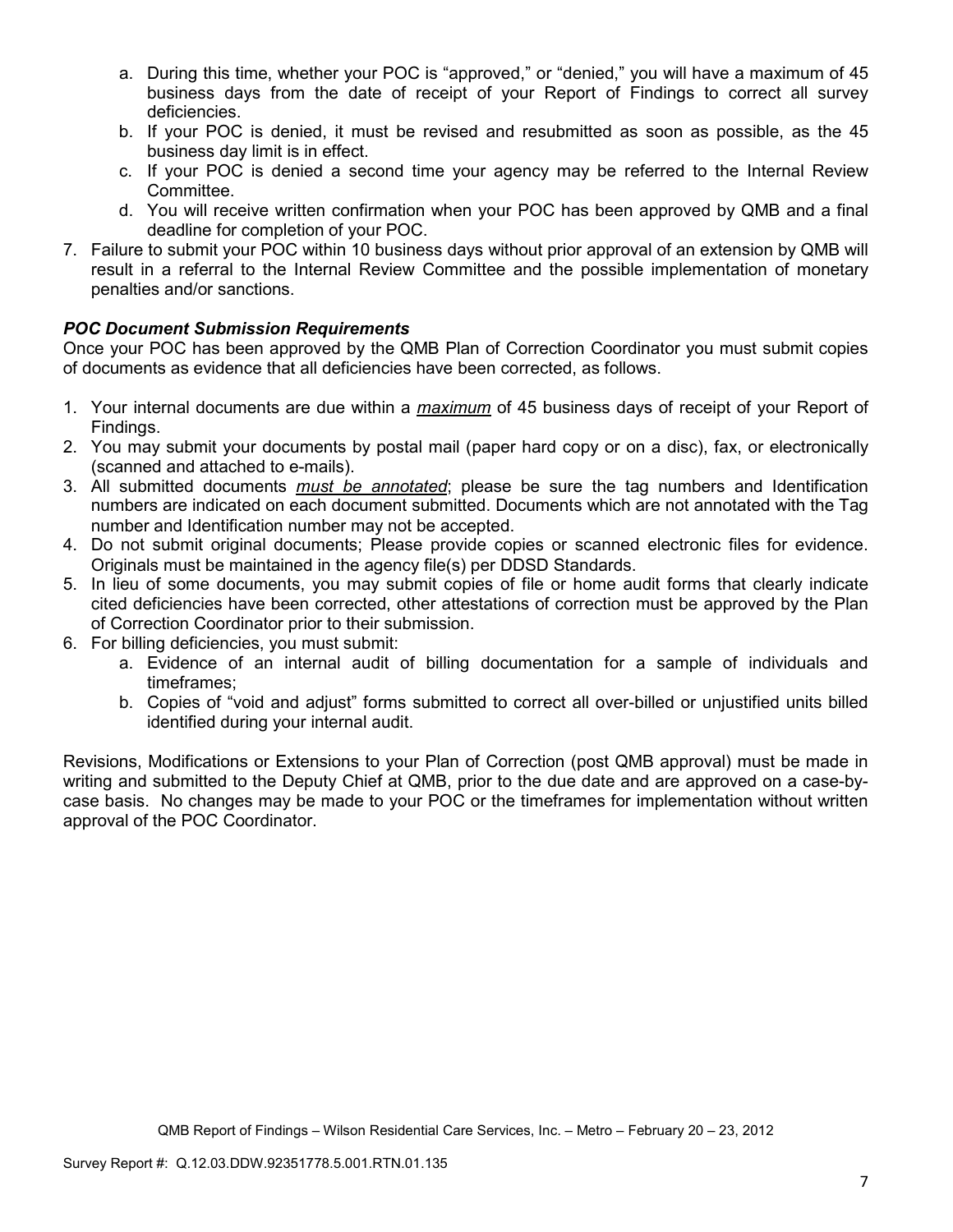# **QMB Determinations of Compliance**

## • "Compliance with Conditions of Participation"

The QMB determination of "Compliance with Conditions of Participation," indicates that a provider is in compliance with all 'Conditions of Participation,' (CoP) but may have standard level deficiencies (deficiencies which are not at the condition level) out of compliance. The agency has obtained a level of compliance such that there is a minimal potential for harm to individuals' health and safety. To qualify for a determination of Compliance with Conditions of Participation, the provider must be in compliance with *all* Conditions of Participation.

# • "Partial-Compliance with Conditions of Participation"

The QMB determination of "Partial-Compliance with Conditions of Participation" indicates that a provider is out of compliance with one (1) to three (3) 'Conditions of Participation.' This partialcompliance, if not corrected, may result in a serious negative outcome or the potential for more than minimal harm to individuals' health and safety. The Agency may also have standard level deficiencies (deficiencies which are not at the condition level).

Providers receiving a repeat determination of 'Partial-Compliance' for repeat deficiencies of CoPs may be referred by the Quality Management Bureau to the Internal Review Committee (IRC) for consideration of remedies and possible actions.

# • "Non-Compliant with Conditions of Participation":

The QMB determination of "Non-Compliance with Conditions of Participation," indicates a provider is significantly out of compliance with Conditions of Participation and/or has:

- Four (4) Conditions of Participation out of compliance.
- Multiple findings of widespread non-compliance with any standard or regulation with a significant potential for more than minimal harm.
- Any finding of actual harm or Immediate Jeopardy.

The Agency may also have standard level deficiencies (deficiencies which are not at the condition level).

Providers receiving a repeat determination of 'Non-Compliance' will be referred by Quality Management Bureau to the Internal Review Committee (IRC) for consideration of remedies and possible actions.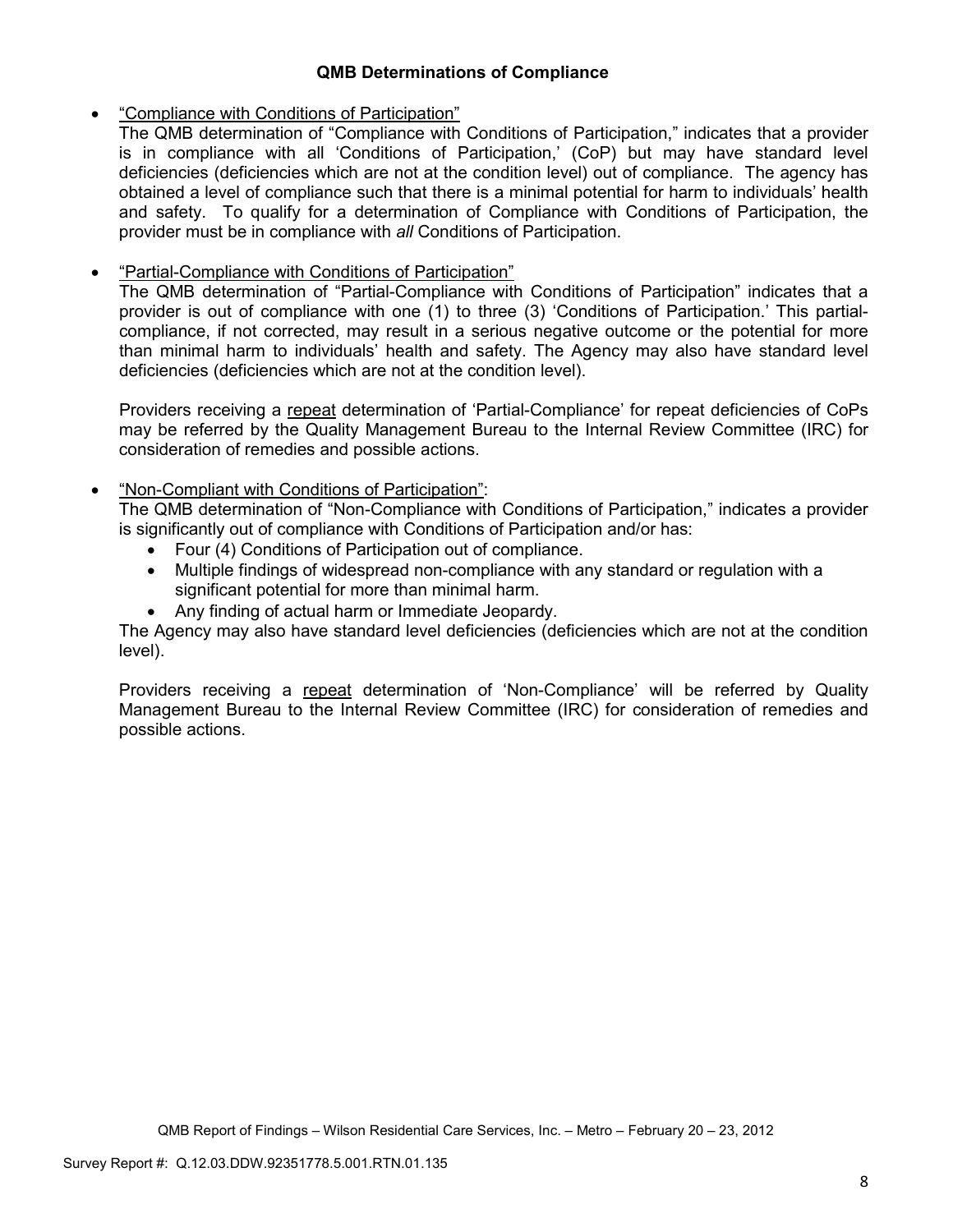## **Guidelines for the Provider Informal Reconsideration of Finding (IRF) Process**

# **Introduction:**

Throughout the QMB Survey process, surveyors are openly communicating with providers. Open communication means surveyors have clarified issues and/or requested missing information before completing the review through the use of the signed/dated "Document Request," or "administrative Needs," etc. forms. Regardless, there may still be instances where the provider disagrees with a specific finding. Providers may use the following process to informally dispute a finding.

# **Instructions:**

- 1. The Informal Reconsideration of the Finding (IRF) request must be in writing to the QMB Deputy Bureau Chief **within 10 business days** of receipt of the final Report of Findings.
- 2. The written request for an IRF *must* be completed on the QMB Request for Informal Reconsideration of Finding form available on the QMB website: http://dhi.health.state.nm.us/qmb
- 3. The written request for an IRF must specify in detail the request for reconsideration and why the finding is inaccurate.
- 4. The IRF request must include all supporting documentation or evidence.
- 5. If you have questions about the IRC process, email the IRF Chairperson, Scott Good at scott.good@state.nm.us for assistance.

# **The following limitations apply to the IRF process:**

- The request for an IRF and all supporting evidence must be received within 10 business days.
- Findings based on evidence requested during the survey and not provided may not be subject to reconsideration.
- The supporting documentation must be new evidence not previously reviewed or requested by the survey team.
- Providers must continue to complete their Plan of Correction during the IRF process
- Providers may not request an IRF to challenge the sampling methodology.
- Providers may not request an IRF based on disagreement with the nature of the standard or regulation.
- Providers may not request an IRF to challenge the team composition.
- Providers may not request an IRF to challenge the DHI/QMB determination of compliance or the length of their DDSD provider contract.

A Provider forfeits the right to an IRF if the request is not made within 10 business days of receiving the report and/or does not include all supporting documentation or evidence to show compliance with the standards and regulations.

The IRF Committee will review the request, the Provider will be notified in writing of the ruling; no face-toface meeting will be conducted.

When a Provider requests that a finding be reconsidered, it does not stop or delay the Plan of Correction process. **Providers must continue to complete the Plan of Correction, including the finding in dispute regardless of the IRF status.** If a finding is removed or modified, it will be noted and removed or modified from the Report of Findings. It should be noted that in some cases a Plan of Correction may be completed prior to the IRF process being completed. The provider will be notified in writing on the decisions of the IRF committee.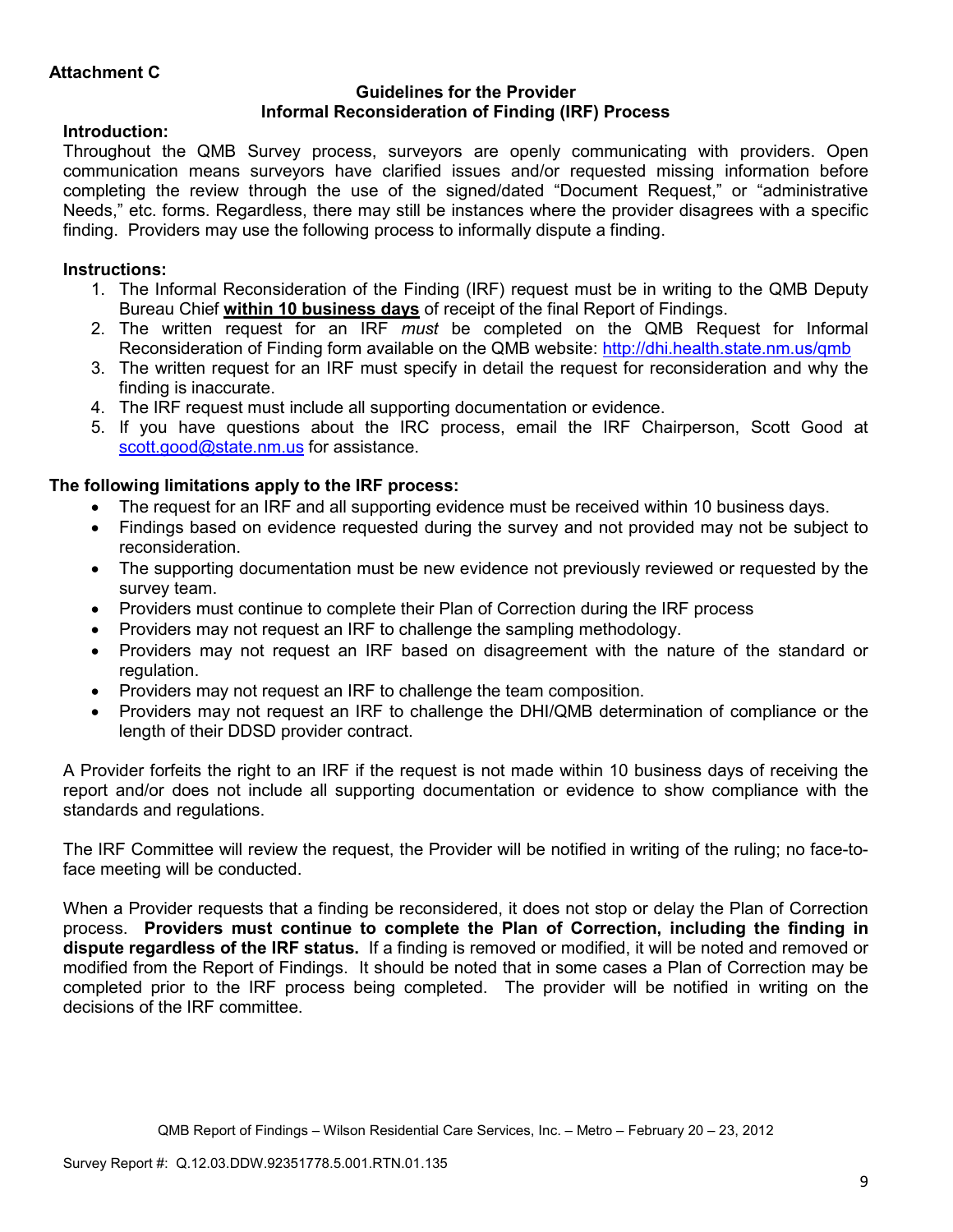| Agency:          | Wilson Residential Care Services, Inc. - Metro Region                        |
|------------------|------------------------------------------------------------------------------|
| Program:         | Developmental Disabilities Waiver                                            |
| Service:         | Living Supports (Supported Living) & Inclusion Supports (Adult Habilitation) |
| Monitoring Type: | <b>Routine Survey</b>                                                        |
| Date of Survey:  | February 20 – 23, 2012                                                       |

| <b>Standard of Care</b>                                                                                                                                                                                                                                                                                                                                                                                                                                                                                                                                                                                                                                                                                                                                                                                                                                                                                                                                                                                                                                                                                                                                                                                                                                                                                | <b>Deficiencies</b>                                                                                                                                                                                                                                                                                                                         | <b>Agency Plan of Correction, On-going</b><br><b>QA/QI &amp; Responsible Party</b>                                                                                           | <b>Date</b><br><b>Due</b> |  |  |
|--------------------------------------------------------------------------------------------------------------------------------------------------------------------------------------------------------------------------------------------------------------------------------------------------------------------------------------------------------------------------------------------------------------------------------------------------------------------------------------------------------------------------------------------------------------------------------------------------------------------------------------------------------------------------------------------------------------------------------------------------------------------------------------------------------------------------------------------------------------------------------------------------------------------------------------------------------------------------------------------------------------------------------------------------------------------------------------------------------------------------------------------------------------------------------------------------------------------------------------------------------------------------------------------------------|---------------------------------------------------------------------------------------------------------------------------------------------------------------------------------------------------------------------------------------------------------------------------------------------------------------------------------------------|------------------------------------------------------------------------------------------------------------------------------------------------------------------------------|---------------------------|--|--|
|                                                                                                                                                                                                                                                                                                                                                                                                                                                                                                                                                                                                                                                                                                                                                                                                                                                                                                                                                                                                                                                                                                                                                                                                                                                                                                        | <b>CMS Assurance – Service Plans: ISP Implementation –</b> Services are delivered in accordance with the service plan, including type,                                                                                                                                                                                                      |                                                                                                                                                                              |                           |  |  |
| scope, amount, duration and frequency specified in the service plan.                                                                                                                                                                                                                                                                                                                                                                                                                                                                                                                                                                                                                                                                                                                                                                                                                                                                                                                                                                                                                                                                                                                                                                                                                                   |                                                                                                                                                                                                                                                                                                                                             |                                                                                                                                                                              |                           |  |  |
| Tag #1A08 Agency Case File                                                                                                                                                                                                                                                                                                                                                                                                                                                                                                                                                                                                                                                                                                                                                                                                                                                                                                                                                                                                                                                                                                                                                                                                                                                                             | <b>Standard Level Deficiency</b>                                                                                                                                                                                                                                                                                                            |                                                                                                                                                                              |                           |  |  |
| Developmental Disabilities (DD) Waiver Service<br>Standards effective 4/1/2007<br><b>CHAPTER 1 II. PROVIDER AGENCY</b><br><b>REQUIREMENTS:</b> The objective of these<br>standards is to establish Provider Agency policy,<br>procedure and reporting requirements for DD<br>Medicaid Waiver program. These requirements<br>apply to all such Provider Agency staff, whether<br>directly employed or subcontracting with the<br>Provider Agency. Additional Provider Agency<br>requirements and personnel qualifications may<br>be applicable for specific service standards.<br>D. Provider Agency Case File for the<br>Individual: All Provider Agencies shall maintain<br>at the administrative office a confidential case<br>file for each individual. Case records belong to<br>the individual receiving services and copies shall<br>be provided to the receiving agency whenever<br>an individual changes providers. The record<br>must also be made available for review when<br>requested by DOH, HSD or federal government<br>representatives for oversight purposes. The<br>individual's case file shall include the following<br>requirements:<br>(1) Emergency contact information, including the<br>individual's address, telephone number,<br>names and telephone numbers of relatives, | Based on record review, the Agency failed to<br>maintain at the administrative office a<br>confidential case file for 2 of 8 individuals.<br>Review of the Agency individual case files found<br>the following items were not found, incomplete,<br>and/or not current:<br>• Occupational Therapy Plan (#2)<br>• Physical Therapy Plan (#4) | Provider:<br>State your Plan of Correction for the findings in<br>this Tag above this line.<br>Enter your Quality Assurance/Quality<br>Improvement processes below the line. |                           |  |  |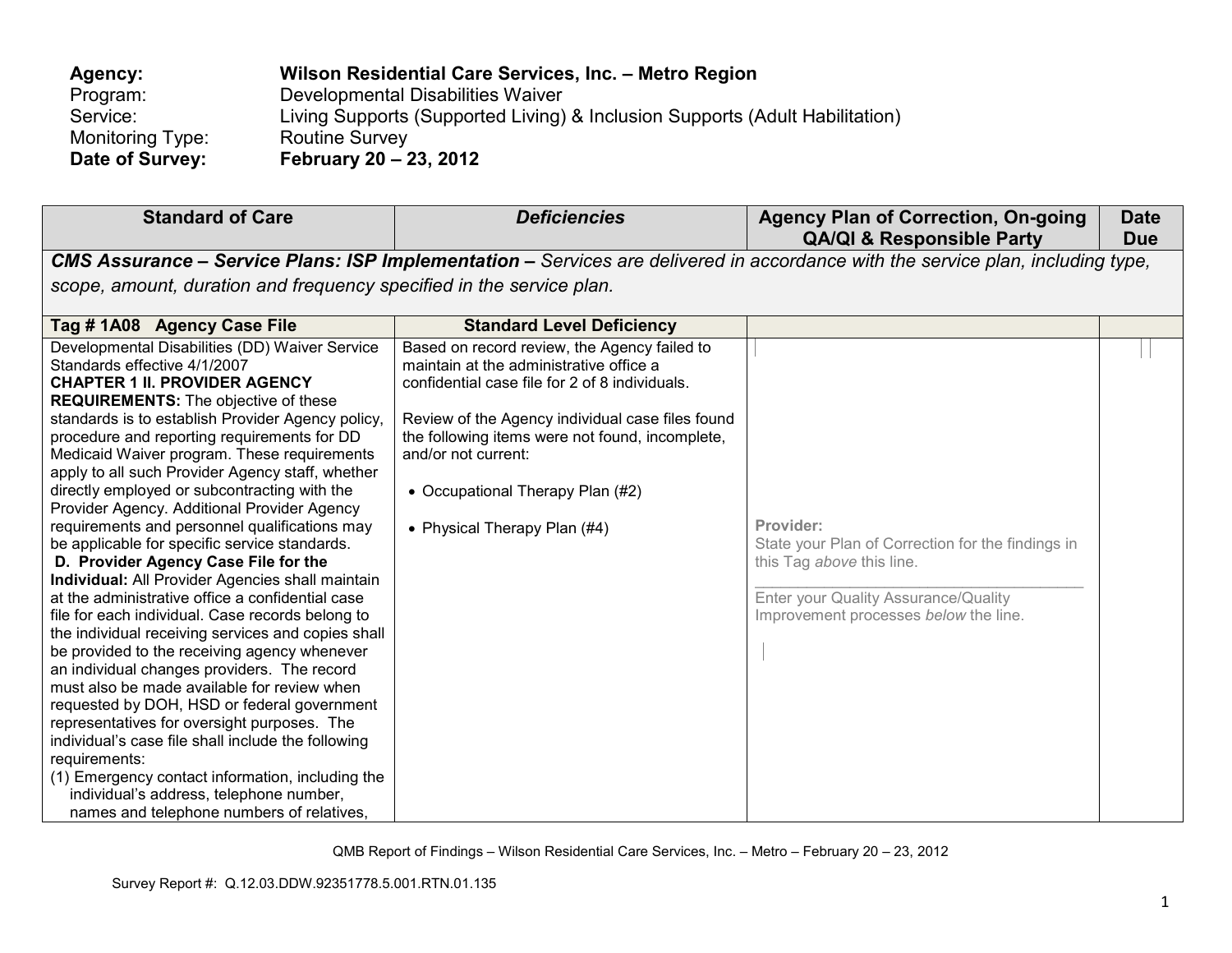| or guardian or conservator, physician's             |  |  |
|-----------------------------------------------------|--|--|
| name(s) and telephone number(s), pharmacy           |  |  |
| name, address and telephone number, and             |  |  |
| health plan if appropriate;                         |  |  |
| (2) The individual's complete and current ISP,      |  |  |
| with all supplemental plans specific to the         |  |  |
| individual, and the most current completed          |  |  |
| Health Assessment Tool (HAT);                       |  |  |
| (3) Progress notes and other service delivery       |  |  |
| documentation;                                      |  |  |
| (4) Crisis Prevention/Intervention Plans, if there  |  |  |
| are any for the individual;                         |  |  |
| (5) A medical history, which shall include at least |  |  |
| demographic data, current and past medical          |  |  |
| diagnoses including the cause (if known) of         |  |  |
| the developmental disability, psychiatric           |  |  |
| diagnoses, allergies (food, environmental,          |  |  |
| medications), immunizations, and most               |  |  |
| recent physical exam;                               |  |  |
| (6) When applicable, transition plans completed     |  |  |
| for individuals at the time of discharge from       |  |  |
| Fort Stanton Hospital or Los Lunas Hospital         |  |  |
| and Training School; and                            |  |  |
| (7) Case records belong to the individual           |  |  |
| receiving services and copies shall be              |  |  |
| provided to the individual upon request.            |  |  |
| (8) The receiving Provider Agency shall be          |  |  |
| provided at a minimum the following records         |  |  |
| whenever an individual changes provider             |  |  |
| agencies:                                           |  |  |
| (a) Complete file for the past 12 months;           |  |  |
| (b) ISP and quarterly reports from the current      |  |  |
| and prior ISP year;                                 |  |  |
| (c) Intake information from original admission      |  |  |
| to services; and                                    |  |  |
| (d) When applicable, the Individual                 |  |  |
| Transition Plan at the time of discharge            |  |  |
| from Los Lunas Hospital and Training                |  |  |
| School or Ft. Stanton Hospital.                     |  |  |
|                                                     |  |  |
| NMAC 8.302.1.17 RECORD KEEPING AND                  |  |  |
| <b>DOCUMENTATION REQUIREMENTS: A</b>                |  |  |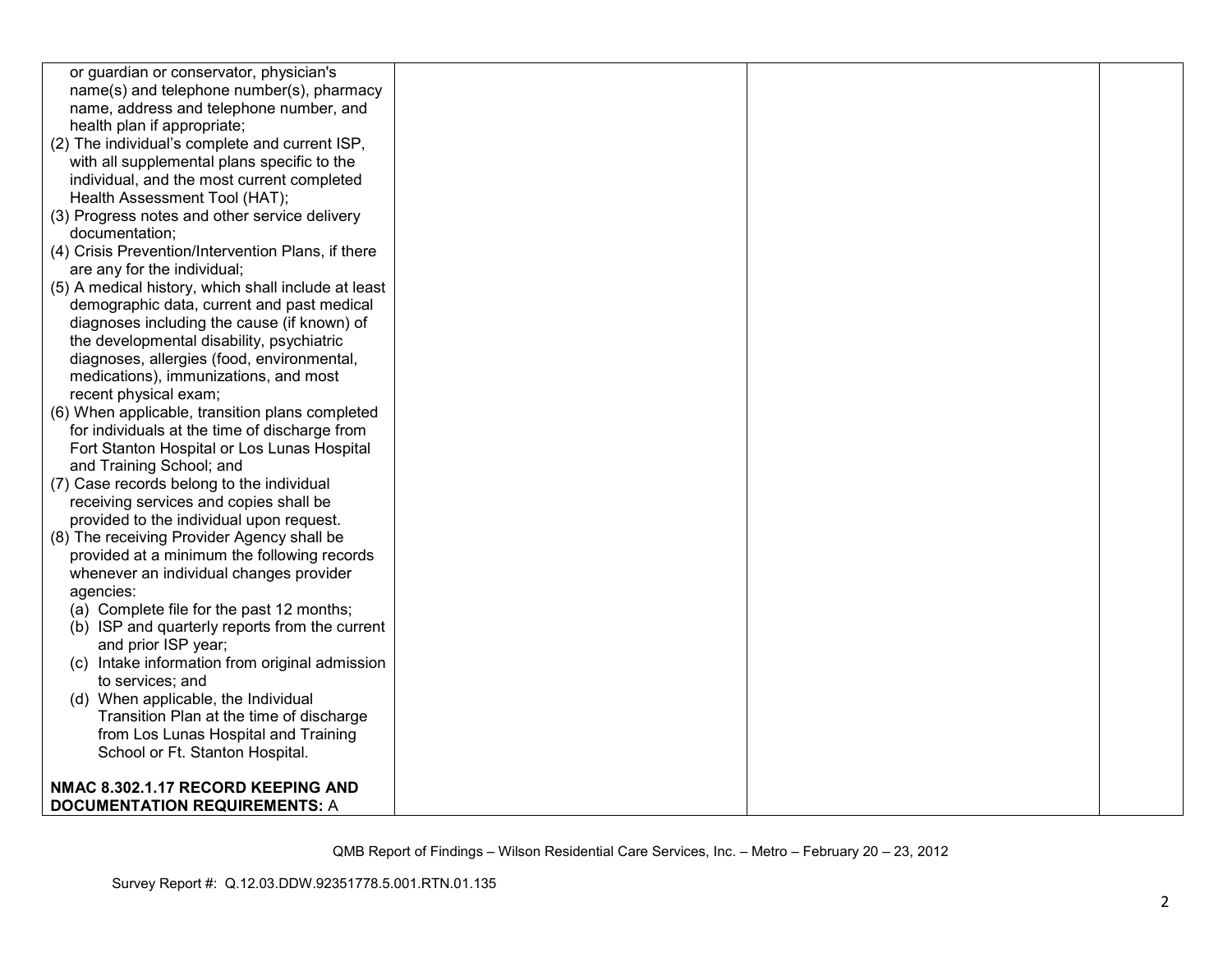| provider must maintain all the records necessary  |  |  |
|---------------------------------------------------|--|--|
| to fully disclose the nature, quality, amount and |  |  |
| medical necessity of services furnished to an     |  |  |
| eligible recipient who is currently receiving or  |  |  |
| who has received services in the past.            |  |  |
|                                                   |  |  |
| B. Documentation of test results: Results of      |  |  |
|                                                   |  |  |
| tests and services must be documented, which      |  |  |
| includes results of laboratory and radiology      |  |  |
| procedures or progress following therapy or       |  |  |
| treatment.                                        |  |  |
|                                                   |  |  |
|                                                   |  |  |
|                                                   |  |  |
|                                                   |  |  |
|                                                   |  |  |
|                                                   |  |  |
|                                                   |  |  |
|                                                   |  |  |
|                                                   |  |  |
|                                                   |  |  |
|                                                   |  |  |
|                                                   |  |  |
|                                                   |  |  |
|                                                   |  |  |
|                                                   |  |  |
|                                                   |  |  |
|                                                   |  |  |
|                                                   |  |  |
|                                                   |  |  |
|                                                   |  |  |
|                                                   |  |  |
|                                                   |  |  |
|                                                   |  |  |
|                                                   |  |  |
|                                                   |  |  |
|                                                   |  |  |
|                                                   |  |  |
|                                                   |  |  |
|                                                   |  |  |
|                                                   |  |  |
|                                                   |  |  |
|                                                   |  |  |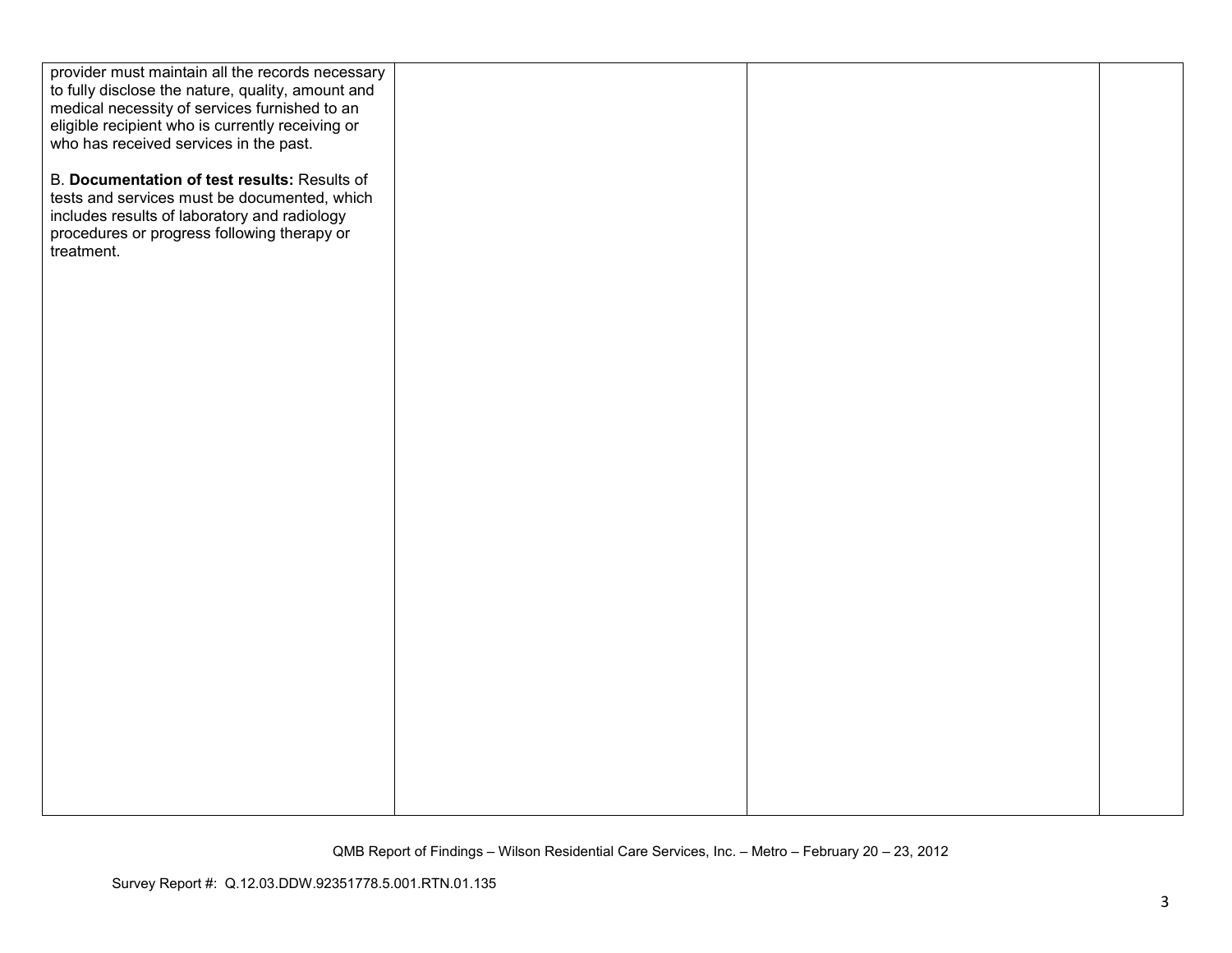| Tag # 1A08.1 Agency Case File -                                                                                                                                                                                                                                                                                                                                                                                                                                                                                                                                                                                                                                                               | <b>Standard Level Deficiency</b>                                                                                                                                                            |                                                                                                                                                                              |  |
|-----------------------------------------------------------------------------------------------------------------------------------------------------------------------------------------------------------------------------------------------------------------------------------------------------------------------------------------------------------------------------------------------------------------------------------------------------------------------------------------------------------------------------------------------------------------------------------------------------------------------------------------------------------------------------------------------|---------------------------------------------------------------------------------------------------------------------------------------------------------------------------------------------|------------------------------------------------------------------------------------------------------------------------------------------------------------------------------|--|
| <b>Progress Notes</b>                                                                                                                                                                                                                                                                                                                                                                                                                                                                                                                                                                                                                                                                         |                                                                                                                                                                                             |                                                                                                                                                                              |  |
| Developmental Disabilities (DD) Waiver Service<br>Standards effective 4/1/2007<br><b>CHAPTER 1 II. PROVIDER AGENCY</b><br><b>REQUIREMENTS:</b> The objective of these<br>standards is to establish Provider Agency policy,                                                                                                                                                                                                                                                                                                                                                                                                                                                                    | Based on record review, the Agency failed to<br>maintain progress notes and other service<br>delivery documentation for 3 of 9 Individuals.<br><b>Supported Living Progress Notes/Daily</b> |                                                                                                                                                                              |  |
| procedure and reporting requirements for DD<br>Medicaid Waiver program. These requirements<br>apply to all such Provider Agency staff, whether<br>directly employed or subcontracting with the<br>Provider Agency. Additional Provider Agency                                                                                                                                                                                                                                                                                                                                                                                                                                                 | <b>Contact Logs</b><br>• Individual #4 - None found for 12/27 & 28,<br>2011<br>• Individual #6 - None found for 10/8 & 9, 2011                                                              |                                                                                                                                                                              |  |
| requirements and personnel qualifications may                                                                                                                                                                                                                                                                                                                                                                                                                                                                                                                                                                                                                                                 |                                                                                                                                                                                             |                                                                                                                                                                              |  |
| be applicable for specific service standards.<br>D. Provider Agency Case File for the<br>Individual: All Provider Agencies shall maintain<br>at the administrative office a confidential case<br>file for each individual. Case records belong to<br>the individual receiving services and copies shall<br>be provided to the receiving agency whenever<br>an individual changes providers. The record<br>must also be made available for review when<br>requested by DOH, HSD or federal government<br>representatives for oversight purposes. The<br>individual's case file shall include the following<br>requirements:<br>(3) Progress notes and other service delivery<br>documentation; | <b>Adult Habilitation Progress Notes/Daily</b><br><b>Contact Logs</b><br>• Individual #2 - None found for 10/1 & 2, 2011                                                                    | Provider:<br>State your Plan of Correction for the findings in<br>this Tag above this line.<br>Enter your Quality Assurance/Quality<br>Improvement processes below the line. |  |
|                                                                                                                                                                                                                                                                                                                                                                                                                                                                                                                                                                                                                                                                                               |                                                                                                                                                                                             |                                                                                                                                                                              |  |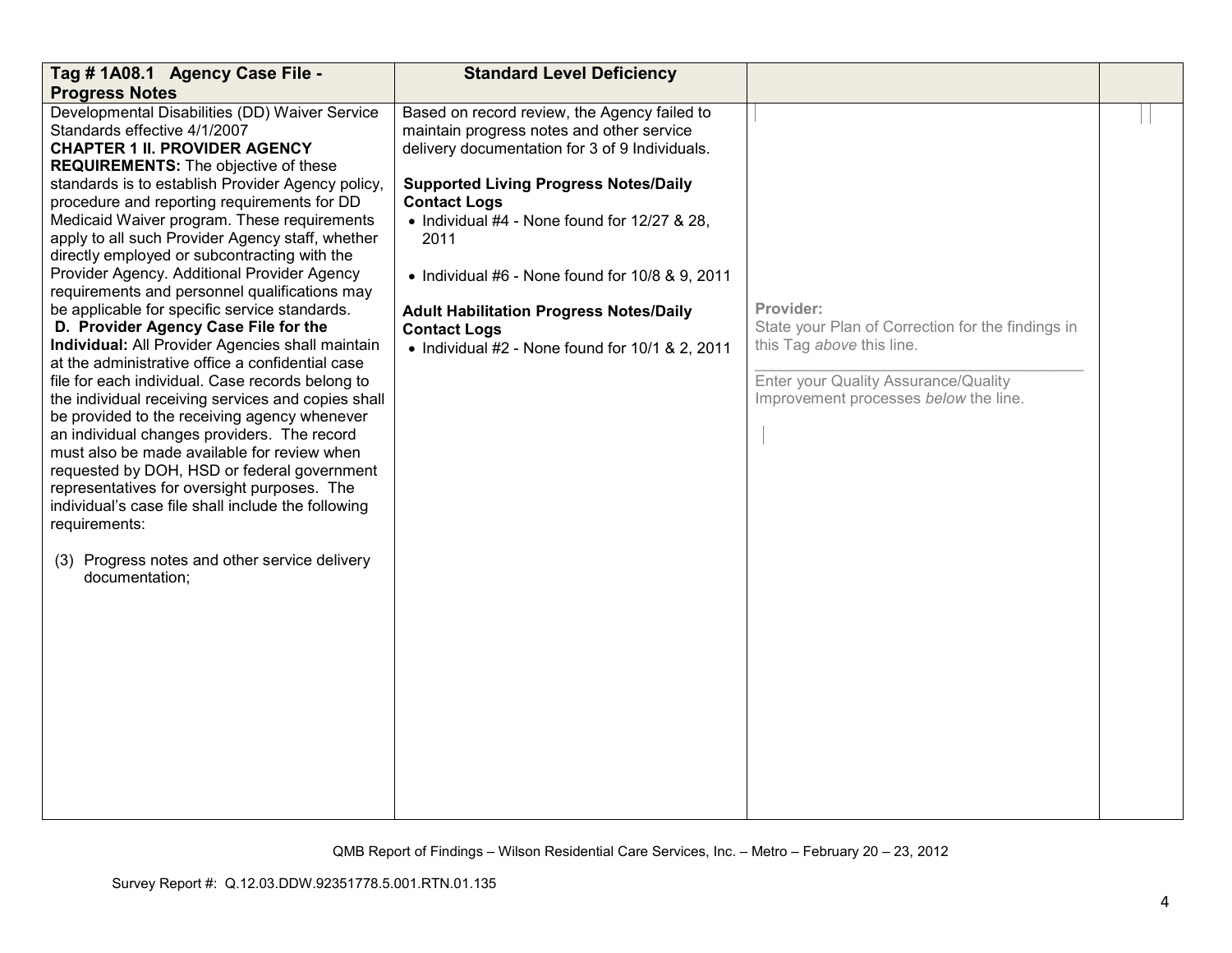| Tag #1A32 & 6L14 ISP Implementation                                                                                                                                                                                                                                                                                                                                                                                                                                                                                                                                                                                                                                                                                                                                                                                                                                                                                                                                                                                                                                                                                                                                                                                                                                                                                                                                                                                                                                                                                                                                                                                                                                                                                                                                                | <b>CoP Level Deficiency</b>                                                                                                                                                                                                                                                                                                                                                                                                                                                                                                                                                                                                                                                                                                                                                                                                                                                                                                                                                                                                                                                                                                                                                                                 |                                                                                                                                                                              |  |
|------------------------------------------------------------------------------------------------------------------------------------------------------------------------------------------------------------------------------------------------------------------------------------------------------------------------------------------------------------------------------------------------------------------------------------------------------------------------------------------------------------------------------------------------------------------------------------------------------------------------------------------------------------------------------------------------------------------------------------------------------------------------------------------------------------------------------------------------------------------------------------------------------------------------------------------------------------------------------------------------------------------------------------------------------------------------------------------------------------------------------------------------------------------------------------------------------------------------------------------------------------------------------------------------------------------------------------------------------------------------------------------------------------------------------------------------------------------------------------------------------------------------------------------------------------------------------------------------------------------------------------------------------------------------------------------------------------------------------------------------------------------------------------|-------------------------------------------------------------------------------------------------------------------------------------------------------------------------------------------------------------------------------------------------------------------------------------------------------------------------------------------------------------------------------------------------------------------------------------------------------------------------------------------------------------------------------------------------------------------------------------------------------------------------------------------------------------------------------------------------------------------------------------------------------------------------------------------------------------------------------------------------------------------------------------------------------------------------------------------------------------------------------------------------------------------------------------------------------------------------------------------------------------------------------------------------------------------------------------------------------------|------------------------------------------------------------------------------------------------------------------------------------------------------------------------------|--|
| NMAC 7.26.5.16.C and D Development of the<br>ISP. Implementation of the ISP. The ISP shall<br>be implemented according to the timelines<br>determined by the IDT and as specified in the<br>ISP for each stated desired outcomes and action<br>plan.<br>C. The IDT shall review and discuss information<br>and recommendations with the individual, with<br>the goal of supporting the individual in attaining<br>desired outcomes. The IDT develops an ISP<br>based upon the individual's personal vision<br>statement, strengths, needs, interests and<br>preferences. The ISP is a dynamic document,<br>revised periodically, as needed, and amended to<br>reflect progress towards personal goals and<br>achievements consistent with the individual's<br>future vision. This regulation is consistent with<br>standards established for individual plan<br>development as set forth by the commission on<br>the accreditation of rehabilitation facilities<br>(CARF) and/or other program accreditation<br>approved and adopted by the developmental<br>disabilities division and the department of health.<br>It is the policy of the developmental disabilities<br>division (DDD), that to the extent permitted by<br>funding, each individual receive supports and<br>services that will assist and encourage<br>independence and productivity in the community<br>and attempt to prevent regression or loss of<br>current capabilities. Services and supports<br>include specialized and/or generic services,<br>training, education and/or treatment as<br>determined by the IDT and documented in the<br>ISP.<br>D. The intent is to provide choice and obtain<br>opportunities for individuals to live, work and<br>play with full participation in their communities. | After an analysis of the evidence it has been<br>determined there is a significant potential for a<br>negative outcome to occur.<br>Based on record review, the Agency failed to<br>implement the ISP according to the timelines<br>determined by the IDT and as specified in the<br>ISP for each stated desired outcomes and action<br>plan for 6 of 8 individuals.<br>Per Individuals ISP the following was found with<br>regards to the implementation of ISP Outcomes:<br><b>Administrative Files Reviewed:</b><br><b>Supported Living Data Collection/Data</b><br>Tracking/Progress with regards to ISP<br>Outcomes:<br>Individual #2<br>• None found regarding: Live Outcome " will<br>do his own laundry with one verbal prompt<br>in the next year" for 10/2011 - 12/2011.<br>Individual #3<br>• None found regarding: Live Outcome "<br>would like to learn how to make Native<br>American jewelry" for 12/2011.<br>• None found regarding; Have Fun/Develop<br>friendships: Outcome " wants to maintain<br>contact and relationship with his family" for<br>12/2011.<br>Individual #5<br>• None found regarding: Live Outcome "<br>Complete 4 steps of morning routine" for<br>11/2011 - 12/2011. | Provider:<br>State your Plan of Correction for the findings in<br>this Tag above this line.<br>Enter your Quality Assurance/Quality<br>Improvement processes below the line. |  |
| The following principles provide direction and                                                                                                                                                                                                                                                                                                                                                                                                                                                                                                                                                                                                                                                                                                                                                                                                                                                                                                                                                                                                                                                                                                                                                                                                                                                                                                                                                                                                                                                                                                                                                                                                                                                                                                                                     |                                                                                                                                                                                                                                                                                                                                                                                                                                                                                                                                                                                                                                                                                                                                                                                                                                                                                                                                                                                                                                                                                                                                                                                                             |                                                                                                                                                                              |  |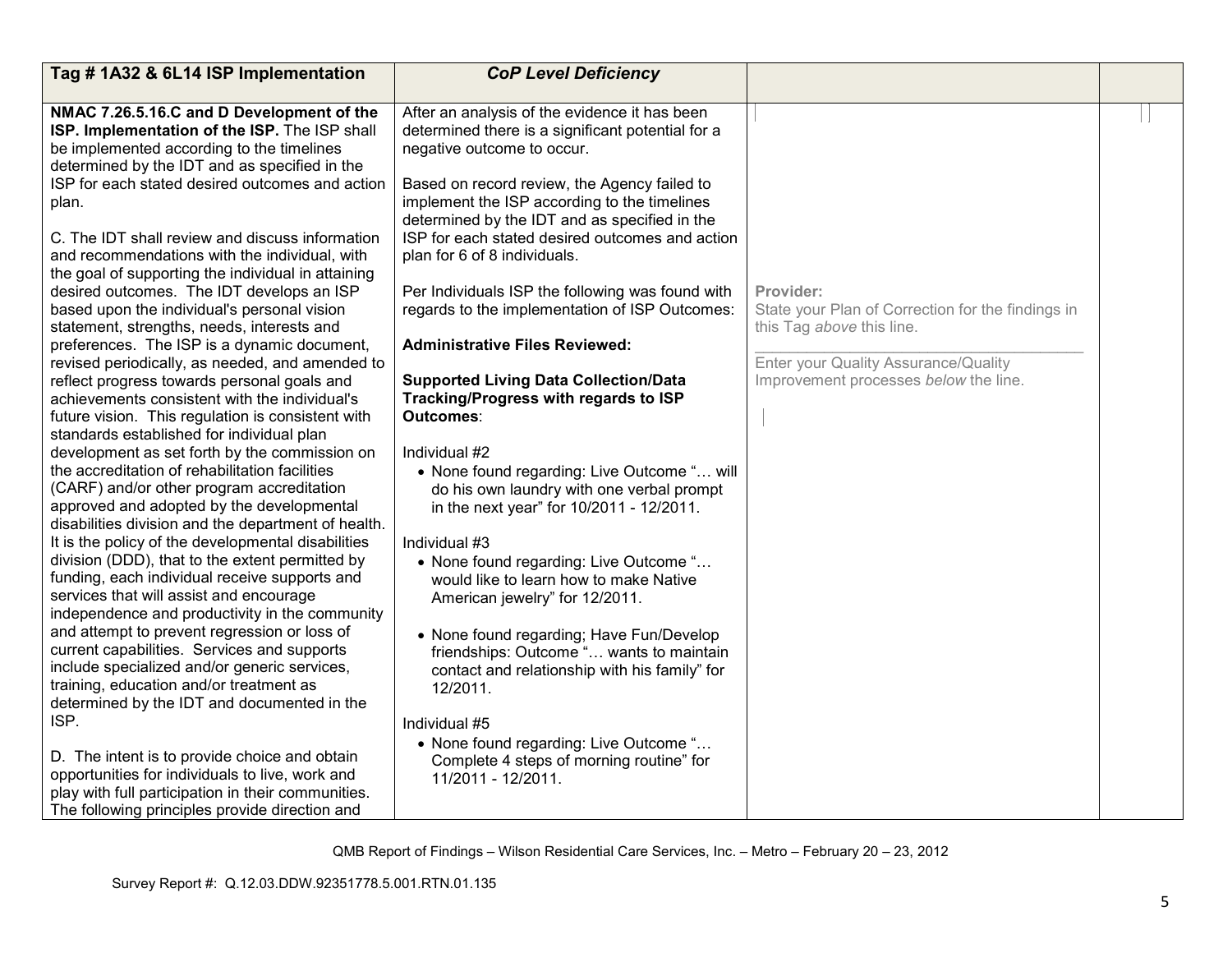| purpose in planning for individuals with<br>developmental disabilities. | • None found regarding; Have Fun/Develop<br>friendships: Outcome "Travel to and from                                                                                                         |  |
|-------------------------------------------------------------------------|----------------------------------------------------------------------------------------------------------------------------------------------------------------------------------------------|--|
| [05/03/94; 01/15/97; Recompiled 10/31/01]                               | Family home safely" For 11/2011 - 12/2011.<br>Individual #6                                                                                                                                  |  |
|                                                                         | • None found regarding: Live Outcome " will<br>use a visual schedule 100% of the time<br>during ISP year" for 10/2011 - 12/2011.                                                             |  |
|                                                                         | <b>Adult Habilitation Data Collection/Data</b><br>Tracking/Progress with regards to ISP<br><b>Outcomes:</b>                                                                                  |  |
|                                                                         | Individual #2<br>• None found for 10/2011.                                                                                                                                                   |  |
|                                                                         | Individual #8<br>• None found regarding:<br>Work/Education/Volunteer Outcome; Action<br>Step " will work on accessing<br>music/downloading music onto his<br>computer" for 10/2011 - 12/2011 |  |
|                                                                         | • None found regarding:<br>Work/Education/Volunteer Outcome; Action<br>Step " will burn CD once he has all of the<br>music he would like to put on his CD." for<br>10/2011 - 12/2011         |  |
|                                                                         | <b>Residential Files Reviewed:</b>                                                                                                                                                           |  |
|                                                                         | <b>Supported Living Data Collection/Data</b><br>Tracking/Progress with regards to ISP<br>Outcomes:                                                                                           |  |
|                                                                         | Individual #1<br>• None found for 2/1/2012 - 2/21/2012                                                                                                                                       |  |
|                                                                         | Individual #8<br>• None found for $2/1/2012 - 2/22/2012$                                                                                                                                     |  |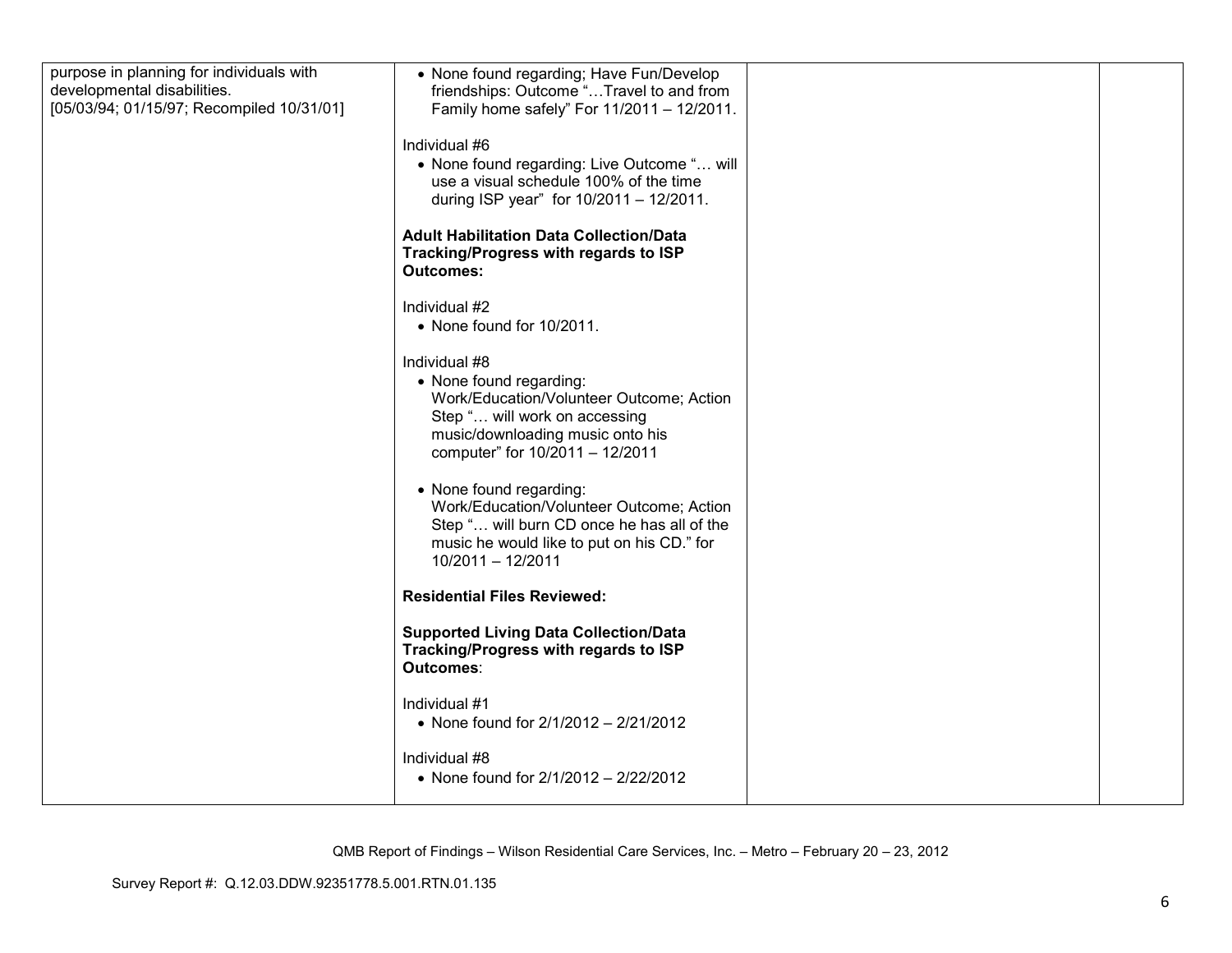| Tag # 6L14 Residential Case File                                                                                                                                                                                                                                                                                                                                                                                                                                                                                                                                                                                                                                                                                                                                                                                                                                                                                                                                                                                                                                                                                                                                                                                                                                                                                                                                                                                      | <b>Standard Level Deficiency</b>                                                                                                                                                                                                                                                                                                                                                                                                                                                                                                                                                                                                                                                                                                                                                                              |                                                                                                                                                                              |  |
|-----------------------------------------------------------------------------------------------------------------------------------------------------------------------------------------------------------------------------------------------------------------------------------------------------------------------------------------------------------------------------------------------------------------------------------------------------------------------------------------------------------------------------------------------------------------------------------------------------------------------------------------------------------------------------------------------------------------------------------------------------------------------------------------------------------------------------------------------------------------------------------------------------------------------------------------------------------------------------------------------------------------------------------------------------------------------------------------------------------------------------------------------------------------------------------------------------------------------------------------------------------------------------------------------------------------------------------------------------------------------------------------------------------------------|---------------------------------------------------------------------------------------------------------------------------------------------------------------------------------------------------------------------------------------------------------------------------------------------------------------------------------------------------------------------------------------------------------------------------------------------------------------------------------------------------------------------------------------------------------------------------------------------------------------------------------------------------------------------------------------------------------------------------------------------------------------------------------------------------------------|------------------------------------------------------------------------------------------------------------------------------------------------------------------------------|--|
| Developmental Disabilities (DD) Waiver Service<br>Standards effective 4/1/2007<br><b>CHAPTER 6. VIII. COMMUNITY LIVING</b><br><b>SERVICE PROVIDER AGENCY</b><br><b>REQUIREMENTS</b>                                                                                                                                                                                                                                                                                                                                                                                                                                                                                                                                                                                                                                                                                                                                                                                                                                                                                                                                                                                                                                                                                                                                                                                                                                   | Based on record review, the Agency failed to<br>maintain a complete and confidential case file in<br>the residence for 8 of 8 Individuals receiving<br>Supported Living Services.                                                                                                                                                                                                                                                                                                                                                                                                                                                                                                                                                                                                                             |                                                                                                                                                                              |  |
| A. Residence Case File: For individuals<br>receiving Supported Living or Family Living, the<br>Agency shall maintain in the individual's home a<br>complete and current confidential case file for<br>each individual. For individuals receiving<br>Independent Living Services, rather than<br>maintaining this file at the individual's home, the<br>complete and current confidential case file for<br>each individual shall be maintained at the<br>agency's administrative site. Each file shall<br>include the following:<br>(1) Complete and current ISP and all<br>supplemental plans specific to the individual;<br>(2) Complete and current Health Assessment<br>Tool;<br>(3) Current emergency contact information,<br>which includes the individual's address,<br>telephone number, names and telephone<br>numbers of residential Community Living<br>Support providers, relatives, or guardian or<br>conservator, primary care physician's name(s)<br>and telephone number(s), pharmacy name,<br>address and telephone number and dentist<br>name, address and telephone number, and<br>health plan;<br>(4) Up-to-date progress notes, signed and<br>dated by the person making the note for at least<br>the past month (older notes may be transferred<br>to the agency office);<br>(5) Data collected to document ISP Action Plan<br>implementation<br>(6) Progress notes written by direct care staff | The following was not found, incomplete and/or<br>not current:<br>• Current Emergency & Personal<br><b>Identification Information</b><br><sup>o</sup> Did not contain Health Plan Information (#1,<br>3, 5 & 8 & 8<br>• Positive Behavioral Plan (#3)<br>• Positive Behavioral Crisis Plan (#2, 3 & 5)<br>• Speech Therapy Plan (#2)<br>• Occupational Therapy Plan (#2)<br>• Physical Therapy Plan (#6)<br>• Special Health Care Needs<br><sup>o</sup> Meal Time Plan (#2)<br>$\degree$ CARMP (#2)<br>• Health Care Plans<br><sup>o</sup> Aspiration (#2)<br>• Crisis Plan/Medical Emergency Response<br><b>Plans</b><br><sup>o</sup> Aspiration (#2)<br><sup>o</sup> Gastrointestinal (#2 & 4)<br>• Progress Notes/Daily Contacts Logs:<br>$\degree$ Individual #2 - None found for 2/1/2012 -<br>2/13/2012 | Provider:<br>State your Plan of Correction for the findings in<br>this Tag above this line.<br>Enter your Quality Assurance/Quality<br>Improvement processes below the line. |  |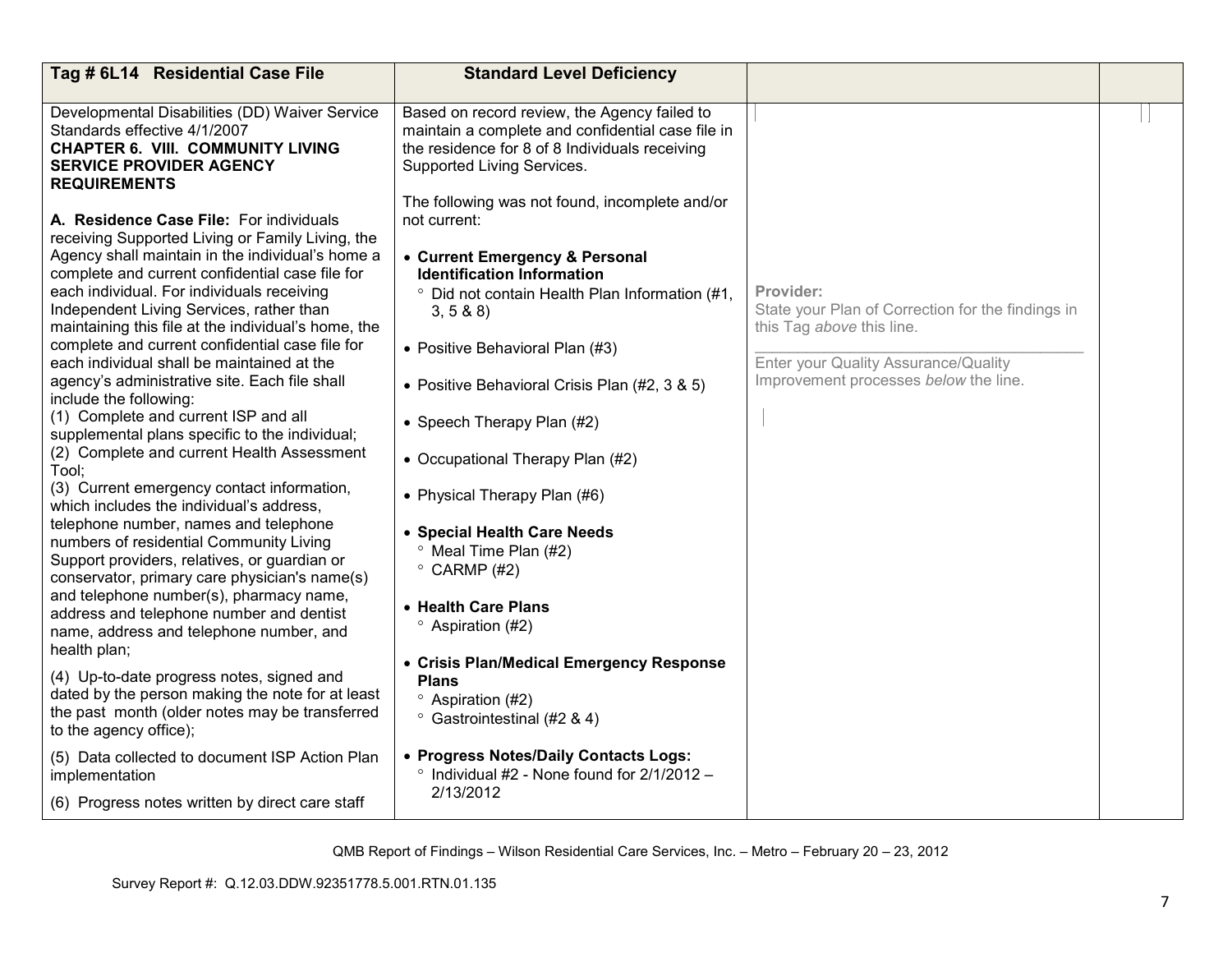| and by nurses regarding individual health status<br>and physical conditions including action taken in | $\degree$ Individual #3 - None found for 2/1/2012 -<br>2/13/2012 |  |
|-------------------------------------------------------------------------------------------------------|------------------------------------------------------------------|--|
| response to identified changes in condition for at                                                    |                                                                  |  |
| least the past month;                                                                                 | $\degree$ Individual #4 - None found for 2/1/2012 -              |  |
| (7) Physician's or qualified health care providers                                                    | 2/13/2012                                                        |  |
| written orders:                                                                                       |                                                                  |  |
| (8) Progress notes documenting implementation                                                         |                                                                  |  |
| of a physician's or qualified health care                                                             | $\degree$ Individual #5 - None found for 2/1/2012 -              |  |
| provider's order(s);                                                                                  | 2/13/2012                                                        |  |
| (9) Medication Administration Record (MAR) for                                                        |                                                                  |  |
|                                                                                                       | $\degree$ Individual #7 - None found for 2/1/2012 -              |  |
| the past three (3) months which includes:                                                             | 2/20/2012                                                        |  |
| (a) The name of the individual;                                                                       |                                                                  |  |
| (b) A transcription of the healthcare                                                                 | $\degree$ Individual #8 - None found for 2/1/2012 -              |  |
| practitioners prescription including the                                                              | 2/22/2012                                                        |  |
| brand and generic name of the medication;                                                             |                                                                  |  |
| (c) Diagnosis for which the medication is                                                             |                                                                  |  |
| prescribed;                                                                                           |                                                                  |  |
| (d) Dosage, frequency and method/route of                                                             |                                                                  |  |
| delivery;                                                                                             |                                                                  |  |
| (e) Times and dates of delivery;                                                                      |                                                                  |  |
| Initials of person administering or assisting<br>(1)                                                  |                                                                  |  |
| with medication; and                                                                                  |                                                                  |  |
| (g) An explanation of any medication                                                                  |                                                                  |  |
| irregularity, allergic reaction or adverse                                                            |                                                                  |  |
| effect.                                                                                               |                                                                  |  |
| (h) For PRN medication an explanation for the                                                         |                                                                  |  |
| use of the PRN must include:                                                                          |                                                                  |  |
| (i) Observable signs/symptoms or                                                                      |                                                                  |  |
| circumstances in which the medication                                                                 |                                                                  |  |
| is to be used, and                                                                                    |                                                                  |  |
| (ii) Documentation of the                                                                             |                                                                  |  |
| effectiveness/result of the PRN                                                                       |                                                                  |  |
| delivered.                                                                                            |                                                                  |  |
| A MAR is not required for individuals<br>(i)                                                          |                                                                  |  |
| participating in Independent Living Services                                                          |                                                                  |  |
| who self-administer their own medication.                                                             |                                                                  |  |
| However, when medication administration                                                               |                                                                  |  |
| is provided as part of the Independent                                                                |                                                                  |  |
| Living Service a MAR must be maintained                                                               |                                                                  |  |
| at the individual's home and an updated                                                               |                                                                  |  |
| copy must be placed in the agency file on a                                                           |                                                                  |  |
| weekly basis.                                                                                         |                                                                  |  |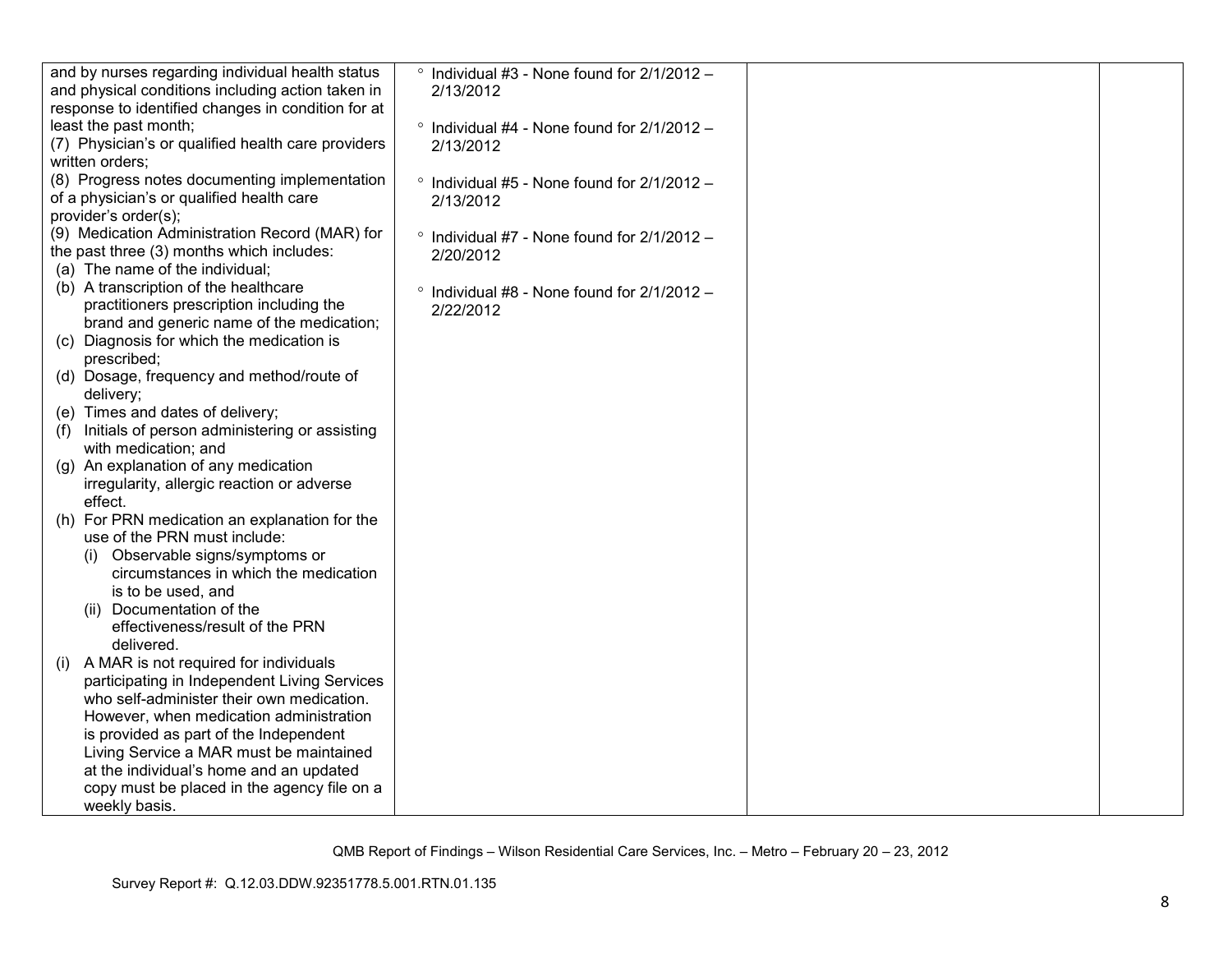| (10) Record of visits to healthcare practitioners  |  |  |
|----------------------------------------------------|--|--|
| including any treatment provided at the visit and  |  |  |
| a record of all diagnostic testing for the current |  |  |
| ISP year; and                                      |  |  |
| (11) Medical History to include: demographic       |  |  |
| data, current and past medical diagnoses           |  |  |
| including the cause (if known) of the              |  |  |
| developmental disability and any psychiatric       |  |  |
| diagnosis, allergies (food, environmental,         |  |  |
| medications), status of routine adult health care  |  |  |
| screenings, immunizations, hospital discharge      |  |  |
| summaries for past twelve (12) months, past        |  |  |
| medical history including hospitalizations,        |  |  |
| surgeries, injuries, family history and current    |  |  |
| physical exam.                                     |  |  |
|                                                    |  |  |
|                                                    |  |  |
|                                                    |  |  |
|                                                    |  |  |
|                                                    |  |  |
|                                                    |  |  |
|                                                    |  |  |
|                                                    |  |  |
|                                                    |  |  |
|                                                    |  |  |
|                                                    |  |  |
|                                                    |  |  |
|                                                    |  |  |
|                                                    |  |  |
|                                                    |  |  |
|                                                    |  |  |
|                                                    |  |  |
|                                                    |  |  |
|                                                    |  |  |
|                                                    |  |  |
|                                                    |  |  |
|                                                    |  |  |
|                                                    |  |  |
|                                                    |  |  |
|                                                    |  |  |
|                                                    |  |  |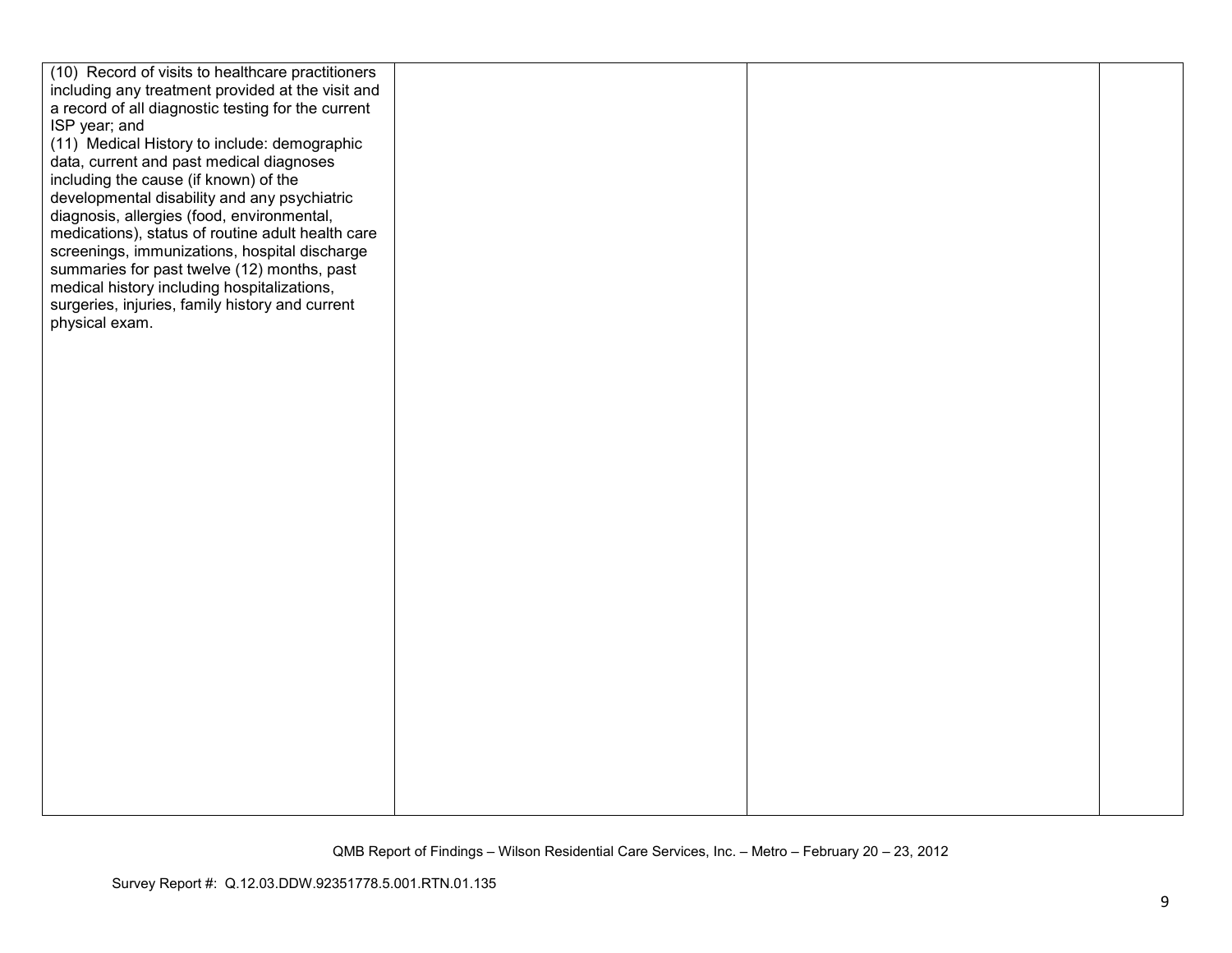| <b>Standard of Care</b>                                                                                                                                                                                                                                                                                                                                                                                                                                                                                                                                                                                                                                                                                                                                                                                                                                                                                                                                                                                                                                                                                                                                                                                                                                                                                                                                                                                                          | <b>Deficiencies</b>                                                                                                                                                                                                                                                                                                                                                                                                                                                                                                                                                                                                                                                                                                                                                  | <b>Agency Plan of Correction, On-going</b><br><b>QA/QI &amp; Responsible Party</b>                                                                                           | <b>Date</b><br><b>Due</b> |  |  |
|----------------------------------------------------------------------------------------------------------------------------------------------------------------------------------------------------------------------------------------------------------------------------------------------------------------------------------------------------------------------------------------------------------------------------------------------------------------------------------------------------------------------------------------------------------------------------------------------------------------------------------------------------------------------------------------------------------------------------------------------------------------------------------------------------------------------------------------------------------------------------------------------------------------------------------------------------------------------------------------------------------------------------------------------------------------------------------------------------------------------------------------------------------------------------------------------------------------------------------------------------------------------------------------------------------------------------------------------------------------------------------------------------------------------------------|----------------------------------------------------------------------------------------------------------------------------------------------------------------------------------------------------------------------------------------------------------------------------------------------------------------------------------------------------------------------------------------------------------------------------------------------------------------------------------------------------------------------------------------------------------------------------------------------------------------------------------------------------------------------------------------------------------------------------------------------------------------------|------------------------------------------------------------------------------------------------------------------------------------------------------------------------------|---------------------------|--|--|
| requirements and the approved waiver.                                                                                                                                                                                                                                                                                                                                                                                                                                                                                                                                                                                                                                                                                                                                                                                                                                                                                                                                                                                                                                                                                                                                                                                                                                                                                                                                                                                            | <b>CMS Assurance – Qualified Providers –</b> The State monitors non-licensed/non-certified providers to assure adherence to waiver<br>requirements. The State implements its policies and procedures for verifying that provider training is conducted in accordance with State                                                                                                                                                                                                                                                                                                                                                                                                                                                                                      |                                                                                                                                                                              |                           |  |  |
| Tag #1A11.1 Transportation Training                                                                                                                                                                                                                                                                                                                                                                                                                                                                                                                                                                                                                                                                                                                                                                                                                                                                                                                                                                                                                                                                                                                                                                                                                                                                                                                                                                                              | <b>Standard Level Deficiency</b>                                                                                                                                                                                                                                                                                                                                                                                                                                                                                                                                                                                                                                                                                                                                     |                                                                                                                                                                              |                           |  |  |
| Developmental Disabilities (DD) Waiver Service<br>Standards effective 4/1/2007<br><b>CHAPTER 1 II. PROVIDER AGENCY</b><br><b>REQUIREMENTS:</b> The objective of these<br>standards is to establish Provider Agency policy,<br>procedure and reporting requirements for DD<br>Medicaid Waiver program. These requirements<br>apply to all such Provider Agency staff, whether<br>directly employed or subcontracting with the<br>Provider Agency. Additional Provider Agency<br>requirements and personnel qualifications may<br>be applicable for specific service standards<br>Department of Health (DOH) Developmental<br><b>Disabilities Supports Division (DDSD) Policy</b><br><b>Training Requirements for Direct Service</b><br>Agency Staff Policy Eff Date: March 1, 2007<br><b>II. POLICY STATEMENTS:</b><br>I. Staff providing direct services shall<br>complete safety training within the first thirty (30)<br>days of employment and before working alone<br>with an individual receiving services. The<br>training shall address at least the following:<br>1. Operating a fire extinguisher<br>2. Proper lifting procedures<br>3. General vehicle safety precautions (e.g.,<br>pre-trip inspection, removing keys from the<br>ignition when not in the driver's seat)<br>4. Assisting passengers with cognitive and/or<br>physical impairments (e.g., general guidelines<br>for supporting individuals who may be | Based on record review and interview, the<br>Agency failed to provide staff training regarding<br>the safe operation of the vehicle, assisting<br>passengers and safe lifting procedures for 8 of<br>49 Direct Support Personnel.<br>No documented evidence was found of the<br>following required training:<br>• Transportation (DSP #44, 51, 71, 72, 75 &<br>76)<br>When DSP were asked if they had received<br>transportation training including training on<br>wheelchair tie downs and van lift safety the<br>following was reported:<br>• DSP #43 stated, "I have not had training, but I<br>transport consumers with someone else<br>driving."<br>• DSP #90 stated, "I haven't received<br>transportation training from agency. I do<br>transport consumers.' | Provider:<br>State your Plan of Correction for the findings in<br>this Tag above this line.<br>Enter your Quality Assurance/Quality<br>Improvement processes below the line. |                           |  |  |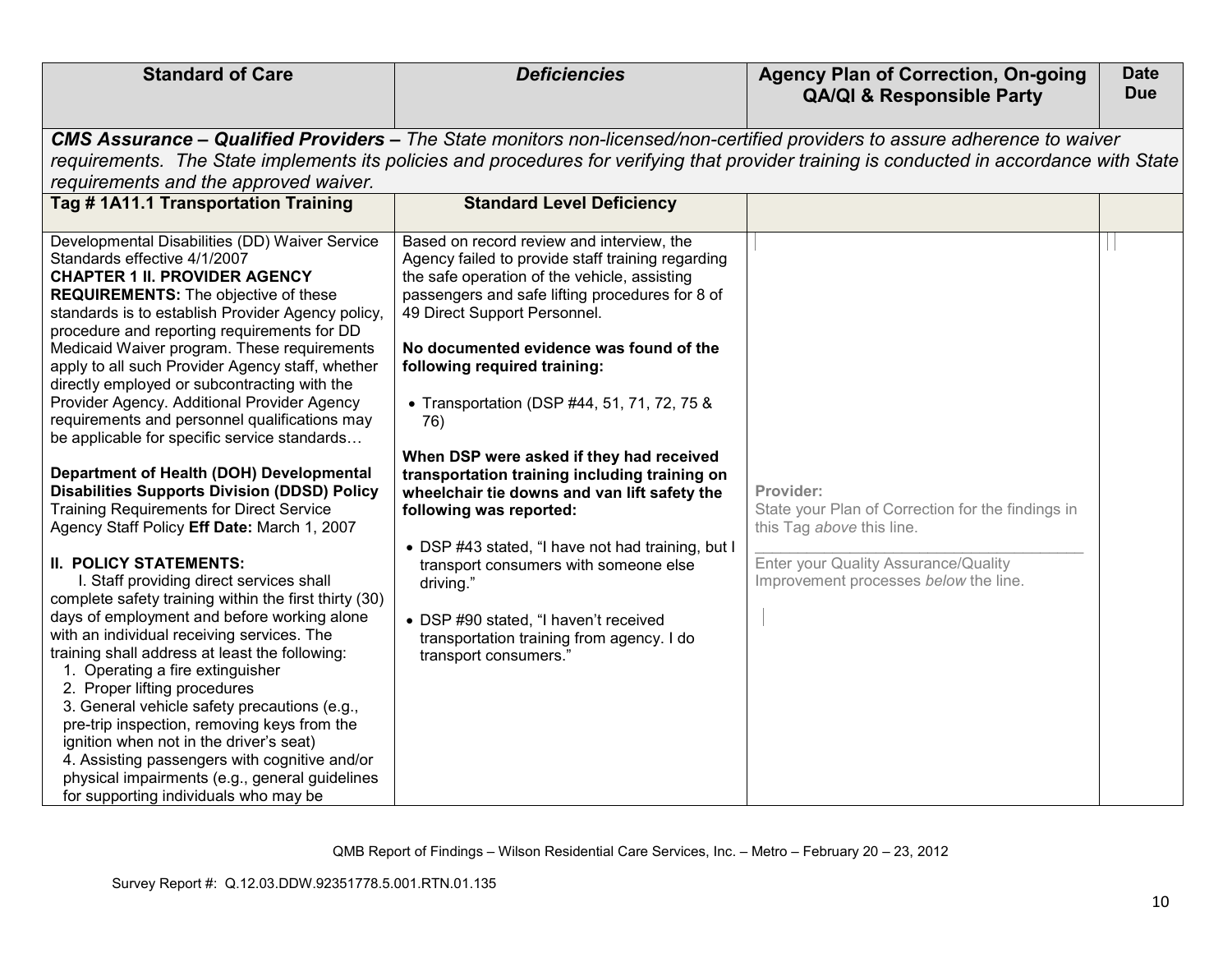| unaware of safety issues involving traffic or                     |  |  |
|-------------------------------------------------------------------|--|--|
| those who require physical assistance to<br>enter/exit a vehicle) |  |  |
| 5. Operating wheelchair lifts (if applicable to                   |  |  |
| the staff's role)                                                 |  |  |
| 6. Wheelchair tie-down procedures (if                             |  |  |
| applicable to the staff's role)                                   |  |  |
| 7. Emergency and evacuation procedures                            |  |  |
| (e.g., roadside emergency, fire emergency)                        |  |  |
|                                                                   |  |  |
|                                                                   |  |  |
|                                                                   |  |  |
|                                                                   |  |  |
|                                                                   |  |  |
|                                                                   |  |  |
|                                                                   |  |  |
|                                                                   |  |  |
|                                                                   |  |  |
|                                                                   |  |  |
|                                                                   |  |  |
|                                                                   |  |  |
|                                                                   |  |  |
|                                                                   |  |  |
|                                                                   |  |  |
|                                                                   |  |  |
|                                                                   |  |  |
|                                                                   |  |  |
|                                                                   |  |  |
|                                                                   |  |  |
|                                                                   |  |  |
|                                                                   |  |  |
|                                                                   |  |  |
|                                                                   |  |  |
|                                                                   |  |  |
|                                                                   |  |  |
|                                                                   |  |  |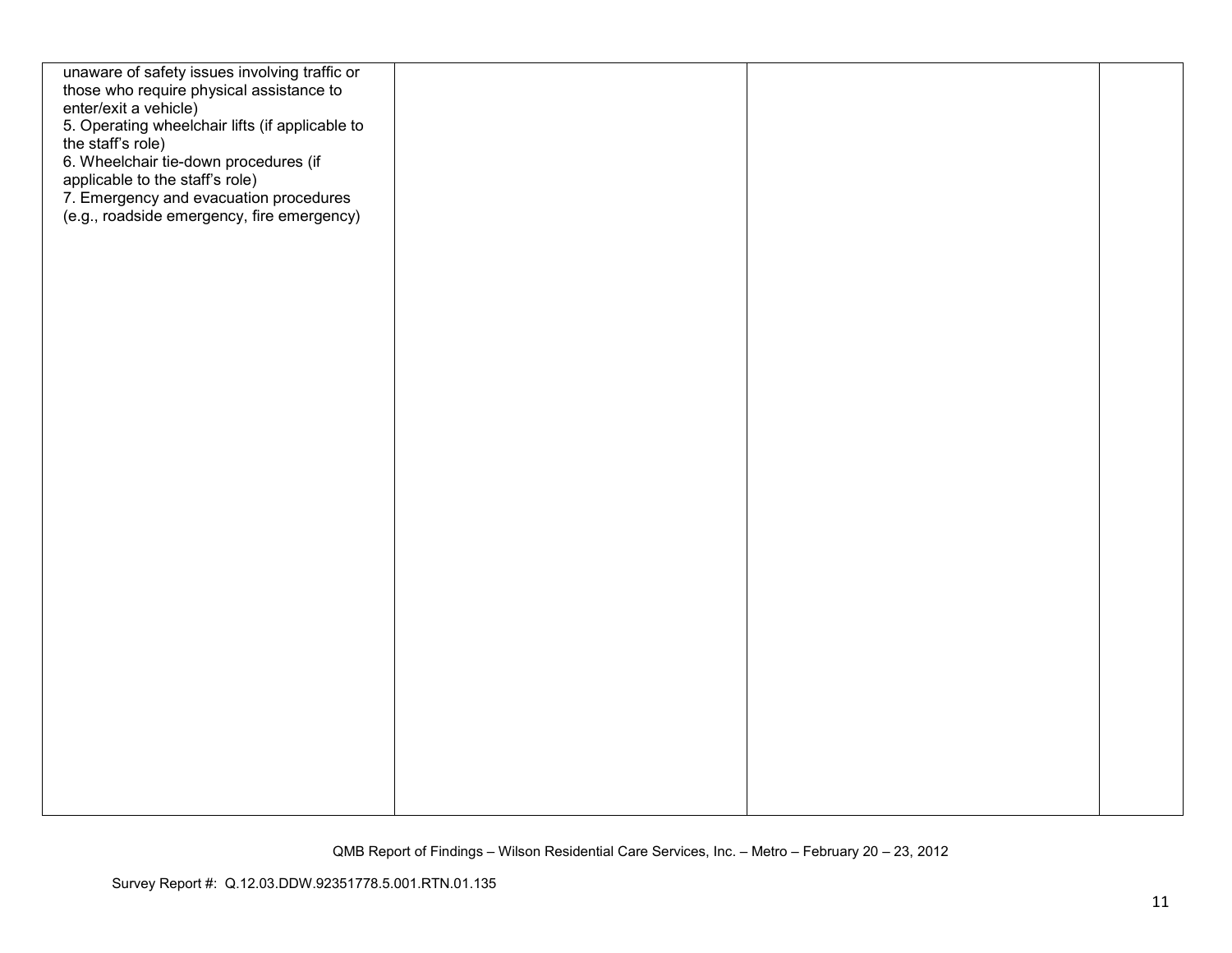| Tag #1A20 Direct Support Personnel                    | <b>Standard Level Deficiency</b>              |                                                   |  |
|-------------------------------------------------------|-----------------------------------------------|---------------------------------------------------|--|
| <b>Training</b>                                       |                                               |                                                   |  |
| Developmental Disabilities (DD) Waiver Service        | Based on record review, the Agency failed to  |                                                   |  |
| Standards effective 4/1/2007                          | ensure that Orientation and Training          |                                                   |  |
| <b>CHAPTER 1 IV. GENERAL REQUIREMENTS</b>             | requirements were met for 3 of 49 Direct      |                                                   |  |
| <b>FOR PROVIDER AGENCY SERVICE</b>                    | Support Personnel.                            |                                                   |  |
| <b>PERSONNEL:</b> The objective of this section is to |                                               |                                                   |  |
| establish personnel standards for DD Medicaid         | Review of Direct Support Personnel training   |                                                   |  |
| Waiver Provider Agencies for the following            | records found no evidence of the following    |                                                   |  |
| services: Community Living Supports,                  | required DOH/DDSD trainings and certification |                                                   |  |
| Community Inclusion Services, Respite,                | being completed:                              |                                                   |  |
| Substitute Care and Personal Support                  |                                               |                                                   |  |
| Companion Services. These standards apply to          | • Pre- Service (DSP #77)                      |                                                   |  |
| all personnel who provide services, whether           |                                               |                                                   |  |
| directly employed or subcontracting with the          | • Foundation for Health & Wellness (DSP #77   |                                                   |  |
| Provider Agency. Additional personnel                 | & 83)                                         | Provider:                                         |  |
| requirements and qualifications may be                |                                               | State your Plan of Correction for the findings in |  |
| applicable for specific service standards.            | $\bullet$ First Aid (DSP #79)                 | this Tag above this line.                         |  |
| C. Orientation and Training Requirements:             |                                               |                                                   |  |
| Orientation and training for direct support staff     | $\bullet$ CPR (DSP #79)                       | Enter your Quality Assurance/Quality              |  |
| and his or her supervisors shall comply with the      |                                               | Improvement processes below the line.             |  |
| DDSD/DOH Policy Governing the Training                |                                               |                                                   |  |
| Requirements for Direct Support Staff and             |                                               |                                                   |  |
| <b>Internal Service Coordinators Serving</b>          |                                               |                                                   |  |
| Individuals with Developmental Disabilities to        |                                               |                                                   |  |
| include the following:                                |                                               |                                                   |  |
| Each new employee shall receive<br>(1)                |                                               |                                                   |  |
| appropriate orientation, including but not            |                                               |                                                   |  |
| limited to, all policies relating to fire             |                                               |                                                   |  |
| prevention, accident prevention, incident             |                                               |                                                   |  |
| management and reporting, and                         |                                               |                                                   |  |
| emergency procedures; and                             |                                               |                                                   |  |
| Individual-specific training for each<br>(2)          |                                               |                                                   |  |
| individual under his or her direct care, as           |                                               |                                                   |  |
| described in the individual service plan,             |                                               |                                                   |  |
| prior to working alone with the individual.           |                                               |                                                   |  |
|                                                       |                                               |                                                   |  |
| Department of Health (DOH) Developmental              |                                               |                                                   |  |
| <b>Disabilities Supports Division (DDSD) Policy</b>   |                                               |                                                   |  |
| - Policy Title: Training Requirements for             |                                               |                                                   |  |
| Direct Service Agency Staff Policy - Eff.             |                                               |                                                   |  |
| March 1, 2007 - II. POLICY STATEMENTS:                |                                               |                                                   |  |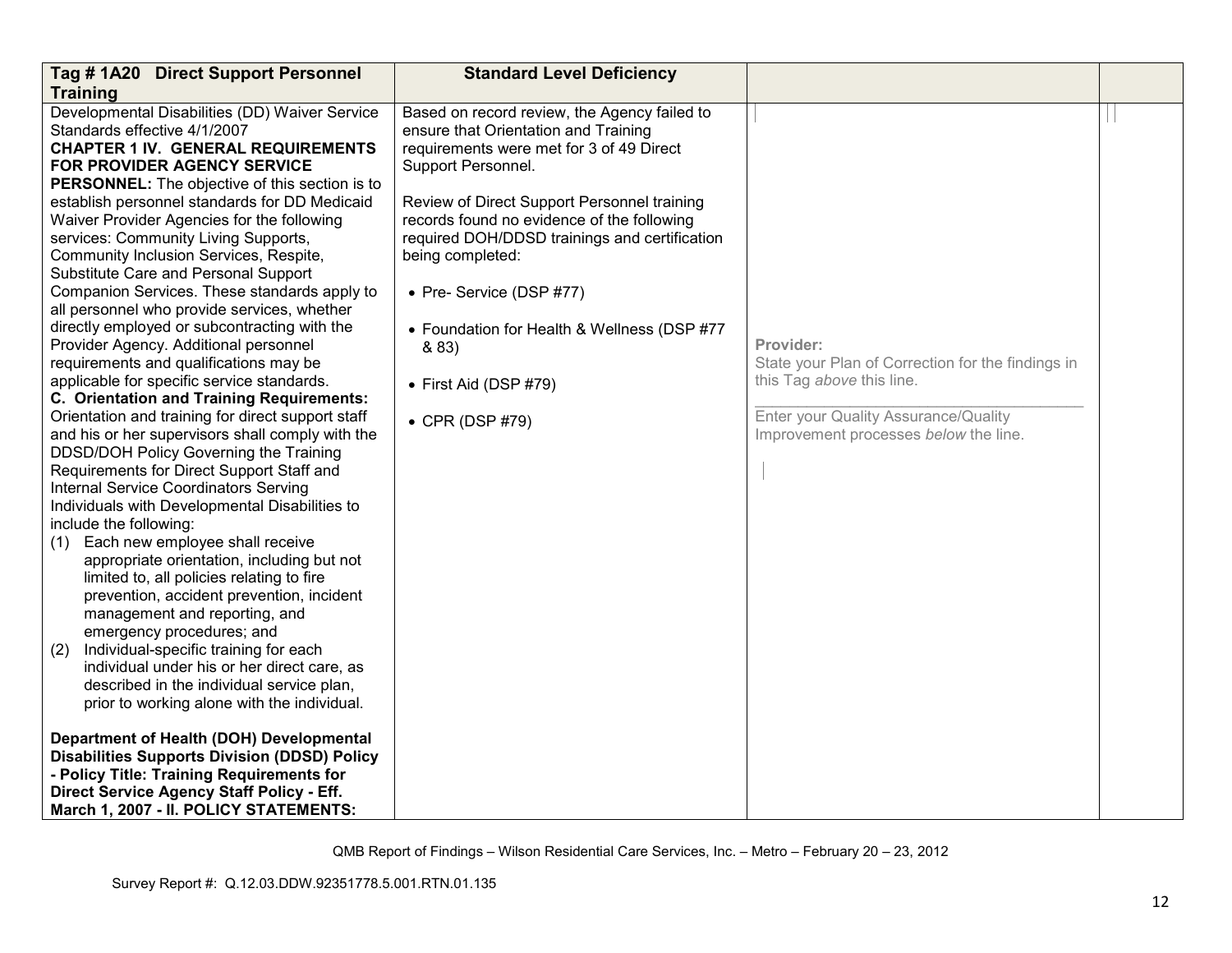| A. Individuals shall receive services from                         |  |
|--------------------------------------------------------------------|--|
| competent and qualified staff.                                     |  |
| B. Staff shall complete individual-specific                        |  |
| (formerly known as "Addendum B") training                          |  |
| requirements in accordance with the                                |  |
| specifications described in the individual service                 |  |
| plan (ISP) of each individual served.                              |  |
| C. Staff shall complete training on DOH-                           |  |
| approved incident reporting procedures in                          |  |
| accordance with 7 NMAC 1.13.                                       |  |
| D. Staff providing direct services shall complete                  |  |
| training in universal precautions on an annual                     |  |
| basis. The training materials shall meet                           |  |
| Occupational Safety and Health Administration                      |  |
| (OSHA) requirements.                                               |  |
| E. Staff providing direct services shall maintain                  |  |
| certification in first aid and CPR. The training                   |  |
| materials shall meet OSHA                                          |  |
| requirements/guidelines.                                           |  |
| F. Staff who may be exposed to hazardous                           |  |
| chemicals shall complete relevant training in                      |  |
| accordance with OSHA requirements.                                 |  |
| G. Staff shall be certified in a DDSD-approved                     |  |
| behavioral intervention system (e.g., Mandt,                       |  |
| CPI) before using physical restraint techniques.                   |  |
| Staff members providing direct services shall                      |  |
| maintain certification in a DDSD-approved                          |  |
| behavioral intervention system if an individual                    |  |
| they support has a behavioral crisis plan that                     |  |
| includes the use of physical restraint techniques.                 |  |
| H. Staff shall complete and maintain certification                 |  |
| in a DDSD-approved medication course in                            |  |
| accordance with the DDSD Medication Delivery                       |  |
| Policy M-001.<br>I. Staff providing direct services shall complete |  |
| safety training within the first thirty (30) days of               |  |
| employment and before working alone with an                        |  |
| individual receiving service.                                      |  |
|                                                                    |  |
|                                                                    |  |
|                                                                    |  |
|                                                                    |  |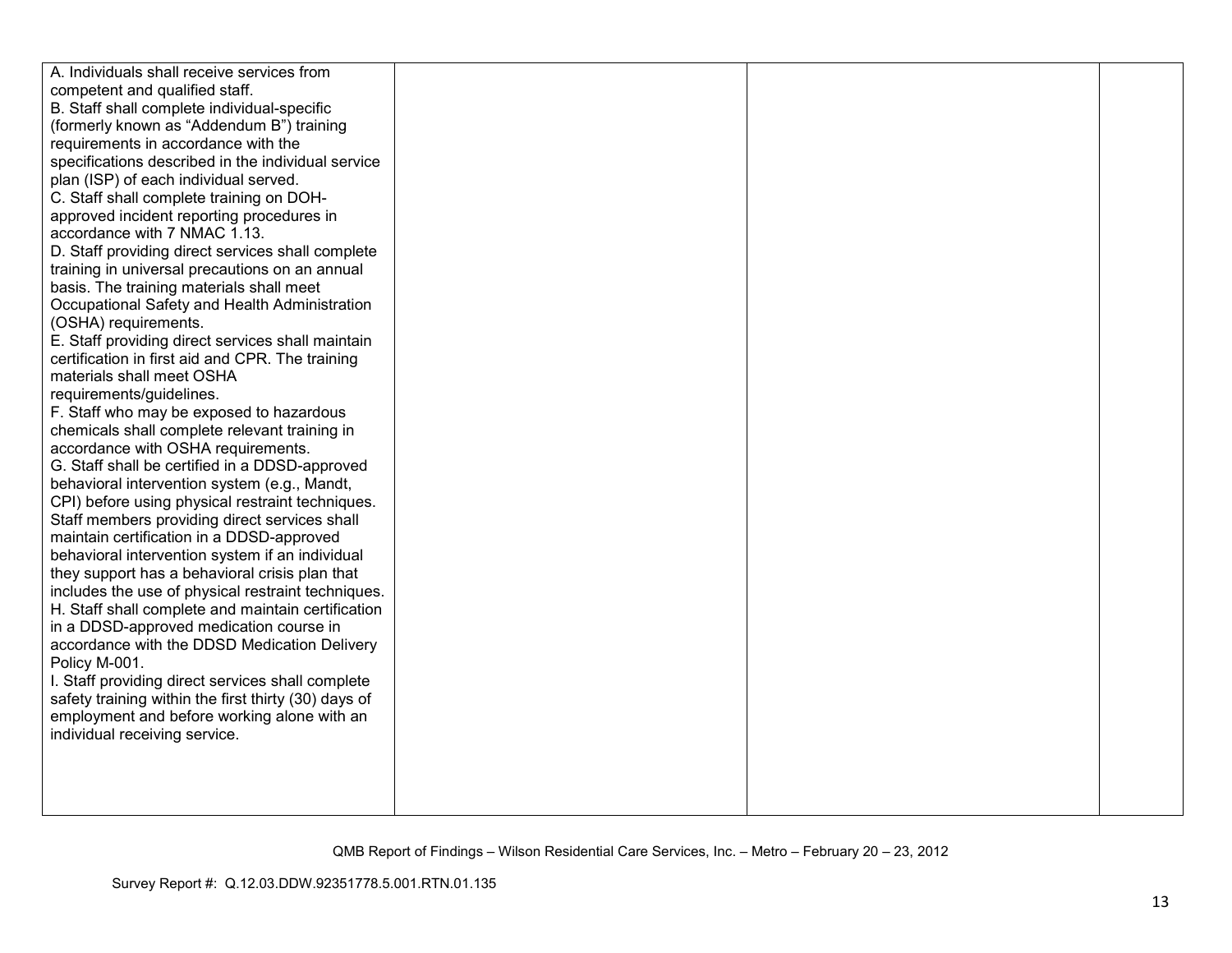| Tag #1A22 Agency Personnel                                                                                                                                                                                                                                              | <b>CoP Level Deficiency</b>                                                                                                                                                                                                                     |                                                                                             |  |
|-------------------------------------------------------------------------------------------------------------------------------------------------------------------------------------------------------------------------------------------------------------------------|-------------------------------------------------------------------------------------------------------------------------------------------------------------------------------------------------------------------------------------------------|---------------------------------------------------------------------------------------------|--|
| <b>Competency</b>                                                                                                                                                                                                                                                       |                                                                                                                                                                                                                                                 |                                                                                             |  |
| Developmental Disabilities (DD) Waiver Service<br>Standards effective 4/1/2007<br><b>CHAPTER 1 IV. GENERAL REQUIREMENTS</b><br><b>FOR PROVIDER AGENCY SERVICE</b>                                                                                                       | After an analysis of the evidence it has been<br>determined there is a significant potential for a<br>negative outcome to occur.                                                                                                                |                                                                                             |  |
| <b>PERSONNEL:</b> The objective of this section is to<br>establish personnel standards for DD Medicaid<br>Waiver Provider Agencies for the following<br>services: Community Living Supports,                                                                            | Based on interview, the Agency failed to ensure<br>that training competencies were met for 3 of 8<br>Direct Support Personnel.                                                                                                                  |                                                                                             |  |
| Community Inclusion Services, Respite,<br>Substitute Care and Personal Support<br>Companion Services. These standards apply to<br>all personnel who provide services, whether<br>directly employed or subcontracting with the                                           | When DSP were asked if the Individual had<br><b>Medical Emergency Response Plans and if</b><br>so, what the plan(s) covered, the following<br>was reported:                                                                                     | Provider:<br>State your Plan of Correction for the findings in<br>this Tag above this line. |  |
| Provider Agency. Additional personnel<br>requirements and qualifications may be<br>applicable for specific service standards.<br><b>F. Qualifications for Direct Service</b><br>Personnel: The following employment<br>qualifications and competency requirements are   | • DSP #47 stated, "Seizures; only plans in the<br>book." According to the Individual's eCHAT,<br>the Individual has Crisis Plans/Medical<br>Emergency Response Plan for Aspiration.<br>(Individual #2)                                          | Enter your Quality Assurance/Quality<br>Improvement processes below the line.               |  |
| applicable to all Direct Service Personnel<br>employed by a Provider Agency:<br>(1) Direct service personnel shall be eighteen<br>(18) years or older. Exception: Adult<br>Habilitation can employ direct care personnel<br>under the age of eighteen 18 years, but the | • DSP #87 stated, "He has seizures and<br>aspiration." According to the Individual's<br>eCHAT, the Individual has Crisis<br>Plans/Medical Emergency Response Plan for<br>Diabetes, Respiratory & Falls. (Individual #8)                         |                                                                                             |  |
| employee shall work directly under a<br>supervisor, who is physically present at all<br>times;                                                                                                                                                                          | When DSP were asked what to do if the<br>Individual had a seizure, the following was<br>reported:                                                                                                                                               |                                                                                             |  |
| (2) Direct service personnel shall have the ability<br>to read and carry out the requirements in an<br>ISP;                                                                                                                                                             | • DSP #87 stated, "He does not have a crisis<br>plan for seizures." According to the<br>individual's eCHAT, the individual has Crisis<br>Plans/Medical Emergency Response Plan for                                                              |                                                                                             |  |
| (3) Direct service personnel shall be available to<br>communicate in the language that is<br>functionally required by the individual or in the<br>use of any specific augmentative<br>communication system utilized by the<br>individual;                               | Seizures. Review of the Healthcare Plan<br>indicated DSP are to use the Vagus Nerve<br>Stimulator. Staff was unable to describe<br>what steps to take when they had to use the<br>individual's Vagus Nerve Stimulator (VNS).<br>(Individual #8) |                                                                                             |  |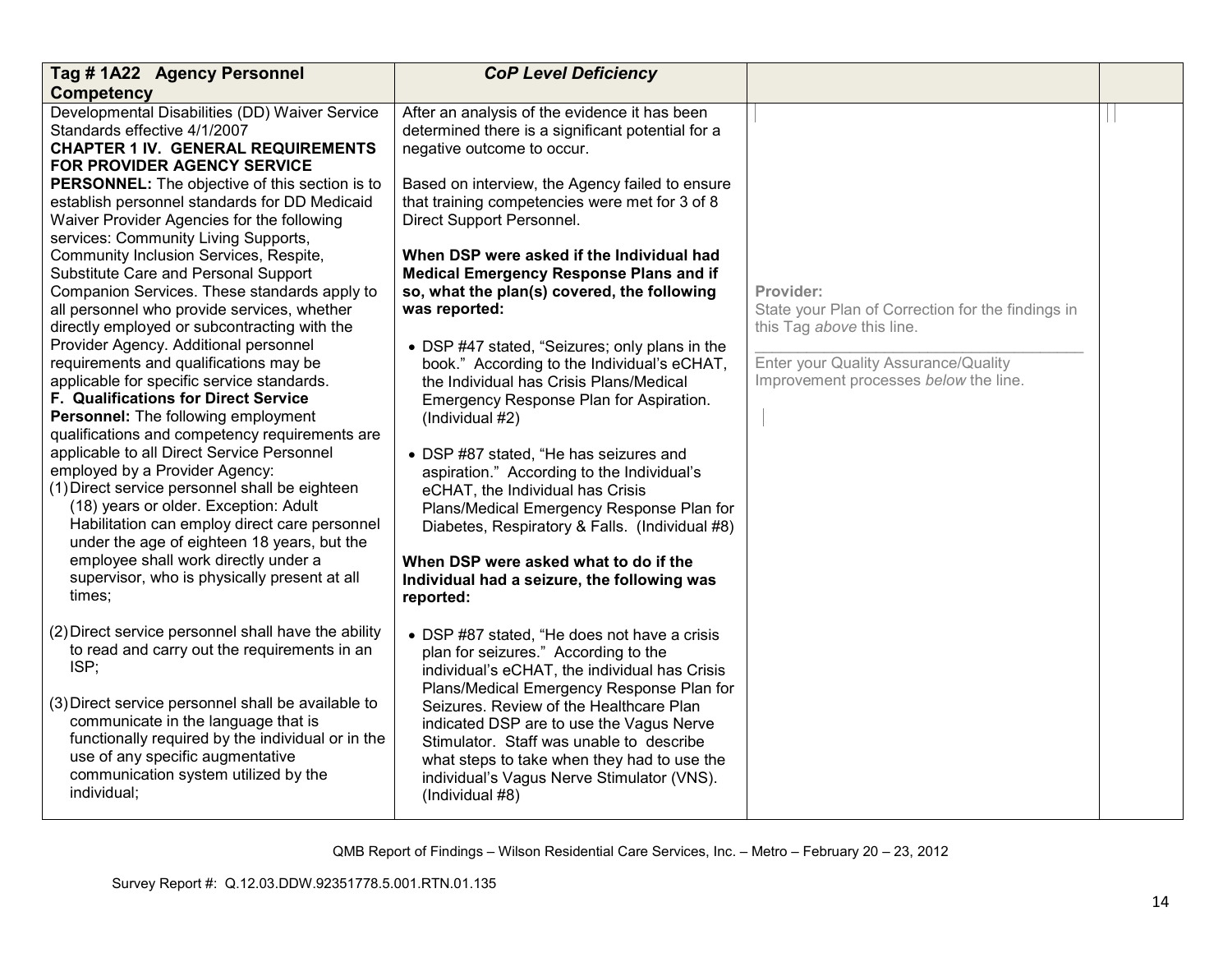| (4) Direct service personnel shall meet the<br>qualifications specified by DDSD in the Policy<br>Governing the Training Requirements for<br>Direct Support Staff and Internal Service<br>Coordinators, Serving Individuals with<br>Developmental Disabilities; and<br>(5) Direct service Provider Agencies of Respite<br>Services, Substitute Care, Personal Support<br>Services, Nutritional Counseling, Therapists<br>and Nursing shall demonstrate basic<br>knowledge of developmental disabilities and<br>have training or demonstrable qualifications<br>related to the role he or she is performing and<br>complete individual specific training as<br>required in the ISP for each individual he or<br>she support.                                                          | When DSP were asked if the Individual had<br>any food and/or medication allergies that<br>could be potentially life threatening, the<br>following was reported:<br>• DSP #90 stated, "Allergic to corn and<br>avocados no medication allergies". Per<br>eCHAT the individual is also allergic to<br>melons. (Individual #6) |  |
|-------------------------------------------------------------------------------------------------------------------------------------------------------------------------------------------------------------------------------------------------------------------------------------------------------------------------------------------------------------------------------------------------------------------------------------------------------------------------------------------------------------------------------------------------------------------------------------------------------------------------------------------------------------------------------------------------------------------------------------------------------------------------------------|-----------------------------------------------------------------------------------------------------------------------------------------------------------------------------------------------------------------------------------------------------------------------------------------------------------------------------|--|
| (6) Report required personnel training status to<br>the DDSD Statewide Training Database as<br>specified in DDSD policies as related to<br>training requirements as follows:<br>(a) Initial comprehensive personnel status<br>report (name, date of hire, Social Security<br>number category) on all required<br>personnel to be submitted to DDSD<br>Statewide Training Database within the<br>first ninety (90) calendar days of<br>providing services;<br>(b) Staff who do not wish to use his or her<br>Social Security Number may request an<br>alternative tracking number; and<br>(c) Quarterly personnel update reports sent<br>to DDSD Statewide Training Database to<br>reflect new hires, terminations, inter-<br>provider Agency position changes, and<br>name changes. |                                                                                                                                                                                                                                                                                                                             |  |
| Department of Health (DOH) Developmental<br><b>Disabilities Supports Division (DDSD) Policy</b><br>- Policy Title: Training Requirements for<br>Direct Service Agency Staff Policy - Eff.                                                                                                                                                                                                                                                                                                                                                                                                                                                                                                                                                                                           |                                                                                                                                                                                                                                                                                                                             |  |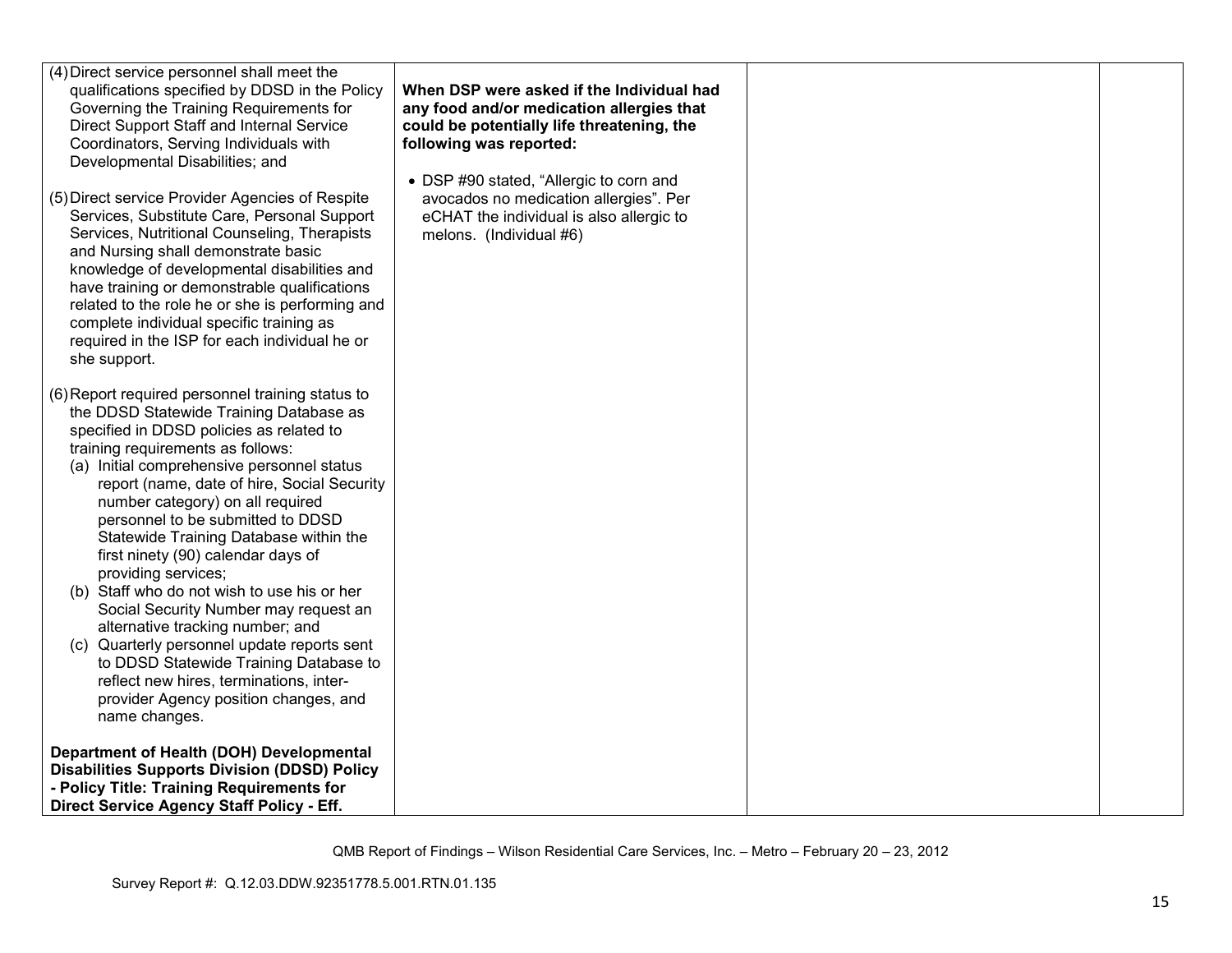| March 1, 2007 - II. POLICY STATEMENTS:<br>A. Individuals shall receive services from<br>competent and qualified staff. |  |  |
|------------------------------------------------------------------------------------------------------------------------|--|--|
|                                                                                                                        |  |  |
|                                                                                                                        |  |  |
|                                                                                                                        |  |  |
|                                                                                                                        |  |  |
|                                                                                                                        |  |  |
|                                                                                                                        |  |  |
|                                                                                                                        |  |  |
|                                                                                                                        |  |  |
|                                                                                                                        |  |  |
|                                                                                                                        |  |  |
|                                                                                                                        |  |  |
|                                                                                                                        |  |  |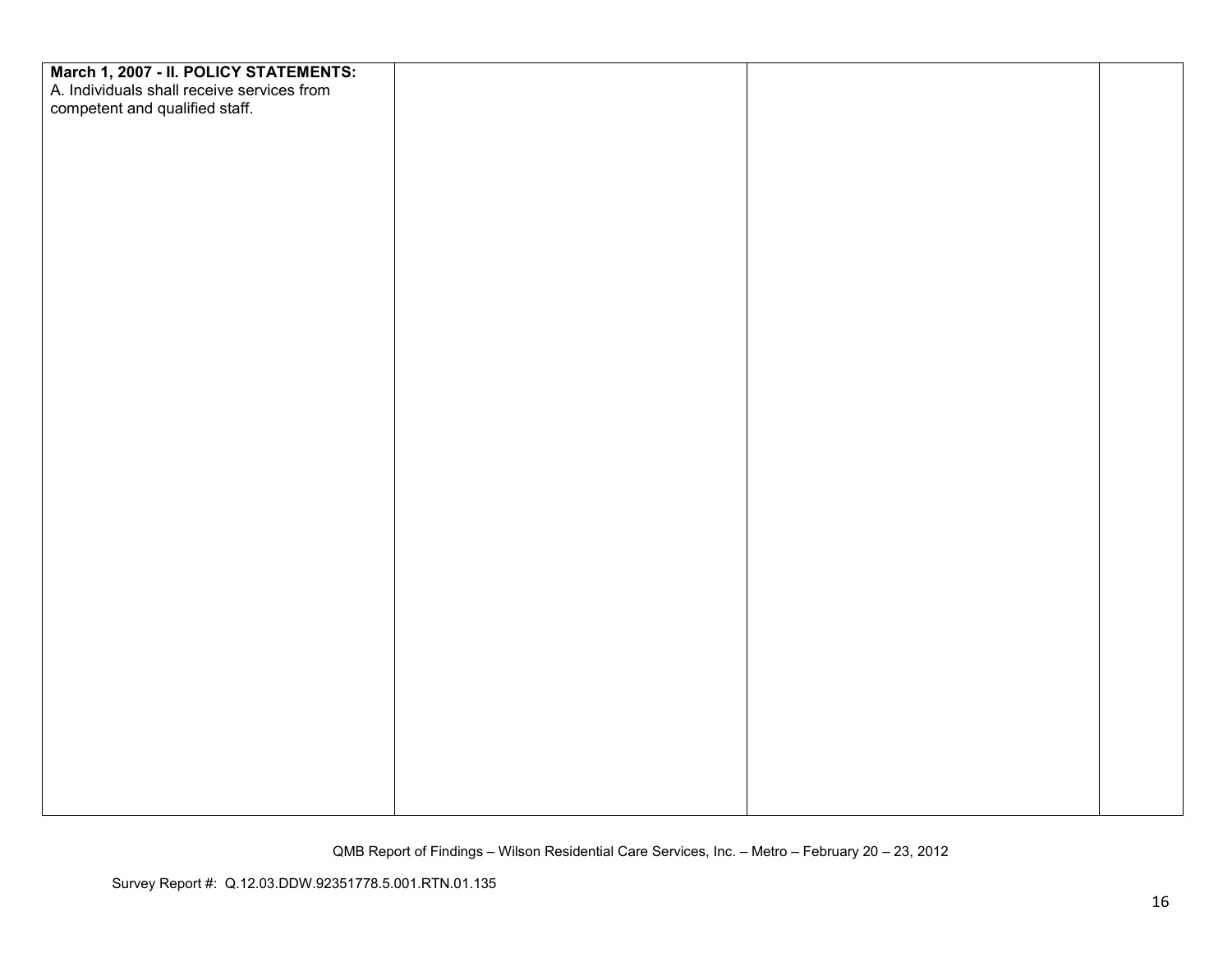| Tag #1A26 Consolidated On-line                                                                                                                                                                                                                                                                                                                                                                       | <b>CoP Level Deficiency</b>                                                                                                                                                                                                                                                                                     |                                                                                             |  |
|------------------------------------------------------------------------------------------------------------------------------------------------------------------------------------------------------------------------------------------------------------------------------------------------------------------------------------------------------------------------------------------------------|-----------------------------------------------------------------------------------------------------------------------------------------------------------------------------------------------------------------------------------------------------------------------------------------------------------------|---------------------------------------------------------------------------------------------|--|
| <b>Registry/Employee Abuse Registry</b>                                                                                                                                                                                                                                                                                                                                                              |                                                                                                                                                                                                                                                                                                                 |                                                                                             |  |
| NMAC 7.1.12.8 REGISTRY ESTABLISHED;<br>PROVIDER INQUIRY REQUIRED: Upon the<br>effective date of this rule, the department has<br>established and maintains an accurate and                                                                                                                                                                                                                           | After an analysis of the evidence it has been<br>determined there is a significant potential for a<br>negative outcome to occur.                                                                                                                                                                                |                                                                                             |  |
| complete electronic registry that contains the<br>name, date of birth, address, social security<br>number, and other appropriate identifying<br>information of all persons who, while employed<br>by a provider, have been determined by the<br>department, as a result of an investigation of a<br>complaint, to have engaged in a substantiated<br>registry-referred incident of abuse, neglect or | Based on record review, the Agency failed to<br>maintain documentation in the employee's<br>personnel records that evidenced inquiry to the<br>Employee Abuse Registry prior to employment<br>for 21 of 49 Agency Personnel.<br>The following Agency Personnel records<br>contained evidence that indicated the |                                                                                             |  |
| exploitation of a person receiving care or<br>services from a provider. Additions and updates                                                                                                                                                                                                                                                                                                        | <b>Employee Abuse Registry was completed</b><br>after hire:                                                                                                                                                                                                                                                     |                                                                                             |  |
| to the registry shall be posted no later than two<br>(2) business days following receipt. Only<br>department staff designated by the custodian                                                                                                                                                                                                                                                       | <b>Direct Support Personnel (DSP):</b>                                                                                                                                                                                                                                                                          | Provider:<br>State your Plan of Correction for the findings in<br>this Tag above this line. |  |
| may access, maintain and update the data in the<br>registry.<br>Provider requirement to inquire of<br>А.                                                                                                                                                                                                                                                                                             | $\bullet$ #45 - Date of hire 12/01/2011, completed<br>12/06/2011.                                                                                                                                                                                                                                               | Enter your Quality Assurance/Quality<br>Improvement processes below the line.               |  |
| registry. A provider, prior to employing or<br>contracting with an employee, shall inquire of<br>the registry whether the individual under                                                                                                                                                                                                                                                           | $\bullet$ #47 – Date of hire 5/10/10, completed<br>6/7/2010.                                                                                                                                                                                                                                                    |                                                                                             |  |
| consideration for employment or contracting is<br>listed on the registry.<br>Prohibited employment. A provider<br>В.                                                                                                                                                                                                                                                                                 | $\bullet$ #48 - Date of hire 12/12/2011, completed<br>12/19/2011.                                                                                                                                                                                                                                               |                                                                                             |  |
| may not employ or contract with an individual to<br>be an employee if the individual is listed on the<br>registry as having a substantiated registry-                                                                                                                                                                                                                                                | $\bullet$ #52 - Date of hire 9/30/2010, completed<br>11/04/2010.                                                                                                                                                                                                                                                |                                                                                             |  |
| referred incident of abuse, neglect or<br>exploitation of a person receiving care or<br>services from a provider.                                                                                                                                                                                                                                                                                    | $\bullet$ #54 - Date of hire 10/25/2011, completed<br>10/28/2011.                                                                                                                                                                                                                                               |                                                                                             |  |
| Documentation of inquiry to registry.<br>D.<br>The provider shall maintain documentation in the<br>employee's personnel or employment records                                                                                                                                                                                                                                                        | $\bullet$ #56 - Date of hire 1/09/2012, completed<br>1/12/2012.                                                                                                                                                                                                                                                 |                                                                                             |  |
| that evidences the fact that the provider made<br>an inquiry to the registry concerning that<br>employee prior to employment. Such                                                                                                                                                                                                                                                                   | $\bullet$ #57 – Date of hire 11/29/2011, completed<br>12/01/2011.                                                                                                                                                                                                                                               |                                                                                             |  |
| documentation must include evidence, based on<br>the response to such inquiry received from the                                                                                                                                                                                                                                                                                                      | $\bullet$ #60 - Date of hire 1/14/2012, completed                                                                                                                                                                                                                                                               |                                                                                             |  |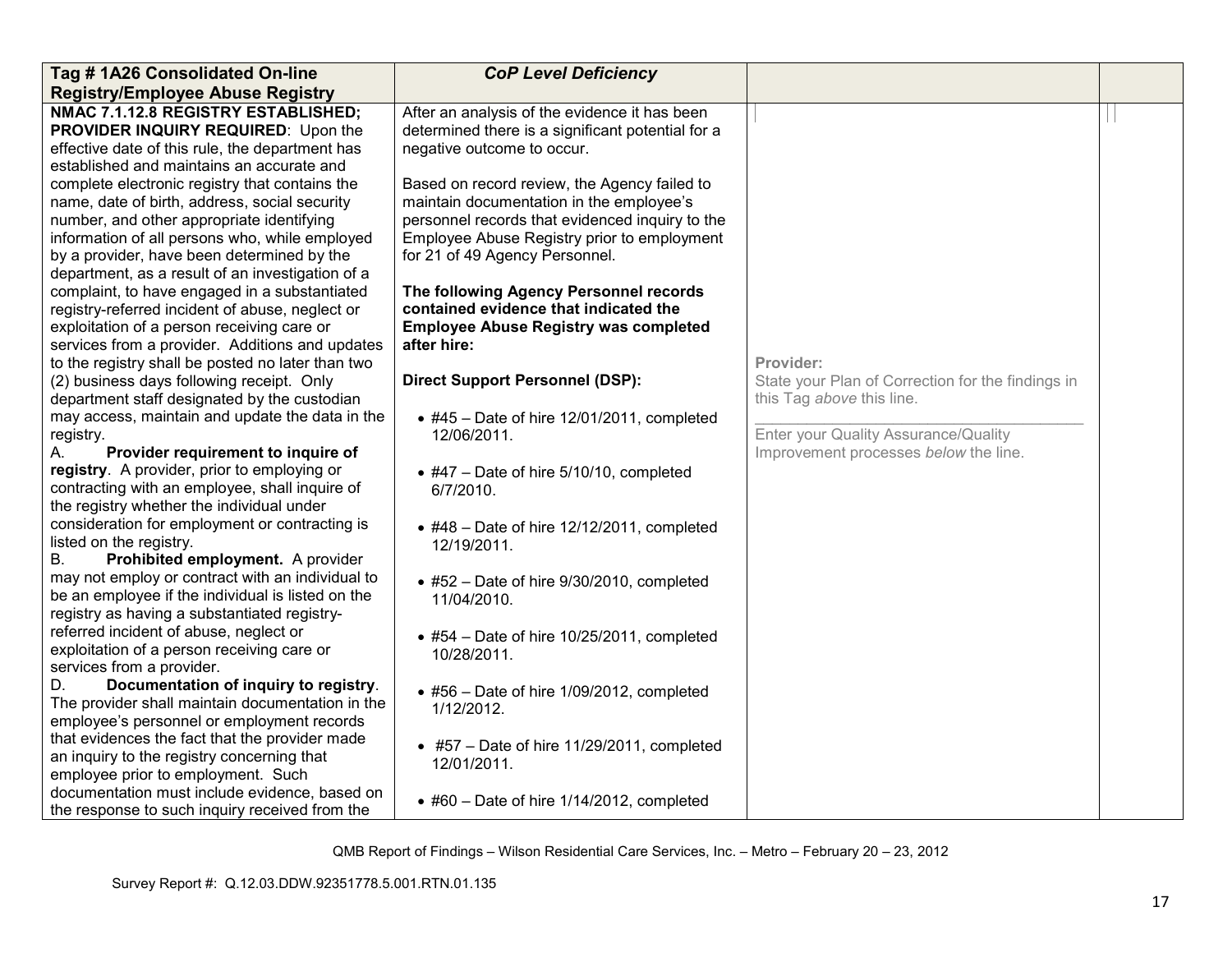| custodian by the provider, that the employee       |
|----------------------------------------------------|
| was not listed on the registry as having a         |
| substantiated registry-referred incident of abuse, |
| neglect or exploitation.                           |

 E. **Documentation for other staff**. With respect to all employed or contracted individuals providing direct care who are licensed health care professionals or certified nurse aides, the provider shall maintain documentation reflecting the individual's current licensure as a health care professional or current certification as a nurse aide.

 F. **Consequences of noncompliance**. The department or other governmental agency having regulatory enforcement authority over a provider may sanction a provider in accordance with applicable law if the provider fails to make an appropriate and timely inquiry of the registry, or fails to maintain evidence of such inquiry, in connection with the hiring or contracting of an employee; or for employing or contracting any person to work as an employee who is listed on the registry. Such sanctions may include a directed plan of correction, civil monetary penalty not to exceed five thousand dollars (\$5000) per instance, or termination or nonrenewal of any contract with the department or other governmental agency.

Developmental Disabilities (DD) Waiver Service Standards effective 4/1/2007 **Chapter 1.IV. General Provider Requirements. D. Criminal History Screening:** All personnel shall be screened by the Provider Agency in regard to the employee's qualifications, references, and employment history, prior to employment. All Provider Agencies shall comply with the Criminal Records Screening for Caregivers 7.1.12 NMAC and Employee Abuse Registry 7.1.12 NMAC as required by the Department of Health, Division of Health Improvement.

1/16/2012.

- #65 Date of hire 8/12/11, completed 8/19/2011.
- #68 Date of hire 1/23/12, completed 1/30/2012.
- $\bullet$  #69 Date of hire 12/20/2011, completed 1/02/2012.
- $\bullet$  #72 Date of hire 12/27/2011, completed 12/29/2011.
- #74 Date of hire 1/17/2011, completed 3/04/2011.
- $\bullet$  #77 Date of hire 12/15/2011, completed 12/19/2011.
- #78 Date of hire 12/02/2011, completed 12/06/2011.
- $\bullet$  #79 Date of hire 11/15/2011, completed 11/21/2011.
- #80 Date of hire 11/16/2011, completed 11/21/2011.
- #82 Date of hire 2/01/2012, completed 2/13/2012.
- #84 Date of hire 1/25/2010, completed 10/14/2010.
- #86 Date of hire 1/28/2010, completed 3/18/2010.

**Service Coordination Personnel (SC):** 

• #91 – Date of hire 8/01/2011, completed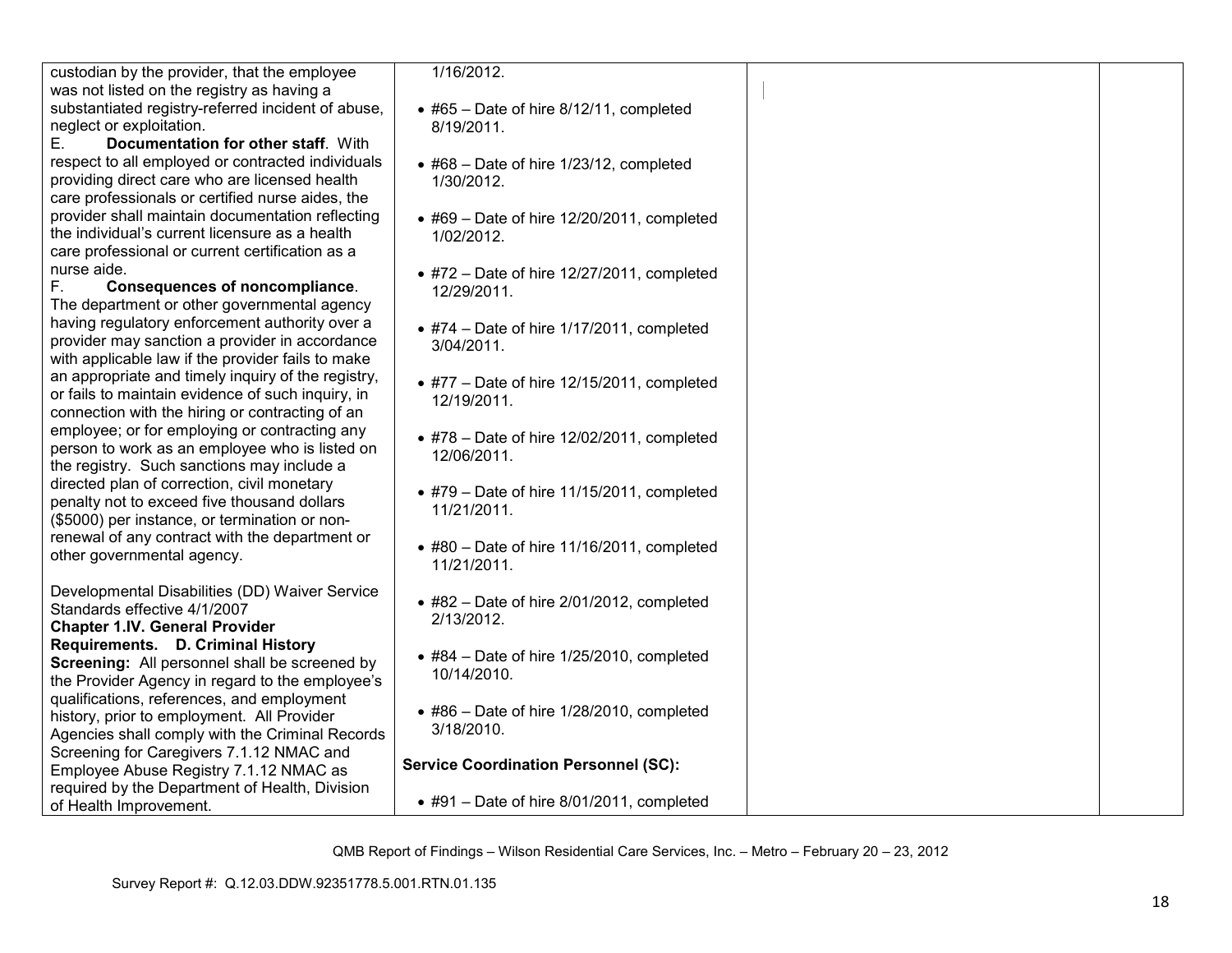| 8/05/2011. |  |
|------------|--|
|            |  |
|            |  |
|            |  |
|            |  |
|            |  |
|            |  |
|            |  |
|            |  |
|            |  |
|            |  |
|            |  |
|            |  |
|            |  |
|            |  |
|            |  |
|            |  |
|            |  |
|            |  |
|            |  |
|            |  |
|            |  |
|            |  |
|            |  |
|            |  |
|            |  |
|            |  |
|            |  |
|            |  |
|            |  |
|            |  |
|            |  |
|            |  |
|            |  |
|            |  |
|            |  |
|            |  |
|            |  |
|            |  |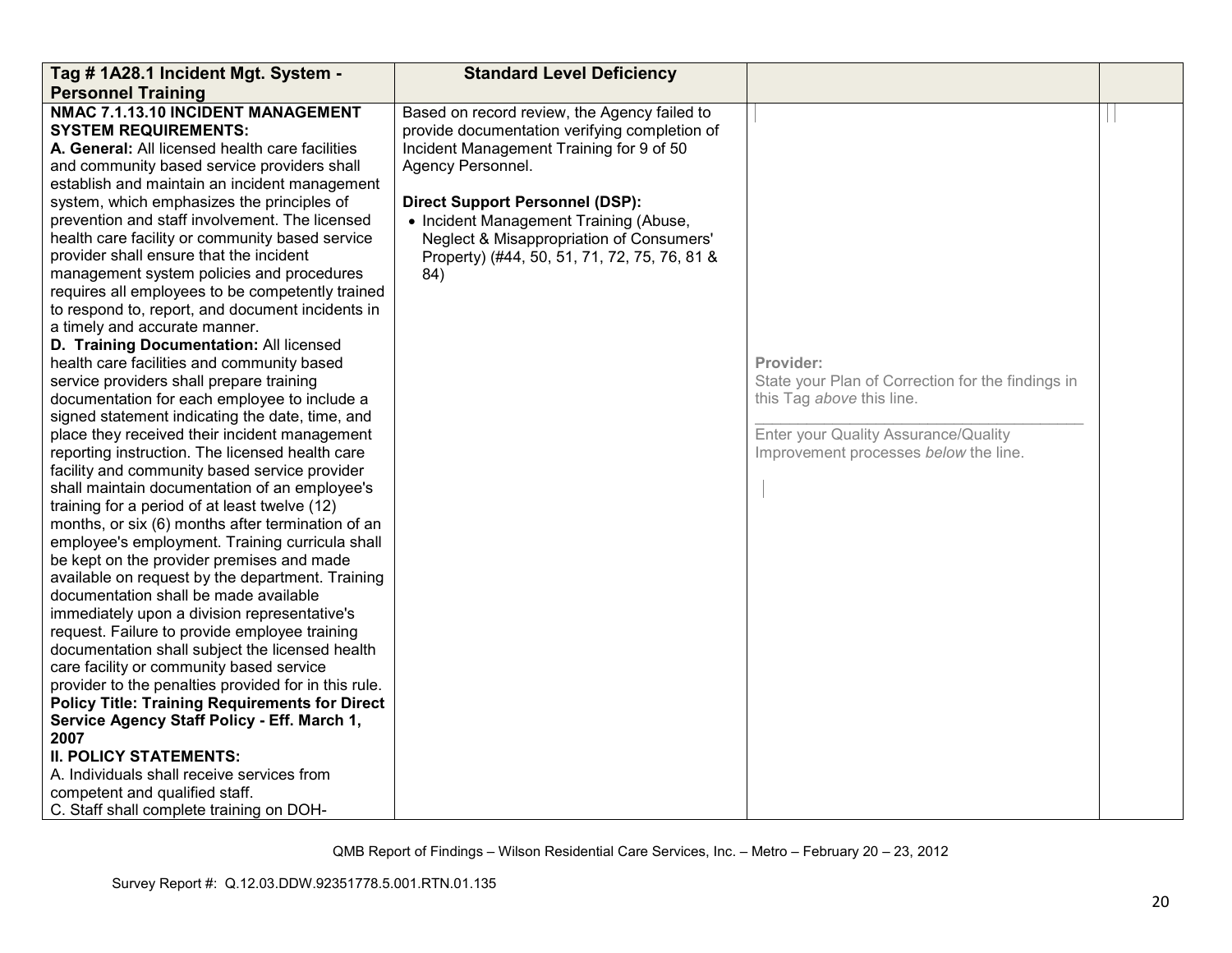| approved incident reporting procedures in<br>accordance with 7 NMAC 1.13. |  |  |
|---------------------------------------------------------------------------|--|--|
|                                                                           |  |  |
|                                                                           |  |  |
|                                                                           |  |  |
|                                                                           |  |  |
|                                                                           |  |  |
|                                                                           |  |  |
|                                                                           |  |  |
|                                                                           |  |  |
|                                                                           |  |  |
|                                                                           |  |  |
|                                                                           |  |  |
|                                                                           |  |  |
|                                                                           |  |  |
|                                                                           |  |  |
|                                                                           |  |  |
|                                                                           |  |  |
|                                                                           |  |  |
|                                                                           |  |  |
|                                                                           |  |  |
|                                                                           |  |  |
|                                                                           |  |  |
|                                                                           |  |  |
|                                                                           |  |  |
|                                                                           |  |  |
|                                                                           |  |  |
|                                                                           |  |  |
|                                                                           |  |  |
|                                                                           |  |  |
|                                                                           |  |  |
|                                                                           |  |  |
|                                                                           |  |  |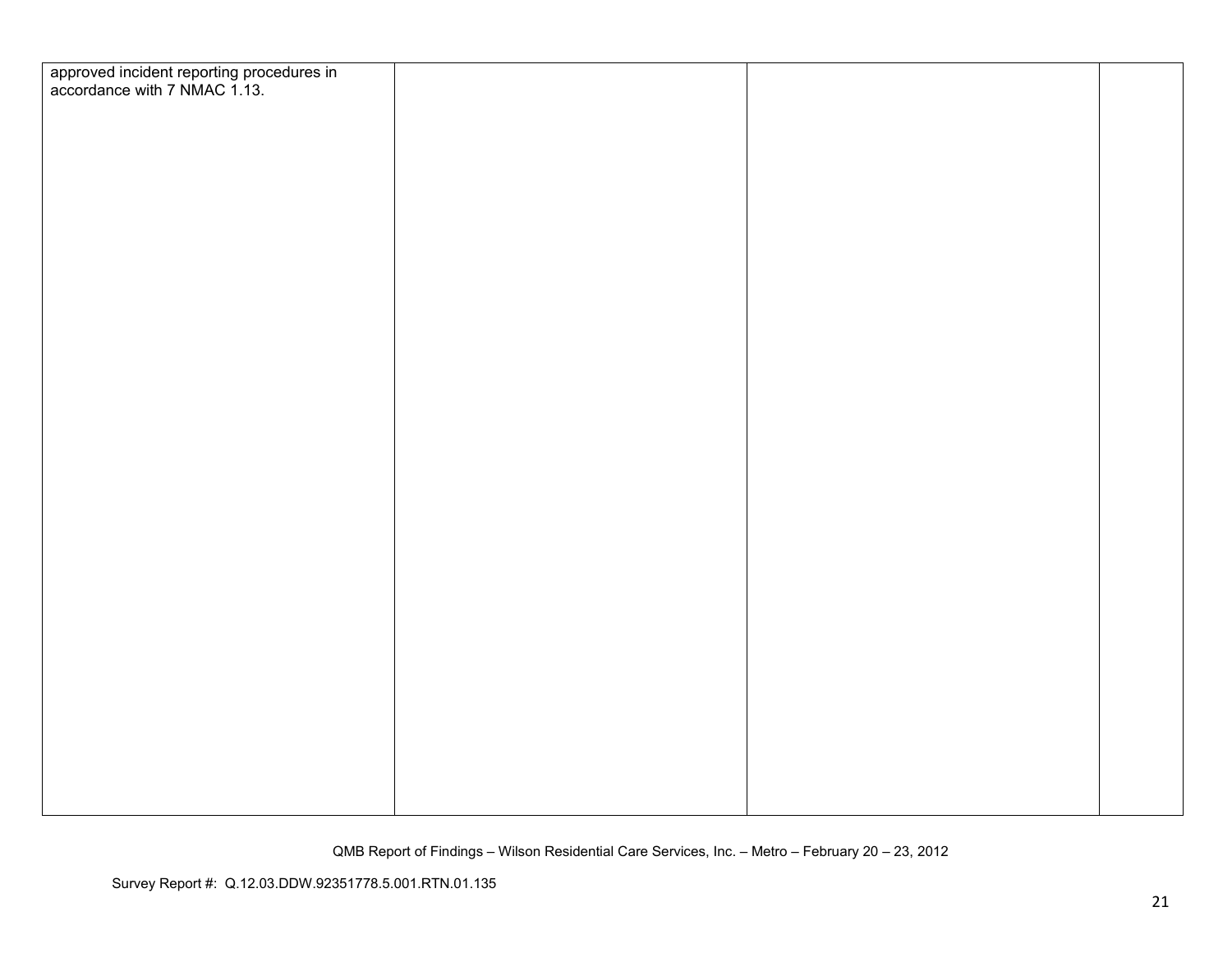| Tag # 1A28.2 Incident Mgt. System -                                                            | <b>Standard Level Deficiency</b>                                                           |                                                   |  |
|------------------------------------------------------------------------------------------------|--------------------------------------------------------------------------------------------|---------------------------------------------------|--|
| <b>Parent/Guardian Training</b>                                                                |                                                                                            |                                                   |  |
| NMAC 7.1.13.10 INCIDENT MANAGEMENT<br><b>SYSTEM REQUIREMENTS:</b>                              | Based on record review, the Agency failed to<br>provide documentation indicating consumer, |                                                   |  |
| A. General: All licensed health care facilities                                                | family members, or legal guardians had received                                            |                                                   |  |
| and community based service providers shall                                                    | an orientation packet including incident                                                   |                                                   |  |
| establish and maintain an incident management                                                  | management system policies and procedural                                                  |                                                   |  |
| system, which emphasizes the principles of                                                     | information concerning the reporting of Abuse,                                             |                                                   |  |
| prevention and staff involvement. The licensed                                                 | Neglect and Misappropriation of Consumers'                                                 |                                                   |  |
| health care facility or community based service<br>provider shall ensure that the incident     | Property, for 1 of 8 individuals.                                                          |                                                   |  |
| management system policies and procedures                                                      | • Parent/Guardian Incident Management                                                      |                                                   |  |
| requires all employees to be competently trained                                               | Training (Abuse, Neglect & Misappropriation                                                | Provider:                                         |  |
| to respond to, report, and document incidents in                                               | of Consumers' Property) (#4)                                                               | State your Plan of Correction for the findings in |  |
| a timely and accurate manner.                                                                  |                                                                                            | this Tag above this line.                         |  |
|                                                                                                |                                                                                            |                                                   |  |
| E. Consumer and Guardian Orientation                                                           |                                                                                            | Enter your Quality Assurance/Quality              |  |
| Packet: Consumers, family members and legal<br>guardians shall be made aware of and have       |                                                                                            | Improvement processes below the line.             |  |
| available immediate accessibility to the licensed                                              |                                                                                            |                                                   |  |
| health care facility and community based service                                               |                                                                                            |                                                   |  |
| provider incident reporting processes. The                                                     |                                                                                            |                                                   |  |
| licensed health care facility and community                                                    |                                                                                            |                                                   |  |
| based service provider shall provide consumers,                                                |                                                                                            |                                                   |  |
| family members or legal guardians an<br>orientation packet to include incident                 |                                                                                            |                                                   |  |
| management systems policies and procedural                                                     |                                                                                            |                                                   |  |
| information concerning the reporting of abuse,                                                 |                                                                                            |                                                   |  |
| neglect or misappropriation. The licensed health                                               |                                                                                            |                                                   |  |
| care facility and community based service                                                      |                                                                                            |                                                   |  |
| provider shall include a signed statement                                                      |                                                                                            |                                                   |  |
| indicating the date, time, and place they<br>received their orientation packet to be contained |                                                                                            |                                                   |  |
| in the consumer's file. The appropriate                                                        |                                                                                            |                                                   |  |
| consumer, family member or legal guardian shall                                                |                                                                                            |                                                   |  |
| sign this at the time of orientation.                                                          |                                                                                            |                                                   |  |
|                                                                                                |                                                                                            |                                                   |  |
|                                                                                                |                                                                                            |                                                   |  |
|                                                                                                |                                                                                            |                                                   |  |
|                                                                                                |                                                                                            |                                                   |  |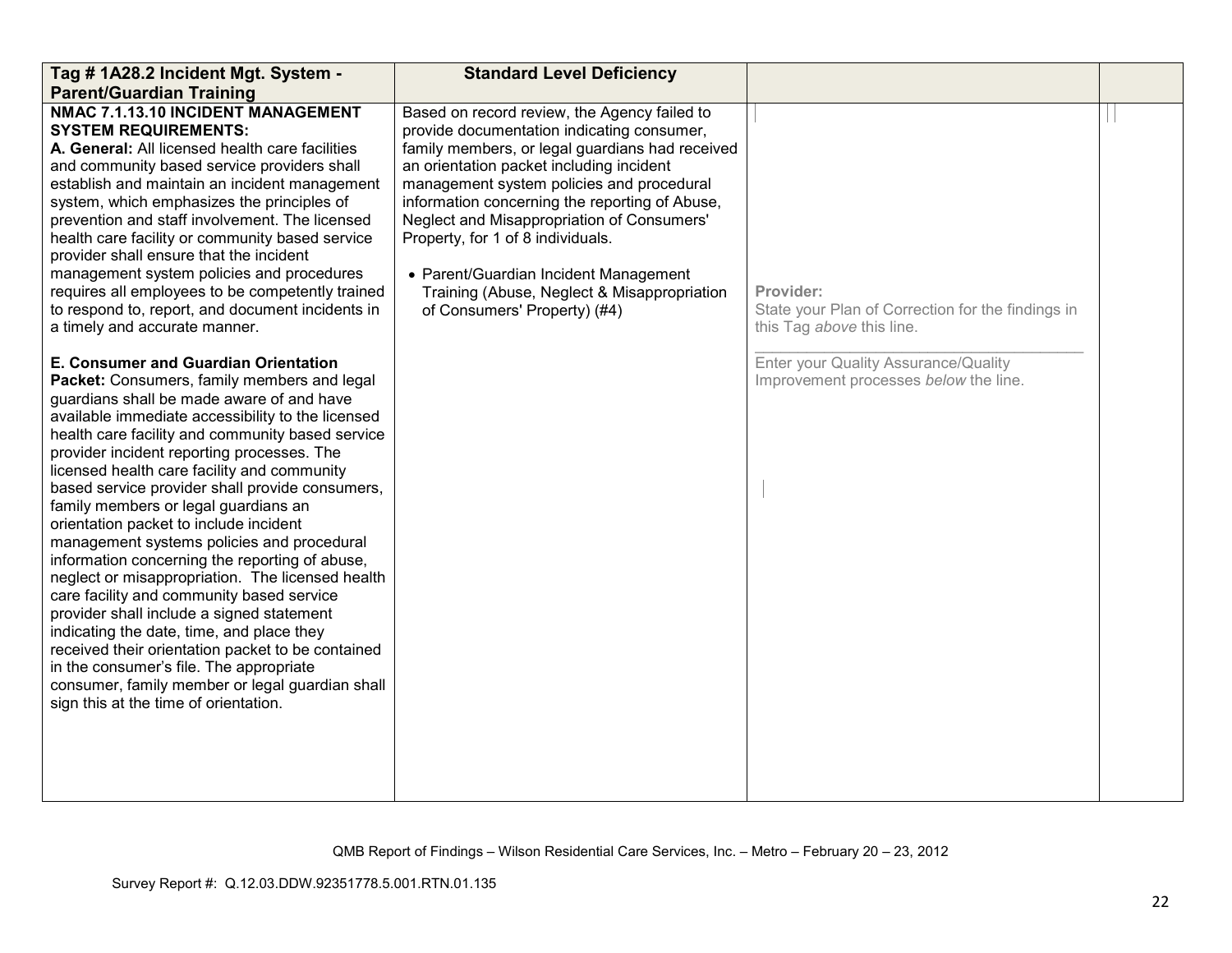| Tag # 1A37 Individual Specific Training                                                     | <b>Standard Level Deficiency</b>                         |                                                                                |  |
|---------------------------------------------------------------------------------------------|----------------------------------------------------------|--------------------------------------------------------------------------------|--|
| Developmental Disabilities (DD) Waiver Service                                              | Based on record review, the Agency failed to             |                                                                                |  |
| Standards effective 4/1/2007                                                                | ensure that Individual Specific Training                 |                                                                                |  |
| <b>CHAPTER 1 IV. GENERAL REQUIREMENTS</b>                                                   | requirements were met for 4 of 50 Agency                 |                                                                                |  |
| <b>FOR PROVIDER AGENCY SERVICE</b>                                                          | Personnel.                                               |                                                                                |  |
| PERSONNEL: The objective of this section is to                                              |                                                          |                                                                                |  |
| establish personnel standards for DD Medicaid                                               | Review of personnel records found no evidence            |                                                                                |  |
| Waiver Provider Agencies for the following                                                  | of the following:                                        |                                                                                |  |
| services: Community Living Supports,                                                        |                                                          |                                                                                |  |
| Community Inclusion Services, Respite,                                                      | <b>Direct Support Personnel (DSP):</b>                   |                                                                                |  |
| Substitute Care and Personal Support                                                        |                                                          |                                                                                |  |
| Companion Services. These standards apply to                                                | Individual Specific Training (#44, 45, 61 &<br>$\bullet$ | Provider:                                                                      |  |
| all personnel who provide services, whether<br>directly employed or subcontracting with the | 89)                                                      | State your Plan of Correction for the findings in<br>this Tag above this line. |  |
| Provider Agency. Additional personnel                                                       |                                                          |                                                                                |  |
| requirements and qualifications may be                                                      |                                                          | Enter your Quality Assurance/Quality                                           |  |
| applicable for specific service standards.                                                  |                                                          | Improvement processes below the line.                                          |  |
| C. Orientation and Training Requirements:                                                   |                                                          |                                                                                |  |
| Orientation and training for direct support staff                                           |                                                          |                                                                                |  |
| and his or her supervisors shall comply with the                                            |                                                          |                                                                                |  |
| DDSD/DOH Policy Governing the Training                                                      |                                                          |                                                                                |  |
| Requirements for Direct Support Staff and                                                   |                                                          |                                                                                |  |
| <b>Internal Service Coordinators Serving</b>                                                |                                                          |                                                                                |  |
| Individuals with Developmental Disabilities to                                              |                                                          |                                                                                |  |
| include the following:                                                                      |                                                          |                                                                                |  |
| Individual-specific training for each<br>(2)                                                |                                                          |                                                                                |  |
| individual under his or her direct care, as                                                 |                                                          |                                                                                |  |
| described in the individual service plan,                                                   |                                                          |                                                                                |  |
| prior to working alone with the individual.                                                 |                                                          |                                                                                |  |
|                                                                                             |                                                          |                                                                                |  |
| Department of Health (DOH) Developmental                                                    |                                                          |                                                                                |  |
| <b>Disabilities Supports Division (DDSD) Policy</b>                                         |                                                          |                                                                                |  |
| - Policy Title: Training Requirements for                                                   |                                                          |                                                                                |  |
| Direct Service Agency Staff Policy - Eff.                                                   |                                                          |                                                                                |  |
| March 1, 2007 - II. POLICY STATEMENTS:                                                      |                                                          |                                                                                |  |
| A. Individuals shall receive services from                                                  |                                                          |                                                                                |  |
| competent and qualified staff.<br><b>B.</b> Staff shall complete individual-specific        |                                                          |                                                                                |  |
| (formerly known as "Addendum B") training                                                   |                                                          |                                                                                |  |
| requirements in accordance with the                                                         |                                                          |                                                                                |  |
| specifications described in the individual service                                          |                                                          |                                                                                |  |
| plan (ISP) of each individual served.                                                       |                                                          |                                                                                |  |
|                                                                                             |                                                          |                                                                                |  |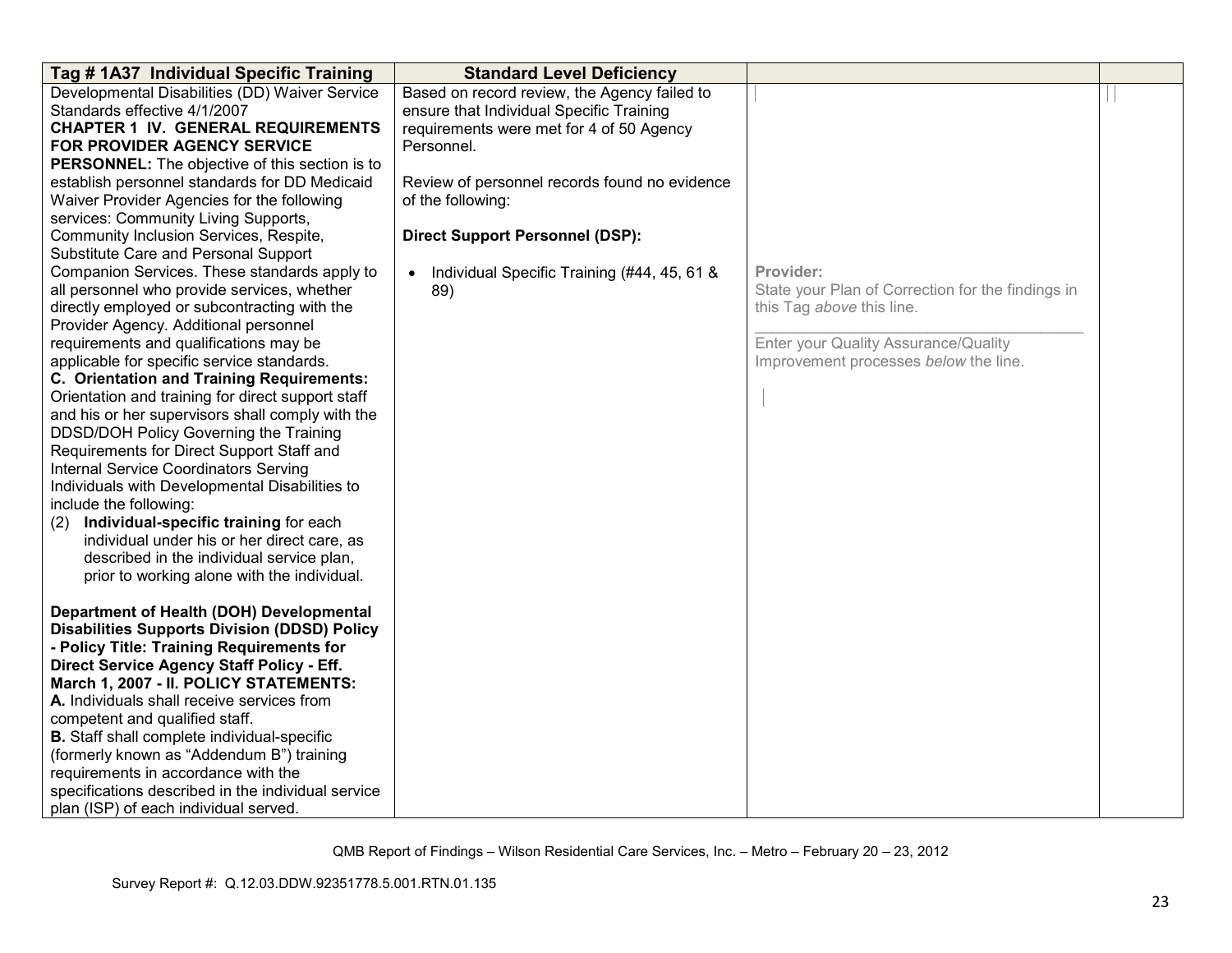| <b>Standard of Care</b>                                                                                                                                                                                                                                                                                                                                                                                                                                                                                                                                                                                                                                                                                                                                                                                                                                                                                                                                                                                                                                                                                                                                                                                                                                                                                                                                             | <b>Deficiencies</b>                                                                                                                                                                                                                                                                                                                                                                                                                                                                                                                                                                                                                                                                                                                                                                                                                                                                                                                                             | <b>Agency Plan of Correction, On-going</b><br><b>QA/QI &amp; Responsible Party</b>                                                                                           | <b>Date</b><br><b>Due</b> |
|---------------------------------------------------------------------------------------------------------------------------------------------------------------------------------------------------------------------------------------------------------------------------------------------------------------------------------------------------------------------------------------------------------------------------------------------------------------------------------------------------------------------------------------------------------------------------------------------------------------------------------------------------------------------------------------------------------------------------------------------------------------------------------------------------------------------------------------------------------------------------------------------------------------------------------------------------------------------------------------------------------------------------------------------------------------------------------------------------------------------------------------------------------------------------------------------------------------------------------------------------------------------------------------------------------------------------------------------------------------------|-----------------------------------------------------------------------------------------------------------------------------------------------------------------------------------------------------------------------------------------------------------------------------------------------------------------------------------------------------------------------------------------------------------------------------------------------------------------------------------------------------------------------------------------------------------------------------------------------------------------------------------------------------------------------------------------------------------------------------------------------------------------------------------------------------------------------------------------------------------------------------------------------------------------------------------------------------------------|------------------------------------------------------------------------------------------------------------------------------------------------------------------------------|---------------------------|
|                                                                                                                                                                                                                                                                                                                                                                                                                                                                                                                                                                                                                                                                                                                                                                                                                                                                                                                                                                                                                                                                                                                                                                                                                                                                                                                                                                     | CMS Assurance - Health and Welfare - The state, on an ongoing basis, identifies, addresses and seeks to prevent occurrences of                                                                                                                                                                                                                                                                                                                                                                                                                                                                                                                                                                                                                                                                                                                                                                                                                                  |                                                                                                                                                                              |                           |
| abuse, neglect and exploitation. Individuals shall be afforded their basic human rights. The provider supports individuals to access                                                                                                                                                                                                                                                                                                                                                                                                                                                                                                                                                                                                                                                                                                                                                                                                                                                                                                                                                                                                                                                                                                                                                                                                                                |                                                                                                                                                                                                                                                                                                                                                                                                                                                                                                                                                                                                                                                                                                                                                                                                                                                                                                                                                                 |                                                                                                                                                                              |                           |
| needed healthcare services in a timely manner.                                                                                                                                                                                                                                                                                                                                                                                                                                                                                                                                                                                                                                                                                                                                                                                                                                                                                                                                                                                                                                                                                                                                                                                                                                                                                                                      |                                                                                                                                                                                                                                                                                                                                                                                                                                                                                                                                                                                                                                                                                                                                                                                                                                                                                                                                                                 |                                                                                                                                                                              |                           |
| Tag # 1A03 CQI System                                                                                                                                                                                                                                                                                                                                                                                                                                                                                                                                                                                                                                                                                                                                                                                                                                                                                                                                                                                                                                                                                                                                                                                                                                                                                                                                               | <b>Standard Level Deficiency</b>                                                                                                                                                                                                                                                                                                                                                                                                                                                                                                                                                                                                                                                                                                                                                                                                                                                                                                                                |                                                                                                                                                                              |                           |
| Developmental Disabilities (DD) Waiver<br>Service Standards effective 4/1/2007<br><b>CHAPTER 1 I. PROVIDER AGENCY</b><br><b>ENROLLMENT PROCESS</b><br>I. Continuous Quality Management System:<br>Prior to approval or renewal of a DD Waiver<br>Provider Agreement, the Provider Agency is<br>required to submit in writing the current<br>Continuous Quality Improvement Plan to the<br>DOH for approval. In addition, on an annual<br>basis DD Waiver Provider Agencies shall<br>develop or update and implement the<br>Continuous Quality Improvement Plan. The<br>CQI Plan shall be used to 1) discover<br>strengths and challenges of the provider<br>agency, as well as strengths, and barriers<br>individuals experience in receiving the quality,<br>quantity, and meaningfulness of services that<br>he or she desires; 2) build on strengths and<br>remediate individual and provider level issues<br>to improve the provider's service provision<br>over time. At a minimum the CQI Plan shall<br>address how the agency will collect, analyze,<br>act on data and evaluate results related to:<br>(1) Individual access to needed services and<br>supports;<br>Effectiveness and timeliness of<br>(2)<br>implementation of Individualized Service<br>Plans;<br>Trends in achievement of individual<br>(3)<br>outcomes in the Individual Service Plans; | Based on record review and interview, the<br>Agency failed to implement their Continuous<br>Quality Management System as required by<br>standard.<br>The following was not found, not current and or<br>incomplete:<br>• The Agency's Continuous Quality<br>Improvement Plan provided during the on-site<br>survey (February 20-23, 2012) was not<br>dated. No evidence was found indicating<br>when the document had been created or<br>updated.<br>• The Agency's CQI Plan did not contain the<br>following components:<br>$\triangleright$ Trends in achievement of individual<br>outcomes in the Individual Service Plans;<br>$\triangleright$ Trends in medication and medical<br>incidents leading to adverse health<br>events;<br>$\triangleright$ Trends in the adequacy of planning and<br>coordination of healthcare supports at<br>both supervisory and direct support<br>levels;<br>$\triangleright$ Quality and completeness documentation;<br>and | Provider:<br>State your Plan of Correction for the findings in<br>this Tag above this line.<br>Enter your Quality Assurance/Quality<br>Improvement processes below the line. |                           |
| Trends in medication and medical<br>(4)<br>incidents leading to adverse health<br>events;<br>Trends in the adequacy of planning and<br>(5)                                                                                                                                                                                                                                                                                                                                                                                                                                                                                                                                                                                                                                                                                                                                                                                                                                                                                                                                                                                                                                                                                                                                                                                                                          | $\triangleright$ community based service providers<br>providing developmental disabilities<br>services must have an incident                                                                                                                                                                                                                                                                                                                                                                                                                                                                                                                                                                                                                                                                                                                                                                                                                                    |                                                                                                                                                                              |                           |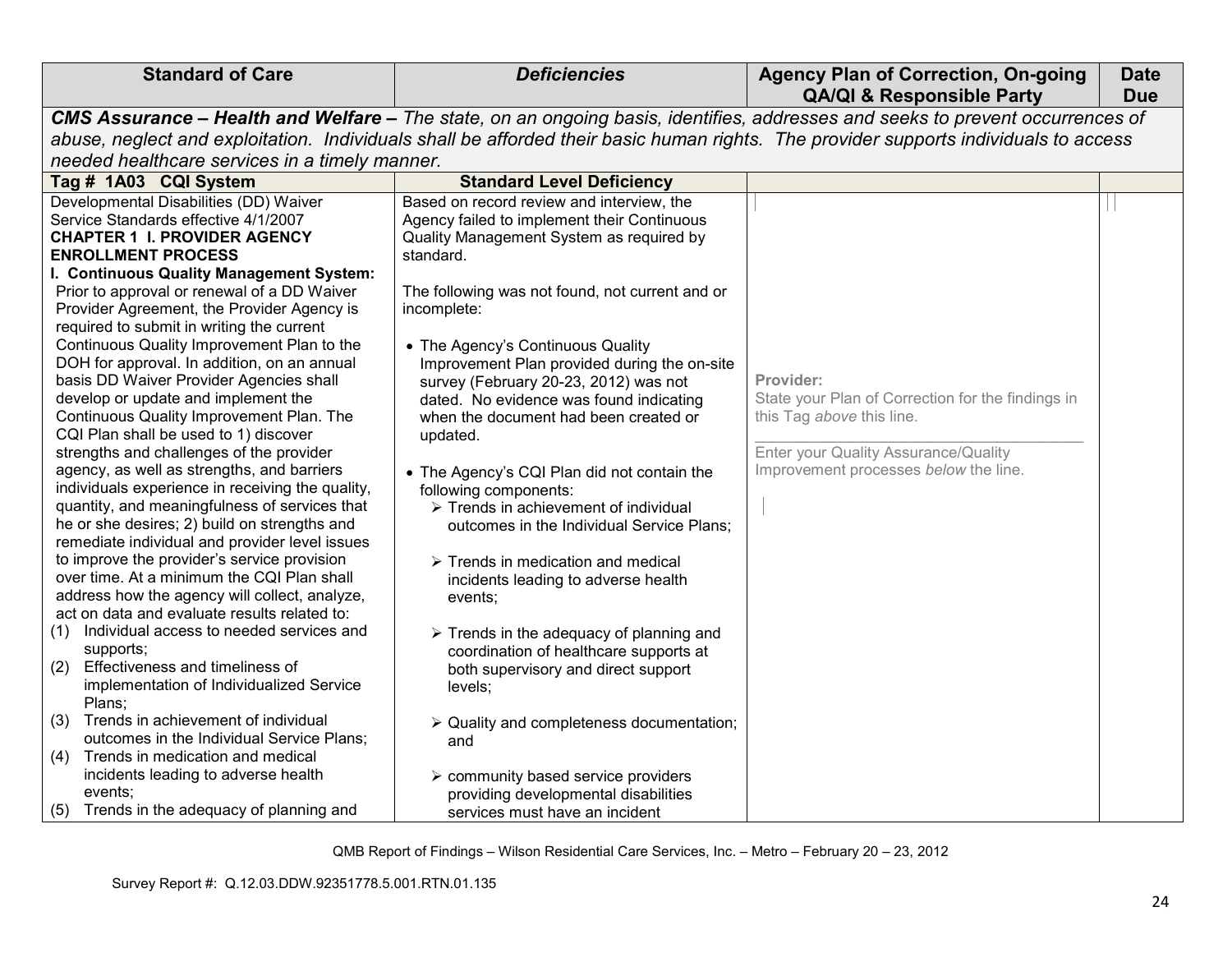|     | coordination of healthcare supports at         | management committee to address                |  |
|-----|------------------------------------------------|------------------------------------------------|--|
|     | both supervisory and direct support levels;    | internal and external incident reports for     |  |
| (6) | Quality and completeness documentation;        | the purpose of looking at internal root        |  |
|     | and                                            | causes and to take action on identified        |  |
| (7) | Trends in individual and guardian              | trends or issues.                              |  |
|     | satisfaction.                                  |                                                |  |
|     |                                                | When #95 was asked if the Agency had an        |  |
|     | <b>7.1.13.9 INCIDENT MANAGEMENT SYSTEM</b>     | <b>Incident Management Quality Improvement</b> |  |
|     | <b>REPORTING REQUIREMENTS FOR</b>              | System, which included, a process for          |  |
|     | <b>COMMUNITY BASED SERVICE</b>                 | reviewing alleged, complaints & incident;      |  |
|     | <b>PROVIDERS:</b>                              | documentation of internal investigations of    |  |
|     | E. Quality Improvement System for              | alleged violations; reasonable steps taken to  |  |
|     | <b>Community Based Service Providers: The</b>  | prevent further incident and documentation     |  |
|     | community based service provider shall         | of corrective active, the following was        |  |
|     | establish and implement a quality improvement  | reported:                                      |  |
|     | system for reviewing alleged complaints and    |                                                |  |
|     | incidents. The incident management system      | • #95, stated, "Yes, I review every incident   |  |
|     | shall include written documentation of         | report Direct Care Staff report before sending |  |
|     | corrective actions taken. The community based  | it out. I do investigations on every internal  |  |
|     | service provider shall maintain documented     | report. On trending and tracking incidents, I  |  |
|     | evidence that all alleged violations are       | haven't done it yet."                          |  |
|     | thoroughly investigated, and shall take all    |                                                |  |
|     | reasonable steps to prevent further incidents. |                                                |  |
|     | The community based service provider shall     |                                                |  |
|     | provide the following internal monitoring and  |                                                |  |
|     | facilitating quality improvement system:       |                                                |  |
|     |                                                |                                                |  |
| (1) | community based service providers              |                                                |  |
|     | funded through the long-term services          |                                                |  |
|     | division to provide waiver services shall      |                                                |  |
|     | have current incident management policy        |                                                |  |
|     | and procedures in place, which comply          |                                                |  |
|     | with the department's current                  |                                                |  |
|     | requirements;                                  |                                                |  |
| (2) | community based service providers              |                                                |  |
|     | providing developmental disabilities           |                                                |  |
|     | services must have a designated incident       |                                                |  |
|     | management coordinator in place;               |                                                |  |
| (4) | community based service providers              |                                                |  |
|     | providing developmental disabilities           |                                                |  |
|     | services must have an incident                 |                                                |  |
|     | management committee to address                |                                                |  |
|     |                                                |                                                |  |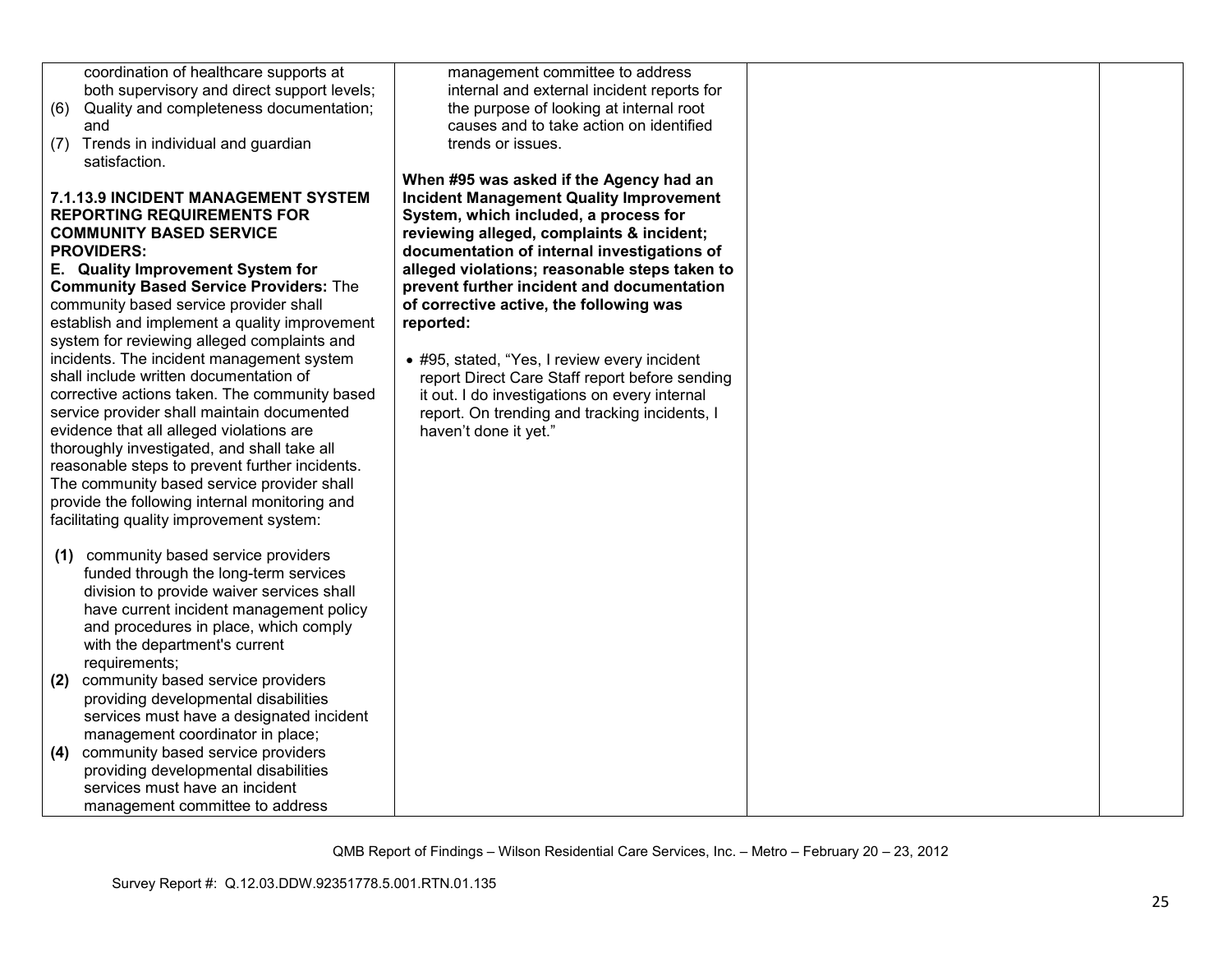| internal and external incident reports for<br>the purpose of looking at internal root<br>causes and to take action on identified |  |  |
|----------------------------------------------------------------------------------------------------------------------------------|--|--|
|                                                                                                                                  |  |  |
| trends or issues.                                                                                                                |  |  |
|                                                                                                                                  |  |  |
|                                                                                                                                  |  |  |
|                                                                                                                                  |  |  |
|                                                                                                                                  |  |  |
|                                                                                                                                  |  |  |
|                                                                                                                                  |  |  |
|                                                                                                                                  |  |  |
|                                                                                                                                  |  |  |
|                                                                                                                                  |  |  |
|                                                                                                                                  |  |  |
|                                                                                                                                  |  |  |
|                                                                                                                                  |  |  |
|                                                                                                                                  |  |  |
|                                                                                                                                  |  |  |
|                                                                                                                                  |  |  |
|                                                                                                                                  |  |  |
|                                                                                                                                  |  |  |
|                                                                                                                                  |  |  |
|                                                                                                                                  |  |  |
|                                                                                                                                  |  |  |
|                                                                                                                                  |  |  |
|                                                                                                                                  |  |  |
|                                                                                                                                  |  |  |
|                                                                                                                                  |  |  |
|                                                                                                                                  |  |  |
|                                                                                                                                  |  |  |
|                                                                                                                                  |  |  |
|                                                                                                                                  |  |  |
|                                                                                                                                  |  |  |
|                                                                                                                                  |  |  |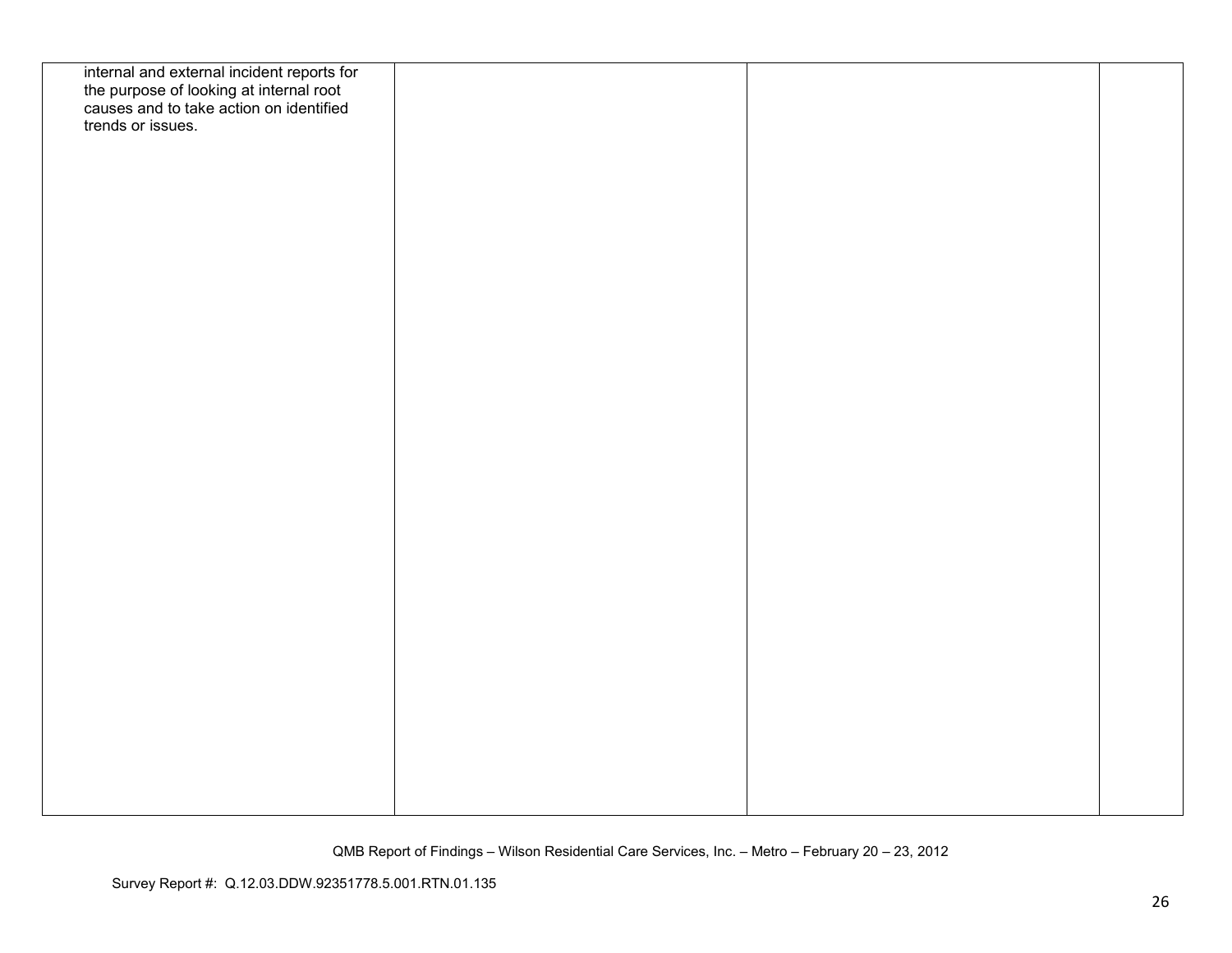| Tag # 1A09 Medication Delivery (MAR)                                                                                                                                                                                                                                                                                                                                                                                                                         | <b>CoP Level Deficiency</b>                                                                                                                                                                                                                                                                                   |                                                                                |  |
|--------------------------------------------------------------------------------------------------------------------------------------------------------------------------------------------------------------------------------------------------------------------------------------------------------------------------------------------------------------------------------------------------------------------------------------------------------------|---------------------------------------------------------------------------------------------------------------------------------------------------------------------------------------------------------------------------------------------------------------------------------------------------------------|--------------------------------------------------------------------------------|--|
| - Routine Medication                                                                                                                                                                                                                                                                                                                                                                                                                                         |                                                                                                                                                                                                                                                                                                               |                                                                                |  |
| Developmental Disabilities (DD) Waiver<br>Service Standards effective 4/1/2007<br><b>CHAPTER 1 II. PROVIDER AGENCY</b>                                                                                                                                                                                                                                                                                                                                       | After an analysis of the evidence it has been<br>determined there is a significant potential for a<br>negative outcome to occur.                                                                                                                                                                              |                                                                                |  |
| <b>REQUIREMENTS:</b> The objective of these<br>standards is to establish Provider Agency<br>policy, procedure and reporting requirements<br>for DD Medicaid Waiver program. These<br>requirements apply to all such Provider Agency<br>staff, whether directly employed or<br>subcontracting with the Provider Agency.<br>Additional Provider Agency requirements and                                                                                        | Medication Administration Records (MAR) were<br>reviewed for the months of October, November,<br>December, 2011 & February 2012.<br>Based on record review, 8 of 8 individuals had<br>Medication Administration Records, which<br>contained missing medications entries and/or                                | Provider:                                                                      |  |
| personnel qualifications may be applicable for<br>specific service standards.                                                                                                                                                                                                                                                                                                                                                                                | other errors:                                                                                                                                                                                                                                                                                                 | State your Plan of Correction for the findings in<br>this Tag above this line. |  |
| <b>Medication Delivery: Provider</b><br>Е.<br>Agencies that provide Community Living,<br>Community Inclusion or Private Duty Nursing<br>services shall have written policies and<br>procedures regarding medication(s) delivery<br>and tracking and reporting of medication errors<br>in accordance with DDSD Medication<br>Assessment and Delivery Policy and<br>Procedures, the Board of Nursing Rules and<br>Board of Pharmacy standards and regulations. | Individual #1<br>October 2011<br><b>Medication Administration Records contained</b><br>missing entries. No documentation found<br>indicating reason for missing entries:<br>• Depakote 500mg (1 time daily) - Blank<br>10/29 (8 PM)<br>• Depakote 250mg (2 times daily) - Blank<br>10/29 (8 PM)               | Enter your Quality Assurance/Quality<br>Improvement processes below the line.  |  |
| (2) When required by the DDSD Medication<br>Assessment and Delivery Policy, Medication<br>Administration Records (MAR) shall be<br>maintained and include:<br>(a) The name of the individual, a<br>transcription of the physician's written or<br>licensed health care provider's<br>prescription including the brand and<br>generic name of the medication,<br>diagnosis for which the medication is                                                        | • Metronidazole (3 times daily) - Blank 10/29<br>$(8 \text{ PM})$<br>November 2011<br>Medication Administration Records contained<br>missing entries. No documentation found<br>indicating reason for missing entries:<br>• Flonase 0.05% (1 time daily) - Blank 11/1,<br>2, 3, 4, 6, 7, 8, 9, 10 & 11 (8 AM) |                                                                                |  |
| prescribed;<br>(b) Prescribed dosage, frequency and<br>method/route of administration, times<br>and dates of administration;<br>(c) Initials of the individual administering or<br>assisting with the medication;                                                                                                                                                                                                                                            | December 2011<br><b>Medication Administration Records contained</b><br>missing entries. No documentation found<br>indicating reason for missing entries:<br>• Citalopram 20mg (1 time daily) - Blank                                                                                                          |                                                                                |  |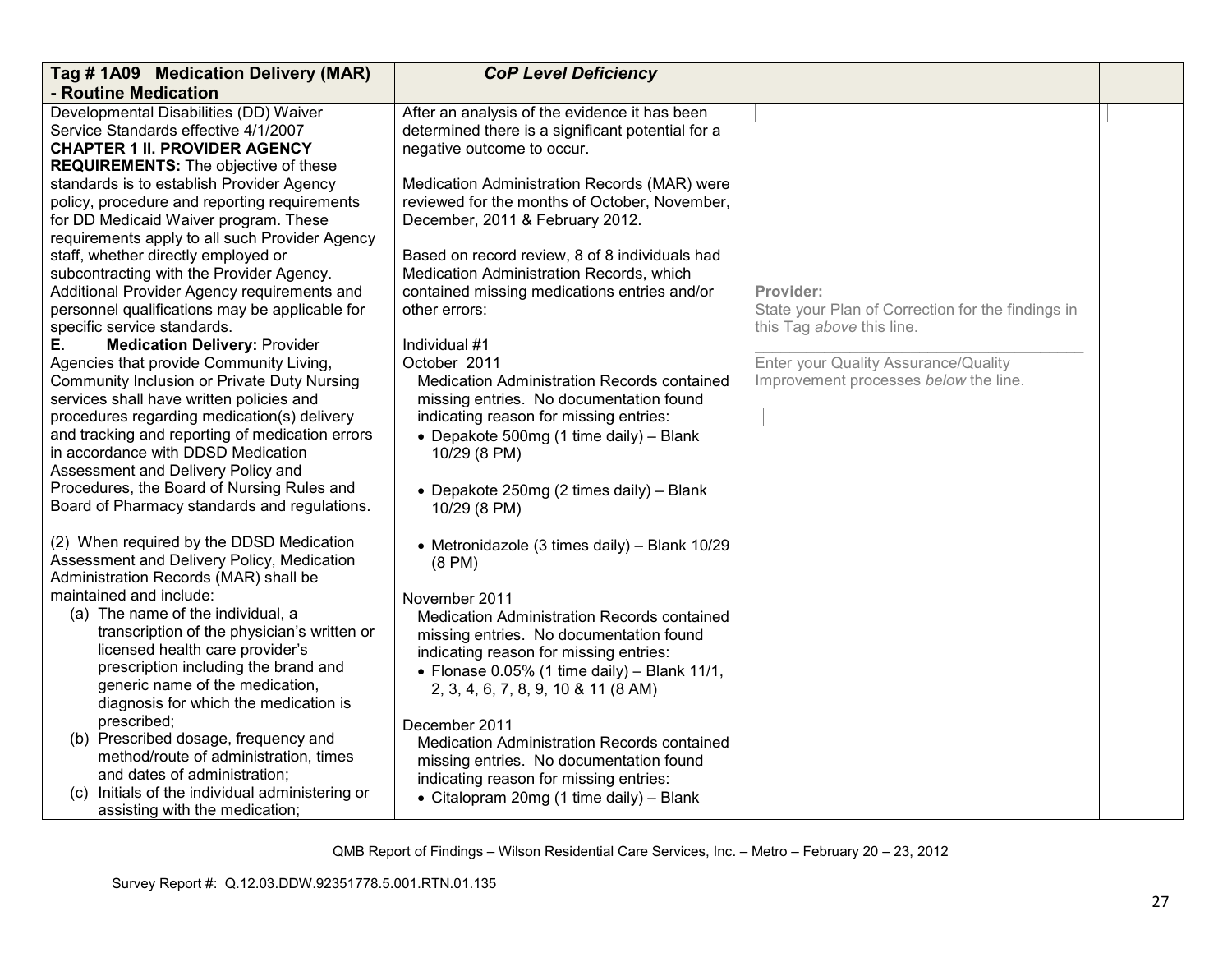|                                                                                     | 12/27(8 AM)                                    |  |
|-------------------------------------------------------------------------------------|------------------------------------------------|--|
| (d) Explanation of any medication<br>irregularity;                                  |                                                |  |
| (e) Documentation of any allergic reaction                                          | • Desogen (1 time daily) - Blank 12/27 (8 AM)  |  |
| or adverse medication effect; and                                                   |                                                |  |
| (f) For PRN medication, an explanation for                                          | • Lactaid 3,000 Units (1 time daily) - Blank   |  |
| the use of the PRN medication shall                                                 | 12/27 (8 AM)                                   |  |
| include observable signs/symptoms or                                                |                                                |  |
| circumstances in which the medication                                               | • Levothyroxine 75mcg (1 time daily) - Blank   |  |
| is to be used, and documentation of                                                 | 12/27 (8 AM)                                   |  |
| effectiveness of PRN medication                                                     |                                                |  |
| administered.                                                                       | • Multivitamin (1 time daily) - Blank 12/27 (8 |  |
| (3) The Provider Agency shall also maintain a                                       | AM)                                            |  |
| signature page that designates the full name                                        |                                                |  |
| that corresponds to each initial used to                                            | • Cetirizine HCL 10mg (1 time daily) - Blank   |  |
| document administered or assisted delivery of                                       | 12/27 (8 AM)                                   |  |
| each dose;                                                                          |                                                |  |
| (4) MARs are not required for individuals                                           | • Abilify 5mg (1 time daily) - Blank 12/18 (8  |  |
| participating in Independent Living who self-                                       | AM)                                            |  |
| administer their own medications;<br>(5) Information from the prescribing pharmacy  |                                                |  |
| regarding medications shall be kept in the                                          | Medication Administration Records did not      |  |
| home and community inclusion service                                                | contain the diagnosis for which the medication |  |
| locations and shall include the expected                                            | is prescribed:                                 |  |
| desired outcomes of administrating the                                              | • Abilify 5mg (1 time daily)                   |  |
| medication, signs and symptoms of adverse                                           |                                                |  |
| events and interactions with other medications;                                     | • Valproic Acid 250mg (1 time daily)           |  |
|                                                                                     | February 2012                                  |  |
| NMAC 16.19.11.8 MINIMUM STANDARDS:                                                  | Medication Administration Records did not      |  |
| A. MINIMUM STANDARDS FOR THE                                                        | contain the diagnosis for which the medication |  |
| DISTRIBUTION, STORAGE, HANDLING AND                                                 | is prescribed:                                 |  |
| <b>RECORD KEEPING OF DRUGS:</b>                                                     | • Abilify 10mg (1 time daily)                  |  |
|                                                                                     |                                                |  |
| (d) The facility shall have a Medication<br>Administration Record (MAR) documenting | • Valproic Acid 250mg (1 time daily)           |  |
| medication administered to residents.                                               |                                                |  |
| including over-the-counter medications.                                             | • Metronidazole 500mg (3 times daily)          |  |
| This documentation shall include:                                                   |                                                |  |
| Name of resident;<br>(i)                                                            | Individual #2                                  |  |
| Date given;<br>(ii)                                                                 | October 2011                                   |  |
| Drug product name;<br>(iii)                                                         | Medication Administration Records did not      |  |
| Dosage and form;<br>(iv)                                                            | contain the diagnosis for which the medication |  |
| Strength of drug;<br>(v)                                                            | is prescribed:                                 |  |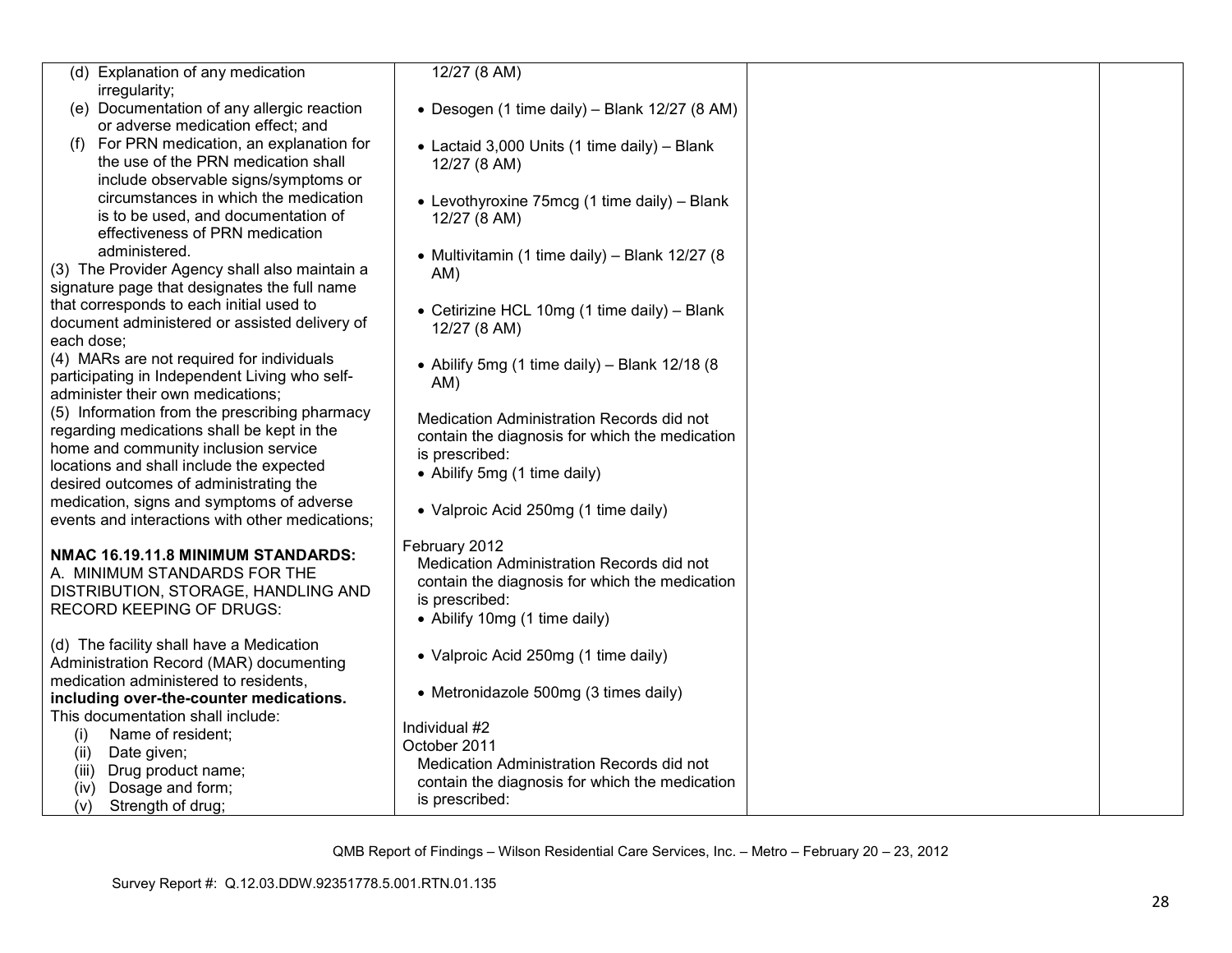| (vi) Route of administration;<br>(vii) How often medication is to be taken;<br>(viii) Time taken and staff initials;<br>(ix) Dates when the medication is<br>discontinued or changed;<br>The name and initials of all staff<br>(x)<br>administering medications.                                                                                                                                                                                                                                                                                                                                        | • Phenobarbital 64.8mg (1 time daily)<br>• Clonidine HCL 0.2mg (1 time daily)<br>• Zyprexa 10mg (1 time daily)<br>• Zyprexa 5mg (1 time daily)                                                                                                                                                                                                                                                                                                                                                                                                                                                                                                                                                                                                                                                                                                                                                                                                        |  |
|---------------------------------------------------------------------------------------------------------------------------------------------------------------------------------------------------------------------------------------------------------------------------------------------------------------------------------------------------------------------------------------------------------------------------------------------------------------------------------------------------------------------------------------------------------------------------------------------------------|-------------------------------------------------------------------------------------------------------------------------------------------------------------------------------------------------------------------------------------------------------------------------------------------------------------------------------------------------------------------------------------------------------------------------------------------------------------------------------------------------------------------------------------------------------------------------------------------------------------------------------------------------------------------------------------------------------------------------------------------------------------------------------------------------------------------------------------------------------------------------------------------------------------------------------------------------------|--|
| <b>Model Custodial Procedure Manual</b><br><b>D. Administration of Drugs</b><br>Unless otherwise stated by practitioner,<br>patients will not be allowed to administer their<br>own medications.<br>Document the practitioner's order authorizing<br>the self-administration of medications.<br>All PRN (As needed) medications shall have<br>complete detail instructions regarding the<br>administering of the medication. This shall<br>include:<br>symptoms that indicate the use of the<br>≻<br>medication,<br>exact dosage to be used, and<br>the exact amount to be used in a 24<br>hour period. | November 2011<br>Medication Administration Records did not<br>contain the diagnosis for which the medication<br>is prescribed:<br>• Phenobarbital 64.8mg (1 time daily)<br>• Zyprexa 10mg (1 time daily)<br>• Lithium Carbonate 300mg (3 times daily)<br>Medication Administration Records did not<br>contain the route of administration for the<br>following medications:<br>• Lithium Carbonate 300mg (3 times daily)<br>December 2011<br>Medication Administration Records contained<br>missing entries. No documentation found<br>indicating reason for missing entries:<br>• Lithium Carbonate 300mg (3 times daily) -<br>Blank 12/11 (2 PM)<br>• Phenobarbital 32.4mg (1 time daily) - Blank<br>12/26 (8 PM)<br>Individual #3<br>October 2011<br>Medication Administration Records contained<br>missing entries. No documentation found<br>indicating reason for missing entries:<br>• Clonazepam 0.5mg (2 times daily) - Blank<br>10/1 (8 AM) |  |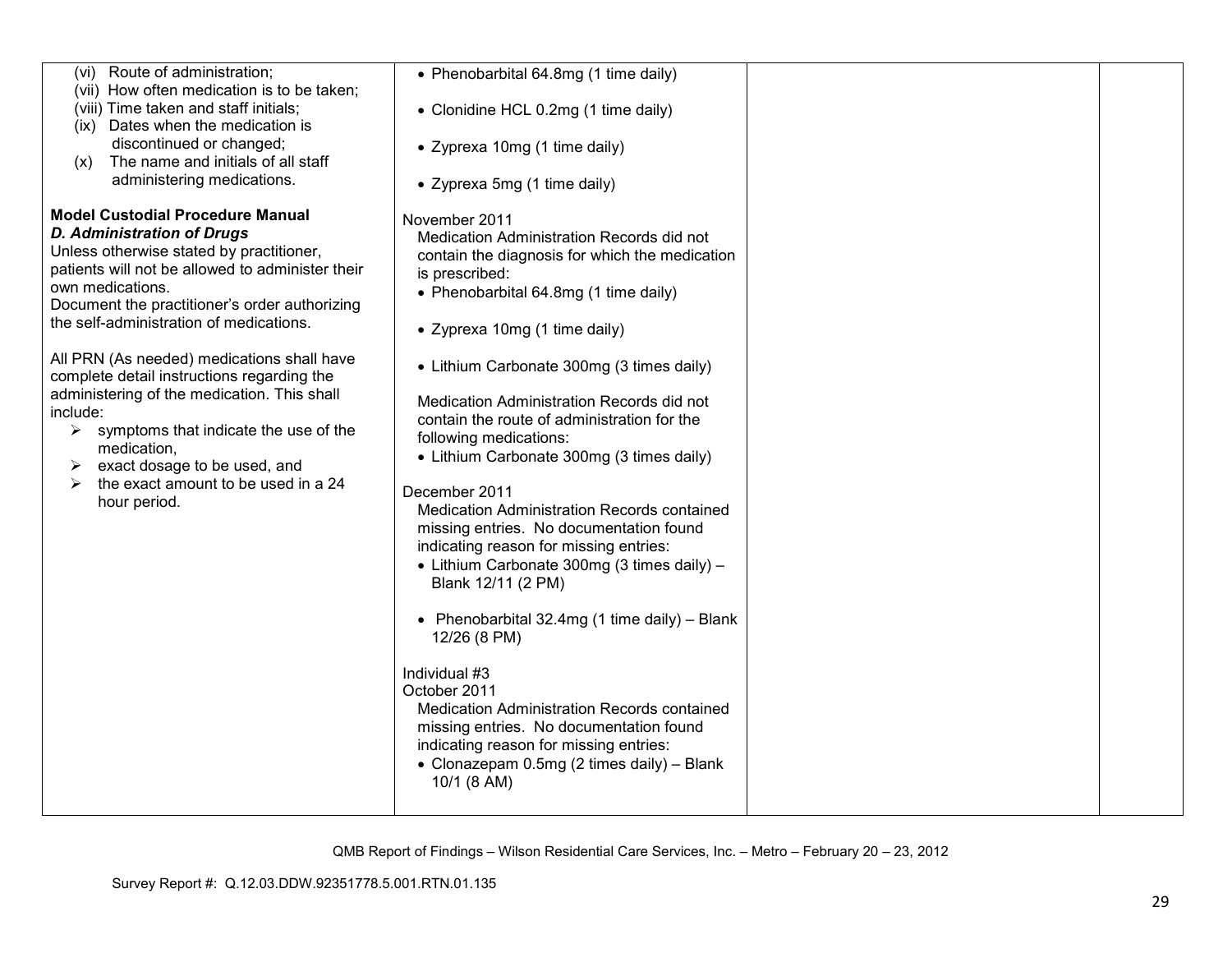| • Benztropine 1mg (2 times daily) - Blank                                                                                                                                                                     |  |
|---------------------------------------------------------------------------------------------------------------------------------------------------------------------------------------------------------------|--|
| 10/1 (8 AM) & (8 PM)                                                                                                                                                                                          |  |
| • Haloperidol 5mg (2 times daily) - Blank 10/1<br>$(8 \text{ AM})$                                                                                                                                            |  |
| • Divalproex SOD ER 500mg (1 time daily) -<br>Blank 10/1, 2, 3, 4, 5, 6, 7, 8, 9, 10, 11, 12,<br>13, 14, 15, 16, 17, 18, 19, 20, 21, 22, 23 &<br>31 (8 PM)                                                    |  |
| November 2011<br>Medication Administration Records did not                                                                                                                                                    |  |
| contain the diagnosis for which the medication<br>is prescribed:<br>• Propranolol ER 120mg (1 time daily)                                                                                                     |  |
| • Divalproex SOD ER 500mg (1 time daily)                                                                                                                                                                      |  |
| December 2011<br>Medication Administration Records contained<br>missing entries. No documentation found<br>indicating reason for missing entries:<br>• Clonazepam 0.5mg (1 time daily) - Blank<br>12/8 (8 AM) |  |
| • Risperidone 1mg (2 times daily) - Blank<br>12/18 (8 AM)                                                                                                                                                     |  |
| • Risperidone 2mg (2 times daily) - Blank<br>12/25 (8 PM)                                                                                                                                                     |  |
| • Sertraline HCL 100mg (1 time daily) - Blank<br>12/22 (8AM)                                                                                                                                                  |  |
| Medication Administration Records did not<br>contain the diagnosis for which the medication<br>is prescribed:<br>• Propranolol ER 120mg (1 time daily)                                                        |  |
|                                                                                                                                                                                                               |  |
| • Risperidone 2mg (2 times daily)                                                                                                                                                                             |  |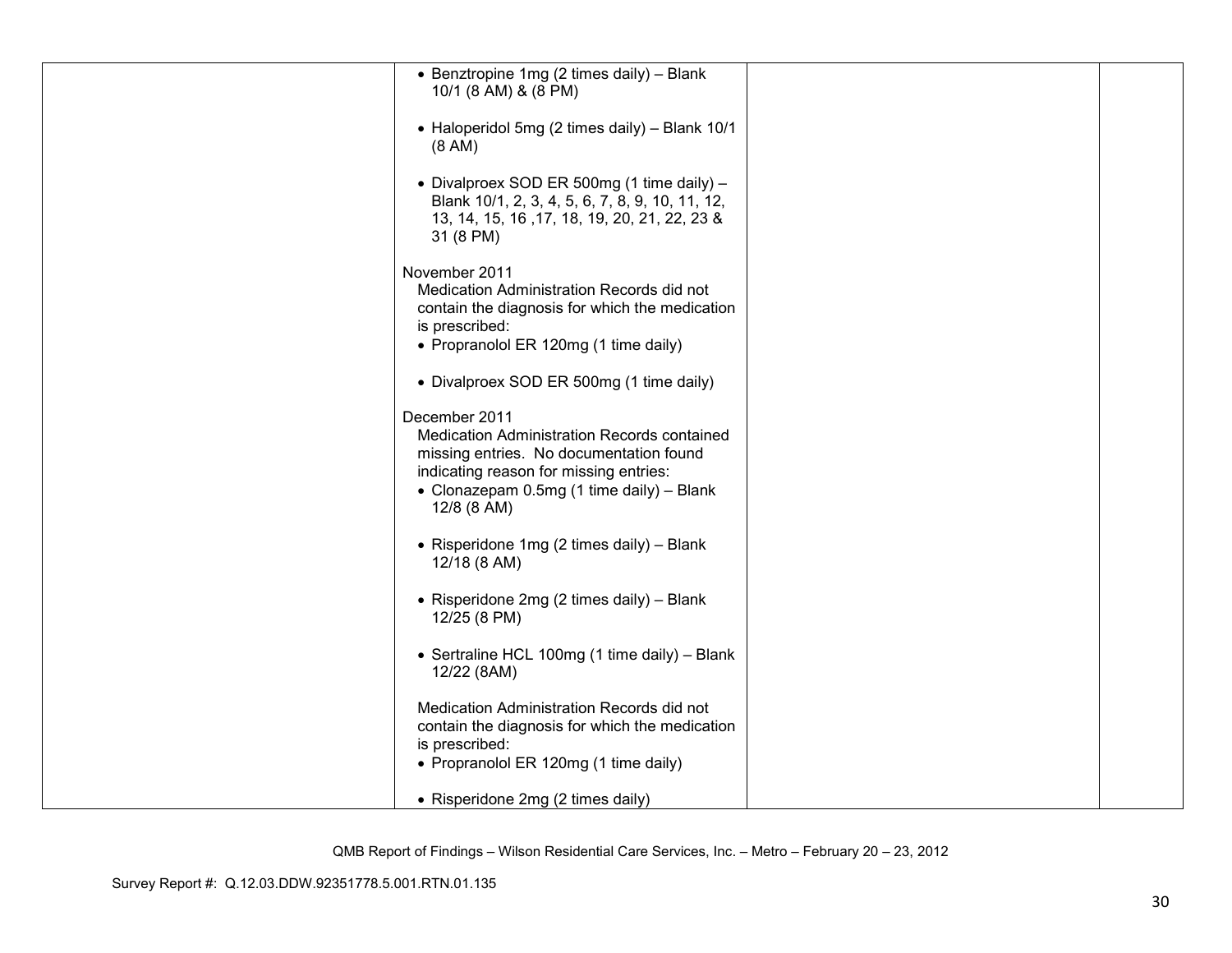| • Sertraline HCL 100mg (1 time daily)                                                                                                                                                                                                           |  |
|-------------------------------------------------------------------------------------------------------------------------------------------------------------------------------------------------------------------------------------------------|--|
| February 2012<br>Medication Administration Records did not<br>contain the diagnosis for which the medication<br>is prescribed:<br>• Sertraline HCL 100mg (1 time daily)                                                                         |  |
| Individual #4<br>November 2011<br>Medication Administration Records contained<br>missing entries. No documentation found<br>indicating reason for missing entries:<br>• Body Balance (vitamin) (1 time daily) -<br>Blank 11/19, 24 & 25 (10 AM) |  |
| Medication Administration Records did not<br>contain the diagnosis for which the medication<br>is prescribed:<br>• Sertraline HCL 100mg (1 time daily)                                                                                          |  |
| • Metamucil Powder 15ml (1 time daily)                                                                                                                                                                                                          |  |
| Individual #5<br>October 2011<br>Medication Administration Records contained<br>missing entries. No documentation found<br>indicating reason for missing entries:<br>• Risperidone 3mg (1 time daily) - Blank<br>10/29, 30 & 31 (8 PM)          |  |
| • Strattera 80mg (1 time daily) - Blank 10/29,<br>30 & 31 (8 PM)                                                                                                                                                                                |  |
| • Depakote EC 500mg (1 time daily) - Blank<br>10/28, 29, 30 & 31 (8 PM)                                                                                                                                                                         |  |
| • Ambien 10mg (1 time daily) - Blank 10/29 &<br>30 (8 PM)                                                                                                                                                                                       |  |
|                                                                                                                                                                                                                                                 |  |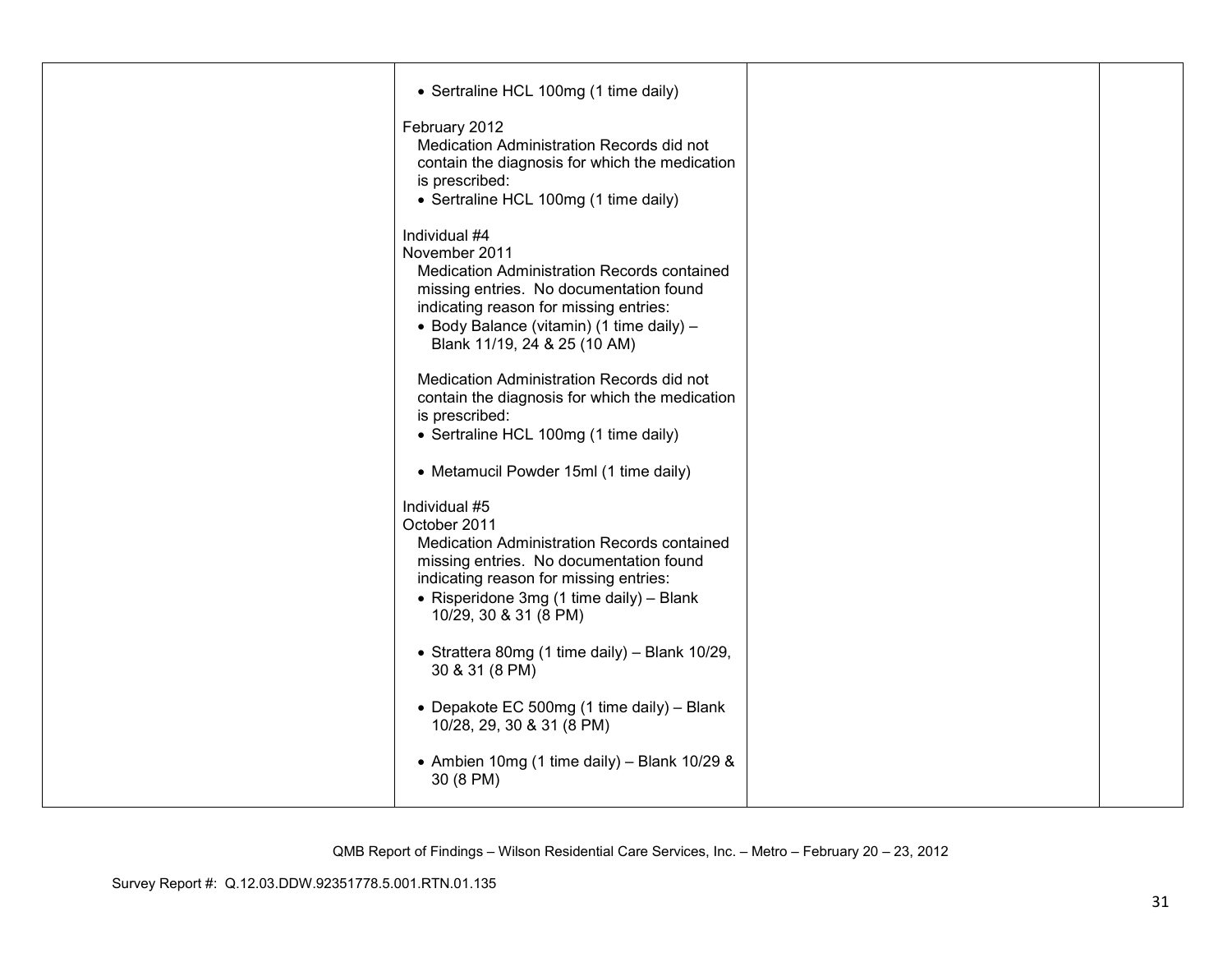| • Trazadone 100mg (1 time daily) - Blank       |  |
|------------------------------------------------|--|
| 10/29, 30 & 31 (8 PM)                          |  |
|                                                |  |
|                                                |  |
| • Propranolol 20mg (2 times daily) - Blank     |  |
|                                                |  |
| 10/3 (8 AM) 10/29 & 31 (8 PM)                  |  |
|                                                |  |
|                                                |  |
| Medication Administration Records did not      |  |
| contain the diagnosis for which the medication |  |
|                                                |  |
| is prescribed:                                 |  |
| • Risperidone 3mg (1 time daily)               |  |
|                                                |  |
|                                                |  |
| • Risperidone 2mg (1 time daily)               |  |
|                                                |  |
|                                                |  |
| • Naltrexone 50mg (1 time daily)               |  |
|                                                |  |
|                                                |  |
| November 2011                                  |  |
| Medication Administration Records did not      |  |
|                                                |  |
| contain the diagnosis for which the medication |  |
| is prescribed:                                 |  |
|                                                |  |
| • Risperidone 3mg (1 time daily)               |  |
|                                                |  |
|                                                |  |
| • Risperidone 2mg (1 time daily)               |  |
|                                                |  |
|                                                |  |
| December 2011                                  |  |
| Medication Administration Records contained    |  |
|                                                |  |
| missing entries. No documentation found        |  |
| indicating reason for missing entries:         |  |
|                                                |  |
| • Risperidone 3mg (1time daily) - Blank 12/28  |  |
| $(8 \text{ AM})$                               |  |
|                                                |  |
|                                                |  |
| • Divalproex SOD ER 250mg (1 time daily) -     |  |
|                                                |  |
| Blank 12/28 (8 AM)                             |  |
|                                                |  |
|                                                |  |
| Medication Administration Records did not      |  |
| contain the diagnosis for which the medication |  |
| is prescribed:                                 |  |
|                                                |  |
| • Risperidone 3mg (1 time daily)               |  |
|                                                |  |
|                                                |  |
| • Risperidone 2mg (1 time daily)               |  |
|                                                |  |
|                                                |  |
| • Naltrexone 50mg (1 time daily)               |  |
|                                                |  |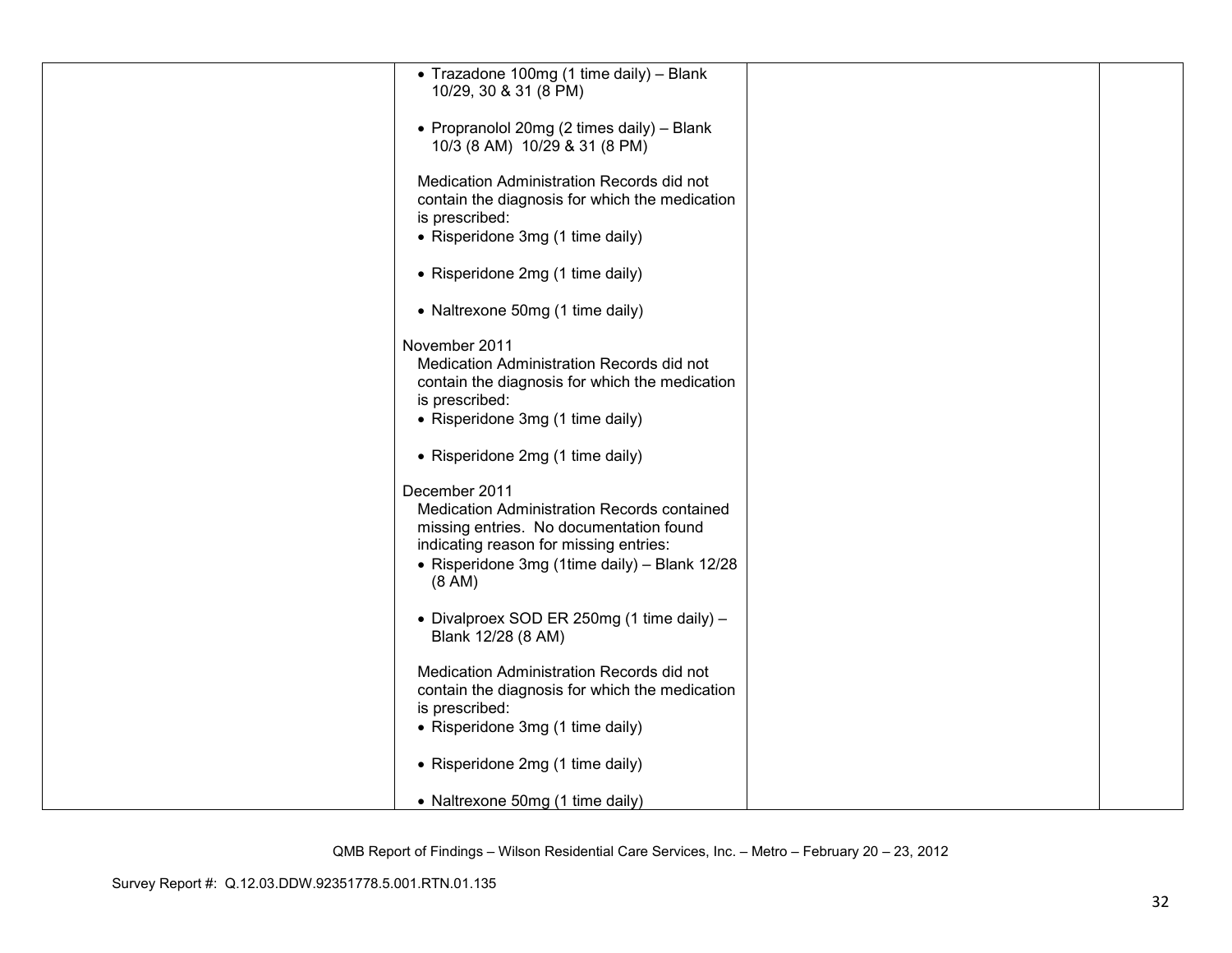| Individual #6<br>October 2011                                                          |  |
|----------------------------------------------------------------------------------------|--|
| Medication Administration Records contained                                            |  |
| missing entries. No documentation found<br>indicating reason for missing entries:      |  |
| • Gemfibrozil 600mg (2 times daily) - Blank                                            |  |
| 10/22 (8 AM)                                                                           |  |
| • Cephalexin 500mg (2 times daily) - Blank<br>10/20 & 22 (8 AM); 10/26 & 29 (8 PM)     |  |
| December 2011                                                                          |  |
| Medication Administration Records contained<br>missing entries. No documentation found |  |
| indicating reason for missing entries:                                                 |  |
| • Levothyroxine 75mcg (1 time daily) - Blank<br>12/9 (8 AM)                            |  |
| • Methocarbamol 750mg (3 times daily) -                                                |  |
| Blank 12/22 (8 PM); 12/25 (8 AM)                                                       |  |
| • Depakote EC 500mg (1 time daily) - Blank<br>12/11 (8 PM)                             |  |
| • Benztropine MES 1mg (1 time daily) – Blank                                           |  |
| 12/9, 10, 11, 12, 13, 14, 15, 16, 17, 18, 19,<br>20, 21 & 25 (8 PM)                    |  |
| Individual #7                                                                          |  |
| October 2011<br>Medication Administration Records contained                            |  |
| missing entries. No documentation found                                                |  |
| indicating reason for missing entries:<br>• Zyprexa 10 mg (1 time daily) - Blank 10/25 |  |
| $(12 \text{ PM})$                                                                      |  |
| • Tegretol XR 100mg (3 times daily) - Blank                                            |  |
| 10/14 & 25 (12 PM)                                                                     |  |
| • Clonidine HCL 0.1mg (3 times daily) - Blank                                          |  |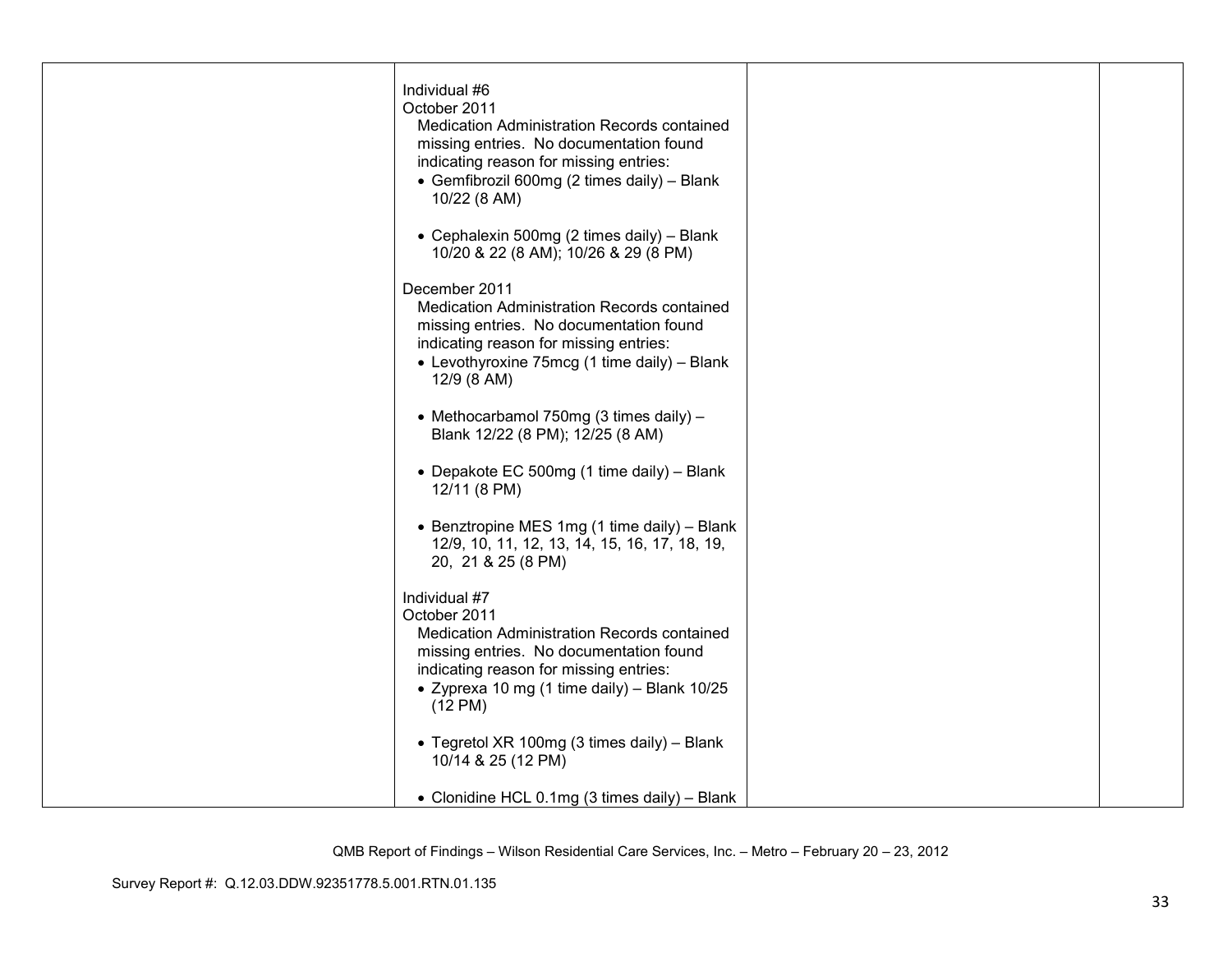| 10/14 & 25 (12 PM)                                                                |  |
|-----------------------------------------------------------------------------------|--|
|                                                                                   |  |
| November 2011                                                                     |  |
| Medication Administration Records contained                                       |  |
| missing entries. No documentation found                                           |  |
| indicating reason for missing entries:                                            |  |
| • Zyprexa 10 mg (1 time daily) - Blank 11/28,                                     |  |
| 29 & 30 (12 PM)                                                                   |  |
|                                                                                   |  |
| Medication Administration Records did not                                         |  |
| contain the diagnosis for which the medication                                    |  |
| is prescribed:                                                                    |  |
| • Clomipramine 50mg (2 times daily)                                               |  |
|                                                                                   |  |
| December 2011                                                                     |  |
| Medication Administration Records contained                                       |  |
| missing entries. No documentation found<br>indicating reason for missing entries: |  |
| • Anafranil 50 mg (2 times daily) - Blank                                         |  |
| 12/19 (8 AM)                                                                      |  |
|                                                                                   |  |
| • Vitamin C 500mg (1 time daily) - Blank                                          |  |
| 12/31 (8 AM)                                                                      |  |
|                                                                                   |  |
| • Tegretol XR 100mg (3 times daily) - Blank                                       |  |
| 12/16 & 31 (12 PM)                                                                |  |
|                                                                                   |  |
| • Clonidine HCL 0.1mg (3 times daily) - Blank                                     |  |
| 12/16, 28 & 31 (12 PM)                                                            |  |
|                                                                                   |  |
| February 2012                                                                     |  |
| Medication Administration Records did not                                         |  |
| contain the diagnosis for which the medication                                    |  |
| is prescribed:                                                                    |  |
| • Tegretol XR 100mg (3 times daily)                                               |  |
| Individual #8                                                                     |  |
| October 2011                                                                      |  |
| Medication Administration Records contained                                       |  |
| missing entries. No documentation found                                           |  |
| indicating reason for missing entries:                                            |  |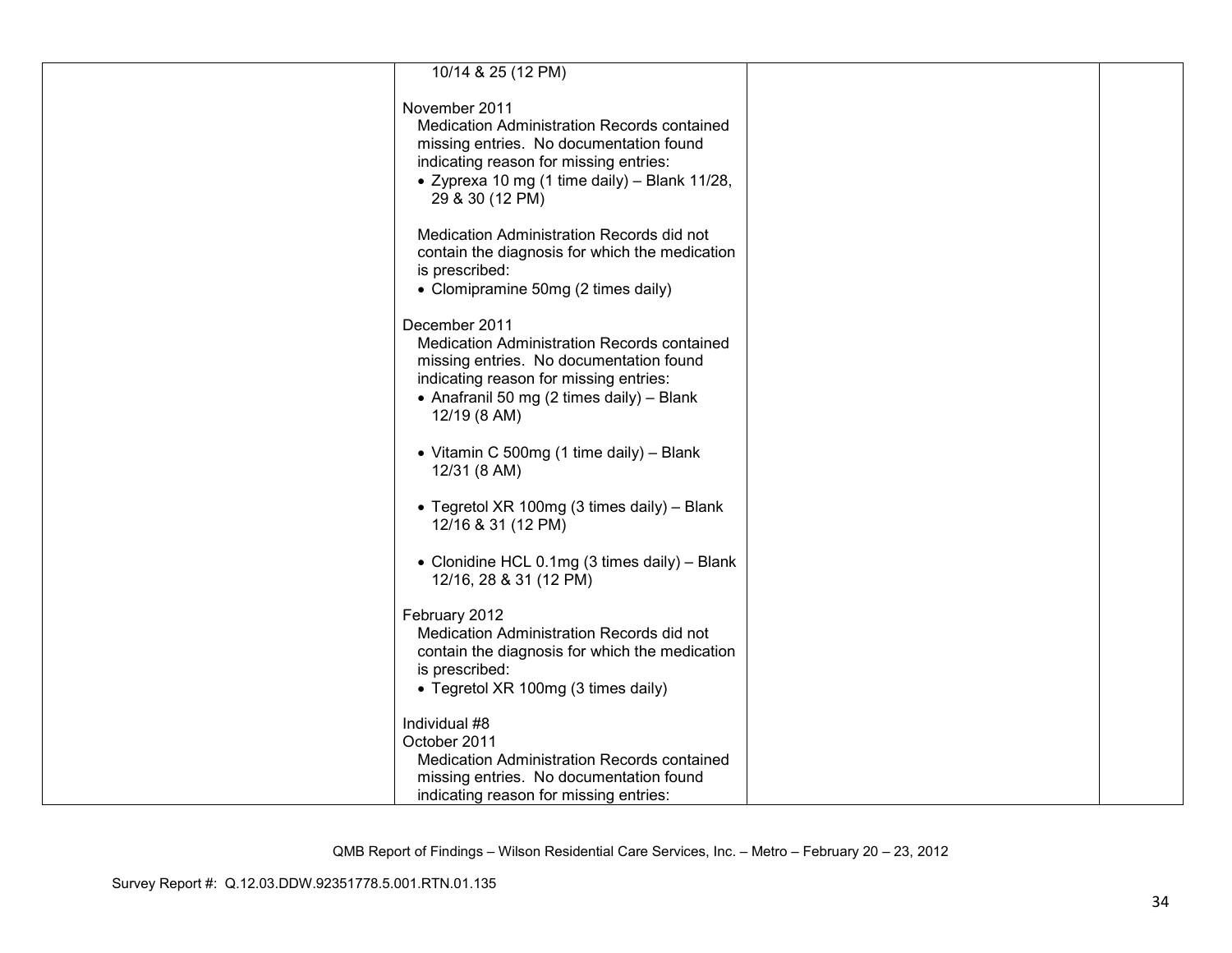| • Patanol 0.1% (1 time daily) - Blank 10/29 (8                                                                                                  |  |
|-------------------------------------------------------------------------------------------------------------------------------------------------|--|
| AM)                                                                                                                                             |  |
| • Janumet 50-1000mg (2 times daily) - Blank<br>10/1 (8 AM)                                                                                      |  |
| • Trihexyphenidyl 5mg (2 times daily) - Blank<br>10/1 (8 AM)                                                                                    |  |
| • Ranitidine 150mg (2 times daily) - Blank<br>10/1 (8 AM)                                                                                       |  |
| $\bullet$ Fish Oil 1000 (2 times daily) - Blank 10/1 (8<br>AM)                                                                                  |  |
| • Lisinopril 5mg (2 times daily) - Blank 10/1 (8<br>AM)                                                                                         |  |
| • Levetiracetam 500mg (2 times daily) -<br>Blank 10/1 & 20 (8 AM)                                                                               |  |
| • Carbamazepine 200mg (3 times daily) -<br>Blank 10/1 (8 AM)                                                                                    |  |
| • Fish Oil 1000 (4 times daily) - Blank 10/19<br>(12 PM) & (4 PM); 10/20 (8 AM); 10/30 & 31<br>$(4 \text{ PM})$                                 |  |
| Medication Administration Records did not<br>contain the diagnosis for which the medication<br>is prescribed:<br>• Lorazepam 1mg (1 time daily) |  |
| • Risperidone 2mg (1 time daily)                                                                                                                |  |
|                                                                                                                                                 |  |
| • Seroquel 50 mg (1 time daily)                                                                                                                 |  |
| • Sertraline HCL 100mg (1 time daily)                                                                                                           |  |
| • Risperidone 3mg (1 time daily)                                                                                                                |  |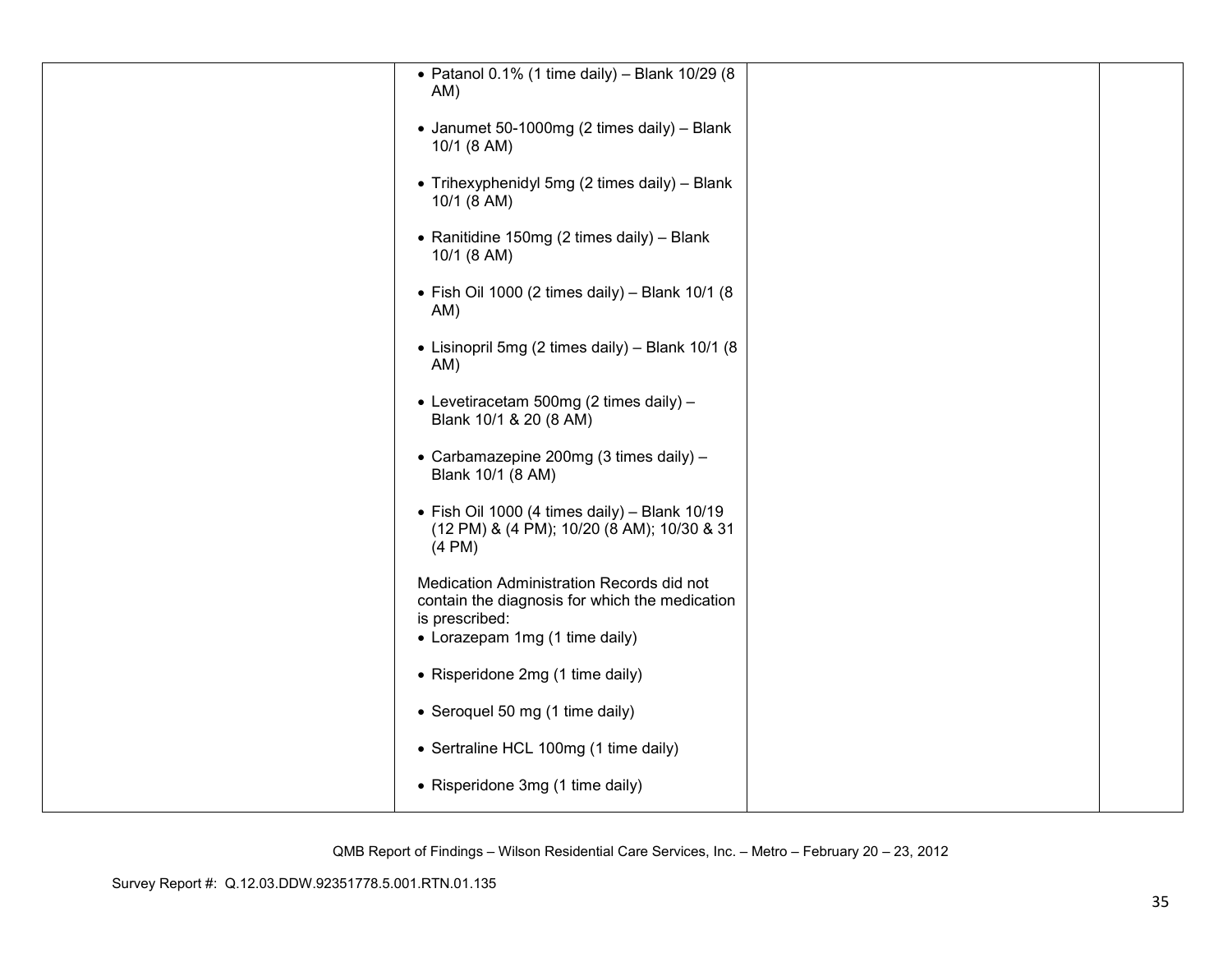| • Patanol 0.1% (1 time daily)                                                                                                                                                                                      |  |
|--------------------------------------------------------------------------------------------------------------------------------------------------------------------------------------------------------------------|--|
| • Simvastatin 20mg (1 time daily)                                                                                                                                                                                  |  |
| • Janumet 50-1000mg (2 times daily)                                                                                                                                                                                |  |
| • Trihexyphenidyl 5mg (2 times daily)                                                                                                                                                                              |  |
| • Ranitidine 150mg (2 times daily)                                                                                                                                                                                 |  |
| • Lisinopril 5mg (2 times daily)                                                                                                                                                                                   |  |
| • Levetiracetam 500mg (2 times daily)                                                                                                                                                                              |  |
| • Carbamazepine 200mg (3 times daily)                                                                                                                                                                              |  |
| November 2011<br>Medication Administration Records did not<br>contain the diagnosis for which the medication<br>is prescribed:<br>• Sertraline HCL 100mg (1 time daily)                                            |  |
| • Levetiracetam 500mg (2 times daily)                                                                                                                                                                              |  |
| • Lamotrigine 25mg (2 times daily)                                                                                                                                                                                 |  |
| December 2011<br>Medication Administration Records contained<br>missing entries. No documentation found<br>indicating reason for missing entries:<br>• Trihexyphenidyl 5mg (2 times daily) - Blank<br>12/22 (8 PM) |  |
| • Fish Oil 1000 (4 times daily) - Blank 12/21<br>$(4 \text{ PM})$                                                                                                                                                  |  |
| Medication Administration Records did not<br>contain the diagnosis for which the medication<br>is prescribed:<br>• Seroquel 100 mg (1 time daily)                                                                  |  |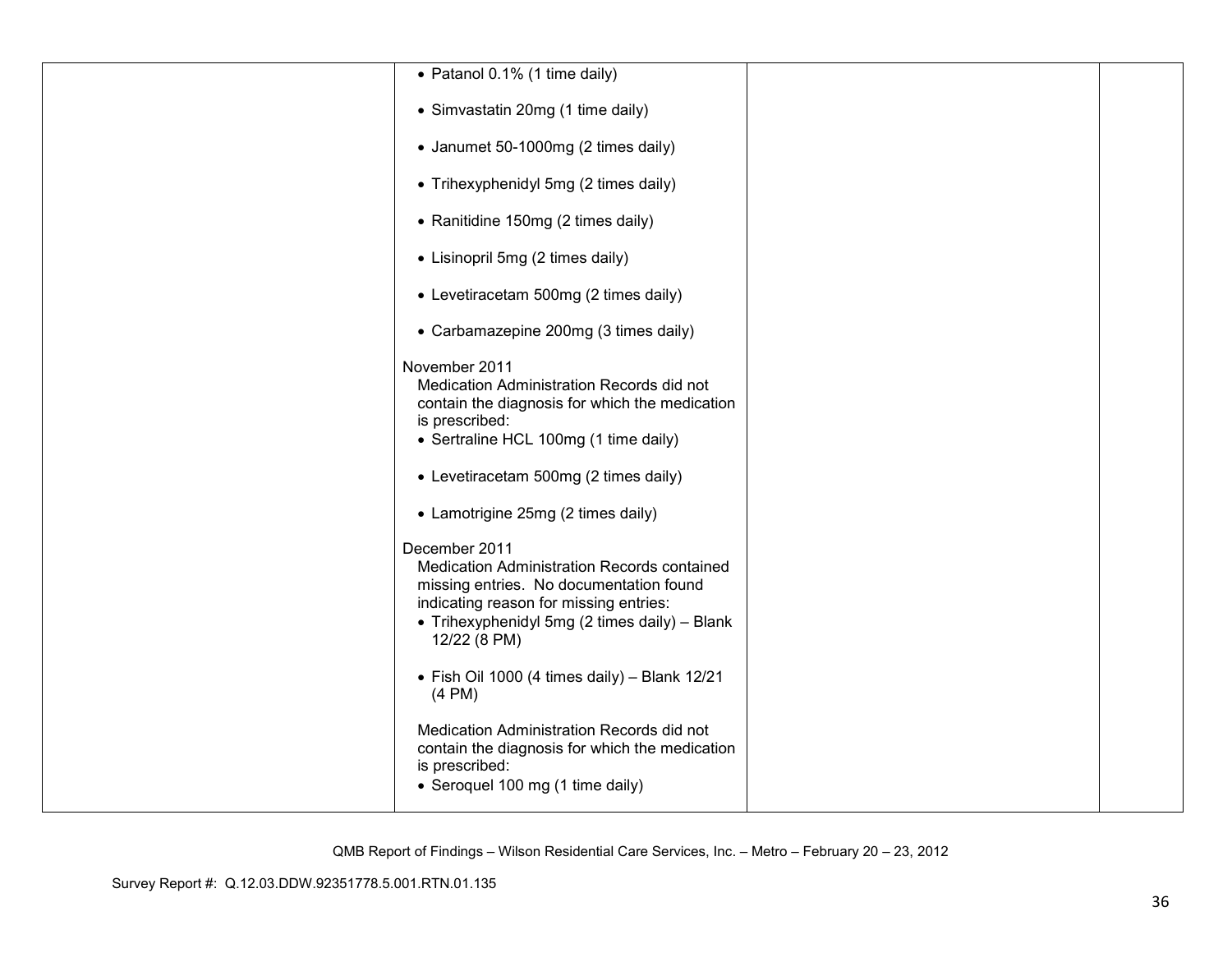| • Seroquel 200 mg (1 time daily)                                                                                                                                                                                                                                                                                                  |  |
|-----------------------------------------------------------------------------------------------------------------------------------------------------------------------------------------------------------------------------------------------------------------------------------------------------------------------------------|--|
|                                                                                                                                                                                                                                                                                                                                   |  |
| • Seroquel 50 mg (1 time daily)                                                                                                                                                                                                                                                                                                   |  |
| • Lamotrigine 25mg (1 time daily)                                                                                                                                                                                                                                                                                                 |  |
| • Seroquel 300 mg (1 time daily)                                                                                                                                                                                                                                                                                                  |  |
| • Lamotrigine 100mg (1 time daily)                                                                                                                                                                                                                                                                                                |  |
| • Patanol 0.1% (1 time daily)                                                                                                                                                                                                                                                                                                     |  |
| • Sertraline HCL 100mg (1 time daily)                                                                                                                                                                                                                                                                                             |  |
| • Lamictal 25mg (2 times daily)                                                                                                                                                                                                                                                                                                   |  |
| February 2012<br>Medication Administration Records did not<br>contain the diagnosis for which the medication<br>is prescribed:<br>• Ranitidine 150mg (2 times daily)<br>• Risperidone 2mg (1 time daily)<br>• Sertraline HCL 100 mg (1 time daily)<br>• Lisinopril 5mg (2 times daily)<br>• Trihexyphenidyl 5.0mg (2 times daily) |  |
|                                                                                                                                                                                                                                                                                                                                   |  |
|                                                                                                                                                                                                                                                                                                                                   |  |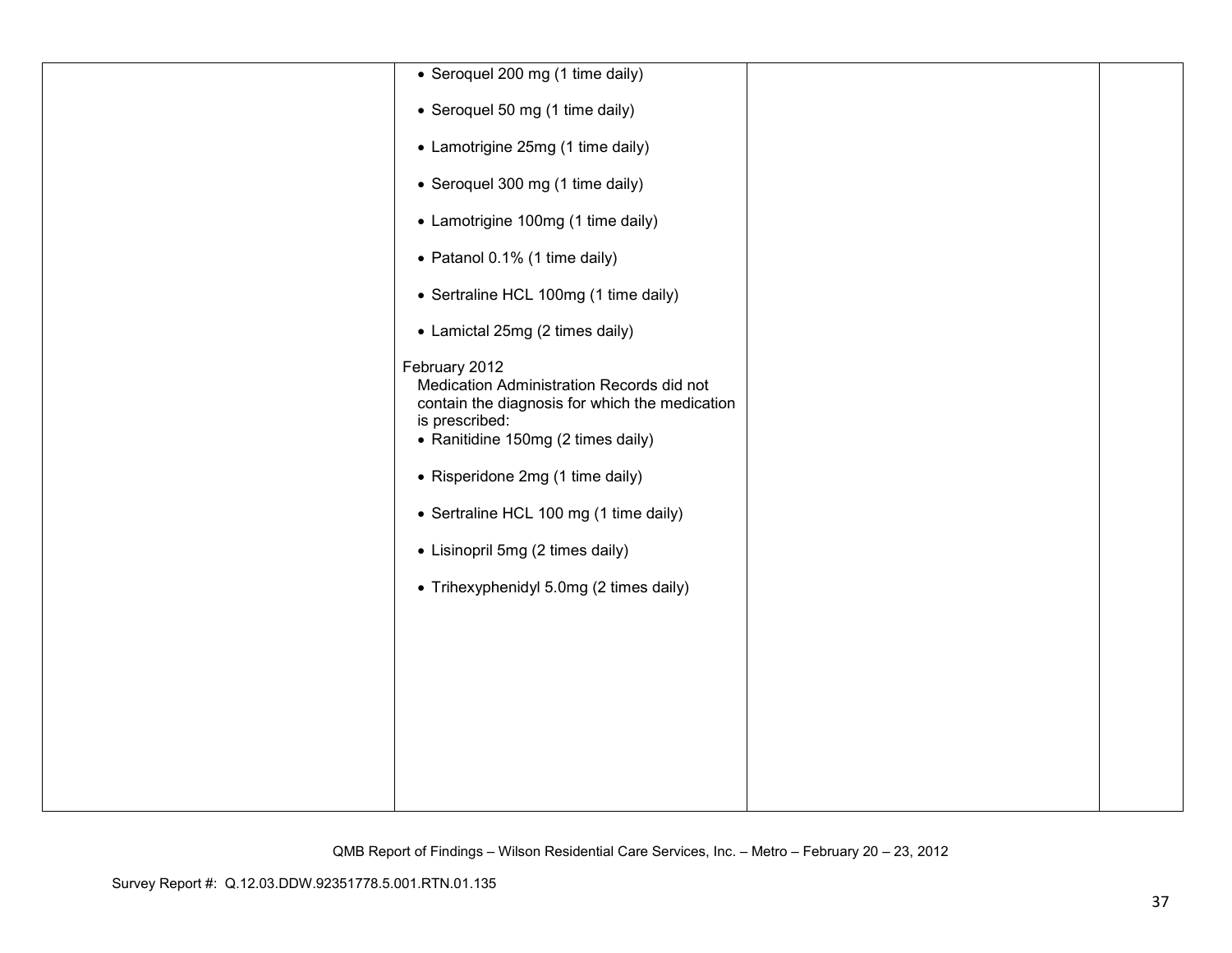| Tag #1A09.1 Medication Delivery -                                                                                                                                                                                                                                                                                                                                                                                                                                                                                                                                                                                                                                                                                                                                                                                               | <b>Standard Level Deficiency</b>                                                                                                                                                                                                                                                                                                                                                                                                                                                                                   |                                                                                                                                                                              |  |
|---------------------------------------------------------------------------------------------------------------------------------------------------------------------------------------------------------------------------------------------------------------------------------------------------------------------------------------------------------------------------------------------------------------------------------------------------------------------------------------------------------------------------------------------------------------------------------------------------------------------------------------------------------------------------------------------------------------------------------------------------------------------------------------------------------------------------------|--------------------------------------------------------------------------------------------------------------------------------------------------------------------------------------------------------------------------------------------------------------------------------------------------------------------------------------------------------------------------------------------------------------------------------------------------------------------------------------------------------------------|------------------------------------------------------------------------------------------------------------------------------------------------------------------------------|--|
| <b>PRN Medication</b>                                                                                                                                                                                                                                                                                                                                                                                                                                                                                                                                                                                                                                                                                                                                                                                                           |                                                                                                                                                                                                                                                                                                                                                                                                                                                                                                                    |                                                                                                                                                                              |  |
| Developmental Disabilities (DD) Waiver<br>Service Standards effective 4/1/2007<br><b>CHAPTER 1 II. PROVIDER AGENCY</b><br><b>REQUIREMENTS:</b> The objective of these                                                                                                                                                                                                                                                                                                                                                                                                                                                                                                                                                                                                                                                           | Based on record review, the Agency failed to<br>maintain PRN Medication Administration<br>Records which contained all elements required<br>by standard for 7 of 8 Individuals.                                                                                                                                                                                                                                                                                                                                     |                                                                                                                                                                              |  |
| standards is to establish Provider Agency<br>policy, procedure and reporting requirements<br>for DD Medicaid Waiver program. These<br>requirements apply to all such Provider Agency<br>staff, whether directly employed or<br>subcontracting with the Provider Agency.<br>Additional Provider Agency requirements and<br>personnel qualifications may be applicable for<br>specific service standards.<br>E. Medication Delivery: Provider Agencies<br>that provide Community Living, Community<br>Inclusion or Private Duty Nursing services shall<br>have written policies and procedures regarding<br>medication(s) delivery and tracking and<br>reporting of medication errors in accordance<br>with DDSD Medication Assessment and<br>Delivery Policy and Procedures, the Board of<br>Nursing Rules and Board of Pharmacy | Individual #1<br>October 2011<br>No Effectiveness was noted on the<br>Medication Administration Record for the<br>following PRN medication:<br>• Acetaminophen 500mg - PRN - 10/17<br>(given 1 time)<br>November 2011<br>No Effectiveness was noted on the<br>Medication Administration Record for the<br>following PRN medication:<br>• Ondansetron 4mg - PRN - 10/28 (given 1<br>time)<br>• Lorazepam 1mg - PRN - 10/21 & 22 (given<br>1 time)                                                                   | Provider:<br>State your Plan of Correction for the findings in<br>this Tag above this line.<br>Enter your Quality Assurance/Quality<br>Improvement processes below the line. |  |
| standards and regulations.<br>(2) When required by the DDSD Medication<br>Assessment and Delivery Policy, Medication<br>Administration Records (MAR) shall be<br>maintained and include:<br>(a) The name of the individual, a<br>transcription of the physician's written or<br>licensed health care provider's<br>prescription including the brand and<br>generic name of the medication,<br>diagnosis for which the medication is<br>prescribed;<br>(b) Prescribed dosage, frequency and<br>method/route of administration, times<br>and dates of administration;<br>(c) Initials of the individual administering or<br>assisting with the medication;                                                                                                                                                                        | No evidence of documented Signs/Symptoms<br>were found for the following PRN medication:<br>• Acetaminophen 500mg - PRN - 10/26 & 27<br>(given 1 time)<br>No Effectiveness was noted on the<br>Medication Administration Record for the<br>following PRN medication:<br>• Acetaminophen 500mg - PRN - 10/26 & 27<br>(given 1 time)<br>December 2011<br>No evidence of documented Signs/Symptoms<br>were found for the following PRN medication:<br>• Hydroxyzine 50mg - PRN - 12/16, 24, 25 &<br>27 (given 1 time) |                                                                                                                                                                              |  |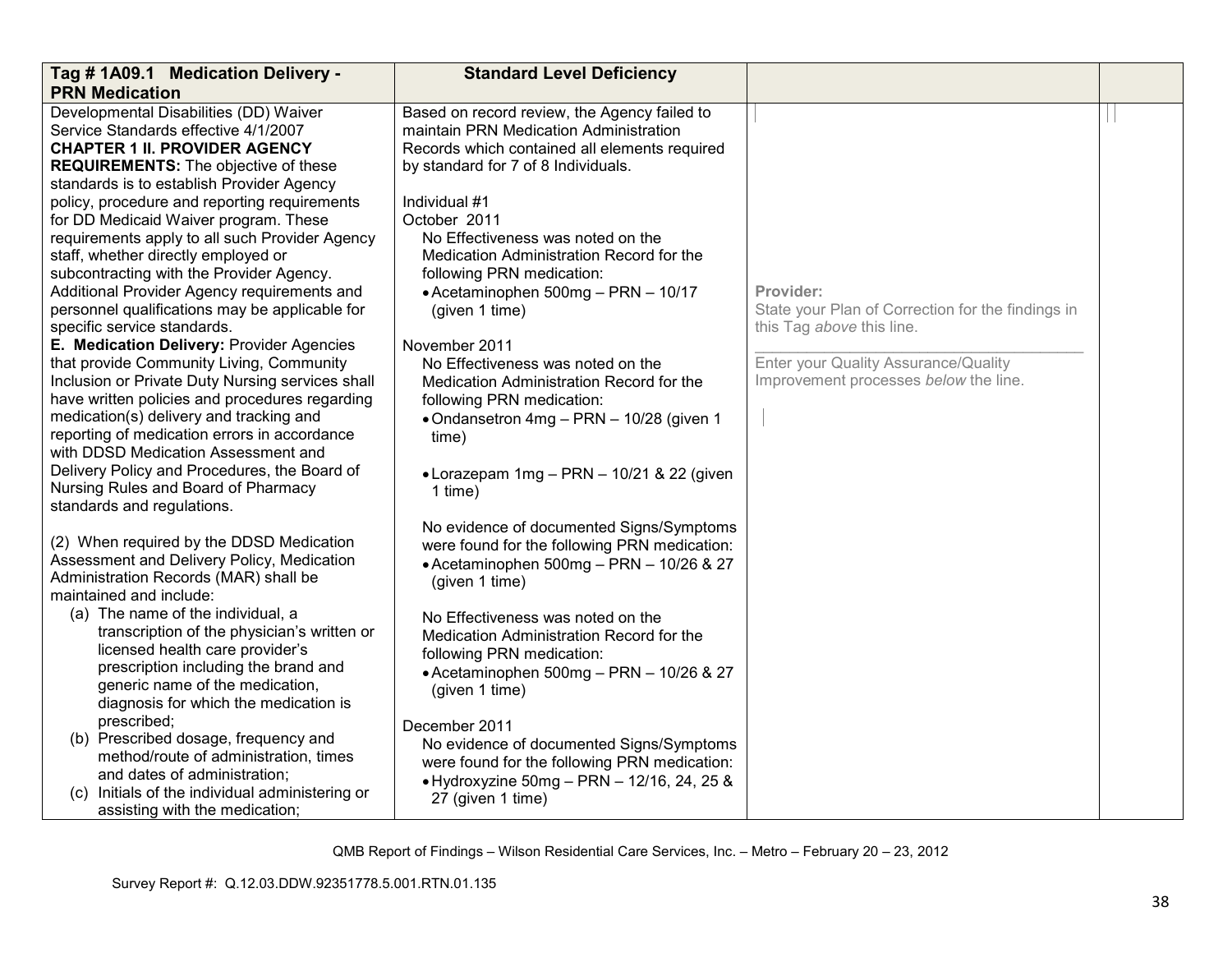| (d) Explanation of any medication               |                                              |  |
|-------------------------------------------------|----------------------------------------------|--|
| irregularity;                                   | No Effectiveness was noted on the            |  |
| (e) Documentation of any allergic reaction      | Medication Administration Record for the     |  |
| or adverse medication effect; and               | following PRN medication:                    |  |
| For PRN medication, an explanation for          | • Hydroxyzine 50mg - PRN - 12/16, 24, 25,    |  |
| the use of the PRN medication shall             | 26 & 27 (given 1 time)                       |  |
| include observable signs/symptoms or            |                                              |  |
| circumstances in which the medication           | Individual #3                                |  |
| is to be used, and documentation of             | October 2011                                 |  |
| effectiveness of PRN medication                 | No Effectiveness was noted on the            |  |
| administered.                                   | Medication Administration Record for the     |  |
|                                                 | following PRN medication:                    |  |
| (3) The Provider Agency shall also maintain a   | • Robitussin DM - PRN - 10/10 (given 1 time) |  |
| signature page that designates the full name    |                                              |  |
| that corresponds to each initial used to        | • Motrin 200mg - PRN - 10/11 (given 1 time)  |  |
| document administered or assisted delivery of   |                                              |  |
| each dose;                                      | November 2011                                |  |
|                                                 | No Effectiveness was noted on the            |  |
| (4) MARs are not required for individuals       | Medication Administration Record for the     |  |
| participating in Independent Living who self-   | following PRN medication:                    |  |
| administer their own medications;               | • Robitussin DM - PRN - 11/1 (given 1 time)  |  |
|                                                 |                                              |  |
| (5) Information from the prescribing pharmacy   | No evidence of documented Signs/Symptoms     |  |
| regarding medications shall be kept in the      | were found for the following PRN medication: |  |
| home and community inclusion service            | • Motrin 200mg – PRN – 11/22 (given 1 time)  |  |
| locations and shall include the expected        |                                              |  |
| desired outcomes of administrating the          | No Effectiveness was noted on the            |  |
| medication, signs and symptoms of adverse       | Medication Administration Record for the     |  |
| events and interactions with other medications; | following PRN medication:                    |  |
|                                                 | • Motrin 200mg – PRN – 11/22 (given 1 time)  |  |
| NMAC 16.19.11.8 MINIMUM STANDARDS:              | Medication Administration Records did not    |  |
| A. MINIMUM STANDARDS FOR THE                    | contain the circumstance for which the       |  |
| DISTRIBUTION, STORAGE, HANDLING AND             | medication is to be used:                    |  |
| <b>RECORD KEEPING OF DRUGS:</b>                 | • Robitussin DM (PRN)                        |  |
| (d) The facility shall have a Medication        |                                              |  |
| Administration Record (MAR) documenting         | • Motrin 200mg (PRN)                         |  |
| medication administered to residents,           |                                              |  |
| including over-the-counter medications.         | • Robitussin DM (PRN)                        |  |
| This documentation shall include:               |                                              |  |
| Name of resident;<br>(i)                        | Individual #4                                |  |
| Date given;<br>(ii)                             | October 2011                                 |  |
| (iii) Drug product name;                        |                                              |  |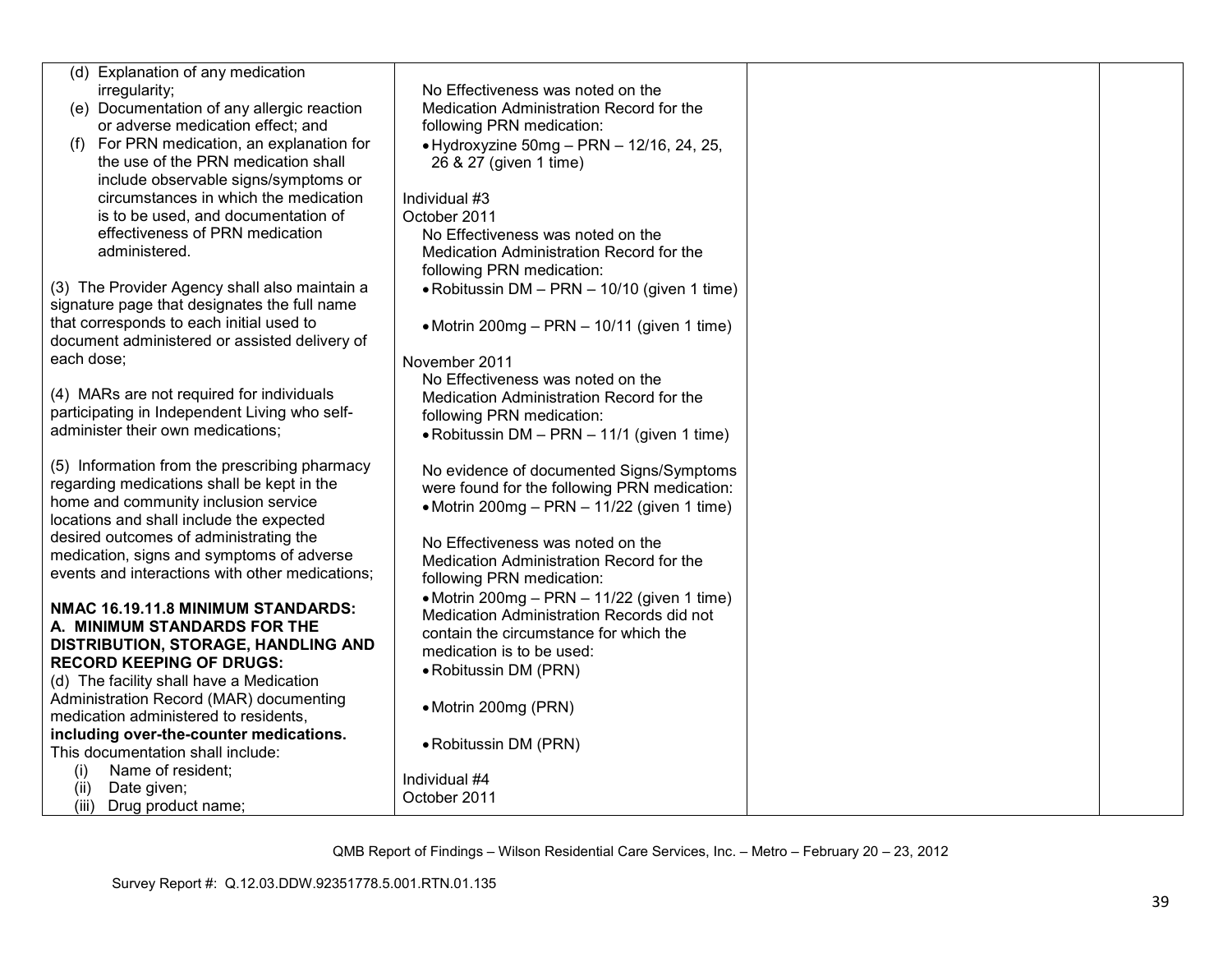| No Effectiveness was noted on the<br>Dosage and form;<br>(iv)                                |  |
|----------------------------------------------------------------------------------------------|--|
| Strength of drug;<br>Medication Administration Record for the<br>(v)                         |  |
| (vi) Route of administration;<br>following PRN medication:                                   |  |
| (vii) How often medication is to be taken;<br>• Tylenol 500mg - PRN - 10/22 & 28 (given 1    |  |
| (viii) Time taken and staff initials;<br>time)                                               |  |
| (ix) Dates when the medication is                                                            |  |
| discontinued or changed;<br>November 2011                                                    |  |
| The name and initials of all staff<br>No evidence of documented Signs/Symptoms<br>(x)        |  |
| administering medications.<br>were found for the following PRN medication:                   |  |
| • Tylenol 500mg - PRN - 11/5, 11, 13 & 15                                                    |  |
| <b>Model Custodial Procedure Manual</b><br>(given 1 time)                                    |  |
| <b>D. Administration of Drugs</b>                                                            |  |
| Unless otherwise stated by practitioner,<br>No Effectiveness was noted on the                |  |
| patients will not be allowed to administer their<br>Medication Administration Record for the |  |
| own medications.<br>following PRN medication:                                                |  |
| Document the practitioner's order authorizing<br>• Tylenol 500mg - PRN - 11/5, 11, 13 & 15   |  |
| the self-administration of medications.<br>(given 1 time)                                    |  |
|                                                                                              |  |
| All PRN (As needed) medications shall have<br>Medication Administration Records did not      |  |
| complete detail instructions regarding the<br>contain the exact amount to be used in a 24    |  |
| administering of the medication. This shall<br>hour period:                                  |  |
| include:<br>• Colace Docusate 100mg (PRN)                                                    |  |
| symptoms that indicate the use of the<br>➤                                                   |  |
| medication,<br>Individual #5                                                                 |  |
| exact dosage to be used, and<br>➤<br>November 2011                                           |  |
| the exact amount to be used in a 24<br>➤<br>Medication Administration Records did not        |  |
| hour period.<br>contain the circumstance for which the                                       |  |
| medication is to be used:                                                                    |  |
| <b>Department of Health</b><br>• Hydrocortisone Val 0.2% (PRN)                               |  |
| <b>Developmental Disabilities Supports</b>                                                   |  |
| <b>Division (DDSD) Medication Assessment</b><br>Individual #6                                |  |
| and Delivery Policy - Eff. November 1, 2006<br>October 2011                                  |  |
| <b>F. PRN Medication</b><br>No evidence of documented Signs/Symptoms                         |  |
| 3. Prior to self-administration, self-<br>were found for the following PRN medication:       |  |
| administration with physical assist or assisting<br>• Ibuprofen 600mg - PRN - 10/16 (given 1 |  |
| with delivery of PRN medications, the direct<br>time)                                        |  |
| support staff must contact the agency nurse to<br>describe observed symptoms and thus assure |  |
| No Effectiveness was noted on the<br>that the PRN medication is being used                   |  |
| Medication Administration Record for the<br>according to instructions given by the ordering  |  |
| following PRN medication:<br>PCP. In cases of fever, respiratory distress                    |  |
| • Ibuprofen 600mg - PRN - 10/8, 14, 15, 16,<br>(including coughing), severe pain, vomiting,  |  |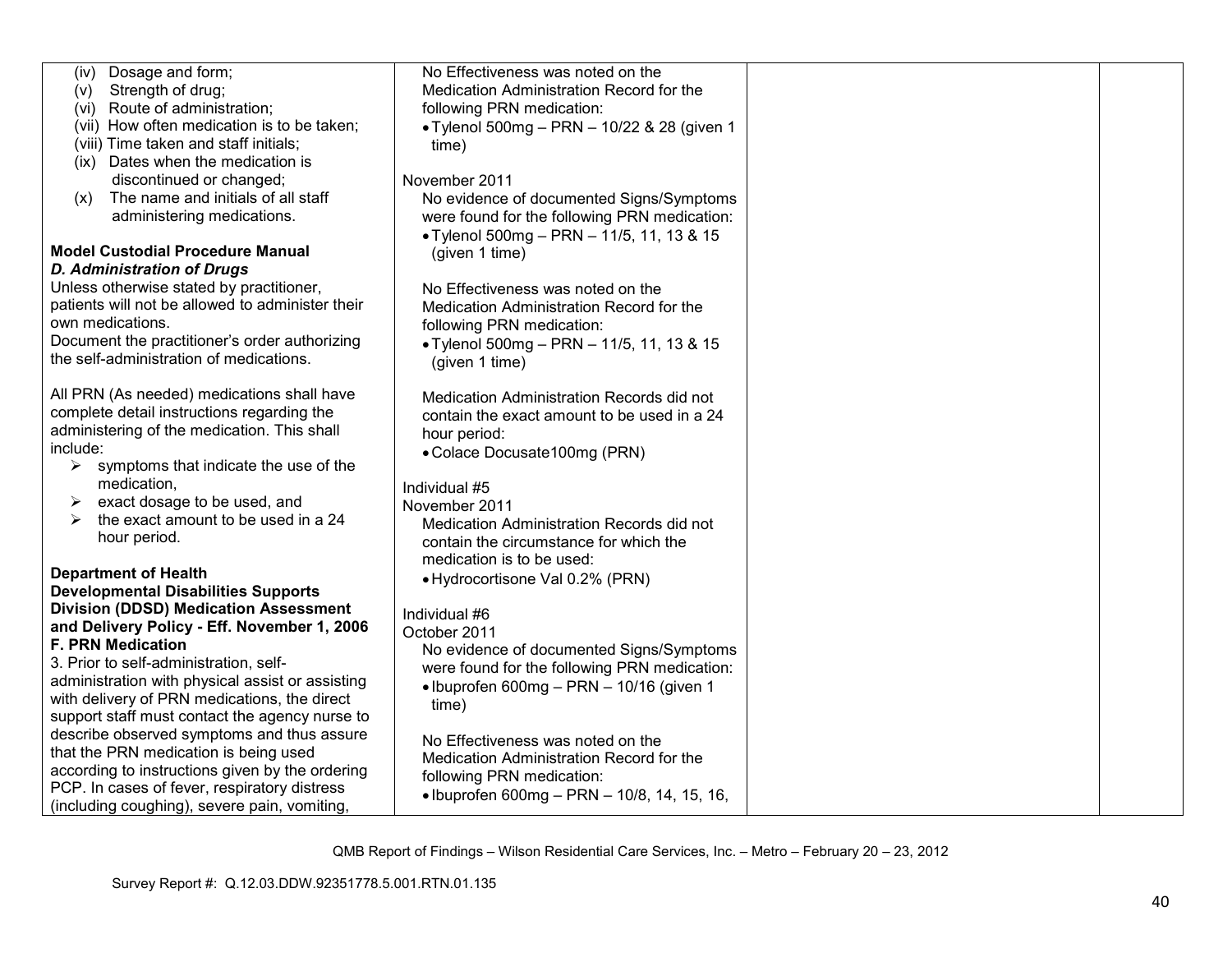| diarrhea, change in responsiveness/level of         | 18, 26 & 31 (given 1 time); 10/13 & 17       |  |
|-----------------------------------------------------|----------------------------------------------|--|
| consciousness, the nurse must strongly              | (given 2 times)                              |  |
| consider the need to conduct a face-to-face         |                                              |  |
| assessment to assure that the PRN does not          | November 2011                                |  |
| mask a condition better treated by seeking          | No evidence of documented Signs/Symptoms     |  |
|                                                     |                                              |  |
| medical attention. This does not apply to home      | were found for the following PRN medication: |  |
| based/family living settings where the provider     | • Ibuprofen 600mg - PRN - 11/19 & 27         |  |
| is related by affinity or by consanguinity to the   | (given 1 time)                               |  |
| individual.                                         |                                              |  |
|                                                     | No Effectiveness was noted on the            |  |
| 4. The agency nurse shall review the utilization    | Medication Administration Record for the     |  |
| of PRN medications routinely. Frequent or           | following PRN medication:                    |  |
| escalating use of PRN medications must be           |                                              |  |
| reported to the PCP and discussed by the            | • Ibuprofen 600mg - PRN - 11/19, 21 & 30     |  |
|                                                     | (given 1 time)                               |  |
| Interdisciplinary for changes to the overall        |                                              |  |
| support plan (see Section H of this policy).        | • Pepto-Bismol – PRN – 11/27 (given 1 time)  |  |
|                                                     |                                              |  |
| H. Agency Nurse Monitoring                          | December 2011                                |  |
| 1. Regardless of the level of assistance with       | No Effectiveness was noted on the            |  |
| medication delivery that is required by the         | Medication Administration Record for the     |  |
| individual or the route through which the           | following PRN medication:                    |  |
| medication is delivered, the agency nurses          | · Ibuprofen 600mg - PRN - 12/16, 18, 19, 21, |  |
| must monitor the individual's response to the       |                                              |  |
| effects of their routine and PRN medications.       | 22, 23, 24, 25, 27 & 30 (given 1 time) &     |  |
| The frequency and type of monitoring must be        | 12/6, 12, 13, 14, 15 (given 2 times)         |  |
| based on the nurse's assessment of the              |                                              |  |
|                                                     | Individual #7                                |  |
| individual and consideration of the individual's    | November 2011                                |  |
| diagnoses, health status, stability, utilization of | Medication Administration Records did not    |  |
| PRN medications and level of support required       | contain the exact amount to be used in a 24  |  |
| by the individual's condition and the skill level   | hour period:                                 |  |
| and needs of the direct care staff. Nursing         | $\bullet$ Imodium A – D 2mg (PRN)            |  |
| monitoring should be based on prudent nursing       |                                              |  |
| practice and should support the safety and          | December 2011                                |  |
| independence of the individual in the               | Medication Administration Records did not    |  |
| community setting. The health care plan shall       |                                              |  |
| reflect the planned monitoring of the               | contain the exact amount to be used in a 24  |  |
| individual's response to medication.                | hour period:                                 |  |
|                                                     | • Imodium $A - D$ 2mg (PRN)                  |  |
| <b>Department of Health Developmental</b>           |                                              |  |
|                                                     | Individual #8                                |  |
| <b>Disabilities Supports Division (DDSD) -</b>      | October 2011                                 |  |
| <b>Procedure Title:</b>                             | Medication Administration Records did not    |  |
| <b>Medication Assessment and Delivery</b>           | contain the exact amount to be used in a 24  |  |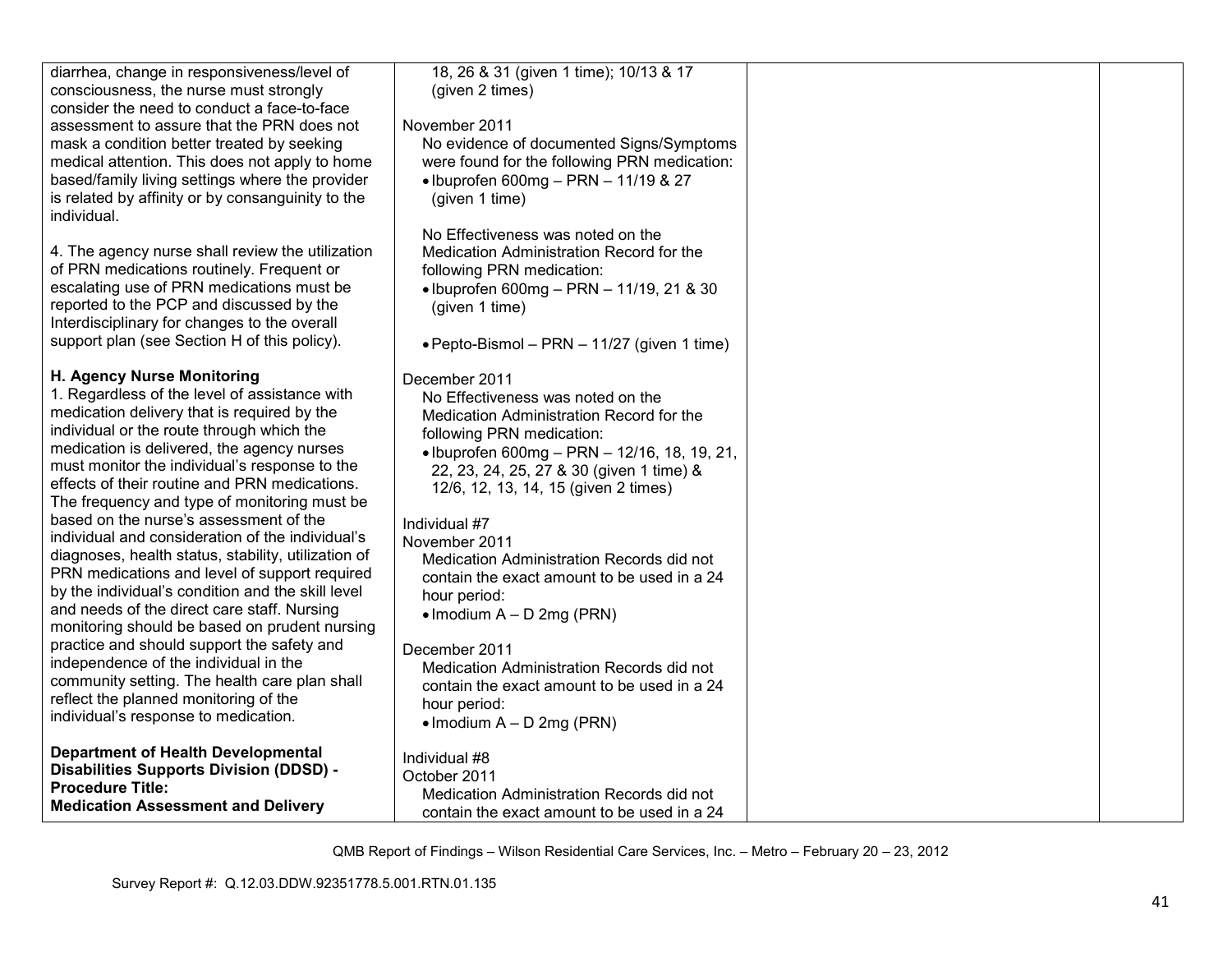| Procedure Eff Date: November 1, 2006             | hour period:                              |  |
|--------------------------------------------------|-------------------------------------------|--|
| C. 3. Prior to delivery of the PRN, direct       | • Nitroglycarin 0.4mg (PRN)               |  |
| support staff must contact the agency nurse to   |                                           |  |
| describe observed symptoms and thus assure       | Medication Administration Records did not |  |
| that the PRN is being used according to          | contain the circumstance for which the    |  |
| instructions given by the ordering PCP. In       | medication is to be used:                 |  |
| cases of fever, respiratory distress (including  | • Tylenol 500mg (PRN)                     |  |
| coughing), severe pain, vomiting, diarrhea,      |                                           |  |
| change in responsiveness/level of                |                                           |  |
| consciousness, the nurse must strongly           |                                           |  |
| consider the need to conduct a face-to-face      |                                           |  |
| assessment to assure that the PRN does not       |                                           |  |
| mask a condition better treated by seeking       |                                           |  |
| medical attention. (References: Psychotropic     |                                           |  |
| Medication Use Policy, Section D, page 5 Use     |                                           |  |
| of PRN Psychotropic Medications; and, Human      |                                           |  |
| Rights Committee Requirements Policy,            |                                           |  |
| Section B, page 4 Interventions Requiring        |                                           |  |
| Review and Approval - Use of PRN                 |                                           |  |
| Medications).                                    |                                           |  |
|                                                  |                                           |  |
| a. Document conversation with nurse including    |                                           |  |
| all reported signs and symptoms, advice given    |                                           |  |
|                                                  |                                           |  |
| and action taken by staff.                       |                                           |  |
| 4. Document on the MAR each time a PRN           |                                           |  |
| medication is used and describe its effect on    |                                           |  |
|                                                  |                                           |  |
| the individual (e.g., temperature down, vomiting |                                           |  |
| lessened, anxiety increased, the condition is    |                                           |  |
| the same, improved, or worsened, etc.).          |                                           |  |
|                                                  |                                           |  |
|                                                  |                                           |  |
|                                                  |                                           |  |
|                                                  |                                           |  |
|                                                  |                                           |  |
|                                                  |                                           |  |
|                                                  |                                           |  |
|                                                  |                                           |  |
|                                                  |                                           |  |
|                                                  |                                           |  |
|                                                  |                                           |  |
|                                                  |                                           |  |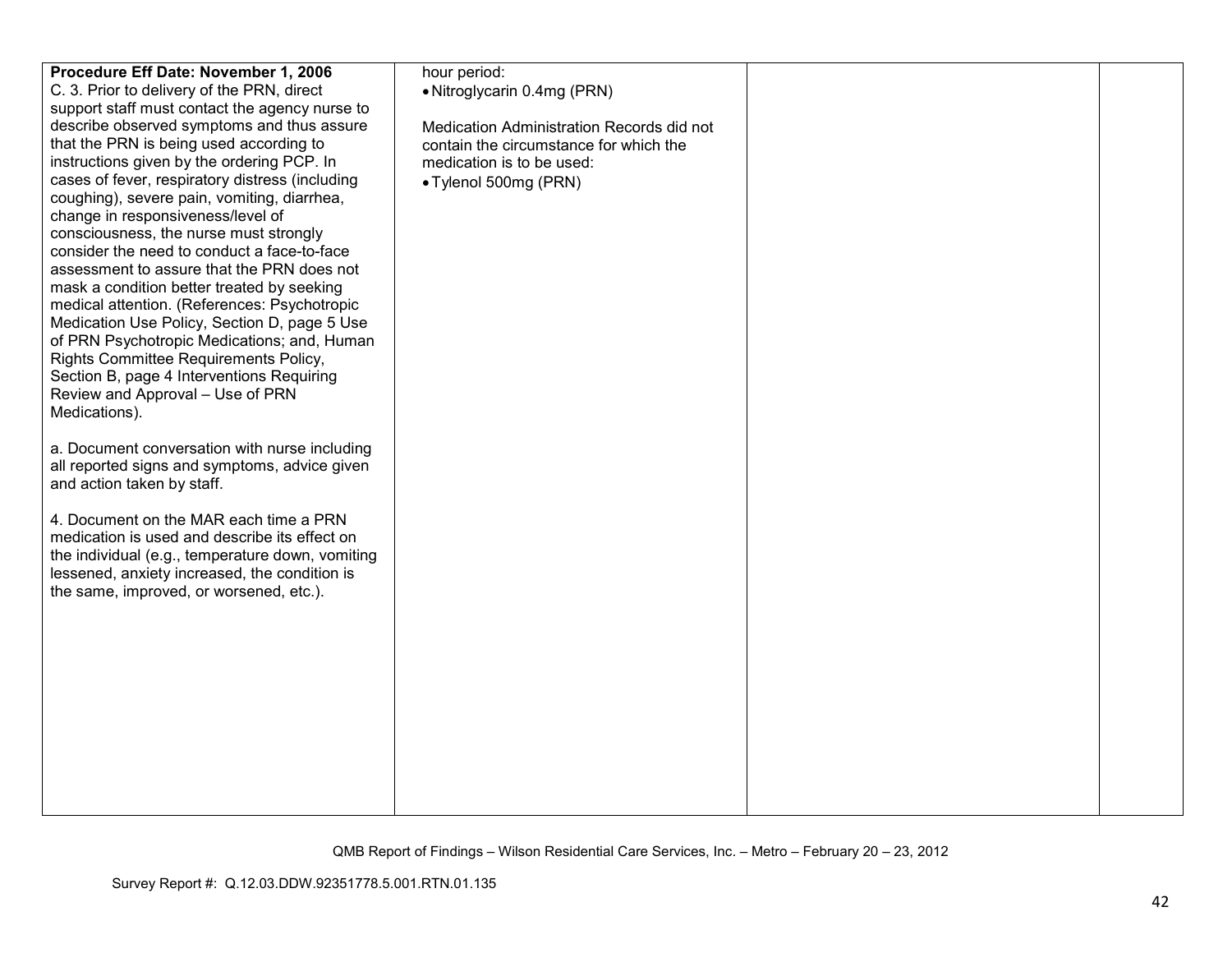| Tag #1A27.2 Duty to Report - IRs Filed                                                                                                                                                                                                                                                                                                                                                                                                                                                                                                                                                                                                                                                                                                                                                                                                                                                                                                                                                                                                                                                                                                                                                                                                                                                                                                                                                                                                                                                                                                                                                                                                  | <b>Standard Level Deficiency</b>                                                                                                                                                                                                                                                                                                                                                                                                                                                                                                                                                                                                                                                                                                                                                                                                                                                                                                                                                                                                                                                                                                                                                                                                                                                                                                                                     |                                                                                                                                                                              |  |
|-----------------------------------------------------------------------------------------------------------------------------------------------------------------------------------------------------------------------------------------------------------------------------------------------------------------------------------------------------------------------------------------------------------------------------------------------------------------------------------------------------------------------------------------------------------------------------------------------------------------------------------------------------------------------------------------------------------------------------------------------------------------------------------------------------------------------------------------------------------------------------------------------------------------------------------------------------------------------------------------------------------------------------------------------------------------------------------------------------------------------------------------------------------------------------------------------------------------------------------------------------------------------------------------------------------------------------------------------------------------------------------------------------------------------------------------------------------------------------------------------------------------------------------------------------------------------------------------------------------------------------------------|----------------------------------------------------------------------------------------------------------------------------------------------------------------------------------------------------------------------------------------------------------------------------------------------------------------------------------------------------------------------------------------------------------------------------------------------------------------------------------------------------------------------------------------------------------------------------------------------------------------------------------------------------------------------------------------------------------------------------------------------------------------------------------------------------------------------------------------------------------------------------------------------------------------------------------------------------------------------------------------------------------------------------------------------------------------------------------------------------------------------------------------------------------------------------------------------------------------------------------------------------------------------------------------------------------------------------------------------------------------------|------------------------------------------------------------------------------------------------------------------------------------------------------------------------------|--|
| During On-Site / IRs Not Reported by                                                                                                                                                                                                                                                                                                                                                                                                                                                                                                                                                                                                                                                                                                                                                                                                                                                                                                                                                                                                                                                                                                                                                                                                                                                                                                                                                                                                                                                                                                                                                                                                    |                                                                                                                                                                                                                                                                                                                                                                                                                                                                                                                                                                                                                                                                                                                                                                                                                                                                                                                                                                                                                                                                                                                                                                                                                                                                                                                                                                      |                                                                                                                                                                              |  |
| <b>Provider</b>                                                                                                                                                                                                                                                                                                                                                                                                                                                                                                                                                                                                                                                                                                                                                                                                                                                                                                                                                                                                                                                                                                                                                                                                                                                                                                                                                                                                                                                                                                                                                                                                                         |                                                                                                                                                                                                                                                                                                                                                                                                                                                                                                                                                                                                                                                                                                                                                                                                                                                                                                                                                                                                                                                                                                                                                                                                                                                                                                                                                                      |                                                                                                                                                                              |  |
| 7.1.13.9 INCIDENT MANAGEMENT SYSTEM<br><b>REPORTING REQUIREMENTS FOR</b><br><b>COMMUNITY BASED SERVICE</b><br><b>PROVIDERS:</b><br>A. Duty To Report:<br>(1) All community based service providers shall<br>immediately report abuse, neglect or<br>misappropriation of property to the adult<br>protective services division.<br>(2) All community based service providers shall<br>report to the division within twenty four (24)<br>hours: abuse, neglect, or misappropriation of<br>property, unexpected and natural/expected<br>deaths; and other reportable incidents<br>to include:<br>(a) an environmental hazardous condition,<br>which creates an immediate threat to life or<br>health; or<br>(b) admission to a hospital or psychiatric facility<br>or the provision of emergency services that<br>results in medical care which is unanticipated<br>or unscheduled for the consumer and which<br>would not routinely be provided by a<br>community based service provider.<br>(3) All community based service providers shall<br>ensure that the reporter with direct knowledge<br>of an incident has immediate access to the<br>division incident report form to allow the<br>reporter to respond to, report, and document<br>incidents in a timely and accurate manner.<br><b>B. Notification:</b><br>(1) Incident Reporting: Any consumer,<br>employee, family member or legal guardian<br>may report an incident independently or<br>through the community based service provider<br>to the division by telephone call, written<br>correspondence or other forms of<br>communication utilizing the division's incident | Based on record review, the Agency failed to<br>report suspected abuse, neglect, or<br>misappropriation of property, unexpected and<br>natural/expected deaths; or other reportable<br>incidents to the Division of Health Improvement<br>for 2 of 8 Individuals.<br>During the on-site survey February 20 - 23,<br>2012 surveyors found evidence of 6 internal<br>agency incident reports, which had not been<br>reported to DHI and/or APS/CYFD, as required<br>by regulation.<br>The following internal incidents were reported as<br>a result of the on-site survey:<br>Individual #1<br>$\bullet$ Incident date 2/14/2012 (9:45 AM). Type of<br>incident identified was law enforcement<br>involvement. Incident was brought to the<br>attention of the Agency by Surveyors.<br>Incident report was filed on 2/24/2012 by the<br>Agency.<br>Individual #6<br>• Incident date $5/26/2011$ (6:30 PM). Type of<br>incident identified was abuse. Incident was<br>brought to the attention of the Agency by<br>Surveyors. Incident report was filed on<br>2/27/2012 by the Agency.<br>• Incident date 7/15/2011 (11:45 AM). Type of<br>incident identified was emergency services.<br>Incident was brought to the attention of the<br>Agency by Surveyors. Incident report was<br>filed on 2/27/2012 by the Agency.<br>• Incident date 7/26/2011 (9:20 PM). Type of | Provider:<br>State your Plan of Correction for the findings in<br>this Tag above this line.<br>Enter your Quality Assurance/Quality<br>Improvement processes below the line. |  |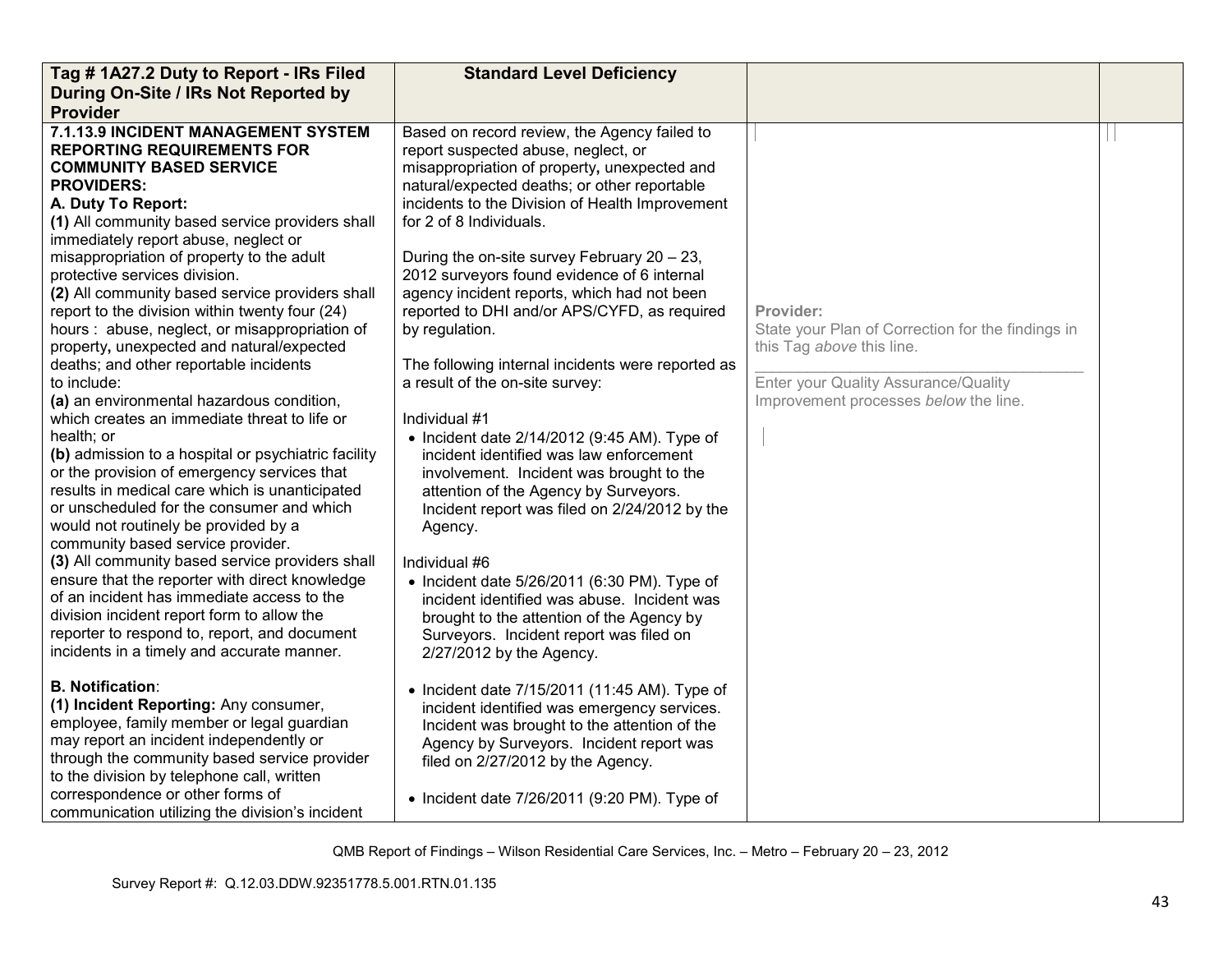| report form. The incident report form and            | incident identified was abuse. Incident was          |  |
|------------------------------------------------------|------------------------------------------------------|--|
| instructions for the completion and filing are       | brought to the attention of the Agency by            |  |
| available at the division's website;                 | Surveyors. Incident report was filed on              |  |
| http://dhi.health.state.nm.us/elibrary/ironline/ir.p | 2/27/2012 by the Agency.                             |  |
| hp or may be obtained from the department by         |                                                      |  |
| calling the toll free number.                        | $\bullet$ Incident date 9/16/2011 (8:50 PM). Type of |  |
|                                                      | incident identified was abuse. Incident was          |  |
| (2) Division Incident Report Form and                | brought to the attention of the Agency by            |  |
| <b>Notification by Community Based Service</b>       | Surveyors. Incident report was filed on              |  |
| <b>Providers:</b> The community based service        | 2/27/2012 by the Agency.                             |  |
| provider shall report incidents utilizing the        |                                                      |  |
| division's incident report form consistent with      | • Incident date 10/27/2011 (2:30 PM). Type of        |  |
| the requirements of the division's incident          | incident identified was abuse. Incident was          |  |
| management system guide. The community               | brought to the attention of the Agency by            |  |
| based service provider shall ensure all incident     | Surveyors. Incident report was filed on              |  |
| report forms alleging abuse, neglect or              | 2/27/2012 by the Agency.                             |  |
| misappropriation of consumer property                |                                                      |  |
| submitted by a reporter with direct knowledge        |                                                      |  |
| of an incident are completed on the division's       |                                                      |  |
| incident report form and received by the             |                                                      |  |
| division within twenty-four (24) hours of an         |                                                      |  |
| incident or allegation of an incident or the next    |                                                      |  |
| business day if the incident occurs on a             |                                                      |  |
| weekend or a holiday. The community based            |                                                      |  |
| service provider shall ensure that the reporter      |                                                      |  |
| with the most direct knowledge of the incident       |                                                      |  |
| prepares the incident report form.                   |                                                      |  |
|                                                      |                                                      |  |
|                                                      |                                                      |  |
|                                                      |                                                      |  |
|                                                      |                                                      |  |
|                                                      |                                                      |  |
|                                                      |                                                      |  |
|                                                      |                                                      |  |
|                                                      |                                                      |  |
|                                                      |                                                      |  |
|                                                      |                                                      |  |
|                                                      |                                                      |  |
|                                                      |                                                      |  |
|                                                      |                                                      |  |
|                                                      |                                                      |  |
|                                                      |                                                      |  |
|                                                      |                                                      |  |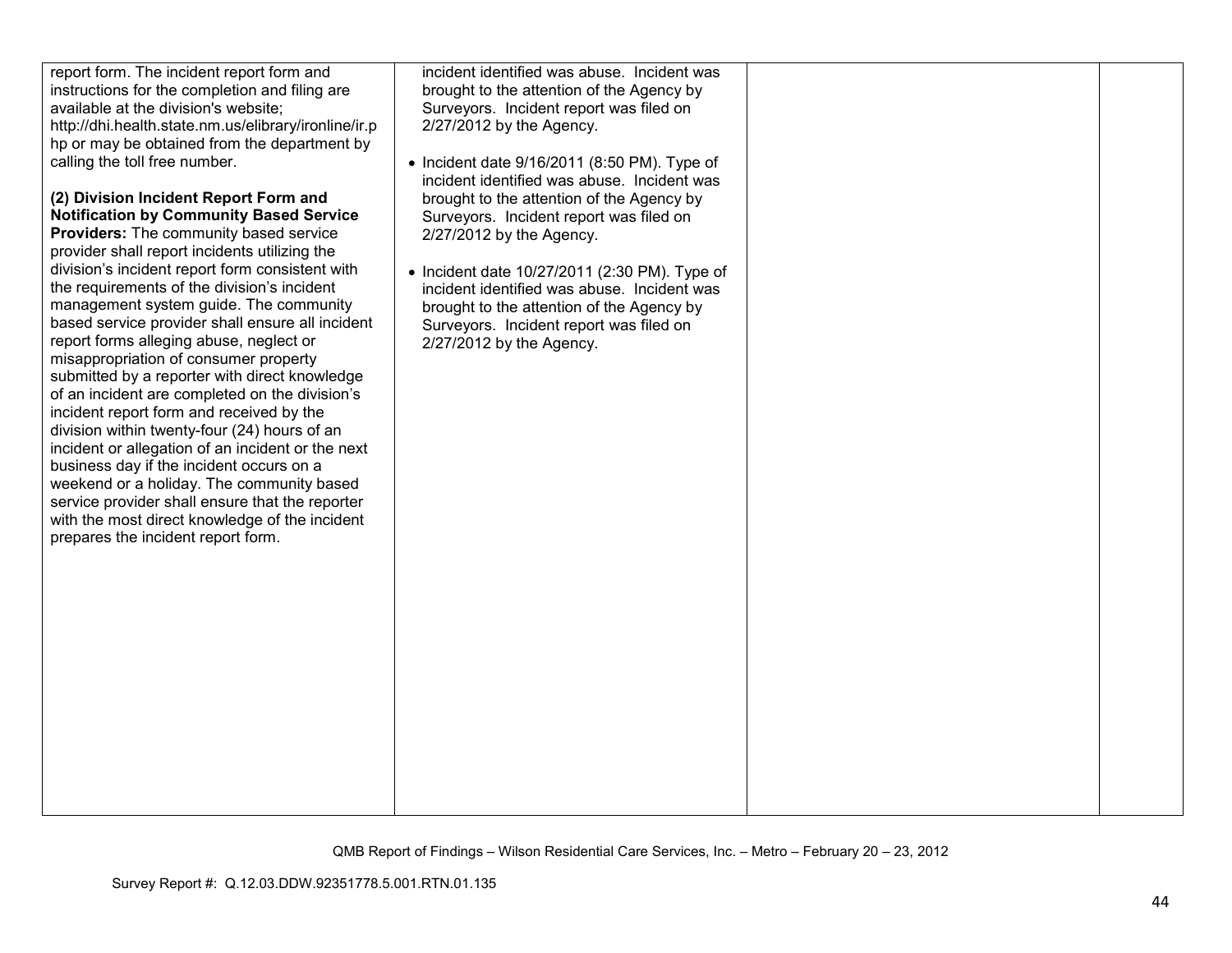| Tag # 1A28 Incident Mgt. System -<br><b>Policy &amp; Procedure</b>                                                                                                                                                                                                                                                                                                                                                                                                                                                                                                                                                                                                                                                                                                                                                                                                                                                                                                                                                                                                                  | <b>Standard Level Deficiency</b>                                                                                                                                                                                               |                                                                                                                                                                              |  |
|-------------------------------------------------------------------------------------------------------------------------------------------------------------------------------------------------------------------------------------------------------------------------------------------------------------------------------------------------------------------------------------------------------------------------------------------------------------------------------------------------------------------------------------------------------------------------------------------------------------------------------------------------------------------------------------------------------------------------------------------------------------------------------------------------------------------------------------------------------------------------------------------------------------------------------------------------------------------------------------------------------------------------------------------------------------------------------------|--------------------------------------------------------------------------------------------------------------------------------------------------------------------------------------------------------------------------------|------------------------------------------------------------------------------------------------------------------------------------------------------------------------------|--|
| <b>INCIDENT MANAGEMENT</b><br>7.1.13.9<br><b>SYSTEM REPORTING REQUIREMENTS FOR</b><br><b>COMMUNITY BASED SERVICE</b><br><b>PROVIDERS:</b>                                                                                                                                                                                                                                                                                                                                                                                                                                                                                                                                                                                                                                                                                                                                                                                                                                                                                                                                           | Based on interview, the Agency failed to<br>establish and maintain an incident management<br>system, which emphasizes the principles of<br>prevention and staff involvement.                                                   |                                                                                                                                                                              |  |
| C. Incident Policies: All community based<br>service providers shall maintain policies and<br>procedures, which describe the community<br>based service provider's immediate response<br>to all reported allegations of incidents involving<br>abuse, neglect, or misappropriation of property;<br>all unexpected deaths or natural/expected<br>deaths, and other reportable incidents required<br>as required in Paragraph (2) of Subsection A of<br>7.1.13.9 NMAC.<br>NMAC 7.1.13.10 INCIDENT MANAGEMENT<br><b>SYSTEM REQUIREMENTS:</b><br>A. General: All licensed health care facilities<br>and community based service providers shall<br>establish and maintain an incident<br>management system, which emphasizes the<br>principles of prevention and staff involvement.<br>The licensed health care facility or community<br>based service provider shall ensure that the<br>incident management system policies and<br>procedures requires all employees to be<br>competently trained to respond to, report, and<br>document incidents in a timely and accurate<br>manner. | When #95 was asked to explain the Agency's<br>P&P regarding incident management training<br>of staff and timelines involved, the following<br>was reported:<br>• #95 stated, "16 hours after hire, I don't know<br>how often.' | Provider:<br>State your Plan of Correction for the findings in<br>this Tag above this line.<br>Enter your Quality Assurance/Quality<br>Improvement processes below the line. |  |
| B. Training Curriculum: The licensed health<br>care facility and community based service<br>provider shall provide all employees and<br>volunteers with a written training curriculum on<br>incident policies and procedures for<br>identification, and timely reporting of abuse,<br>neglect, misappropriation of consumers'<br>property, and where applicable to community<br>based service providers, unexpected deaths or                                                                                                                                                                                                                                                                                                                                                                                                                                                                                                                                                                                                                                                       |                                                                                                                                                                                                                                |                                                                                                                                                                              |  |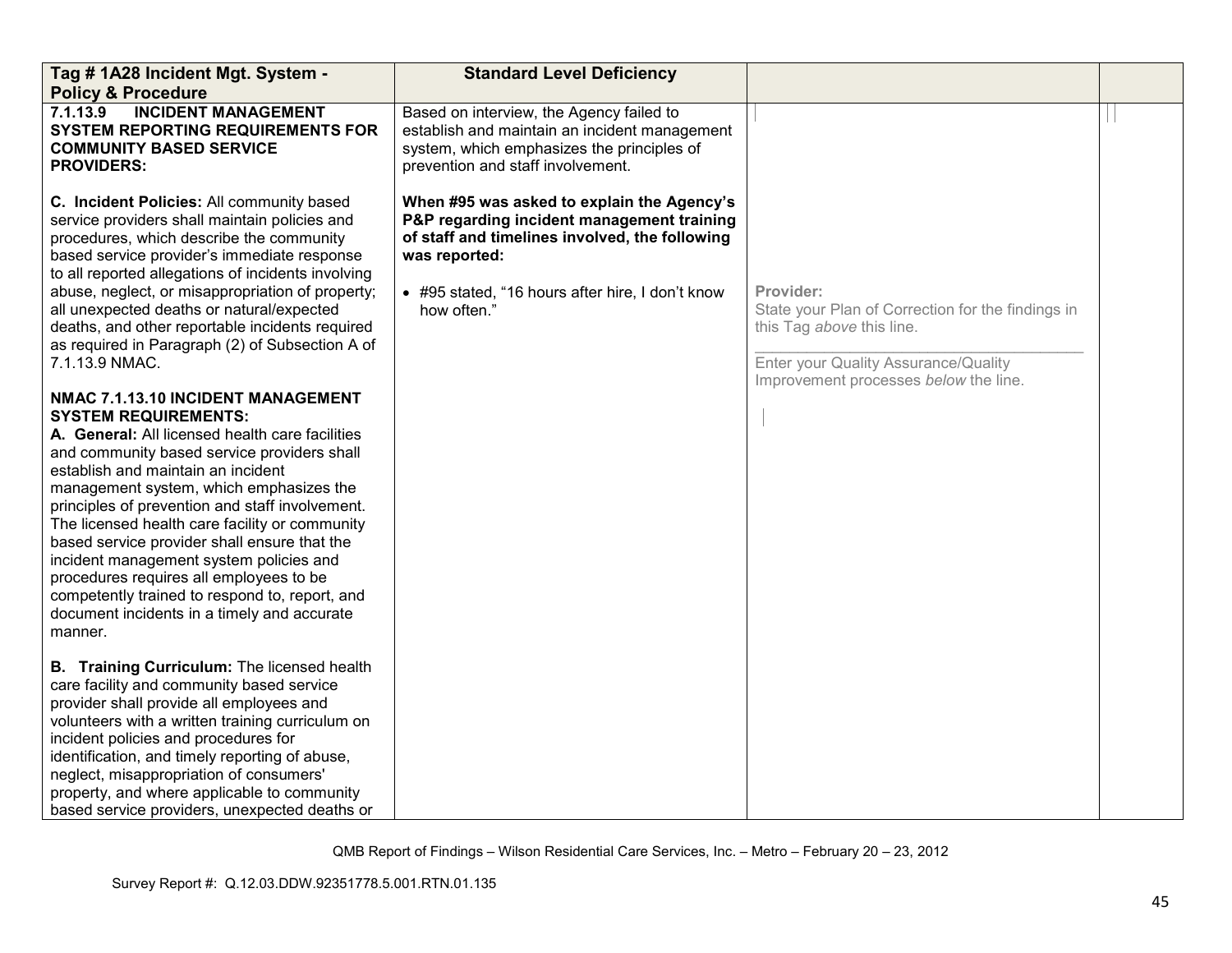| other reportable incidents, within thirty (30)    |  |  |
|---------------------------------------------------|--|--|
| days of the employees' initial employment, and    |  |  |
| by annual review not to exceed twelve (12)        |  |  |
| month intervals. The training curriculum may      |  |  |
| include computer-based training. Periodic         |  |  |
| reviews shall include, at a minimum, review of    |  |  |
| the written training curriculum and site-specific |  |  |
| issues pertaining to the licensed health care     |  |  |
| facilities or community based service provider's  |  |  |
| facility. Training shall be conducted in a        |  |  |
| language that is understood by the employee       |  |  |
| and volunteer.                                    |  |  |
|                                                   |  |  |
| <b>C. Incident Management System Training</b>     |  |  |
| <b>Curriculum Requirements:</b>                   |  |  |
| (1) The licensed health care facility and         |  |  |
| community based service provider shall            |  |  |
| conduct training, or designate a knowledgeable    |  |  |
| representative to conduct training, in            |  |  |
| accordance with the written training curriculum   |  |  |
| that includes but is not limited to:              |  |  |
| (a) an overview of the potential risk of          |  |  |
| abuse, neglect, misappropriation of consumers'    |  |  |
| property;                                         |  |  |
| (b) informational procedures for properly         |  |  |
| filing the division's incident management report  |  |  |
| form;                                             |  |  |
| (c) specific instructions of the employees'       |  |  |
| legal responsibility to report an incident of     |  |  |
| abuse, neglect and misappropriation of            |  |  |
| consumers' property.                              |  |  |
| (d) specific instructions on how to respond       |  |  |
| to abuse, neglect, misappropriation of            |  |  |
| consumers' property;                              |  |  |
| (e) emergency action procedures to be             |  |  |
| followed in the event of an alleged incident or   |  |  |
| knowledge of abuse, neglect, misappropriation     |  |  |
| of consumers' property; and                       |  |  |
| (f) where applicable to employees of              |  |  |
| community based service providers,                |  |  |
| informational procedures for properly filing the  |  |  |
| division's incident management report form for    |  |  |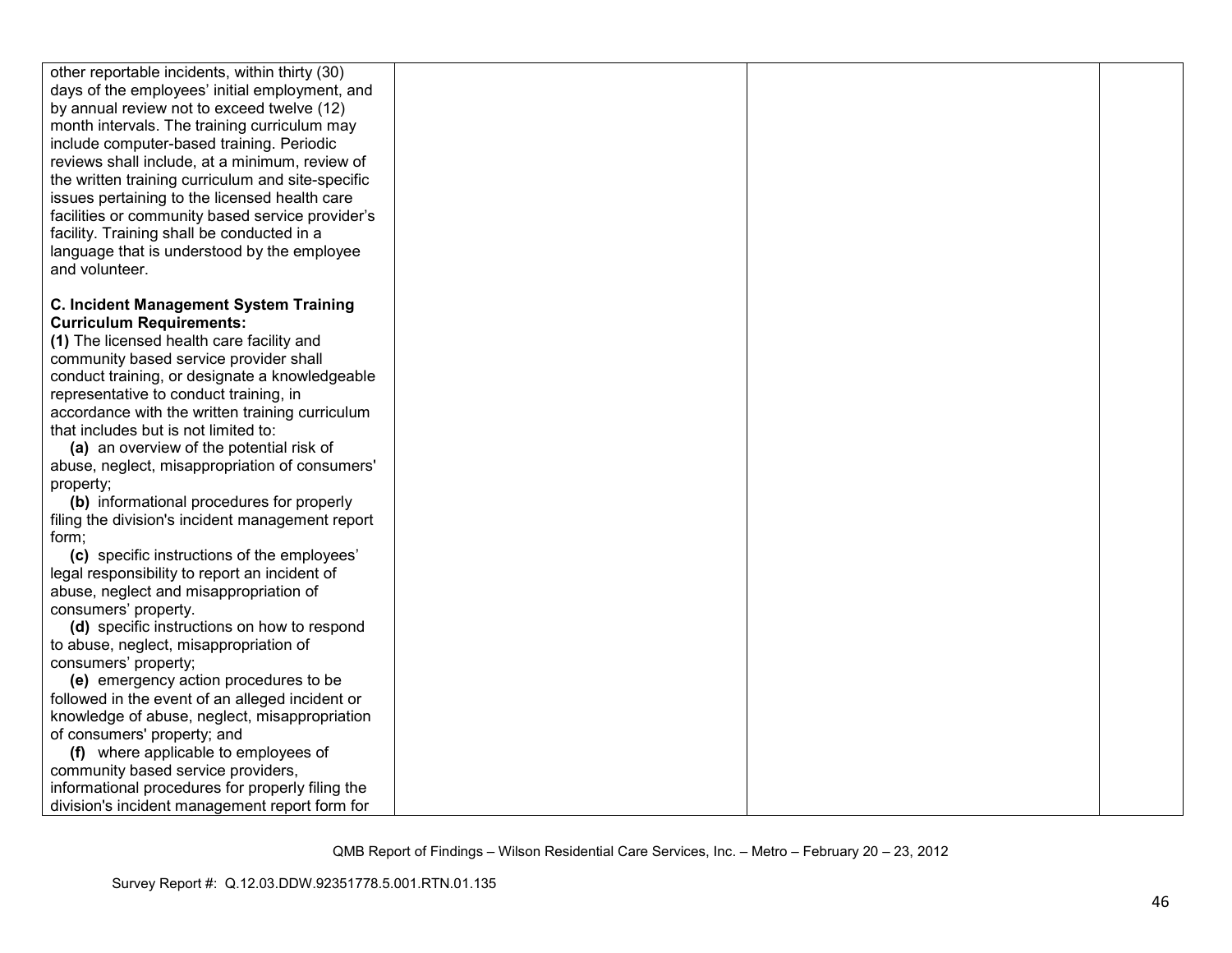| unexpected deaths or other reportable<br>incidents. |  |  |
|-----------------------------------------------------|--|--|
|                                                     |  |  |
|                                                     |  |  |
|                                                     |  |  |
|                                                     |  |  |
|                                                     |  |  |
|                                                     |  |  |
|                                                     |  |  |
|                                                     |  |  |
|                                                     |  |  |
|                                                     |  |  |
|                                                     |  |  |
|                                                     |  |  |
|                                                     |  |  |
|                                                     |  |  |
|                                                     |  |  |
|                                                     |  |  |
|                                                     |  |  |
|                                                     |  |  |
|                                                     |  |  |
|                                                     |  |  |
|                                                     |  |  |
|                                                     |  |  |
|                                                     |  |  |
|                                                     |  |  |
|                                                     |  |  |
|                                                     |  |  |
|                                                     |  |  |
|                                                     |  |  |
|                                                     |  |  |
|                                                     |  |  |
|                                                     |  |  |
|                                                     |  |  |
|                                                     |  |  |
|                                                     |  |  |
|                                                     |  |  |
|                                                     |  |  |
|                                                     |  |  |
|                                                     |  |  |
|                                                     |  |  |
|                                                     |  |  |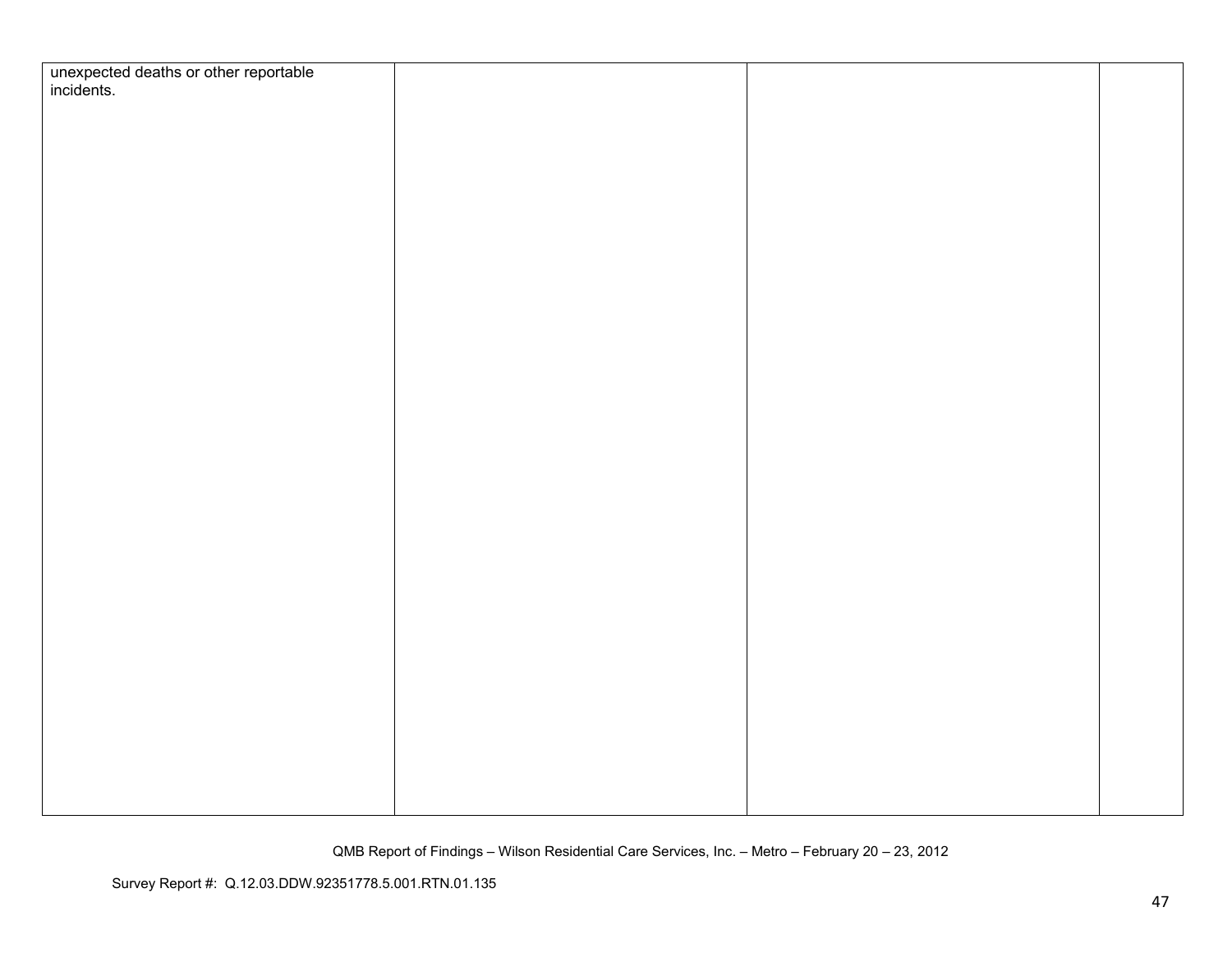| Tag # 1A29 Complaints / Grievances -<br><b>Acknowledgement</b>                                                                                                                                                                                                                                                                                                                                                                                                                                          | <b>Standard Level Deficiency</b>                                                                                                                                                                                                                        |                                                                                                                                                                              |  |
|---------------------------------------------------------------------------------------------------------------------------------------------------------------------------------------------------------------------------------------------------------------------------------------------------------------------------------------------------------------------------------------------------------------------------------------------------------------------------------------------------------|---------------------------------------------------------------------------------------------------------------------------------------------------------------------------------------------------------------------------------------------------------|------------------------------------------------------------------------------------------------------------------------------------------------------------------------------|--|
| NMAC 7.26.3.6<br>A These regulations set out rights that the<br>department expects all providers of services to<br>individuals with developmental disabilities to<br>respect. These regulations are intended to<br>complement the department's Client Complaint<br>Procedures (7 NMAC 26.4) [now 7.26.4]<br>NMAC].                                                                                                                                                                                      | Based on record review, the Agency failed to<br>provide documentation, the complaint procedure<br>had been made available to individuals or their<br>legal guardians for 1 of 8 individuals.<br>• Grievance/Complaint Procedure<br>Acknowledgement (#4) |                                                                                                                                                                              |  |
| NMAC 7.26.3.13 Client Complaint Procedure<br>Available. A complainant may initiate a<br>complaint as provided in the client complaint<br>procedure to resolve complaints alleging that a<br>service provider has violated a client's rights as<br>described in Section 10 [now 7.26.3.10 NMAC].<br>The department will enforce remedies for<br>substantiated complaints of violation of a<br>client's rights as provided in client complaint<br>procedure. [09/12/94; 01/15/97; Recompiled<br>10/31/01] |                                                                                                                                                                                                                                                         | Provider:<br>State your Plan of Correction for the findings in<br>this Tag above this line.<br>Enter your Quality Assurance/Quality<br>Improvement processes below the line. |  |
| NMAC 7.26.4.13 Complaint Process:<br>A. (2). The service provider's complaint or<br>grievance procedure shall provide, at a<br>minimum, that: (a) the client is notified of the<br>service provider's complaint or grievance<br>procedure                                                                                                                                                                                                                                                               |                                                                                                                                                                                                                                                         |                                                                                                                                                                              |  |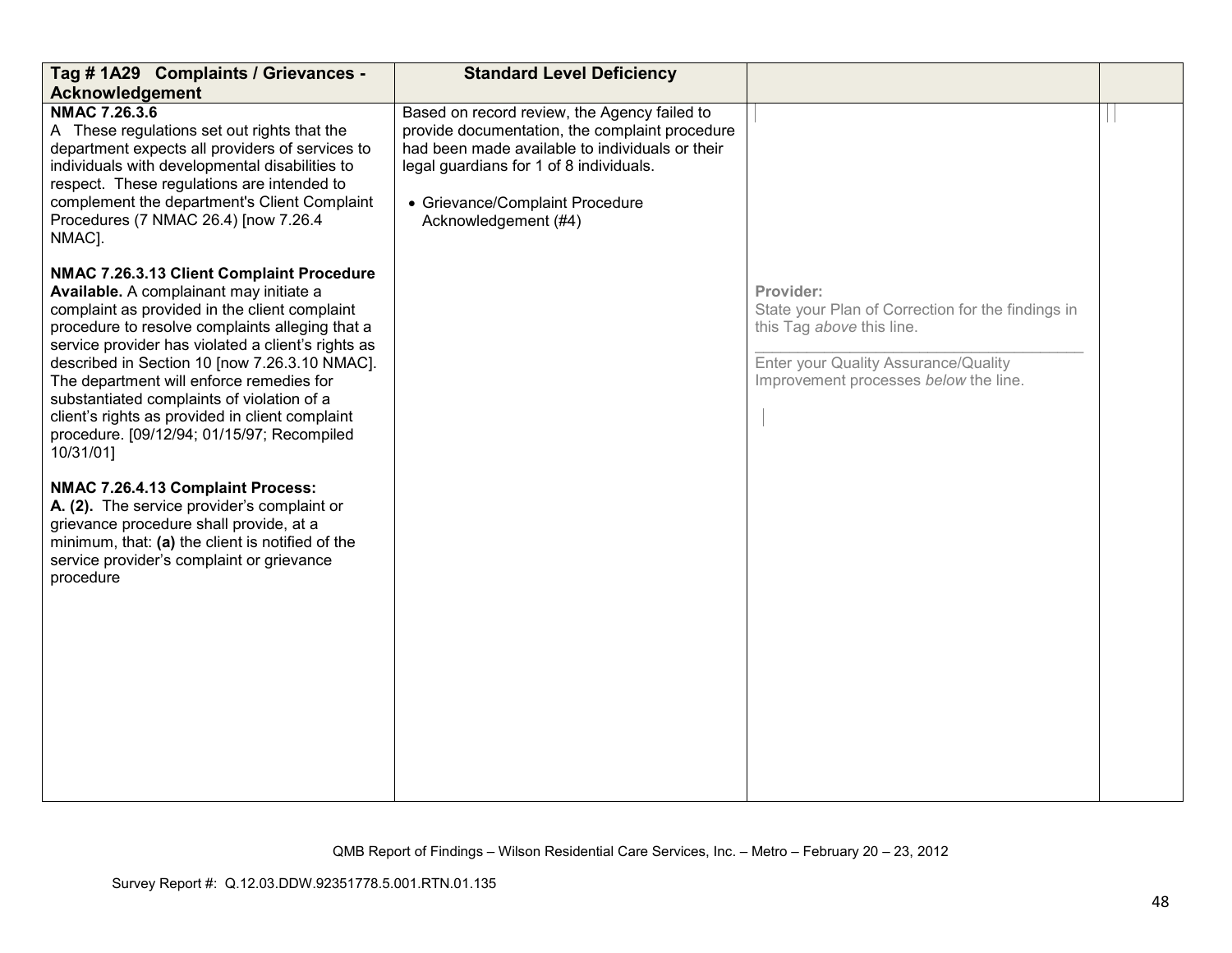| Tag # 1A31 Client Rights/Human Rights                                                                                                                                                                                                                                                                                                                                                                                                                                                                                                                                                                                                                     | <b>Standard Level Deficiency</b>                                                                                                          |                                                                                |  |
|-----------------------------------------------------------------------------------------------------------------------------------------------------------------------------------------------------------------------------------------------------------------------------------------------------------------------------------------------------------------------------------------------------------------------------------------------------------------------------------------------------------------------------------------------------------------------------------------------------------------------------------------------------------|-------------------------------------------------------------------------------------------------------------------------------------------|--------------------------------------------------------------------------------|--|
| 7.26.3.11 RESTRICTIONS OR LIMITATION<br>OF CLIENT'S RIGHTS:<br>A. A service provider shall not restrict or limit a                                                                                                                                                                                                                                                                                                                                                                                                                                                                                                                                        | Based on record review, the Agency failed to<br>ensure the rights of Individuals was not<br>restricted or limited for 4 of 8 Individuals. |                                                                                |  |
| client's rights except:                                                                                                                                                                                                                                                                                                                                                                                                                                                                                                                                                                                                                                   |                                                                                                                                           |                                                                                |  |
| (1) where the restriction or limitation is allowed<br>in an emergency and is necessary to prevent<br>imminent risk of physical harm to the client or<br>another person; or                                                                                                                                                                                                                                                                                                                                                                                                                                                                                | A review of Agency Individual files indicated<br>Human Rights Committee Approval was<br>required for restrictions.                        |                                                                                |  |
| (2) where the interdisciplinary team has<br>determined that the client's limited capacity to<br>exercise the right threatens his or her physical                                                                                                                                                                                                                                                                                                                                                                                                                                                                                                          | No documentation was found regarding Human<br>Rights Approval for the following:                                                          | Provider:                                                                      |  |
| safety; or<br>(3) as provided for in Section 10.1.14 [now<br>Subsection N of 7.26.3.10 NMAC].                                                                                                                                                                                                                                                                                                                                                                                                                                                                                                                                                             | • Physical Restraint (Removal of sharps) -<br>(Individual $#3, 6, 8, 7$ )                                                                 | State your Plan of Correction for the findings in<br>this Tag above this line. |  |
| B. Any emergency intervention to prevent<br>physical harm shall be reasonable to prevent<br>harm, shall be the least restrictive intervention<br>necessary to meet the emergency, shall be<br>allowed no longer than necessary and shall be<br>subject to interdisciplinary team (IDT) review.<br>The IDT upon completion of its review may<br>refer its findings to the office of quality<br>assurance. The emergency intervention may<br>be subject to review by the service provider's<br>behavioral support committee or human rights<br>committee in accordance with the behavioral<br>support policies or other department regulation<br>or policy. | • Psychotropic Medications to control<br>behaviors. (Individual #2)                                                                       | Enter your Quality Assurance/Quality<br>Improvement processes below the line.  |  |
| C. The service provider may adopt reasonable<br>program policies of general applicability to<br>clients served by that service provider that do<br>not violate client rights. [09/12/94; 01/15/97;<br>Recompiled 10/31/01]                                                                                                                                                                                                                                                                                                                                                                                                                                |                                                                                                                                           |                                                                                |  |
| <b>Long Term Services Division</b><br><b>Policy Title: Human Rights Committee</b><br>Requirements Eff Date: March 1, 2003<br><b>IV. POLICY STATEMENT - Human Rights</b><br>Committees are required for residential service                                                                                                                                                                                                                                                                                                                                                                                                                                |                                                                                                                                           |                                                                                |  |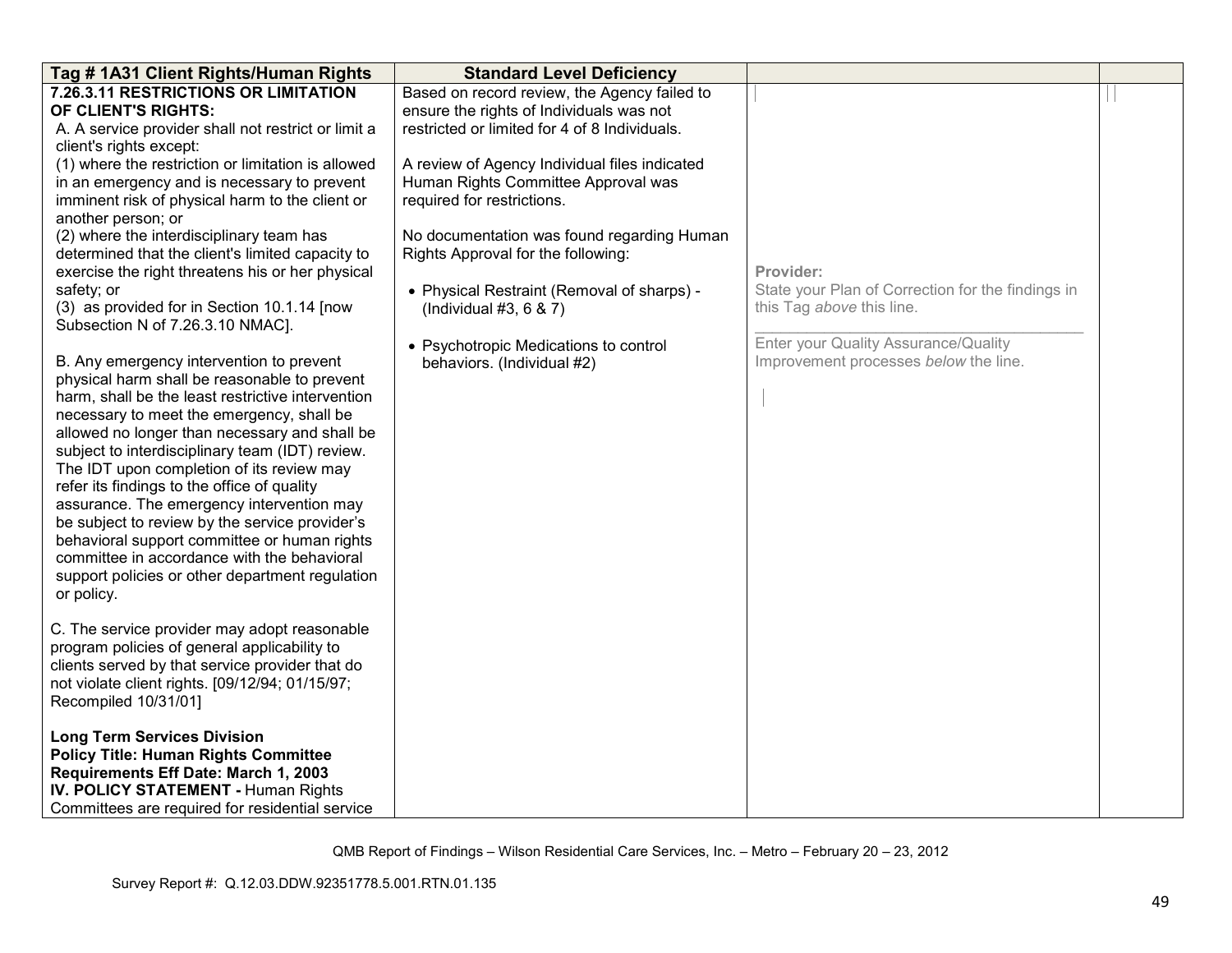| provider agencies. The purpose of these<br>committees with respect to the provision of<br>Behavior Supports is to review and monitor the<br>implementation of certain Behavior Support<br>Plans.                                                                                                                                                                          |  |  |
|---------------------------------------------------------------------------------------------------------------------------------------------------------------------------------------------------------------------------------------------------------------------------------------------------------------------------------------------------------------------------|--|--|
| Human Rights Committees may not approve<br>any of the interventions specifically prohibited<br>in the following policies:<br>• Aversive Intervention Prohibitions<br>• Psychotropic Medications Use<br>• Behavioral Support Service Provision.                                                                                                                            |  |  |
| A Human Rights Committee may also serve<br>other agency functions as appropriate, such as<br>the review of internal policies on sexuality and<br>incident management follow-up.                                                                                                                                                                                           |  |  |
| A. HUMAN RIGHTS COMMITTEE ROLE IN<br><b>BEHAVIOR SUPPORTS</b><br>Only those Behavior Support Plans with an<br>aversive intervention included as part of the<br>plan or associated Crisis Intervention Plan<br>need to be reviewed prior to implementation.<br>Plans not containing aversive interventions do<br>not require Human Rights Committee review or<br>approval. |  |  |
| 2. The Human Rights Committee will determine<br>and adopt a written policy stating the frequency<br>and purpose of meetings. Behavior Support<br>Plans approved by the Human Rights<br>Committee will be reviewed at least quarterly.                                                                                                                                     |  |  |
| 3. Records, including minutes of all meetings<br>will be retained at the agency with primary<br>responsibility for implementation for at least<br>five years from the completion of each<br>individual's Individual Service Plan.                                                                                                                                         |  |  |
| <b>Department of Health Developmental</b><br><b>Disabilities Supports Division (DDSD) -</b>                                                                                                                                                                                                                                                                               |  |  |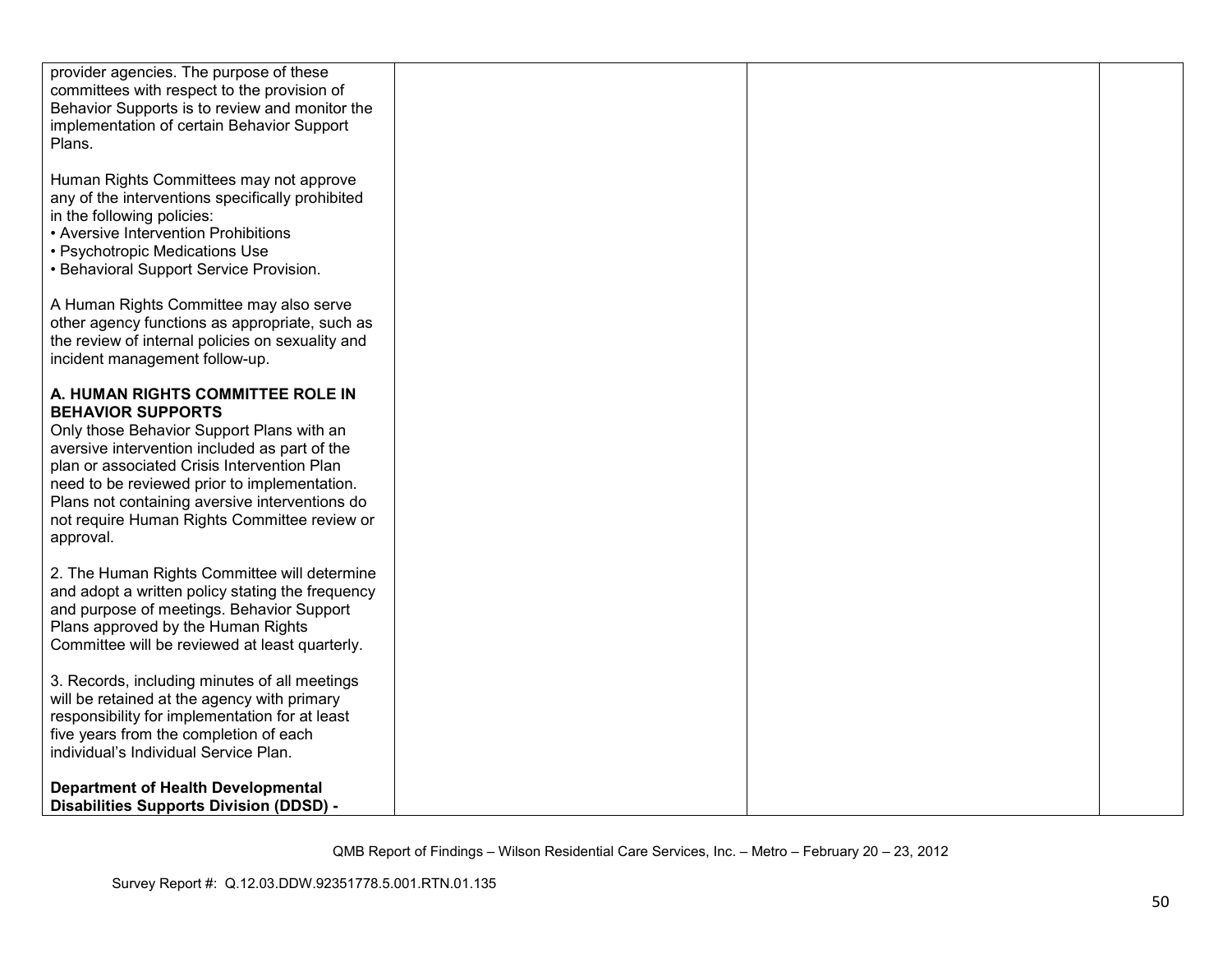| <b>Procedure Title:</b>                                |  |  |
|--------------------------------------------------------|--|--|
| <b>Medication Assessment and Delivery</b>              |  |  |
| Procedure Eff Date: November 1, 2006                   |  |  |
| <b>B. 1. e.</b> If the PRN medication is to be used in |  |  |
| response to psychiatric and/or behavioral              |  |  |
| symptoms in addition to the above                      |  |  |
| requirements, obtain current written consent           |  |  |
| from the individual, guardian or surrogate             |  |  |
| health decision maker and submit for review by         |  |  |
| the agency's Human Rights Committee                    |  |  |
| (References: Psychotropic Medication Use               |  |  |
| Policy, Section D, page 5 Use of PRN                   |  |  |
| Psychotropic Medications; and, Human Rights            |  |  |
| Committee Requirements Policy, Section B,              |  |  |
| page 4 Interventions Requiring Review and              |  |  |
| Approval – Use of PRN Medications).                    |  |  |
|                                                        |  |  |
|                                                        |  |  |
|                                                        |  |  |
|                                                        |  |  |
|                                                        |  |  |
|                                                        |  |  |
|                                                        |  |  |
|                                                        |  |  |
|                                                        |  |  |
|                                                        |  |  |
|                                                        |  |  |
|                                                        |  |  |
|                                                        |  |  |
|                                                        |  |  |
|                                                        |  |  |
|                                                        |  |  |
|                                                        |  |  |
|                                                        |  |  |
|                                                        |  |  |
|                                                        |  |  |
|                                                        |  |  |
|                                                        |  |  |
|                                                        |  |  |
|                                                        |  |  |
|                                                        |  |  |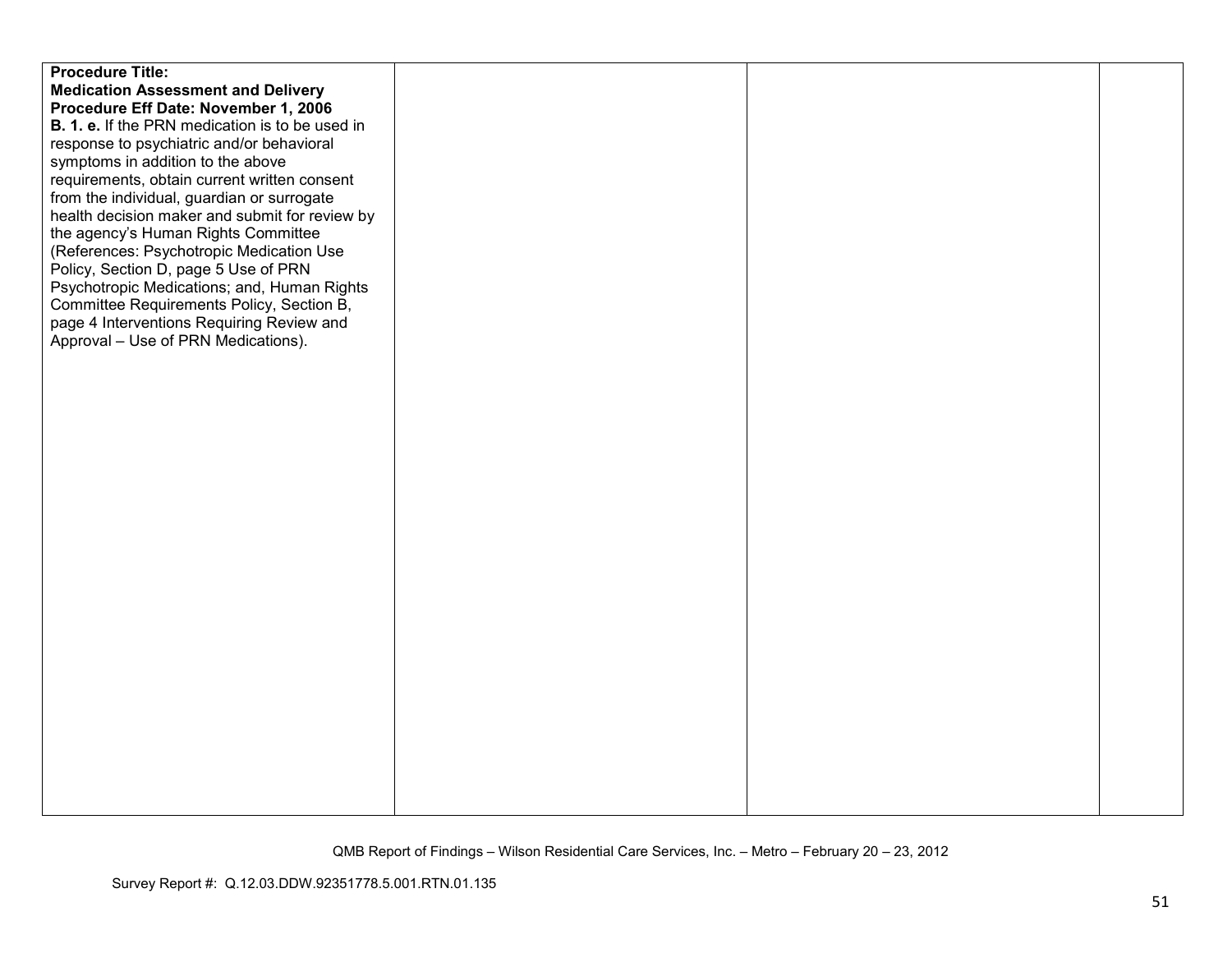|                | Tag #1A33 Board of Pharmacy - Med                                                                                                                                                                                                                                                                                                                                                                                                                                                                                                                                                                                                                                                                                                                                                                                                                                                                                                                                                                                                                                                                                                                                           | <b>Standard Level Deficiency</b>                                                                                                                                                                                                                                                                                                                                                                                                                                                                                                                                                                                                                                                                                                            |                                                                                                                                                                              |  |
|----------------|-----------------------------------------------------------------------------------------------------------------------------------------------------------------------------------------------------------------------------------------------------------------------------------------------------------------------------------------------------------------------------------------------------------------------------------------------------------------------------------------------------------------------------------------------------------------------------------------------------------------------------------------------------------------------------------------------------------------------------------------------------------------------------------------------------------------------------------------------------------------------------------------------------------------------------------------------------------------------------------------------------------------------------------------------------------------------------------------------------------------------------------------------------------------------------|---------------------------------------------------------------------------------------------------------------------------------------------------------------------------------------------------------------------------------------------------------------------------------------------------------------------------------------------------------------------------------------------------------------------------------------------------------------------------------------------------------------------------------------------------------------------------------------------------------------------------------------------------------------------------------------------------------------------------------------------|------------------------------------------------------------------------------------------------------------------------------------------------------------------------------|--|
|                | <b>Storage</b>                                                                                                                                                                                                                                                                                                                                                                                                                                                                                                                                                                                                                                                                                                                                                                                                                                                                                                                                                                                                                                                                                                                                                              |                                                                                                                                                                                                                                                                                                                                                                                                                                                                                                                                                                                                                                                                                                                                             |                                                                                                                                                                              |  |
| 2.<br>4.<br>6. | <b>New Mexico Board of Pharmacy Model</b><br><b>Custodial Drug Procedures Manual</b><br>E. Medication Storage:<br>1. Prescription drugs will be stored in a<br>locked cabinet and the key will be in the<br>care of the administrator or designee.<br>Drugs to be taken by mouth will be<br>separate from all other dosage forms.<br>3. A locked compartment will be available in<br>the refrigerator for those items labeled<br>"Keep in Refrigerator." The temperature<br>will be kept in the 36°F - 46°F range. An<br>accurate thermometer will be kept in the<br>refrigerator to verify temperature.<br>Separate compartments are required for<br>each resident's medication.<br>5. All medication will be stored according to<br>their individual requirement or in the<br>absence of temperature and humidity<br>requirements, controlled room temperature<br>(68-77°F) and protected from light.<br>Storage requirements are in effect 24<br>hours a day.<br>Medication no longer in use, unwanted,<br>outdated, or adulterated will be placed in a<br>quarantine area in the locked medication<br>cabinet and held for destruction by the<br>consultant pharmacist. | Based on observation, the Agency failed to<br>ensure proper storage of medication for 1 of 8<br>individuals.<br>Observation included:<br>Separate compartments where not kept for each<br>individual living in the home. (Individual #1)<br>During home visit on 2/21/2012 surveyors made<br>the following observations:<br>"When asked to review (Individual #1) PRN<br>medications home staff produced a locked box<br>labeled "Controlled Medication," within this box<br>were the consumer's PRN medication and<br>another roommates controlled medication.<br>Per Agency's Medication Management and<br>Training: "Medication must be separated by<br>person & each person must have a separately<br>locked box for their medication." | Provider:<br>State your Plan of Correction for the findings in<br>this Tag above this line.<br>Enter your Quality Assurance/Quality<br>Improvement processes below the line. |  |
|                | 8. References<br>A. Adequate drug references shall be available<br>for facility staff                                                                                                                                                                                                                                                                                                                                                                                                                                                                                                                                                                                                                                                                                                                                                                                                                                                                                                                                                                                                                                                                                       |                                                                                                                                                                                                                                                                                                                                                                                                                                                                                                                                                                                                                                                                                                                                             |                                                                                                                                                                              |  |
|                | H. Controlled Substances (Perpetual Count<br><b>Requirement)</b><br>1. Separate accountability or proof-of-use<br>sheets shall be maintained, for each controlled<br>substance,<br>indicating the following information:<br>a. date                                                                                                                                                                                                                                                                                                                                                                                                                                                                                                                                                                                                                                                                                                                                                                                                                                                                                                                                         |                                                                                                                                                                                                                                                                                                                                                                                                                                                                                                                                                                                                                                                                                                                                             |                                                                                                                                                                              |  |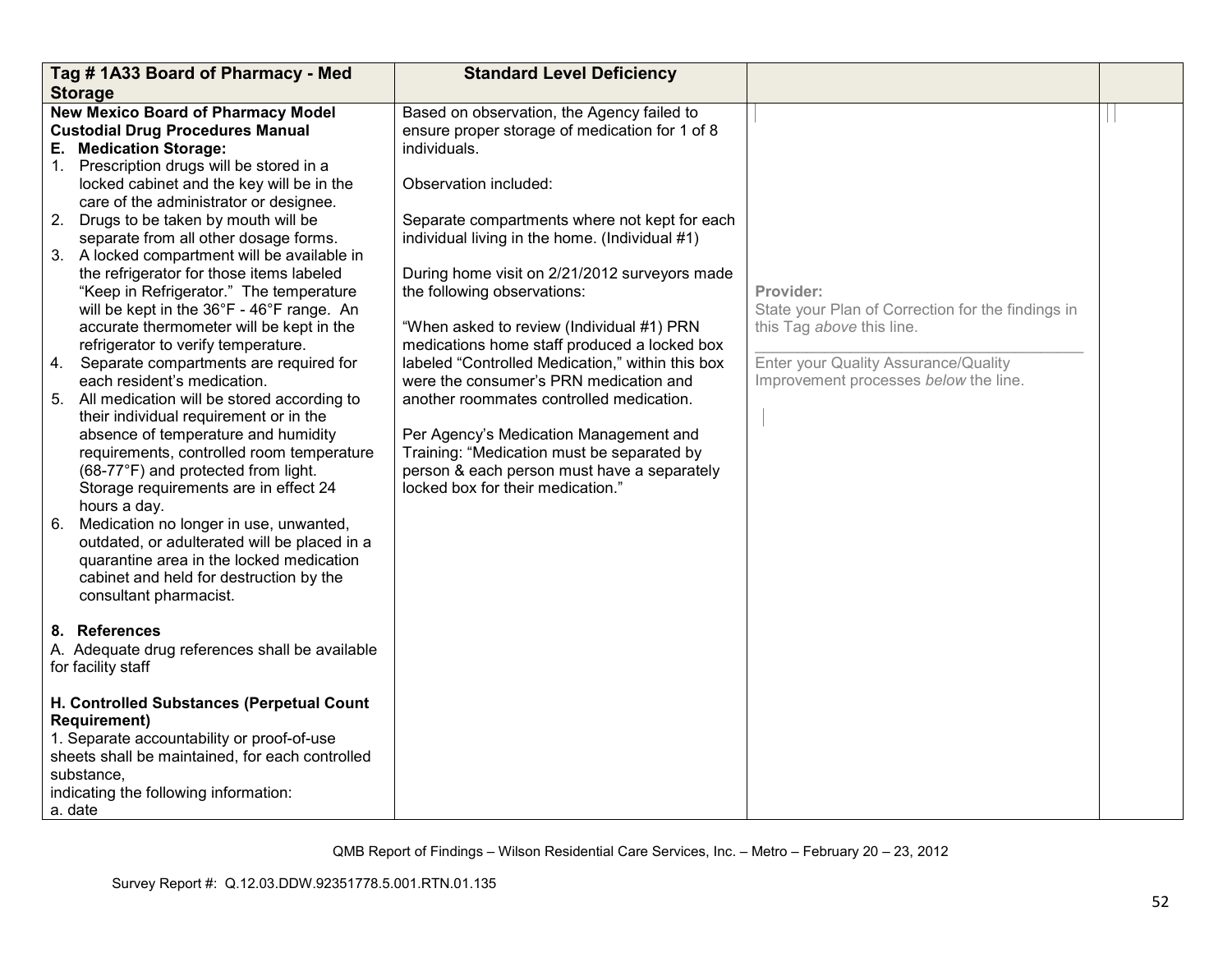| b. time administered                                                                  |  |  |
|---------------------------------------------------------------------------------------|--|--|
| c. name of patient                                                                    |  |  |
| d. dose                                                                               |  |  |
| e. practitioner's name                                                                |  |  |
|                                                                                       |  |  |
| f. signature of person administering or assisting<br>with the administration the dose |  |  |
| g. balance of controlled substance remaining.                                         |  |  |
|                                                                                       |  |  |
|                                                                                       |  |  |
|                                                                                       |  |  |
|                                                                                       |  |  |
|                                                                                       |  |  |
|                                                                                       |  |  |
|                                                                                       |  |  |
|                                                                                       |  |  |
|                                                                                       |  |  |
|                                                                                       |  |  |
|                                                                                       |  |  |
|                                                                                       |  |  |
|                                                                                       |  |  |
|                                                                                       |  |  |
|                                                                                       |  |  |
|                                                                                       |  |  |
|                                                                                       |  |  |
|                                                                                       |  |  |
|                                                                                       |  |  |
|                                                                                       |  |  |
|                                                                                       |  |  |
|                                                                                       |  |  |
|                                                                                       |  |  |
|                                                                                       |  |  |
|                                                                                       |  |  |
|                                                                                       |  |  |
|                                                                                       |  |  |
|                                                                                       |  |  |
|                                                                                       |  |  |
|                                                                                       |  |  |
|                                                                                       |  |  |
|                                                                                       |  |  |
|                                                                                       |  |  |
|                                                                                       |  |  |
|                                                                                       |  |  |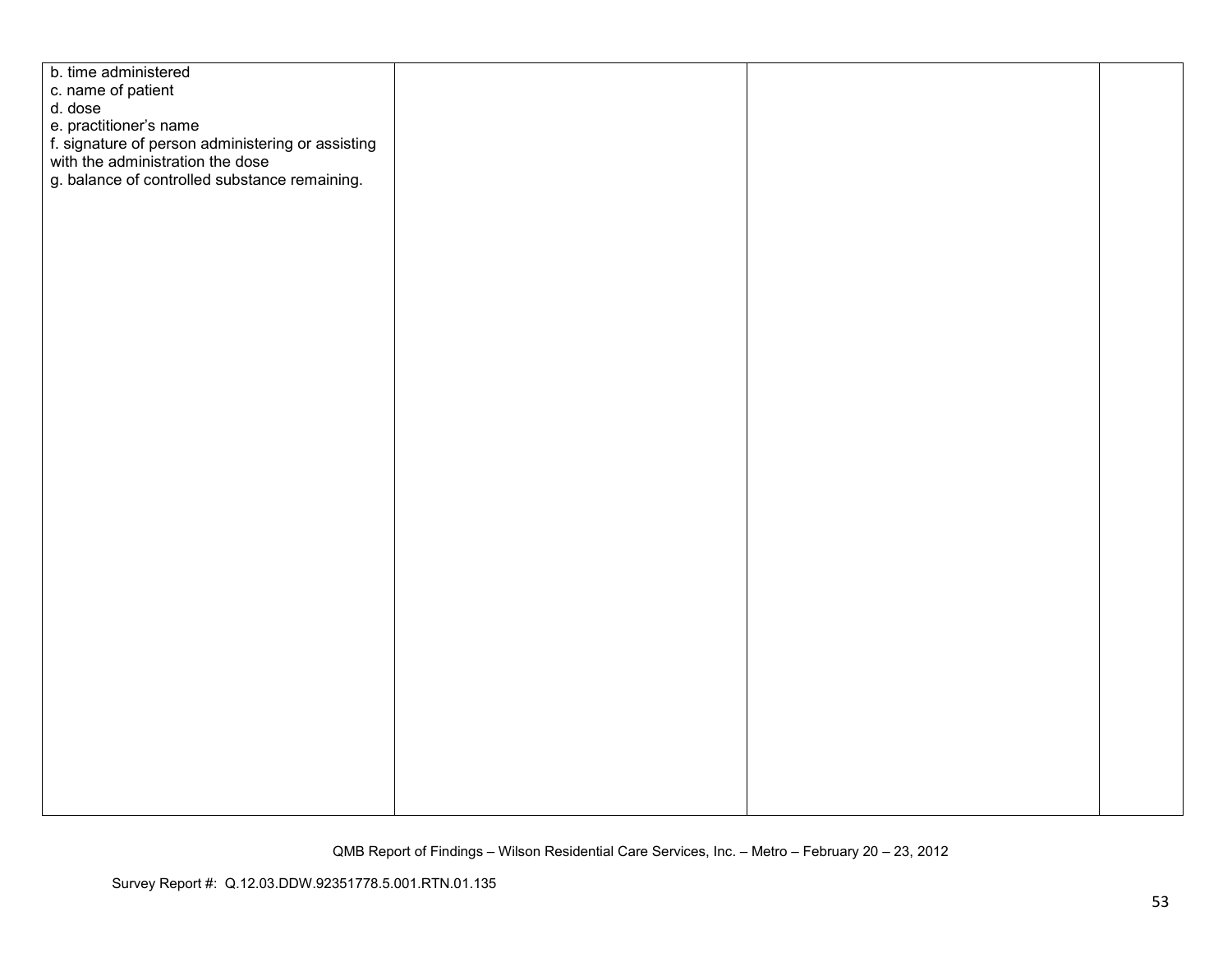| Tag # 6L13 Community Living                                                                                                                                                                                                                                                                                                                                                                                                                                                                                                                                                                                                                                                                                                                                                                                                                                                                                                                                                                                                                                                                                                                                                                                                                                                                                                                                                                                                                      | <b>Standard Level Deficiency</b>                                                                                                                                                                                                                                                                            |                                                                                                                                                                              |  |
|--------------------------------------------------------------------------------------------------------------------------------------------------------------------------------------------------------------------------------------------------------------------------------------------------------------------------------------------------------------------------------------------------------------------------------------------------------------------------------------------------------------------------------------------------------------------------------------------------------------------------------------------------------------------------------------------------------------------------------------------------------------------------------------------------------------------------------------------------------------------------------------------------------------------------------------------------------------------------------------------------------------------------------------------------------------------------------------------------------------------------------------------------------------------------------------------------------------------------------------------------------------------------------------------------------------------------------------------------------------------------------------------------------------------------------------------------|-------------------------------------------------------------------------------------------------------------------------------------------------------------------------------------------------------------------------------------------------------------------------------------------------------------|------------------------------------------------------------------------------------------------------------------------------------------------------------------------------|--|
| <b>Healthcare Regts.</b>                                                                                                                                                                                                                                                                                                                                                                                                                                                                                                                                                                                                                                                                                                                                                                                                                                                                                                                                                                                                                                                                                                                                                                                                                                                                                                                                                                                                                         |                                                                                                                                                                                                                                                                                                             |                                                                                                                                                                              |  |
| Developmental Disabilities (DD) Waiver<br>Service Standards effective 4/1/2007<br><b>CHAPTER 6. VI. GENERAL</b><br><b>REQUIREMENTS FOR COMMUNITY LIVING</b><br>G. Health Care Requirements for<br><b>Community Living Services.</b><br>(1) The Community Living Service providers<br>shall ensure completion of a HAT for each<br>individual receiving this service. The HAT shall                                                                                                                                                                                                                                                                                                                                                                                                                                                                                                                                                                                                                                                                                                                                                                                                                                                                                                                                                                                                                                                               | Based on record review, the Agency failed to<br>provide documentation of annual physical<br>examinations and/or other examinations as<br>specified by a licensed physician for 2 of 8<br>individuals receiving Community Living Services.<br>The following was not found, incomplete and/or<br>not current: |                                                                                                                                                                              |  |
| be completed 2 weeks prior to the annual ISP<br>meeting and submitted to the Case Manager<br>and all other IDT Members. A revised HAT is<br>required to also be submitted whenever the<br>individual's health status changes significantly.<br>For individuals who are newly allocated to the<br>DD Waiver program, the HAT may be<br>completed within 2 weeks following the initial<br>ISP meeting and submitted with any strategies<br>and support plans indicated in the ISP, or<br>within 72 hours following admission into direct<br>services, whichever comes first.<br>(2) Each individual will have a Health Care<br>Coordinator, designated by the IDT. When the<br>individual's HAT score is 4, 5 or 6 the Health<br>Care Coordinator shall be an IDT member,<br>other than the individual. The Health Care<br>Coordinator shall oversee and monitor health<br>care services for the individual in accordance<br>with these standards. In circumstances where<br>no IDT member voluntarily accepts designation<br>as the health care coordinator, the community<br>living provider shall assign a staff member to<br>this role.<br>(3) For each individual receiving Community<br>Living Services, the provider agency shall<br>ensure and document the following:<br>(a) Provision of health care oversight<br>consistent with these Standards as<br>detailed in Chapter One section III E:<br>Healthcare Documentation by Nurses For | • Annual Physical (#8)<br>• Dental Exam<br>$\circ$<br>Individual #6 - As indicated by collateral<br>documentation reviewed, exam was<br>completed on 8/8/2011. Referral was made<br>for teeth replacement. No evidence of<br>follow through with referral was found.                                        | Provider:<br>State your Plan of Correction for the findings in<br>this Tag above this line.<br>Enter your Quality Assurance/Quality<br>Improvement processes below the line. |  |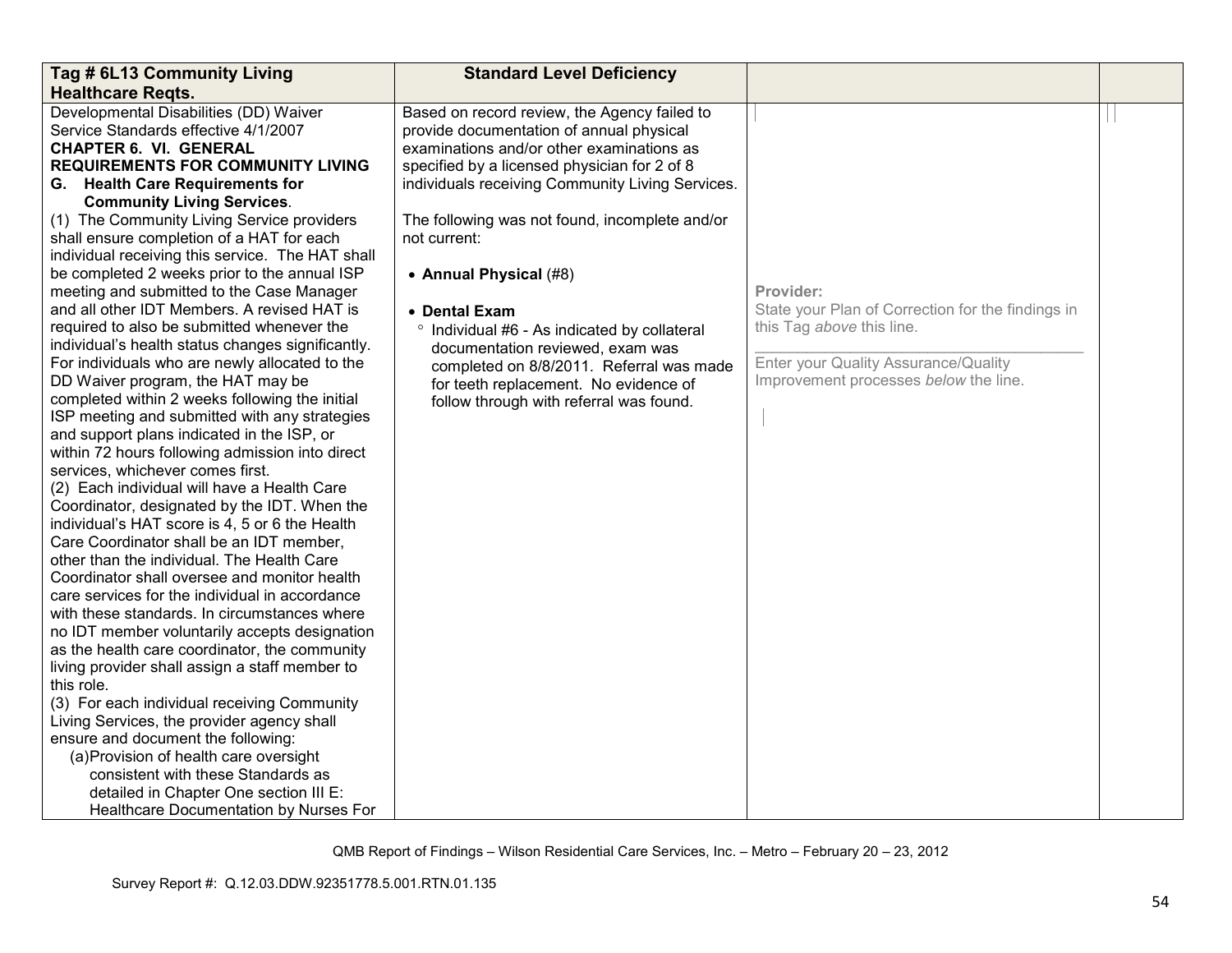| <b>Community Living Services, Community</b>      |  |  |
|--------------------------------------------------|--|--|
| Inclusion Services and Private Duty              |  |  |
| Nursing Services.                                |  |  |
| b) That each individual with a score of 4, 5,    |  |  |
| or 6 on the HAT, has a Health Care Plan          |  |  |
| developed by a licensed nurse.                   |  |  |
| (c) That an individual with chronic              |  |  |
| condition(s) with the potential to               |  |  |
| exacerbate into a life threatening               |  |  |
| condition, has Crisis Prevention/                |  |  |
| Intervention Plan(s) developed by a              |  |  |
| licensed nurse or other appropriate              |  |  |
| professional for each such condition.            |  |  |
| (4) That an average of 3 hours of documented     |  |  |
| nutritional counseling is available annually, if |  |  |
| recommended by the IDT.                          |  |  |
| (5) That the physical property and grounds are   |  |  |
| free of hazards to the individual's health and   |  |  |
| safety.                                          |  |  |
| (6) In addition, for each individual receiving   |  |  |
| Supported Living or Family Living Services, the  |  |  |
| provider shall verify and document the           |  |  |
| following:                                       |  |  |
| (a) The individual has a primary licensed        |  |  |
| physician;                                       |  |  |
| (b) The individual receives an annual            |  |  |
| physical examination and other                   |  |  |
| examinations as specified by a licensed          |  |  |
| physician;                                       |  |  |
| (c) The individual receives annual dental        |  |  |
| check-ups and other check-ups as                 |  |  |
| specified by a licensed dentist;                 |  |  |
| (d) The individual receives eye examinations     |  |  |
| as specified by a licensed optometrist or        |  |  |
| ophthalmologist; and                             |  |  |
| (e)Agency activities that occur as follow-up     |  |  |
| to medical appointments (e.g. treatment,         |  |  |
| visits to specialists, changes in                |  |  |
| medication or daily routine).                    |  |  |
|                                                  |  |  |
| NMAC 8.302.1.17 RECORD KEEPING AND               |  |  |
| <b>DOCUMENTATION REQUIREMENTS: A</b>             |  |  |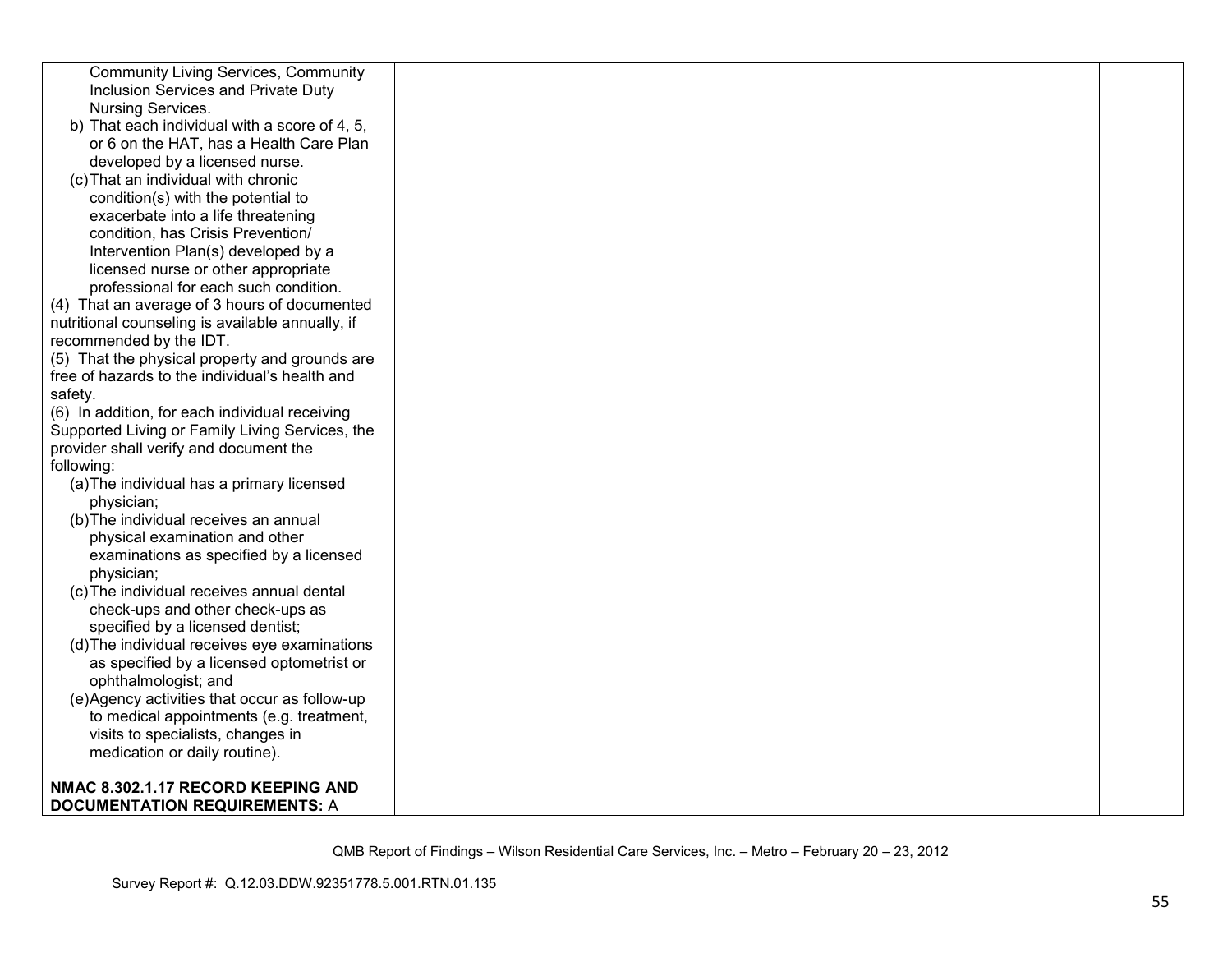| provider must maintain all the records                           |  |  |
|------------------------------------------------------------------|--|--|
| necessary to fully disclose the nature, quality,                 |  |  |
| amount and medical necessity of services                         |  |  |
| furnished to an eligible recipient who is                        |  |  |
| currently receiving or who has received<br>services in the past. |  |  |
|                                                                  |  |  |
| B. Documentation of test results: Results of                     |  |  |
| tests and services must be documented, which                     |  |  |
| includes results of laboratory and radiology                     |  |  |
| procedures or progress following therapy or                      |  |  |
| treatment.                                                       |  |  |
|                                                                  |  |  |
|                                                                  |  |  |
|                                                                  |  |  |
|                                                                  |  |  |
|                                                                  |  |  |
|                                                                  |  |  |
|                                                                  |  |  |
|                                                                  |  |  |
|                                                                  |  |  |
|                                                                  |  |  |
|                                                                  |  |  |
|                                                                  |  |  |
|                                                                  |  |  |
|                                                                  |  |  |
|                                                                  |  |  |
|                                                                  |  |  |
|                                                                  |  |  |
|                                                                  |  |  |
|                                                                  |  |  |
|                                                                  |  |  |
|                                                                  |  |  |
|                                                                  |  |  |
|                                                                  |  |  |
|                                                                  |  |  |
|                                                                  |  |  |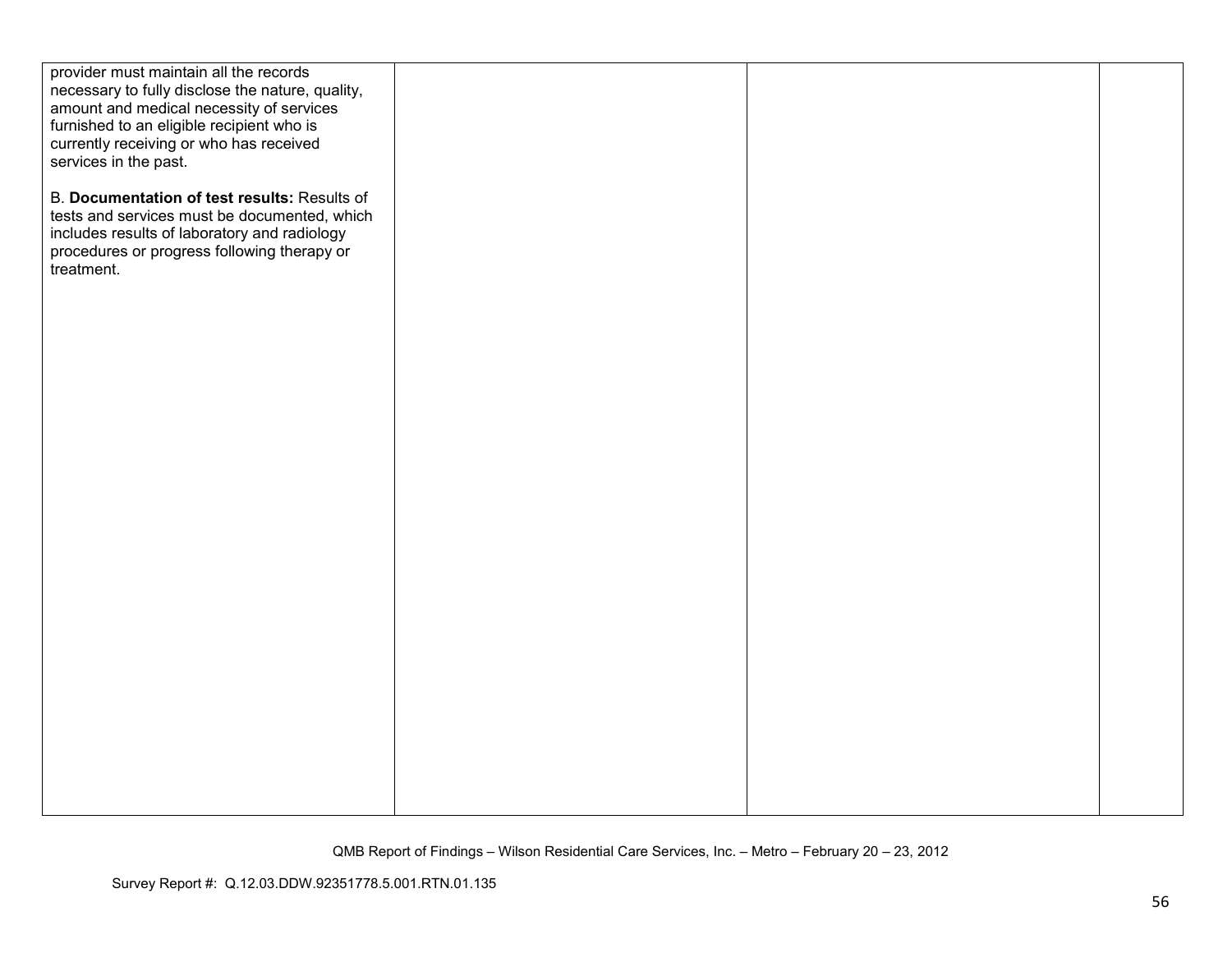| Tag # 6L25 Residential Health & Safety                                                                                                                                                                                                                                                                                                                            | <b>Standard Level Deficiency</b>                                                                                                                                                                                                                                                                                                                     |                                                                                             |  |
|-------------------------------------------------------------------------------------------------------------------------------------------------------------------------------------------------------------------------------------------------------------------------------------------------------------------------------------------------------------------|------------------------------------------------------------------------------------------------------------------------------------------------------------------------------------------------------------------------------------------------------------------------------------------------------------------------------------------------------|---------------------------------------------------------------------------------------------|--|
| (Supported Living & Family Living)                                                                                                                                                                                                                                                                                                                                |                                                                                                                                                                                                                                                                                                                                                      |                                                                                             |  |
| Developmental Disabilities (DD) Waiver<br>Service Standards effective 4/1/2007<br><b>CHAPTER 6. VIII. COMMUNITY LIVING</b><br><b>SERVICE PROVIDER AGENCY</b><br><b>REQUIREMENTS</b>                                                                                                                                                                               | Based on observation, the Agency failed to<br>ensure that each individual's residence met all<br>requirements within the standard for 2 of 4<br>Supported Living residences.                                                                                                                                                                         |                                                                                             |  |
| L. Residence Requirements for Family<br><b>Living Services and Supported Living</b><br><b>Services</b><br>(1) Supported Living Services and Family<br>Living Services providers shall assure that                                                                                                                                                                 | The following items were not found, not<br>functioning or incomplete:<br><b>Supported Living Requirements:</b>                                                                                                                                                                                                                                       |                                                                                             |  |
| each individual's residence has:<br>(a) Battery operated or electric smoke<br>detectors, heat sensors, or a sprinkler<br>system installed in the residence;                                                                                                                                                                                                       | • Accessible telephone numbers of poison<br>control centers located within the line of sight<br>of the telephone $(#1 \& 6)$                                                                                                                                                                                                                         | Provider:<br>State your Plan of Correction for the findings in<br>this Tag above this line. |  |
| (b) General-purpose first aid kit;<br>(c) When applicable due to an individual's<br>health status, a blood borne pathogens kit;<br>(d) Accessible written procedures for<br>emergency evacuation e.g. fire and<br>weather-related threats;<br>(e) Accessible telephone numbers of poison<br>control centers located within the line of<br>sight of the telephone; | • Accessible written procedures for emergency<br>placement and relocation of individuals in the<br>event of an emergency evacuation that makes<br>the residence unsuitable for occupancy. The<br>emergency evacuation procedures shall<br>address, but are not limited to, fire, chemical<br>and/or hazardous waste spills, and flooding<br>(#2 & 5) | Enter your Quality Assurance/Quality<br>Improvement processes below the line.               |  |
| Accessible written documentation of actual<br>(f)<br>evacuation drills occurring at least three<br>(3) times a year. For Supported Living<br>evacuation drills shall occur at least once<br>a year during each shift;                                                                                                                                             | Note: Individual's (#1 & 6) & (#2 & 5) share a<br>residence.                                                                                                                                                                                                                                                                                         |                                                                                             |  |
| (g) Accessible written procedures for the safe<br>storage of all medications with dispensing<br>instructions for each individual that are<br>consistent with the Assisting with<br>Medication Administration training or each<br>individual's ISP; and                                                                                                            |                                                                                                                                                                                                                                                                                                                                                      |                                                                                             |  |
| (h) Accessible written procedures for<br>emergency placement and relocation of<br>individuals in the event of an emergency<br>evacuation that makes the residence<br>unsuitable for occupancy. The emergency<br>evacuation procedures shall address, but                                                                                                          |                                                                                                                                                                                                                                                                                                                                                      |                                                                                             |  |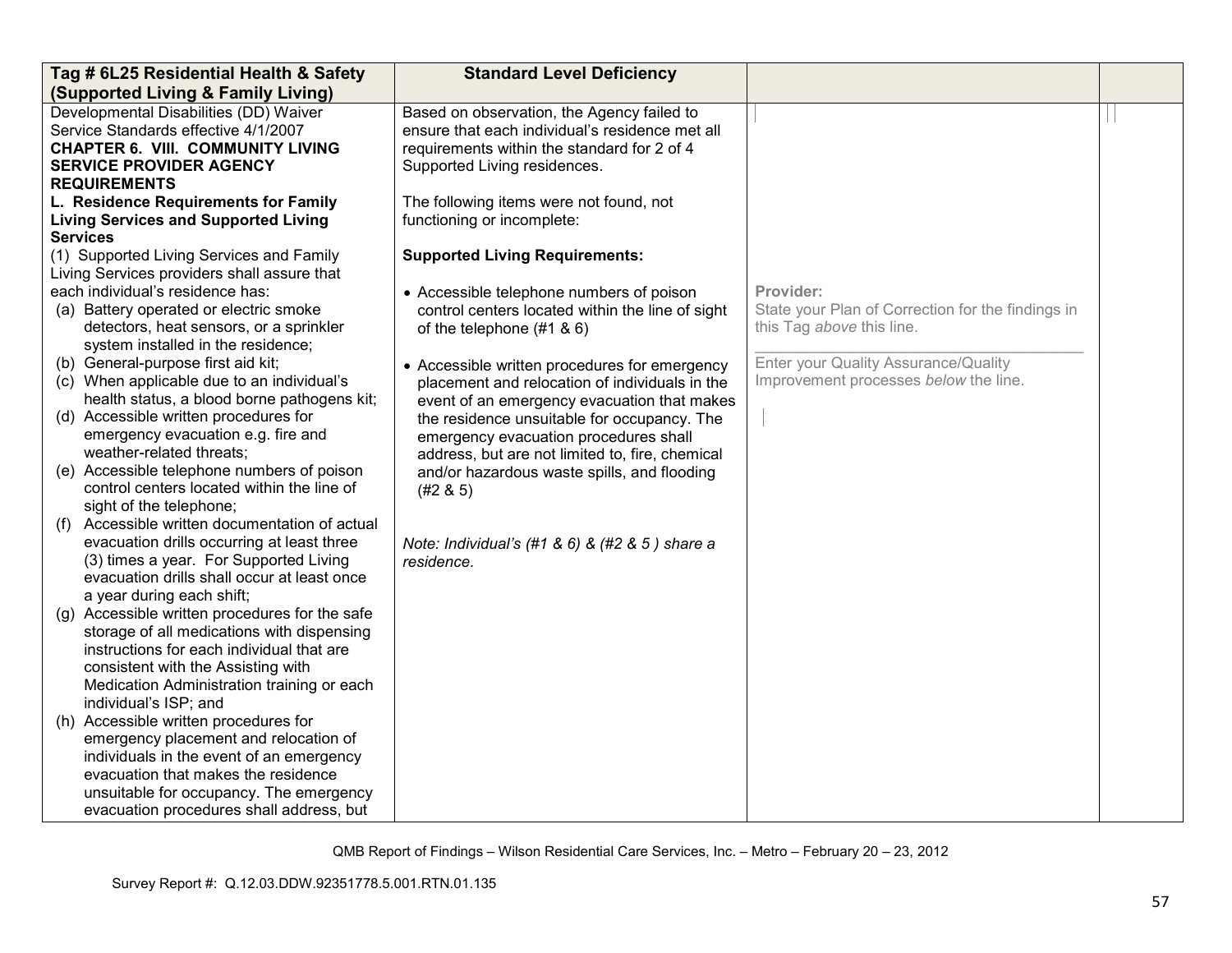| are not limited to, fire, chemical and/or<br>hazardous waste spills, and flooding. |  |  |
|------------------------------------------------------------------------------------|--|--|
|                                                                                    |  |  |
|                                                                                    |  |  |
|                                                                                    |  |  |
|                                                                                    |  |  |
|                                                                                    |  |  |
|                                                                                    |  |  |
|                                                                                    |  |  |
|                                                                                    |  |  |
|                                                                                    |  |  |
|                                                                                    |  |  |
|                                                                                    |  |  |
|                                                                                    |  |  |
|                                                                                    |  |  |
|                                                                                    |  |  |
|                                                                                    |  |  |
|                                                                                    |  |  |
|                                                                                    |  |  |
|                                                                                    |  |  |
|                                                                                    |  |  |
|                                                                                    |  |  |
|                                                                                    |  |  |
|                                                                                    |  |  |
|                                                                                    |  |  |
|                                                                                    |  |  |
|                                                                                    |  |  |
|                                                                                    |  |  |
|                                                                                    |  |  |
|                                                                                    |  |  |
|                                                                                    |  |  |
|                                                                                    |  |  |
|                                                                                    |  |  |
|                                                                                    |  |  |
|                                                                                    |  |  |
|                                                                                    |  |  |
|                                                                                    |  |  |
|                                                                                    |  |  |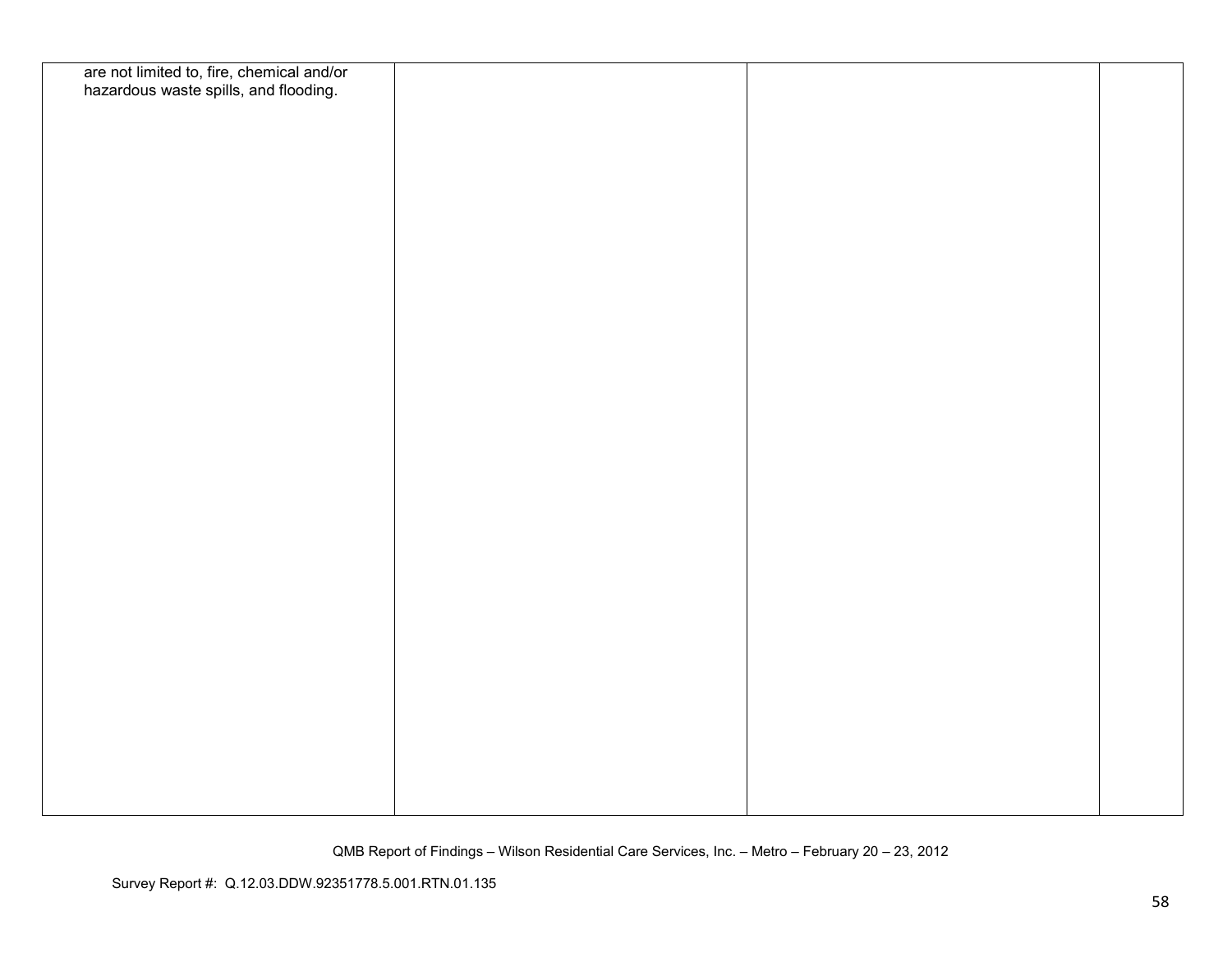| <b>Standard of Care</b>                                                                                                                                                                                                                                                                                                                                                                                                                                                                                                                                                                                                                                                                                                                                                                                                                                                                                                                                                                                                                                                                                                                                                                                                   | <b>Deficiencies</b>                                                                                                                                                                                                                                                                                                                                                                                                                                                                                                                                                                                                                                                                                                                                                                                                                                                                                                          | <b>Agency Plan of Correction, On-going</b><br><b>QA/QI &amp; Responsible Party</b>                                                                                                  | <b>Date</b><br><b>Due</b> |  |
|---------------------------------------------------------------------------------------------------------------------------------------------------------------------------------------------------------------------------------------------------------------------------------------------------------------------------------------------------------------------------------------------------------------------------------------------------------------------------------------------------------------------------------------------------------------------------------------------------------------------------------------------------------------------------------------------------------------------------------------------------------------------------------------------------------------------------------------------------------------------------------------------------------------------------------------------------------------------------------------------------------------------------------------------------------------------------------------------------------------------------------------------------------------------------------------------------------------------------|------------------------------------------------------------------------------------------------------------------------------------------------------------------------------------------------------------------------------------------------------------------------------------------------------------------------------------------------------------------------------------------------------------------------------------------------------------------------------------------------------------------------------------------------------------------------------------------------------------------------------------------------------------------------------------------------------------------------------------------------------------------------------------------------------------------------------------------------------------------------------------------------------------------------------|-------------------------------------------------------------------------------------------------------------------------------------------------------------------------------------|---------------------------|--|
| CMS Assurance - Financial Accountability - State financial oversight exists to assure that claims are coded and paid for in                                                                                                                                                                                                                                                                                                                                                                                                                                                                                                                                                                                                                                                                                                                                                                                                                                                                                                                                                                                                                                                                                               |                                                                                                                                                                                                                                                                                                                                                                                                                                                                                                                                                                                                                                                                                                                                                                                                                                                                                                                              |                                                                                                                                                                                     |                           |  |
| accordance with the reimbursement methodology specified in the approved waiver.                                                                                                                                                                                                                                                                                                                                                                                                                                                                                                                                                                                                                                                                                                                                                                                                                                                                                                                                                                                                                                                                                                                                           |                                                                                                                                                                                                                                                                                                                                                                                                                                                                                                                                                                                                                                                                                                                                                                                                                                                                                                                              |                                                                                                                                                                                     |                           |  |
| Tag # 5144 Adult Habilitation<br><b>Reimbursement</b>                                                                                                                                                                                                                                                                                                                                                                                                                                                                                                                                                                                                                                                                                                                                                                                                                                                                                                                                                                                                                                                                                                                                                                     | <b>Standard Level Deficiency</b>                                                                                                                                                                                                                                                                                                                                                                                                                                                                                                                                                                                                                                                                                                                                                                                                                                                                                             |                                                                                                                                                                                     |                           |  |
| Developmental Disabilities (DD) Waiver<br>Service Standards effective 4/1/2007<br><b>CHAPTER 1 III. PROVIDER AGENCY</b><br>DOCUMENTATION OF SERVICE DELIVERY<br><b>AND LOCATION</b><br>General: All Provider Agencies shall<br>А.<br>maintain all records necessary to fully<br>disclose the service, quality, quantity and<br>clinical necessity furnished to individuals<br>who are currently receiving services. The<br>Provider Agency records shall be<br>sufficiently detailed to substantiate the<br>date, time, individual name, servicing<br>Provider Agency, level of services, and<br>length of a session of service billed.<br><b>Billable Units: The documentation of the</b><br>В.<br>billable time spent with an individual shall<br>be kept on the written or electronic record<br>that is prepared prior to a request for<br>reimbursement from the HSD. For each<br>unit billed, the record shall contain the<br>following:<br>Date, start and end time of each service<br>(1)<br>encounter or other billable service interval;<br>(2) A description of what occurred during the<br>encounter or service interval; and<br>The signature or authenticated name of<br>(3)<br>staff providing the service. | Based on record review, the Agency failed to<br>provide written or electronic documentation as<br>evidence for each unit billed for Adult<br>Habilitation Services for 7 of 7 individuals.<br>Individual #1<br>December 2011<br>• The Agency billed 66 units of Adult<br>Habilitation (T2021 U1) from 12/29/2011<br>through 12/31/2011. Documentation<br>received accounted for 34 units.<br>Individual #2<br>October 2011<br>• The Agency billed 32 units of Adult<br>Habilitation (T2021 UJ) from 10/1/2011<br>through 10/2/2011. Documentation did not<br>contain the required elements on 10/1 & 2.<br>Documentation received accounted for 0<br>units. One or more of the following<br>elements was not met:<br>$\triangleright$ No documentation found.<br>• The Agency billed 124 units of Adult<br>Habilitation (T2021 UJ) from 10/18/2011<br>through 10/24/2011. Documentation<br>received accounted for 100 units. | Provider:<br>State your Plan of Correction for the findings in<br>this Tag above this line.<br><b>Enter your Quality Assurance/Quality</b><br>Improvement processes below the line. |                           |  |
| MAD-MR: 03-59 Eff 1/1/2004<br>8.314.1 BI RECORD KEEPING AND<br><b>DOCUMENTATION REQUIREMENTS:</b><br>Providers must maintain all records necessary<br>to fully disclose the extent of the services                                                                                                                                                                                                                                                                                                                                                                                                                                                                                                                                                                                                                                                                                                                                                                                                                                                                                                                                                                                                                        | November 2011<br>• The Agency billed 138 units of Adult<br>Habilitation (T2021 UJ) from 11/1/2011<br>through 11/7/2011. Documentation<br>received accounted for 136 units.                                                                                                                                                                                                                                                                                                                                                                                                                                                                                                                                                                                                                                                                                                                                                   |                                                                                                                                                                                     |                           |  |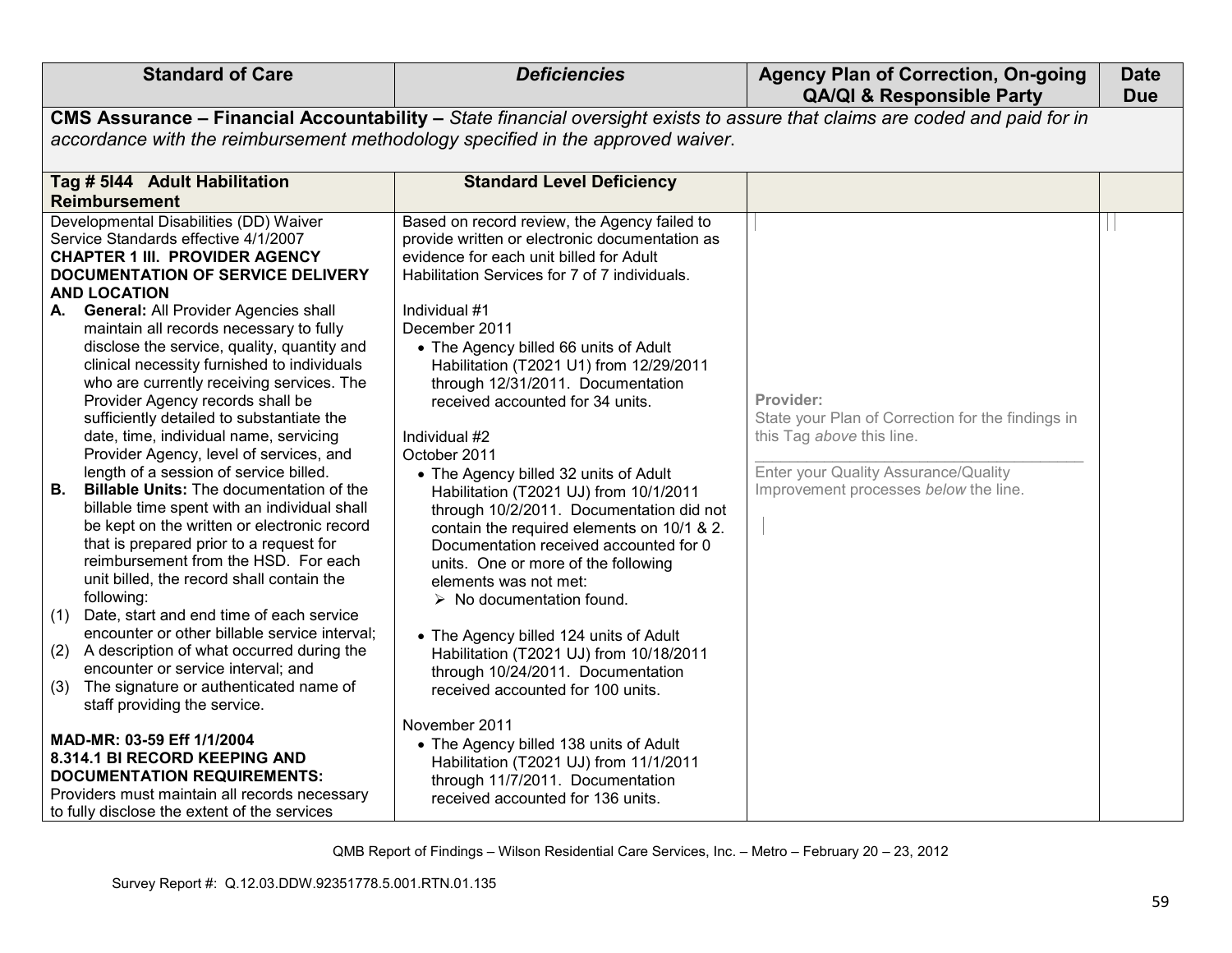| provided to the Medicaid recipient. Services<br>that have been billed to Medicaid, but are not<br>substantiated in a treatment plan and/or patient<br>records for the recipient are subject to<br>recoupment.<br>Developmental Disabilities (DD) Waiver<br>Service Standards effective 4/1/2007<br><b>CHAPTER 5 XVI. REIMBURSEMENT</b><br>A. Billable Unit. A billable unit for Adult<br>Habilitation Services is in 15-minute increments<br>hour. The rate is based on the individual's level<br>of care.<br><b>B. Billable Activities</b><br>(1) The Community Inclusion Provider Agency<br>can bill for those activities listed and described<br>on the ISP and within the Scope of Service.<br>Partial units are allowable. Billable units are<br>face-to-face, except that Adult Habilitation<br>services may be non-face-to-face under the<br>following conditions: (a) Time that is non face-<br>to-face is documented separately and clearly<br>identified as to the nature of the activity; and(b)<br>Non face-to-face hours do not exceed 5% of<br>the monthly billable hours.<br>(2) Adult Habilitation Services can be provided<br>with any other services, insofar as the services<br>are not reported for the same hours on the<br>same day, except that Therapy Services and<br>Case Management may be provided and billed<br>for the same hours | December 2011<br>• The Agency billed 92 units of Adult<br>Habilitation (T2021 UJ) from 12/14/2011<br>through 12/17/2011. Documentation<br>received accounted for 90 units.<br>• The Agency billed 58 units of Adult<br>Habilitation (T2021 UJ) from 12/27/2011<br>through 12/30/2011. Documentation<br>received accounted for 22 units.<br>Individual #3<br>October 2011<br>• The Agency billed 136 units of Adult<br>Habilitation (T2021 U1/U4) from 10/11/2011<br>through 10/17/2011. Documentation<br>received accounted for 110 units.<br>November 2011<br>• The Agency billed 112 units of Adult<br>Habilitation (T2021 U1/U4) from 11/1/2011<br>through 10/7/2011. Documentation<br>received accounted for 108 units.<br>• The Agency billed 130 units of Adult<br>Habilitation (T2021 U1/U4) from 11/8/2011<br>through 1/14/2011. Documentation<br>received accounted for 108 units.<br>December 2011<br>• The Agency billed 72 units of Adult<br>Habilitation (T2021 U1/U4) from 12/1/2011<br>through 10/6/2011. Documentation<br>received accounted for 62 units.<br>• The Agency billed 114 units of Adult<br>Habilitation (T2021 U1/U4) from 12/21/2011<br>through 12/26/2011. Documentation<br>received accounted for 98 units. |  |
|-----------------------------------------------------------------------------------------------------------------------------------------------------------------------------------------------------------------------------------------------------------------------------------------------------------------------------------------------------------------------------------------------------------------------------------------------------------------------------------------------------------------------------------------------------------------------------------------------------------------------------------------------------------------------------------------------------------------------------------------------------------------------------------------------------------------------------------------------------------------------------------------------------------------------------------------------------------------------------------------------------------------------------------------------------------------------------------------------------------------------------------------------------------------------------------------------------------------------------------------------------------------------------------------------------------------------------------------------------------------|---------------------------------------------------------------------------------------------------------------------------------------------------------------------------------------------------------------------------------------------------------------------------------------------------------------------------------------------------------------------------------------------------------------------------------------------------------------------------------------------------------------------------------------------------------------------------------------------------------------------------------------------------------------------------------------------------------------------------------------------------------------------------------------------------------------------------------------------------------------------------------------------------------------------------------------------------------------------------------------------------------------------------------------------------------------------------------------------------------------------------------------------------------------------------------------------------------------------------------------------|--|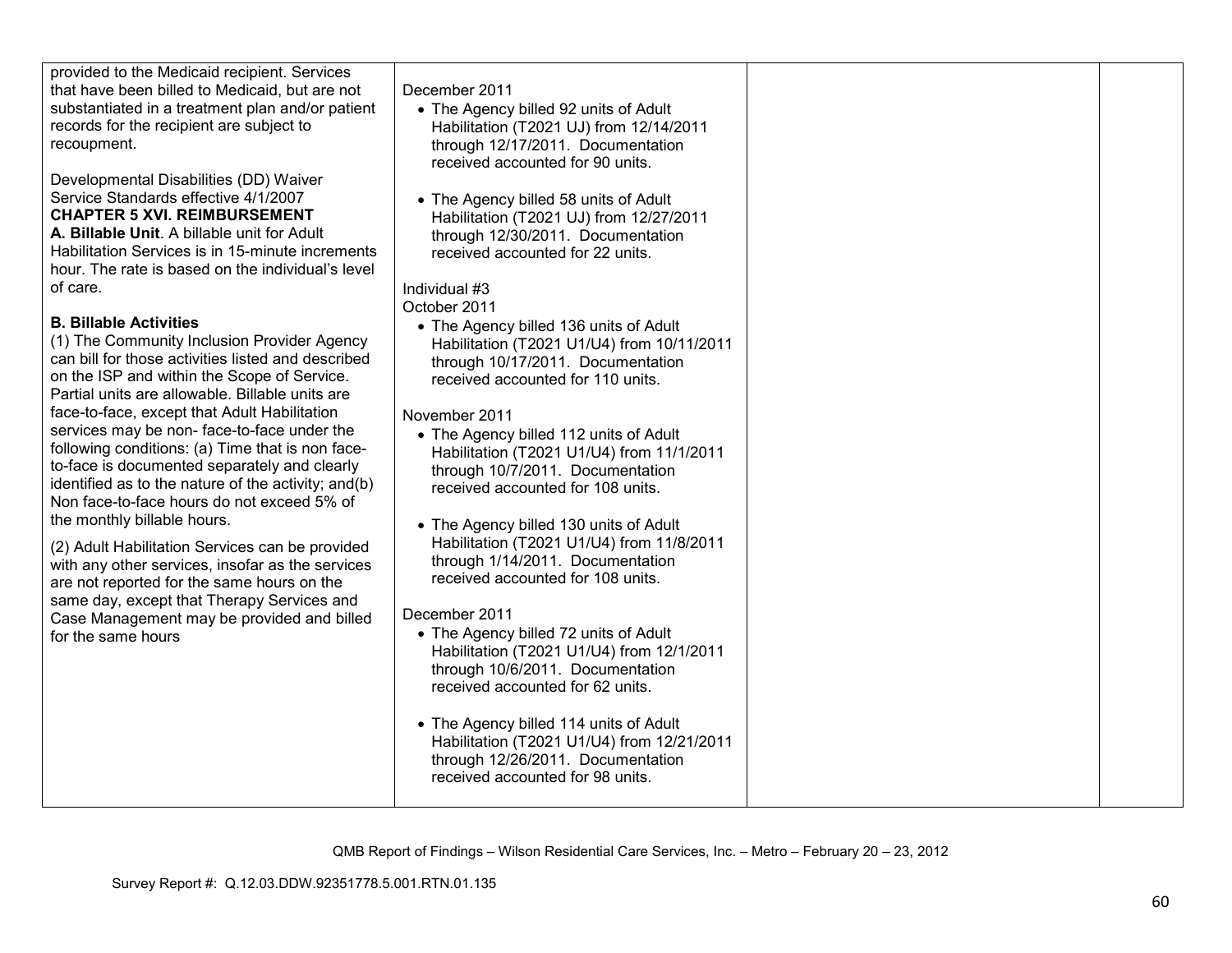| Individual #4<br>October 2011<br>• The Agency billed 48 units of Adult<br>Habilitation (T2021 U1/U4) from 10/12/2011<br>through 10/17/2011. Documentation<br>received accounted for 46 units.                            |  |
|--------------------------------------------------------------------------------------------------------------------------------------------------------------------------------------------------------------------------|--|
| November 2011<br>• The Agency billed 48 units of Adult<br>Habilitation (T2021 U1/U4) from 11/5/2011<br>through 11/7/2011. Documentation<br>received accounted for 36 units.                                              |  |
| • The Agency billed 58 units of Adult<br>Habilitation (T2021 U1/U4) from 11/22/2011<br>through 11/17/2011. Documentation<br>received accounted for 44 units.                                                             |  |
| December 2011<br>• The Agency billed 40 units of Adult<br>Habilitation (T2021 U1/U4) from 12/2/2011<br>through 12/4/2011. Documentation<br>received accounted for 24 units.                                              |  |
| • The Agency billed 64 units of Adult<br>Habilitation (T2021 U1/U4) from 12/13/2011<br>through 10/19/2011. Documentation<br>received accounted for 49 units.                                                             |  |
| Individual #6<br>October 2011<br>• The Agency billed 71 units of Adult<br>Habilitation (T2021 U1/U4) from 10/13/2011<br>through 10/17/2011. Documentation<br>received accounted for 65 units.                            |  |
| • The Agency billed 132 units of Adult<br>Habilitation (T2021 U1/U4) from 10/25/2011<br>through 10/31/2011. Documentation did not<br>contain the required elements on 11/27.<br>Documentation received accounted for 126 |  |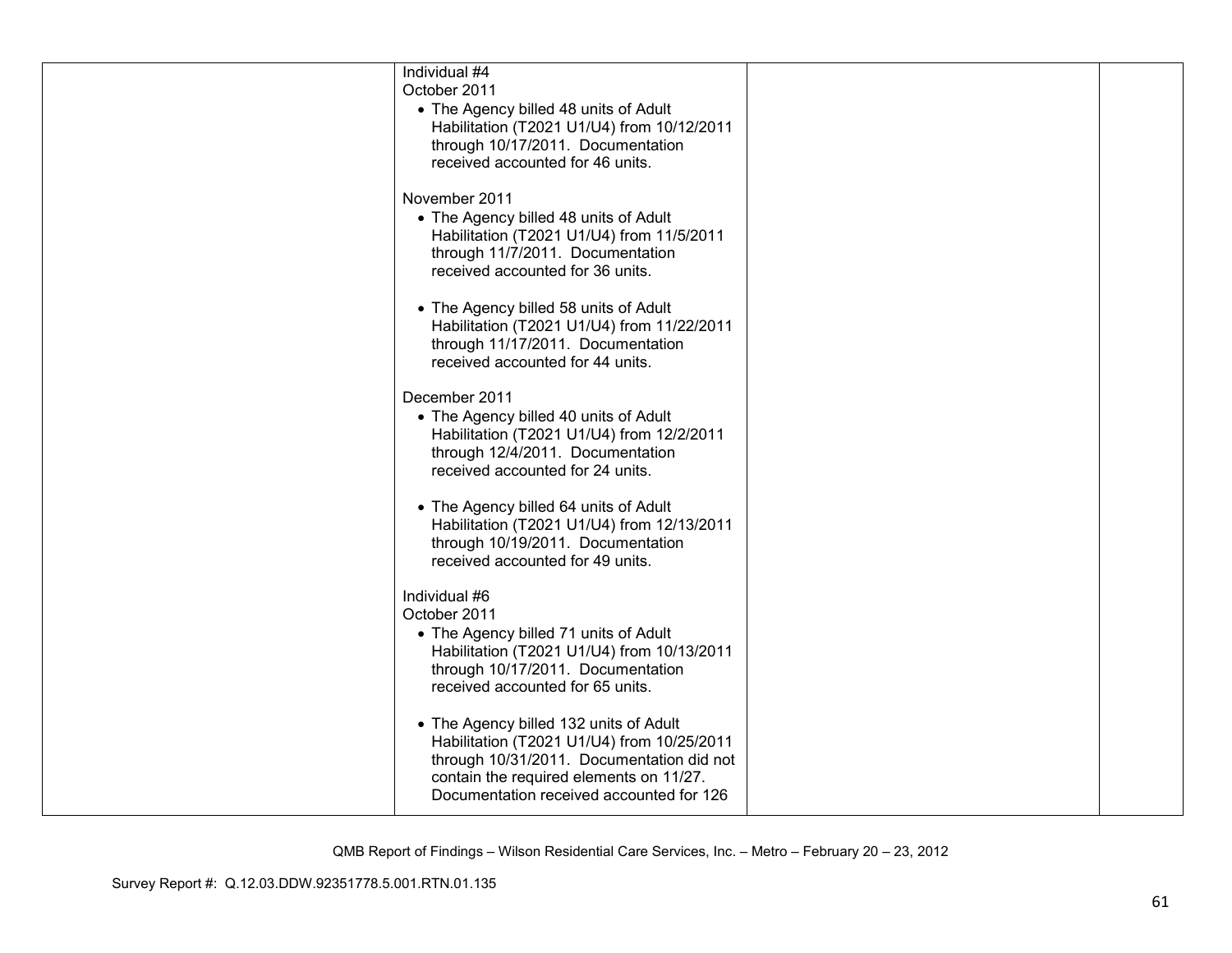| units. One or more of the following                      |  |
|----------------------------------------------------------|--|
| elements was not met:                                    |  |
| $\triangleright$ Description of what occurred during the |  |
|                                                          |  |
| encounter or service interval did not                    |  |
| meet requirements;                                       |  |
|                                                          |  |
| December 2011                                            |  |
| • The Agency billed 65 units of Adult                    |  |
| Habilitation (T2021 U1/U4) from 12/1/2011                |  |
| through 12/5/2011. Documentation did not                 |  |
| contain the required elements on 12/17.                  |  |
| Documentation received accounted for 46                  |  |
| units. One or more of the following                      |  |
| elements was not met:                                    |  |
|                                                          |  |
| $\triangleright$ Description of what occurred during the |  |
| encounter or service interval did not                    |  |
| meet requirements;                                       |  |
|                                                          |  |
| • The Agency billed 127 units of Adult                   |  |
| Habilitation (T2021 U1/U4) from 12/6/2011                |  |
| through 12/12/2011. Documentation did not                |  |
| contain the required elements on 12/10 &                 |  |
| 12. Documentation received accounted for                 |  |
| 107 units. One or more of the following                  |  |
| elements was not met:                                    |  |
| $\triangleright$ Description of what occurred during the |  |
| encounter or service interval did not                    |  |
| meet requirements;                                       |  |
|                                                          |  |
|                                                          |  |
| • The Agency billed 82 units of Adult                    |  |
| Habilitation (T2021 U1/U4) from 12/15/2011               |  |
| through 10/18/2011. Documentation did not                |  |
| contain the required elements on 12/16 &                 |  |
| 18. Documentation received accounted for                 |  |
| 36 units. One or more of the following                   |  |
| elements was not met:                                    |  |
| $\triangleright$ Description of what occurred during the |  |
| encounter or service interval did not                    |  |
| meet requirements;                                       |  |
|                                                          |  |
| • The Agency billed 56 units of Adult                    |  |
| Habilitation (T2021 U1/U4) from 12/29/2011               |  |
|                                                          |  |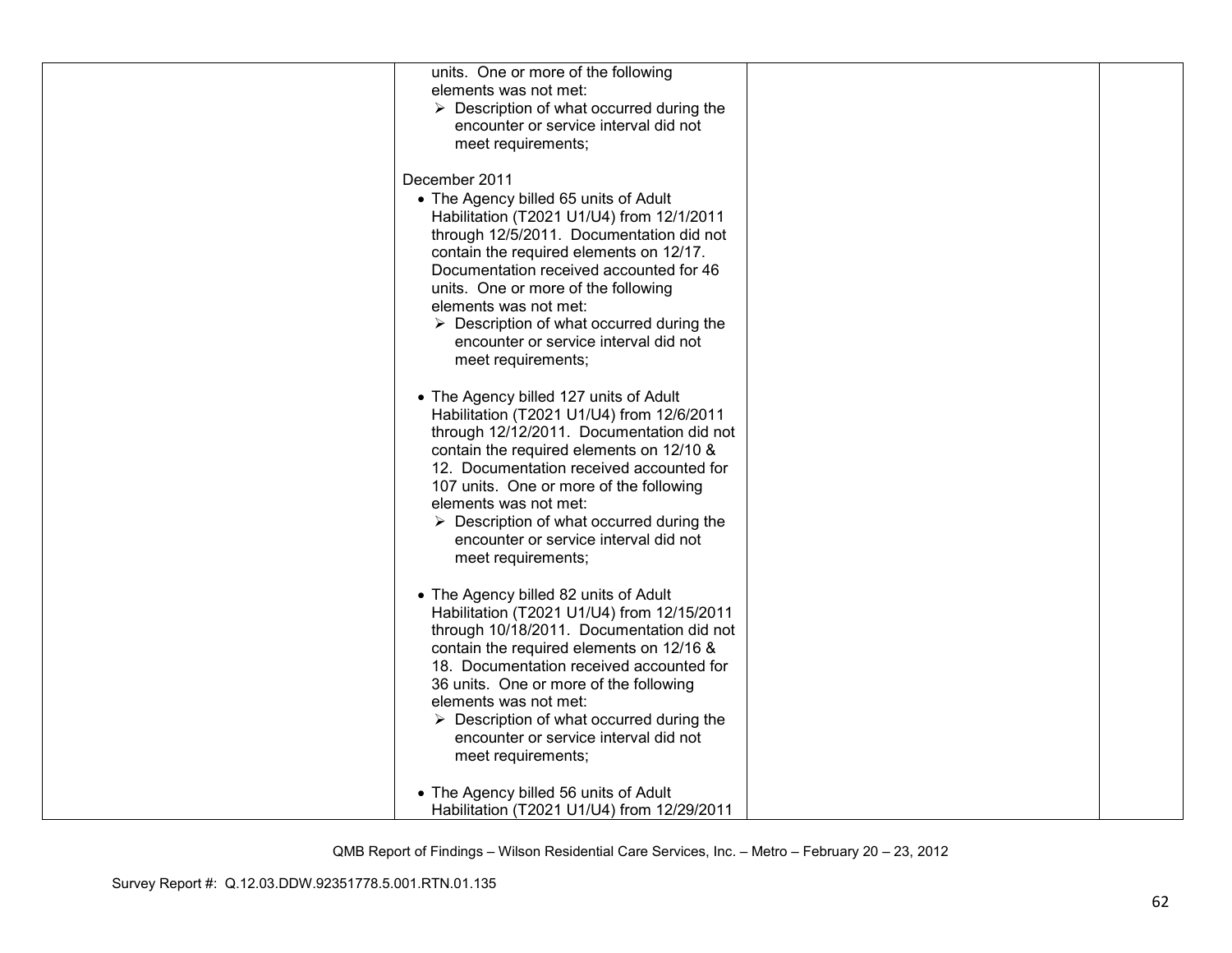| through 12/31/2011. Documentation did not<br>contain the required elements on 12/31.<br>Documentation received accounted for 28<br>units. One or more of the following<br>elements was not met:<br>$\triangleright$ Description of what occurred during the<br>encounter or service interval did not<br>meet requirements;                                                 |  |
|----------------------------------------------------------------------------------------------------------------------------------------------------------------------------------------------------------------------------------------------------------------------------------------------------------------------------------------------------------------------------|--|
| Individual #7<br>October 2011<br>• The Agency billed 76 units of Adult<br>Habilitation (T2021 U2) from 10/5/2011<br>through 10/8/2011. Documentation<br>received accounted for 60 units.<br>• The Agency billed 86 units of Adult<br>Habilitation (T2021 U2) from 10/25/2011<br>through 10/30/2011. Documentation<br>received accounted for 76 units.                      |  |
| Individual #8<br>October 2011<br>• The Agency billed 356 units of Adult<br>Habilitation (T2021 U4) from 10/4/2011<br>through 10/29/2011. Documentation<br>received accounted for 330 units.<br>November 2011<br>• The Agency billed 262 units of Adult<br>Habilitation (T2021 U4) from 11/1/2011<br>through 11/14/2011. Documentation<br>received accounted for 228 units. |  |
|                                                                                                                                                                                                                                                                                                                                                                            |  |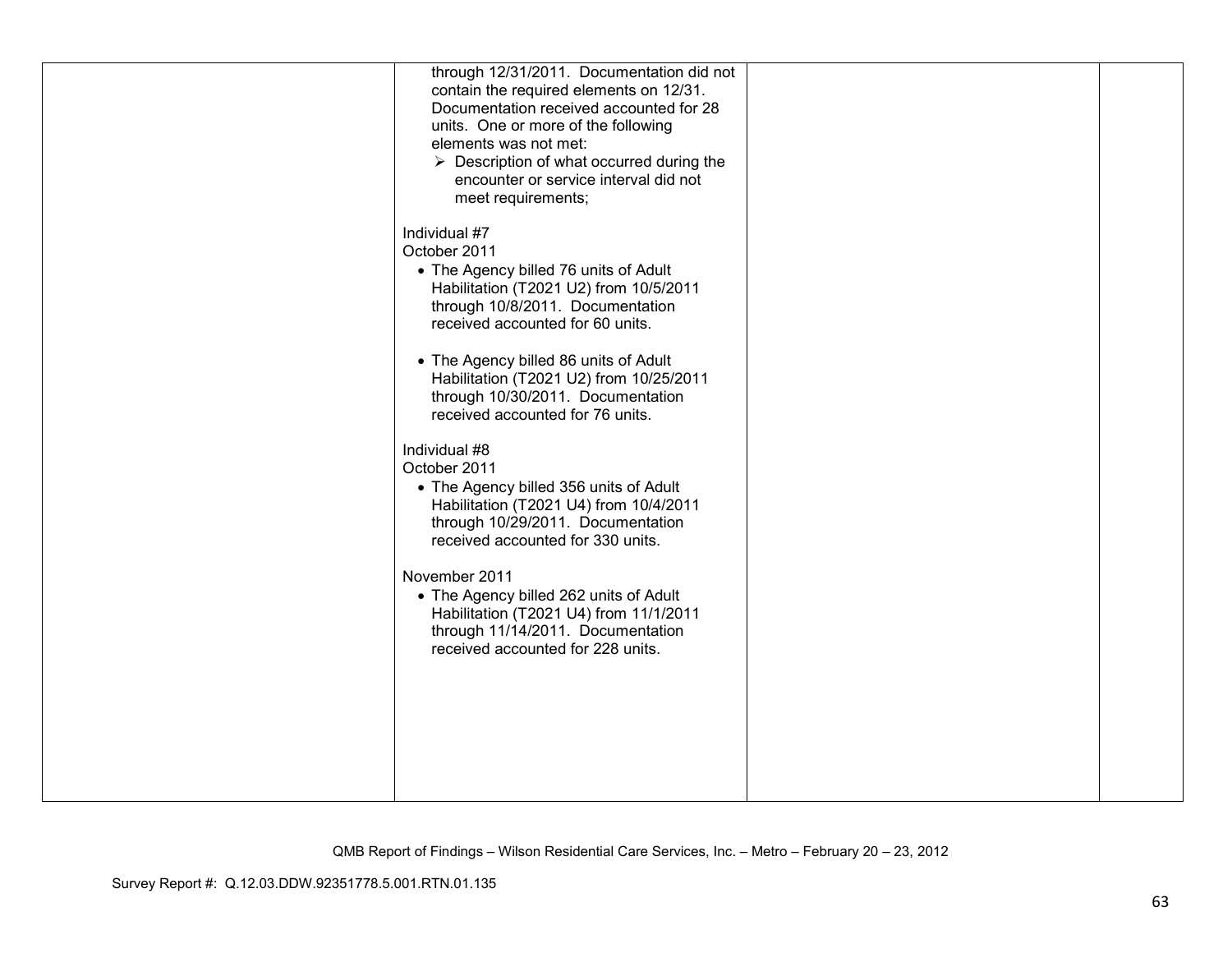| Tag # 6L26 Supported Living<br><b>Reimbursement</b>                                                                                                                                                                                                                                                                                                                                                                                                                                                                                                                                                                                                                                                                                                                                                                                                                                                                                                                                                                                                                                                                                                                                                                                 | <b>Standard Level Deficiency</b>                                                                                                                                                                                                                                                                                                                                                                                                                                                                                                                                                                                                                                                                                                                                                                                                                                                                                                      |                                                                                                                                                                              |  |
|-------------------------------------------------------------------------------------------------------------------------------------------------------------------------------------------------------------------------------------------------------------------------------------------------------------------------------------------------------------------------------------------------------------------------------------------------------------------------------------------------------------------------------------------------------------------------------------------------------------------------------------------------------------------------------------------------------------------------------------------------------------------------------------------------------------------------------------------------------------------------------------------------------------------------------------------------------------------------------------------------------------------------------------------------------------------------------------------------------------------------------------------------------------------------------------------------------------------------------------|---------------------------------------------------------------------------------------------------------------------------------------------------------------------------------------------------------------------------------------------------------------------------------------------------------------------------------------------------------------------------------------------------------------------------------------------------------------------------------------------------------------------------------------------------------------------------------------------------------------------------------------------------------------------------------------------------------------------------------------------------------------------------------------------------------------------------------------------------------------------------------------------------------------------------------------|------------------------------------------------------------------------------------------------------------------------------------------------------------------------------|--|
| Developmental Disabilities (DD) Waiver<br>Service Standards effective 4/1/2007<br><b>CHAPTER 1 III. PROVIDER AGENCY</b><br>DOCUMENTATION OF SERVICE DELIVERY<br><b>AND LOCATION</b><br><b>General: All Provider Agencies shall</b><br>А.<br>maintain all records necessary to fully<br>disclose the service, quality, quantity and<br>clinical necessity furnished to individuals<br>who are currently receiving services. The<br>Provider Agency records shall be<br>sufficiently detailed to substantiate the<br>date, time, individual name, servicing<br>Provider Agency, level of services, and<br>length of a session of service billed.<br>В.<br><b>Billable Units: The documentation of the</b><br>billable time spent with an individual shall<br>be kept on the written or electronic record<br>that is prepared prior to a request for<br>reimbursement from the HSD. For each<br>unit billed, the record shall contain the<br>following:<br>Date, start and end time of each service<br>(1)<br>encounter or other billable service interval;<br>A description of what occurred during the<br>(2)<br>encounter or service interval; and<br>The signature or authenticated name of<br>(3)<br>staff providing the service. | Based on record review, the Agency failed to<br>provide written or electronic documentation as<br>evidence for each unit billed for Supported<br>Living Services for 2 of 8 individuals.<br>Individual #4<br>December 2011<br>• The Agency billed 7 units of Supported<br>Living (T2033 U1/UJ from 12/21/2011<br>through 12/28/2011. Documentation did not<br>contain the required elements on 12/27 &<br>28. Documentation received accounted for<br>5 units. One or more of the following<br>elements was not met:<br>$\triangleright$ No documentation found.<br>Individual #6<br>October 2011<br>• The Agency billed 5 units of Supported<br>Living (T2021 U1/UJ) from 10/7/2011<br>through 10/11/2011. Documentation did not<br>contain the required elements on 10/8 & 9.<br>Documentation received accounted for 3<br>units. One or more of the following<br>elements was not met:<br>$\triangleright$ No documentation found. | Provider:<br>State your Plan of Correction for the findings in<br>this Tag above this line.<br>Enter your Quality Assurance/Quality<br>Improvement processes below the line. |  |
| MAD-MR: 03-59 Eff 1/1/2004<br>8.314.1 BI RECORD KEEPING AND<br><b>DOCUMENTATION REQUIREMENTS:</b><br>Providers must maintain all records necessary<br>to fully disclose the extent of the services<br>provided to the Medicaid recipient. Services<br>that have been billed to Medicaid, but are not<br>substantiated in a treatment plan and/or patient<br>records for the recipient are subject to<br>recoupment.                                                                                                                                                                                                                                                                                                                                                                                                                                                                                                                                                                                                                                                                                                                                                                                                                 |                                                                                                                                                                                                                                                                                                                                                                                                                                                                                                                                                                                                                                                                                                                                                                                                                                                                                                                                       |                                                                                                                                                                              |  |

QMB Report of Findings – Wilson Residential Care Services, Inc. – Metro – February 20 – 23, 2012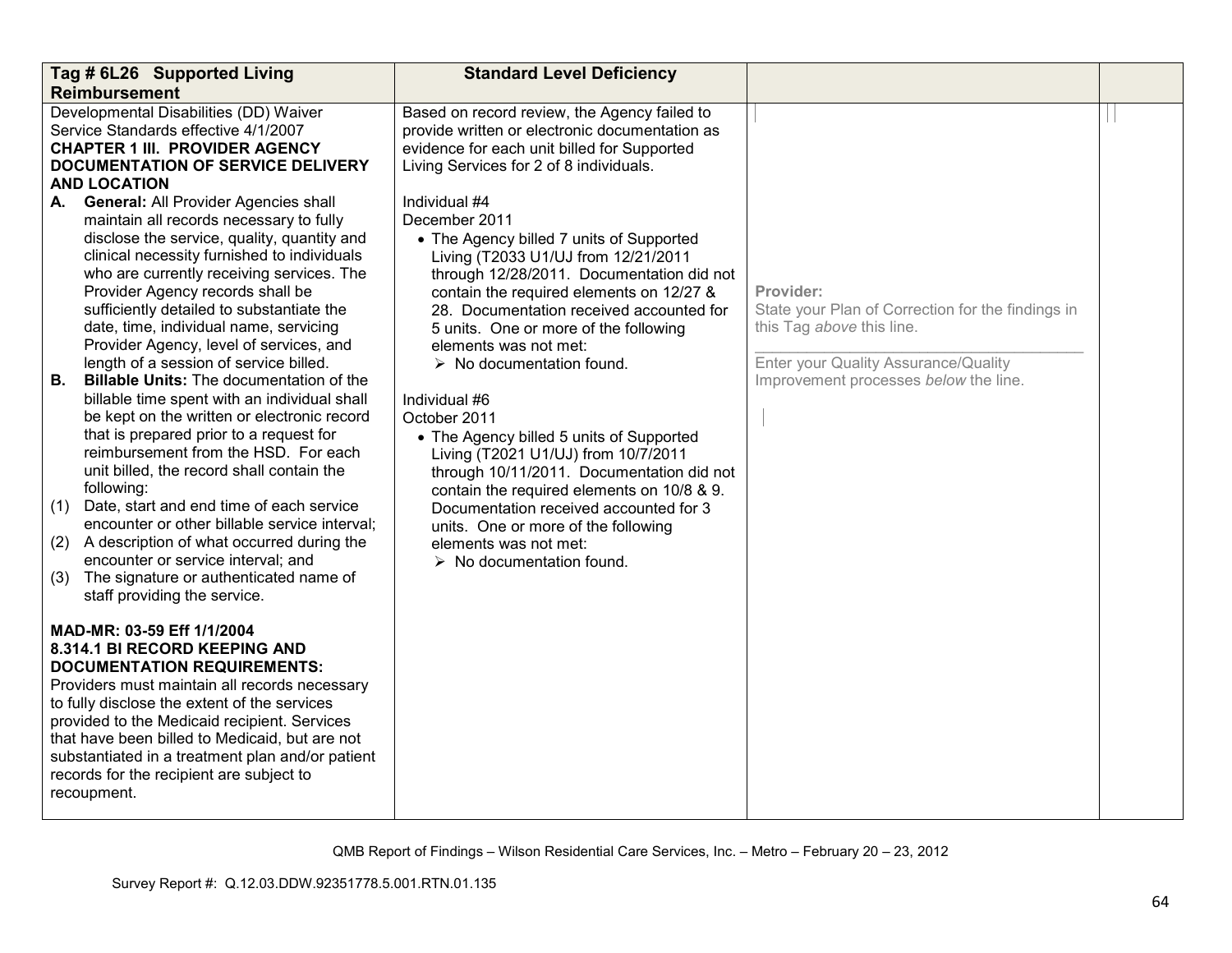| Developmental Disabilities (DD) Waiver       |  |  |
|----------------------------------------------|--|--|
| Service Standards effective 4/1/2007         |  |  |
| <b>CHAPTER 6. IX. REIMBURSEMENT FOR</b>      |  |  |
|                                              |  |  |
| <b>COMMUNITY LIVING SERVICES</b>             |  |  |
| A. Reimbursement for Supported Living        |  |  |
| <b>Services</b>                              |  |  |
| Billable Unit. The billable Unit for<br>(1)  |  |  |
| Supported Living Services is based on a      |  |  |
| daily rate. The daily rate cannot exceed     |  |  |
| 340 billable days a year.                    |  |  |
| <b>Billable Activities</b><br>(2)            |  |  |
| (a) Direct care provided to an individual in |  |  |
| the residence any portion of the day.        |  |  |
| (b) Direct support provided to an individual |  |  |
| by community living direct service staff     |  |  |
| away from the residence, e.g., in the        |  |  |
| community.                                   |  |  |
| (c) Any activities in which direct support   |  |  |
| staff provides in accordance with the        |  |  |
| Scope of Services.                           |  |  |
| (3) Non-Billable Activities                  |  |  |
| (a) The Supported Living Services provider   |  |  |
| shall not bill DD Waiver for Room and        |  |  |
| Board.                                       |  |  |
| (b) Personal care, respite, nutritional      |  |  |
| counseling and nursing supports shall        |  |  |
| not be billed as separate services for an    |  |  |
| individual receiving Supported Living        |  |  |
| Services.                                    |  |  |
| (c) The provider shall not bill when an      |  |  |
| individual is hospitalized or in an          |  |  |
| institutional care setting.                  |  |  |
|                                              |  |  |
|                                              |  |  |
|                                              |  |  |
|                                              |  |  |
|                                              |  |  |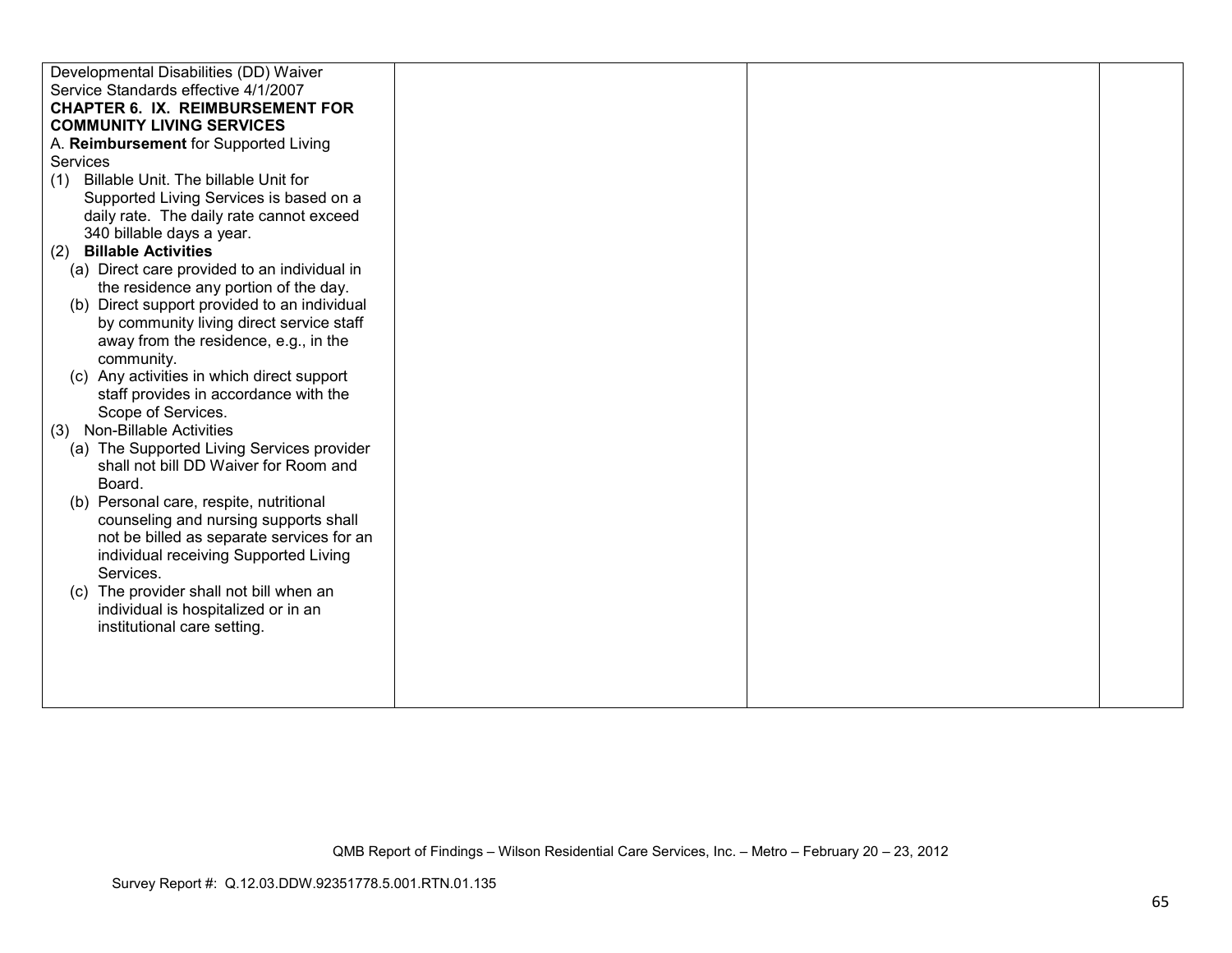SUSANA MARTINEZ, GOVERNOR



**BRAD McGRATH, INTERIM SECRETARY** 

Date: November 13, 2012

To: Dayna Altom, Administrator Provider: Wilson Residential Care Services, Inc.Address: 4623 Greene St. NW, Suite A. State/Zip: Malbuquerque New Mexico, 87114

E-mail Address: wilsonrcs@live.com

Region: Metro Survey Date: February 20 - 23, 2012 Program Surveyed: Developmental Disabilities Waiver Service Surveyed: Living Supports (Supported Living) & Inclusion Supports (Adult Habilitation) Survey Type: Routine

Dear Ms. Altom;

The Division of Health Improvement/Quality Management Bureau has received and reviewed the supporting documents you submitted for your Plan of Correction. However, as of October 31, 2012 all Wilson Residential Clients should have been transitioned to other agencies due to the Department of Health not continuing to contract with your Agency. Any outstanding deficiencies will be referred to the Human Services Department (HSD) for Review.

## **This concludes the Plan of Correction process with QMB.**

Thank you for your cooperation with the Plan of Correction process, for striving to come into compliance with standards and regulations, and for helping to provide for the health, safety and personal growth of the people you serve.

Sincerely,<br>Motal obper. Beck

QMB Report of Findings – Wilson Residential Care Services, Inc. – Metro – February 20 – 23, 2012

Survey Report #: Q.12.03.DDW.92351778.5.001.RTN.01.135